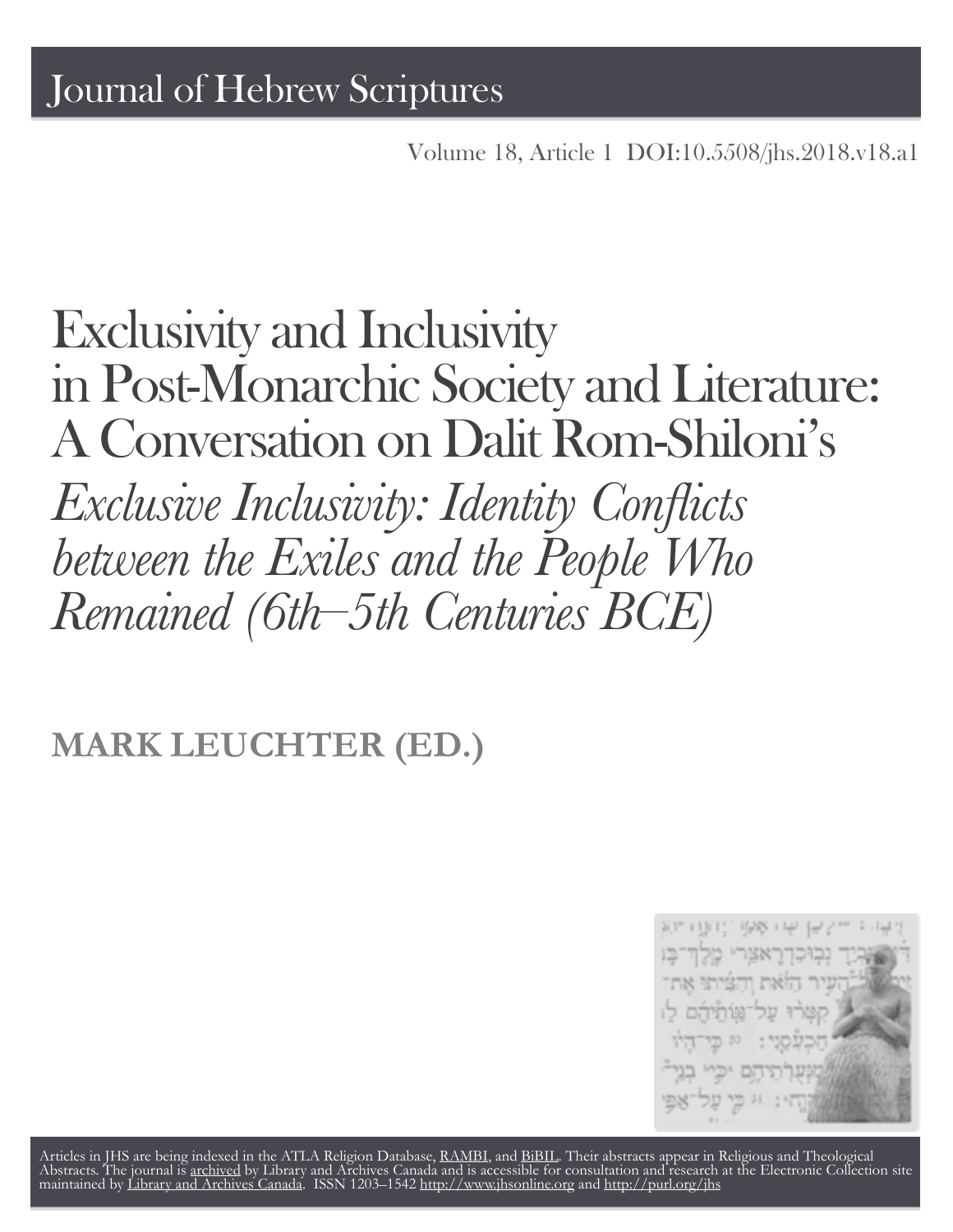### **EXCLUSIVITY AND INCLUSIVITY IN POST-MONARCHIC SOCIETY AND LITERATURE: A CONVERSATION ON**  DALIT ROM-SHILONI'S **EXCLUSIVE** INCLUSIVITY: IDENTITY CONFLICTS BETWEEN THE EXILES AND THE PEOPLE WHO REMAINED (6TH-5TH CENTURIES BCE) **(LHBOTS, 543; LONDON: BLOOMSBURY, 2014).**

### EDITED BY MARK LEUCHTER

1. Mark Leuchter, [Introduction](#page-3-0)

2. Mark J. Boda, [Reconsidering Exclusive Inclusivity: Perspectives](#page-5-0)  [from Zechariah and Ezra–Nehemiah](#page-5-0)

3. John Kessler, ["Is Haggai Among the Exclusivists?" A Response](#page-13-0)  [to Dalit Rom-Shiloni's Exclusive](#page-13-0) Inclusivity

4. Marvin A. Sweeney, [Expanding the Boundaries of Dalit Rom-](#page-37-0)[Shiloni's Exclusive Inclusivity](#page-37-0)

5. Lena-Sofia Tiemeyer, Review [of Dalit Rom-Shiloni's Exclusive](#page-43-0)  [Inclusivity](#page-43-0)

6. Mark Leuchter, [Group Identity and Scribal Tradition](#page-49-0) in [Jeremiah: A dialogue with Dalit Rom-Shiloni's Exclusive Inclusivity](#page-49-0) 7. Andrew Mein, [Ezekiel in Exclusive Inclusivity](#page-57-0)

8. Dalit Rom-Shiloni, [Exclusive Inclusivity, the Transparent and](#page-63-0) [the Invisible: A Response](#page-63-0)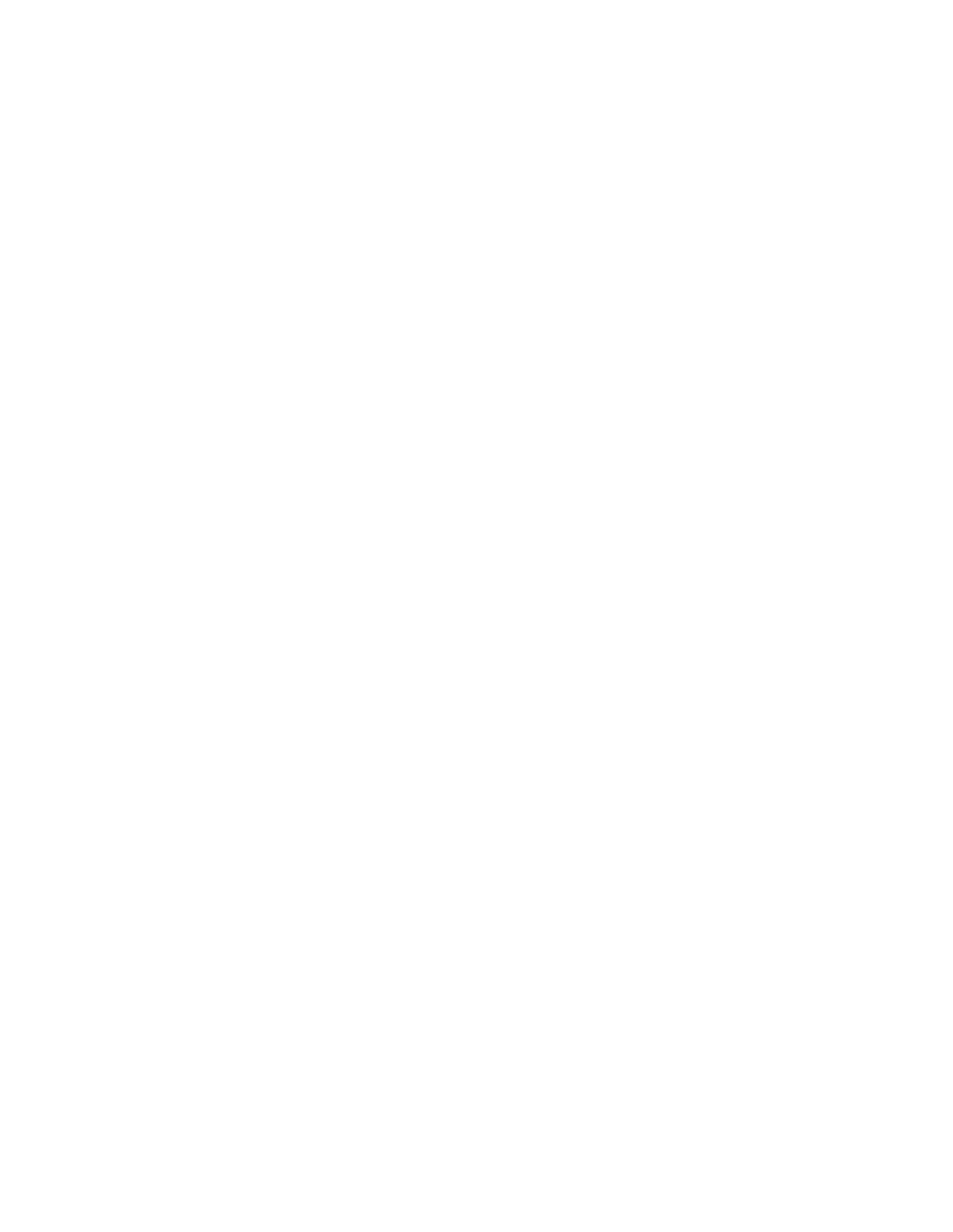### <span id="page-3-0"></span>**INTRODUCTION**

### MARK LEUCHTER TEMPLE UNIVERSITY

For over a decade, Dalit Rom-Shiloni has been at the forefront of research on the social, theological, sociolinguistic, and cultural effects of the Babylonian exiles (597–538 BCE) and its resonances in a variety of biblical texts. The publication of her monograph *Exclusive Inclusivity: Identity Conflicts between the Exiles and the People Who Remained (6th–5th Centuries BCE)* (LHBOTS, 543; London: Bloomsbury, 2014) represents the culmination of her extensive examination of these sources and a synthesis of ideas concerning their implications. Rom-Shiloni's work brings together redactioncritical, linguistic, and social-scientific methods of examination in a way that illuminates corners of the exilic experience that have generally not received the attention they deserve. In particular, she highlights the struggle (or better, struggles) surfacing among the different social groups of the 6th–5th centuries BCE whose sense of group identity was repeatedly challenged during this era by geographic dislocation, economic disruption, and competing claims on traditions and institutions of high antiquity. The greatest conceptual division emerging from this miasma of social and theological confusion and trauma was, as she argued persuasively, the categorizing of populations into two camps: those whose identities were somehow conditioned by geographic exile, and those whose identities were defined by having remained behind in the homeland.

Though one might make the case that the resonances of the Babylonian exile resonates through far more material than what she addresses in her monograph, Rom-Shiloni works through a wide spectrum of materials in the biblical record that most scholars agree have their points of origin in this pivotal era, when the threat of exile was imminent, the reality of exile was present, or when the memory of exile was especially fresh. Rom-Shiloni's monograph works in reverse-temporal order insofar as the ostensible settings of each textual work she examines, beginning with Ezra–Nehemiah (mid-5th century BCE), Zechariah and Haggai (late-6th century BCE), Deutero-Isaiah (latter half of the 6th century BCE), and finally Ezekiel and Jeremiah (early-mid-6th century BCE). Most scholars would allow for the high likelihood that these texts all bear the hallmarks of centuries of transmission and the itinerant accu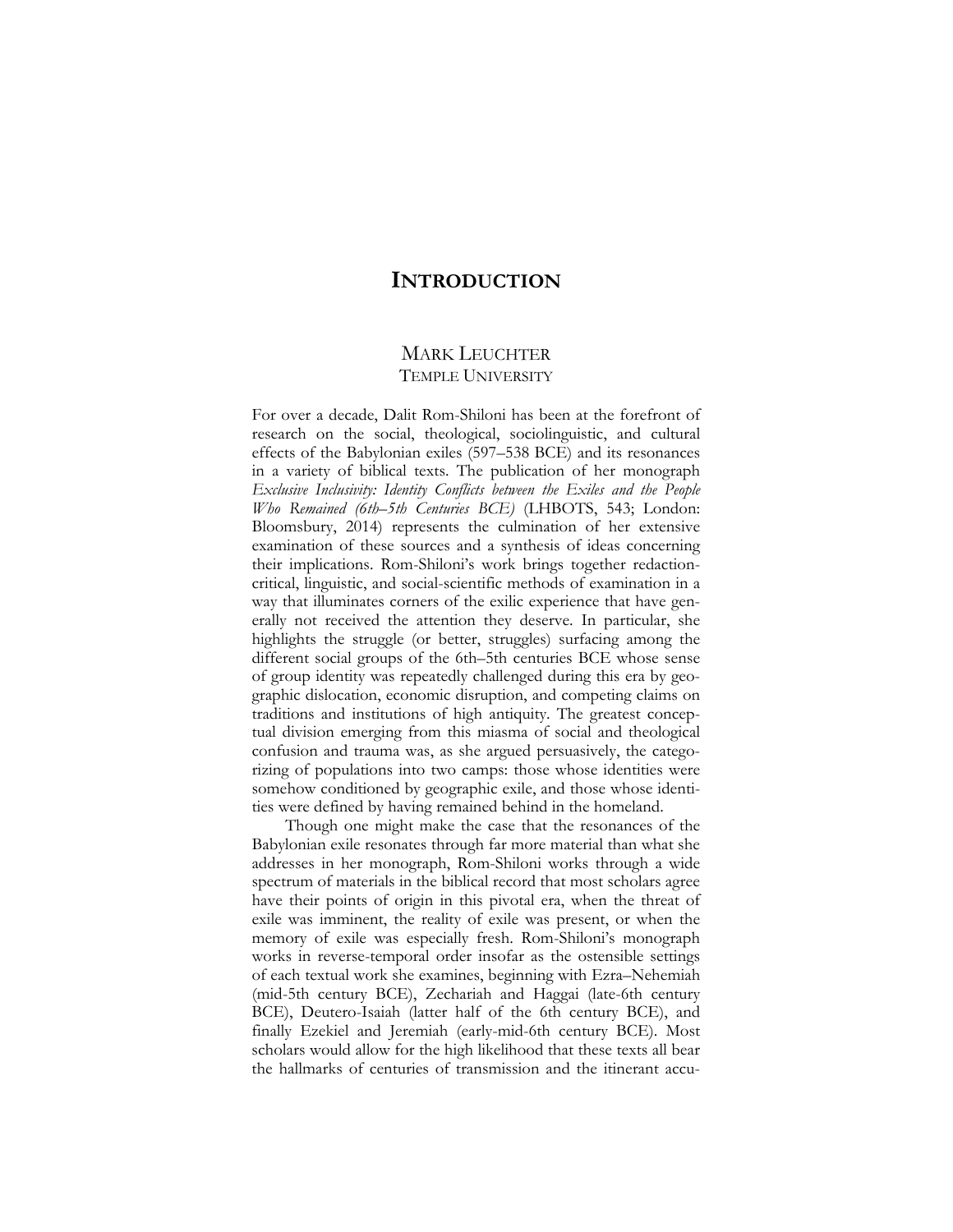mulation of scribal additions and changes down to the Hellenistic period, yet the consensus is that these texts obtained a substantial (and in some cases, definitive) shape during the periods with which Rom-Shiloni is concerned. As such, they are well suited for the type of investigation she mounts, tracing through-lines of thought deriving from different sociological camps both directly and indirectly attested within these works.

At the 2014 Annual Meeting for the Society of Biblical Literature, Rom-Shiloni's monograph was the subject of a special review session; the panelists included Mark J. Boda, John Kessler, Marvin A. Sweeney, Lena-Sofia Tiemeyer, Mark Leuchter and Andrew Mein, with Rom-Shiloni providing a response at the end of the session. The session was less a review of the book and more of an opportunity to suggest how the implications of Rom-Shiloni's work could be profitably applied to new avenues of research in each of the textual works she examines. The essays that follow constitute adapted and expanded versions of each presentation from that session, with a new response from Rom-Shiloni herself. Collectively, they point a productive and fruitful way forward in the study not only of the texts in question but in the linguistic and rhetorical strategies and technologies used to advance different ideologies in Israelite and ancient Jewish antiquity.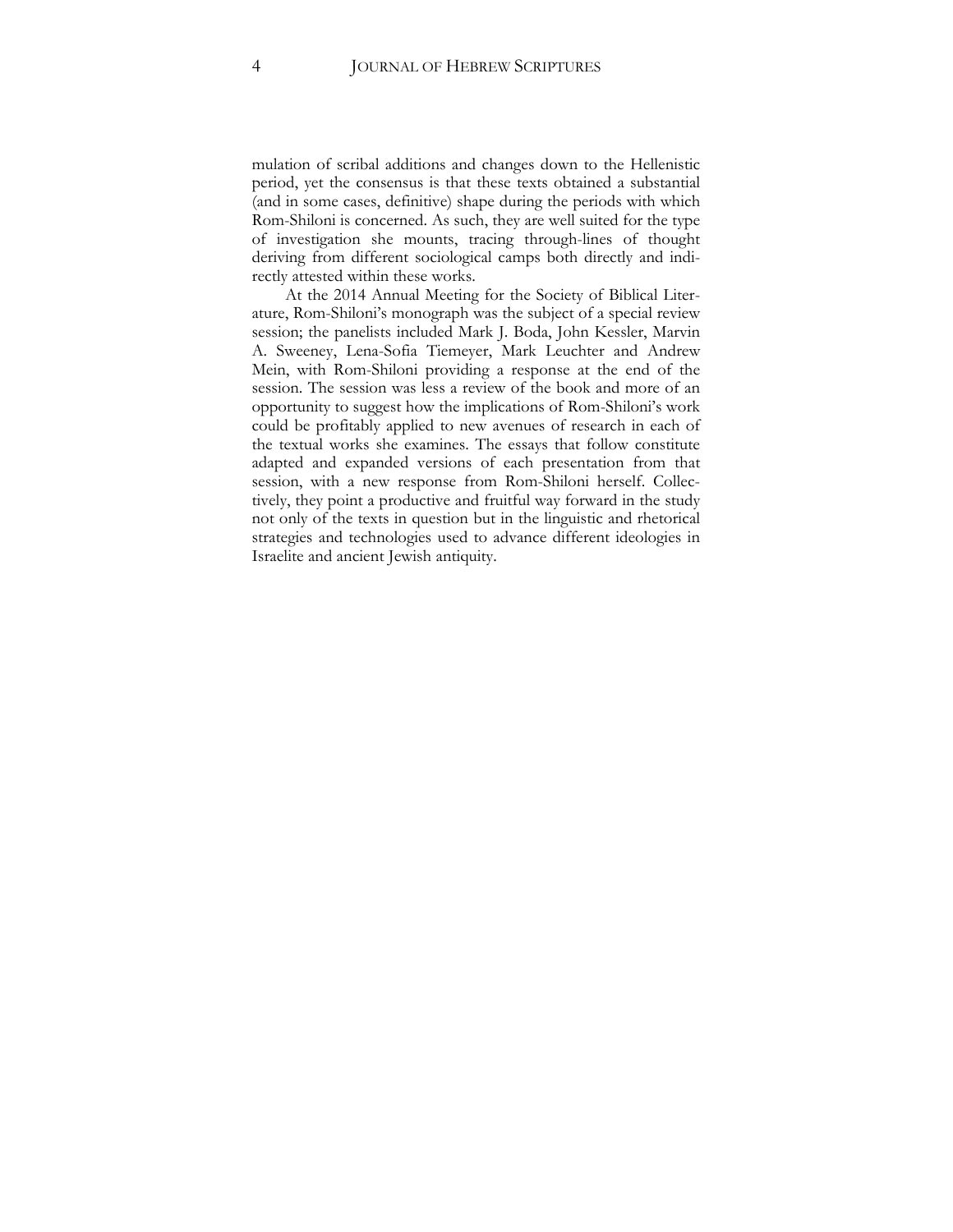### <span id="page-5-0"></span>**RECONSIDERING EXCLUSIVE INCLUSIVITY: PERSPECTIVES FROM ZECHARIAH AND EZRA–NEHEMIAH**

### MARK J. BODA MCMASTER DIVINITY COLLEGE

Dalit Rom-Shiloni's recent monograph *Exclusive Inclusivity* represents the best in academic argumentation. She isolates a significant topic in the study of the Hebrew Bible and the ancient communities associated with it, defines her research questions and topic carefully, and articulates a well-defined methodology. She then presents a consistent argument that utilizes this methodology and remains focused on the key research questions, drawing evidence from careful exegesis of the biblical text in conversation with the best in secondary literature. This work is daring, pursuing sociological insights from literary texts over a few centuries of ancient communities and a variety of corpora with their own historical and literary challenges. Because of this there will be plenty of quibbles over the interpretation of this or that passage or the historical location of this or that book or redaction or the sociological developments of this or that period of Jewish history, but a study like this is extremely helpful to provide the socio-literary foundation for macro level observations that challenge and refine earlier works. We are not disappointed since after her careful work in individual texts from various moments in the 6th–5th centuries, Rom-Shiloni concludes with a reflective essay that not only summarizes the results of her careful work, but then provides a mature macro level perspective on developments in identity among Jewish communities.

There is much I have gained from my reading; I am especially drawn to the interconnectivity of the various texts under discussion and the development of tradition for identity formation prompted by the destruction of Jerusalem and exile of its elite. In this review, I will focus on the first half of the volume and Rom-Shiloni's treatment of Zechariah and Ezra–Nehemiah.

### **ZECHARIAH AND THE HAGGAI–MALACHI CORPUS**

Rom-Shiloni works within the traditional critical approach to the book of Zechariah which places Zech 1–8 in closer relationship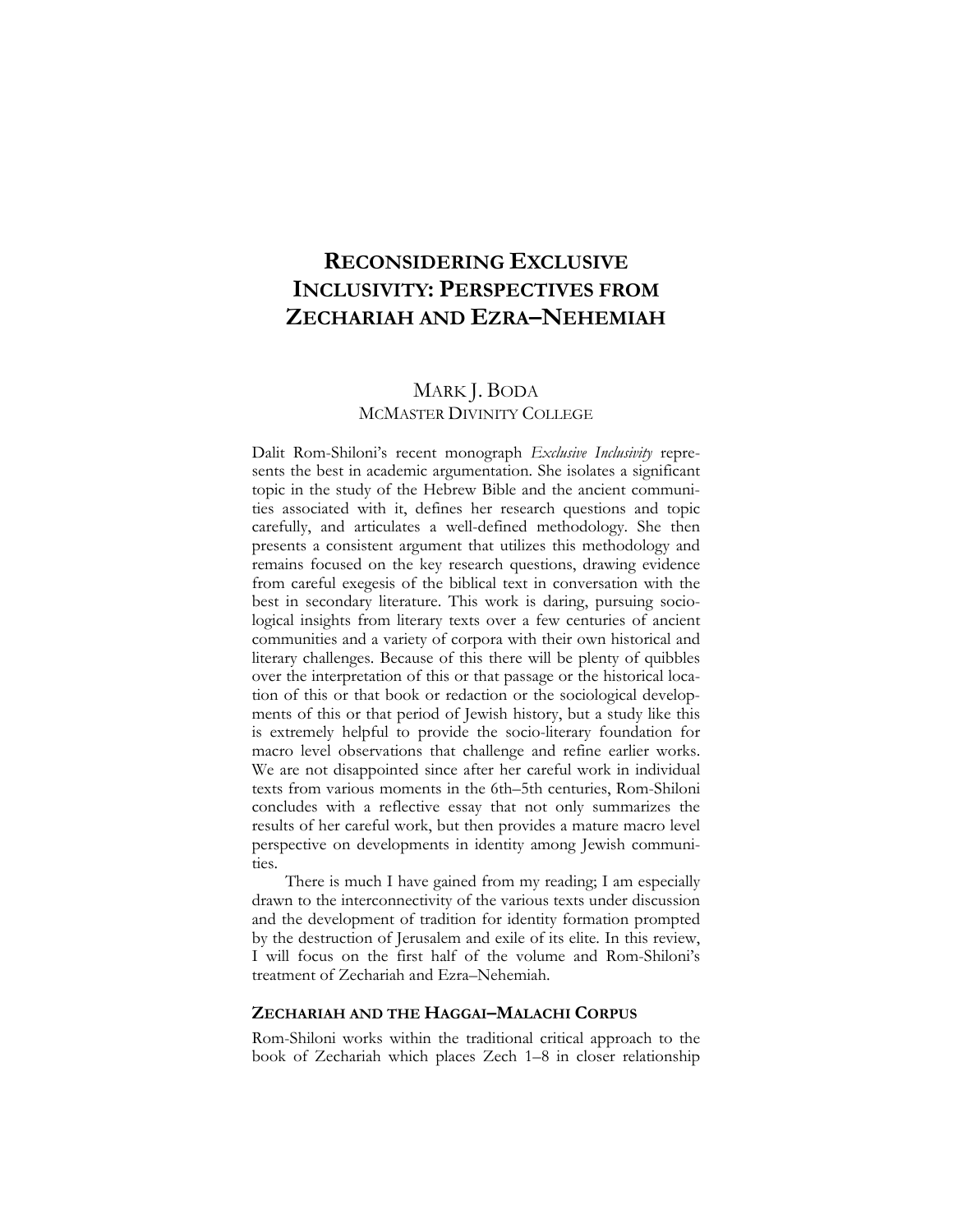with the book of Haggai than with the chapters which in all manuscript traditions are identified with Zech 1–8, that is Zech 9–14. Of course, there are limits to what one can accomplish in a single volume and one might excuse her for focusing her study on the literary corpora that she engaged. But once books like Ezra–Nehemiah are included and especially Isa 56–66, it is difficult to ignore the relevance of Zech 9–14 and Malachi to the discussion.

In the past few decades scholars have argued for greater continuity between the two parts of the book of Zechariah, leveraging traditional critical, intertextual, sociological, redactional, rhetorical, and canonical strategies to argue for cohesion.<sup>[1](#page-6-0)</sup> In my opinion the literary tradition does extend to Haggai, but also includes Zech 9– 14 and Malachi. Sensitivity to this broader stream of research highlights literary data that suggest sociological shifts that would be relevant to this study. One can discern a shift from a prophetic tradition that seems to be closely associated with the Repatriated Exilic community led by both Zadokite/Jehozadakian and Davidic/Jehoiachian social streams in Haggai and Zech 1–8 to one that is increasingly estranged from these traditions. This provides further evidence from the period under discussion that shows disconnection between members of the Repatriated Exilic community, although as with Isa 56–66 one cannot determine whether the opposing party is exclusively a group within the Repatriated Exilic Community or a group which lies outside this stream and thus related to those who remained in the land during the Babylonian period, or even a combination of the two. The outside group in view in Zech 9–14 for instance is one that appears to be related to the temple and priestly caste (Zech 7, Zech 11; Malachi), and thus one would think of the Zadokite/Jehozadakian stream, but there are also references to syncretistic practices in Zech 9–14 which may reflect the view of the Zecharian protest group that relationships had been formed between the Zadokite/Jehozadakian stream and even the Davidic/Jehoiachian stream and other groups in the land and empire. What this suggests further is that the reality is that the repatriated community did forge relationships with groups within Yehud which were not as pure in practice as the rhetoric they espouse.

It appears to me that drawing Zech 9–14 and Malachi into this discussion of identity among groups represented by texts like Haggai, Zech 1–8 and Isa 56–66 and even Ezra–Nehemiah would only enrich the discussion and possibly force a refinement of the conclusions.

<span id="page-6-0"></span><sup>1</sup> For a review of scholarship and my own proposal see now M.J. Boda, *Exploring Zechariah*, vol. 1: *The Development of Zechariah and Its Role within the Twelve* (ANEM, 16; Atlanta, GA: Society of Biblical Literature, 2017).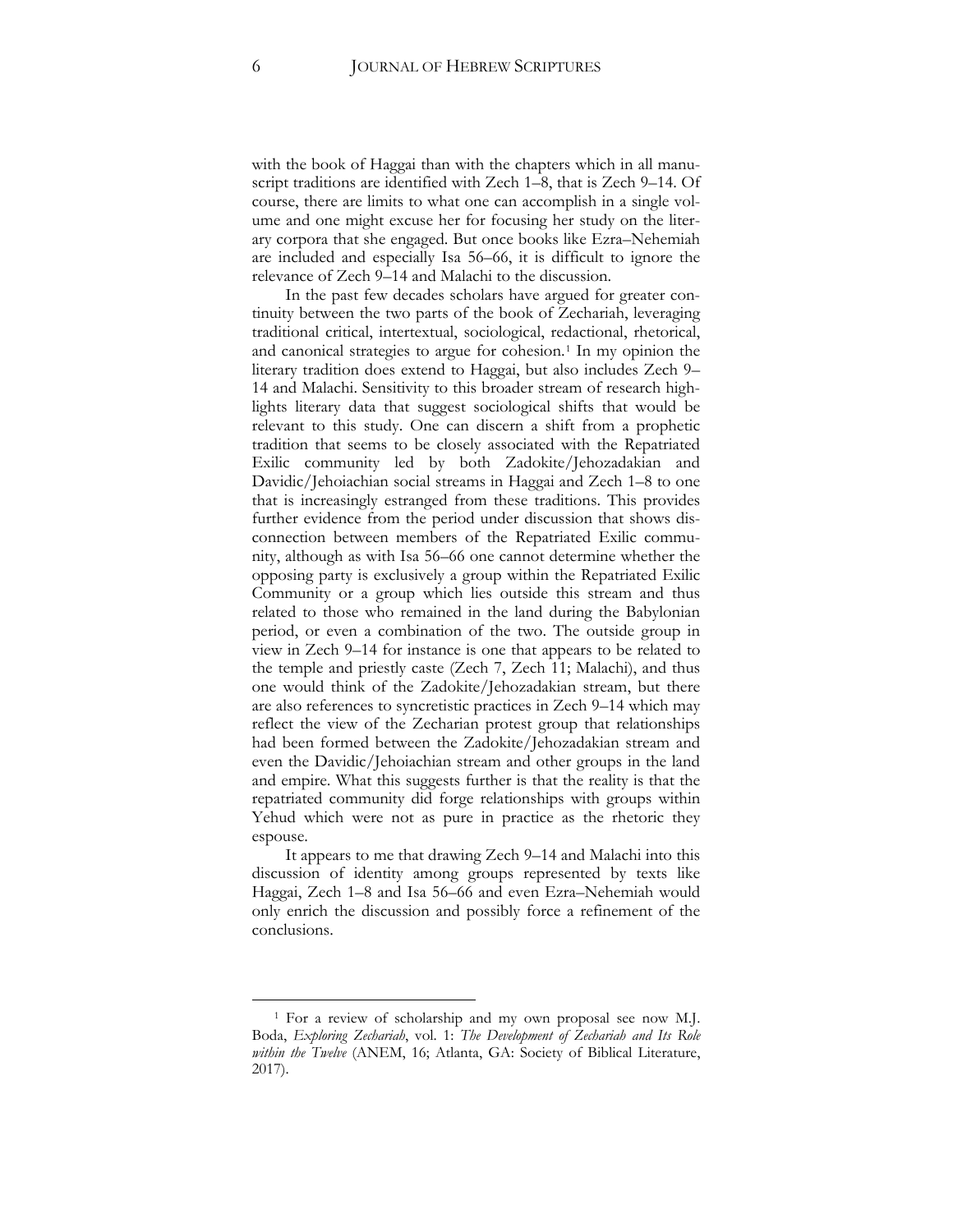#### **ZECHARIAH AND OTHER COMMUNITIES IN THE LAND**

Further sensitivity to other communities in Zechariah is related to the inclusion of references to "Israel" within the Zecharian tradition: beginning with Zech 1–8 in 8:13 in a passage that most often refers to Jerusalem/Judah, and in 2:1–4 which does refer to the horns which scattered Judah, but also to the horns which scattered Judah, Israel and Jerusalem (notice 1:12: Jerusalem and the cities of Judah). This becomes important in Zech 9–14 as reference is made to the role that Judah will play with Israel (clearly a northern entity which is positively spun in chs. 9–10, then turning negative in ch. 11 as the covenant is broken, and finally focused on Jerusalem/Judah in chs. 12–14).

Especially since Hans M. Barstad's volume on *The Myth of the Empty Land* there appears to be a dominant binary within scholarly treatment of the post-destruction status of Jerusalem and Judah: there are materials which create a theological construct called "the empty land" but the historical reality is that there were many people who remained in the land.<sup>[2](#page-7-0)</sup> However, I do wonder how legitimate this binary is and whether at times scholars are too quick to assign a particular passage or tradition to the purveyors of "the empty land" mythology.

The archaeological evidence from this period does highlight the lack of activity in the region of Jerusalem during the Babylonian period with the focus of settlement on the Benjamin region which seems to have nourished the religious and political life of those who were left behind (Although Barstad speaks of a sizable Judean population, Lipschitz shows strong decrease in population of about 70–90% in Judah, except Benjamin 56.5% and the northern Judean hills at  $2\%$ <sup>[3](#page-7-1)</sup>. Rom-Shiloni's focus seems to be on the tradition of "the empty land" as per 2 Chr 36:21, that is, that the whole land lay empty. Of course, key to this is what is defined as "the land." She discerns this tradition in Zech 1–8, in particular, in Zech 7:7 which refers to Jerusalem and its surrounding cities along with the Negev and Shephelah and 7:14 which refers to "the land" which lay desolated with no one going back and forth. But these references are to the former traditional lands of Judah and this does not preclude the presence of people left behind outside a land defined as Jerusalem and Judean cities/Negev/Shephelah. Now I admit that important to this is one's understanding of the reference to "Bethel" in 7:2 and the Babylonian names/positions which are mentioned. I do think this refers to inhabitants of Bethel, which fits with the understanding that during the Babylonian period the southern orbit had shifted north into the Benjaminite and southern Ephraimite region,

<span id="page-7-0"></span><sup>2</sup> H.M. Barstad, *The Myth of the Empty Land: A Study in the History and Archaeology of Judah during the "Exilic" Period* (SO Fasciculi Suppletorii, 28; Oslo: Scandinavian University Press, 1996).

<span id="page-7-1"></span><sup>3</sup> Ibid.; O. Lipschits, *The Fall and Rise of Jerusalem: Judah under Babylonian Rule* (Winona Lake, IN: Eisenbrauns, 2005), 262.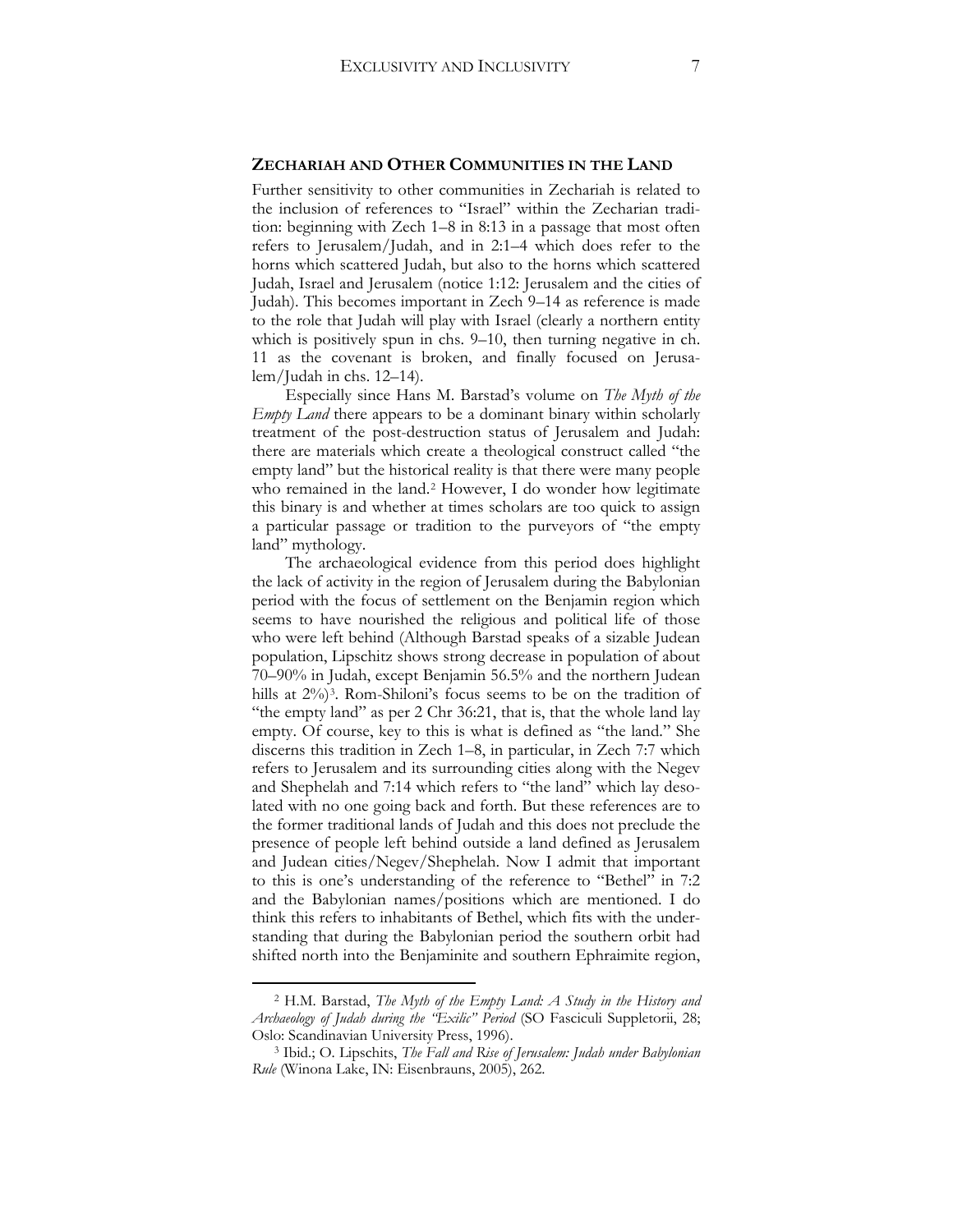with governors in Samaria controlling most of the former Northern Kingdom.[4](#page-8-0) The use of Babylonian names is reflective of the cultural assimilation of these figures who clearly view themselves as devoted to the Yahwistic cult at Jerusalem. The status of this group is not questioned by the prophet, but rather just its sincerity in religious activity and commitment to the principles of justice. Furthermore, this group from Bethel is identified as "the people of the land" and intimately linked with the priests of the Jerusalemite cult in the prophetic word.

Thus Rom-Shiloni's statements: "Zech 1–8 makes no mention of any population resident in Yehud prior to the Return" (p. 52); or "This conception of the land as a 'vacuum' (commonly called 'the empty land')—from the time of the exile to the return—conveniently ignores the ongoing presence of non-exiled Judeans as well as any other peoples. This metaphorical construction, which turns invisible all other occupants of the land" (p. 53), do not seem to take into account the evidence that the epicenter of "those who were left behind" would have been the Benjaminite region anyways which is not technically part of the land considered empty. Thus you can have a group from Bethel that comes and speaks of the past seventy years as they fasted and prayed for Jerusalem, and yet you can speak of the Judean region as empty and desolate.

Not only does there appear to be some admission and invitation to communities who had remained behind after the destruction of Jerusalem, but one should not overlook the fact that while Zechariah emphasizes the Repatriated community, it also points to the illegitimacy of an enduring exilic community which is called to "flee  $\ldots$  escape" (2:10–11) because a great judgment is coming upon Babylon. This is why the *ephah* can be sent back to Babylon and reinstalled in a temple in ch. 5 because in ch. 6 a great destruction is coming upon the land of the north (6:8). The exiles appearing in 6:9–15 are those who have obeyed and left and now will participate in the new phase. It appears to me that there is some indication of sensitivity to a broader group (Israel), as well as a group which remained in the northern region of Benjamin (the rump of the former kingdom), and there is a delegitimizing of those who would remain in Babylon after Zechariah's prophecies. While it is true that the exiles are those who are presented in 6:9– 15, seen in the appearance of "the exiles" Heldai, Tobijah and Jedaiah in 6:10 and the reference to "those who are afar off" coming to build the temple in 6:15 (a reference to Zerubbabel and his cohort in my opinion), $5$  it is important to note that these exiles arrive at the house of Josiah son of Zephaniah (6:10), thus someone who was in the land (without reference to his exilic status).

<span id="page-8-1"></span><span id="page-8-0"></span><sup>4</sup> See a review of scholarship and my own view in M.J. Boda, *The Book of Zechariah* (NICOT; Grand Rapids, MI: Eerdmans, 2016), 432–35.

<sup>5</sup> See Boda, *The Book of Zechariah*, 380–413.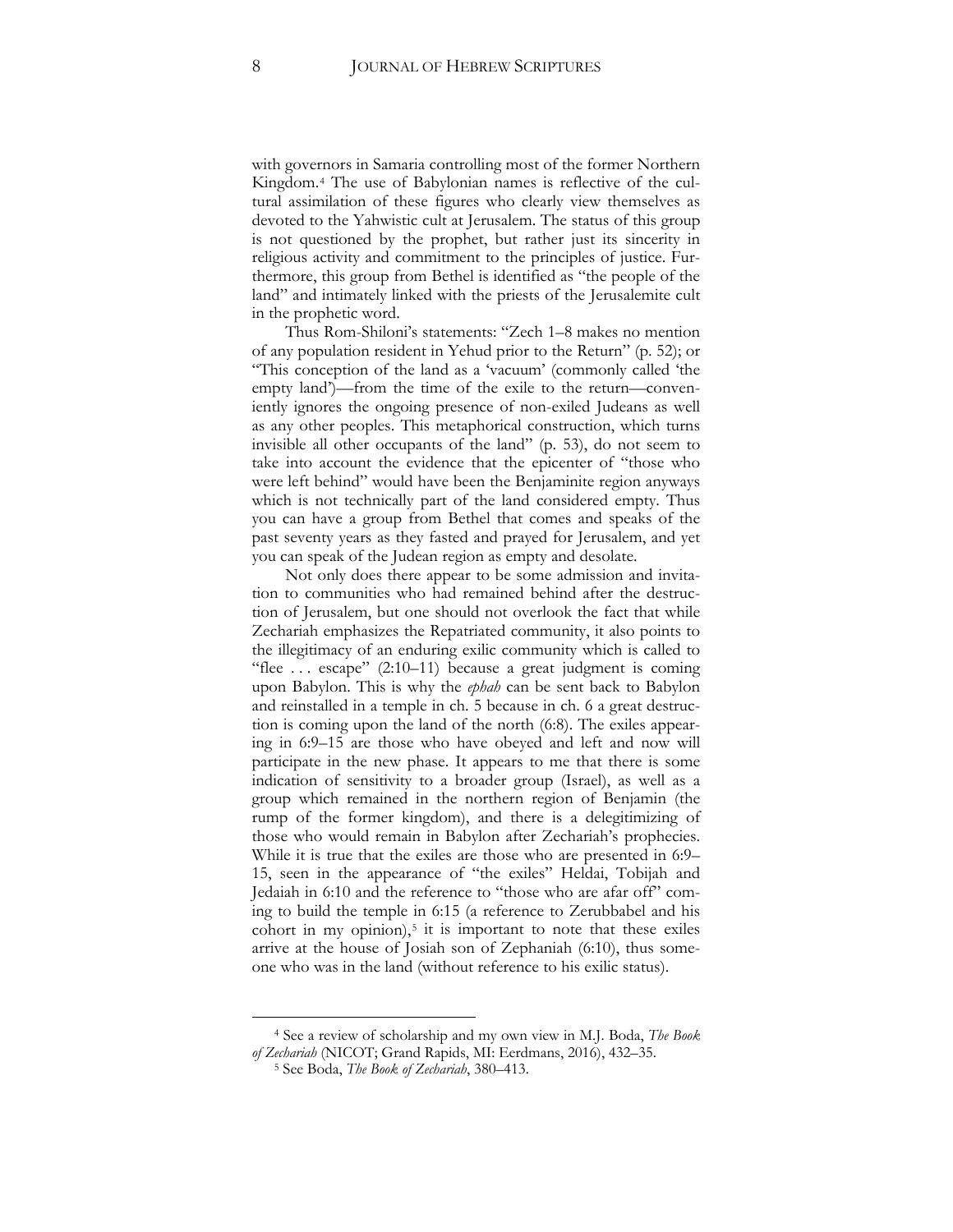### **EZRA–NEHEMIAH**

 $\overline{a}$ 

Some may find controversial Rom-Shiloni's use of Ezra–Nehemiah as a source for sociological reflection on this period especially considering the recent work for example of Diana Edelman and Oded Lipschitz.<sup>[6](#page-9-0)</sup> She appears aware of this challenge as seen in her response to Hugh Williamson's concern that one not use Ezra 3 for "historical reconstruction" because it is a "theological interpretation,"[7](#page-9-1) replying: "Indeed while historical reconstruction is to be avoided here, a sociological perception of the groups involved may still be gathered from the comparison of these passages." And then: "While this comparison highlights the different terminologies used by each of the compositions [Ezra 3/Haggai], the literary similarities and the interpretive motivation may shed light on the perceptions of this event in the eyes of the audience mentioned in Haggai and referred to by Ezra" (p. 78).

This then brings us to one of the key difficulties of using texts for sociological analysis (of course, this calls into question even my own analysis above). There is sociological reality and then there is sociological rhetoric and in the end a study of this nature can only speak about sociological rhetoric. I am left asking for methodological clarification on how to discern the relationship between the rhetoric of the literature and the reality on the ground.

Leaving that methodological and historiographical issue to the side, let me focus on other issues in the treatment of Ezra–Nehemiah. Since the majority of scholars interested in this stream of studies are more diachronically or historically oriented, the reverse chronology of the argument of the book may be slightly unsettling. In some ways this is a creative way to present the material, even though it does raise the specter of anachronistic treatment of material even though we all know full well that Rom-Shiloni's research journey began in the early Babylonian materials of Ezekiel and Jeremiah.[8](#page-9-2)

Notwithstanding her opening footnote: "scholars have projected these [Ezra–Nehemiah's] exclusive views backwards and related exclusive perspectives to that same era" (p. 33 n. 1), there is a danger of dealing with Ezra–Nehemiah first since it influences then and whispers, even at times seems to shout into the silence to produce an "implicit argument" or influences one to see in the gaps the "invisibility" of which Rom-Shiloni speaks.

But let me focus on an assumption that appears to me more controversial and for which there was no documentation to back

<span id="page-9-0"></span><sup>6</sup> D. Edelman, *The Origins of the Second Temple: Persian Imperial Policy and the Rebuilding of Jerusalem* (London: Equinox, 2005), 151–280; Lipschits, *The Fall and Rise of Jerusalem*, 154–65.

<span id="page-9-2"></span><span id="page-9-1"></span><sup>7</sup> H.G.M. Williamson, *Ezra–Nehemiah* (WBC, 16; Waco, TX: Word, 1985), 43–45.

<sup>8</sup> E.g., D. Rom-Shiloni, *God in Times of Destruction and Exiles: Tanakh (Hebrew Bible) Theology* (Jerusalem: Magnes, 2009; in Hebrew).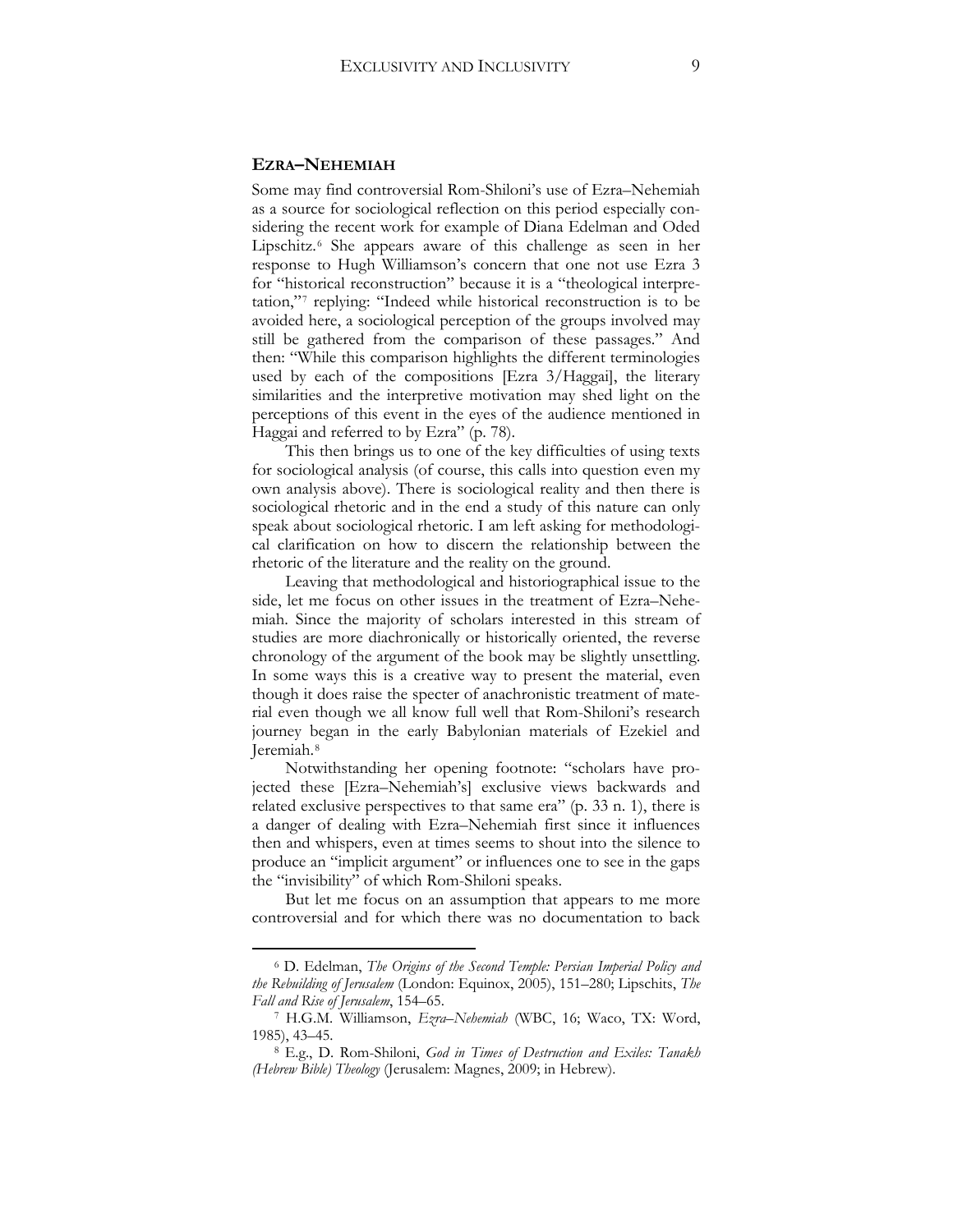up the treatment of the text. At the outset Rom-Shiloni assumes that Ezra 1:4 treats the Babylonian community as a new "home" community and those who return to the land as periphery, based in particular on the work of Peter R. Bedford and the translation of ב**ל־הַנִּשְׁאָר as "anyone who stays behind."<sup>9</sup> Of course worthy schol**ars follow this translation,<sup>10</sup> but most have opposed this translation treating this as a reference to those who had survived the exile and thus simply a repetition of the same people referred to in Ezra 1:3,<sup>11</sup> a translation that would seem to fit with the "despoiling" image from the Exodus tradition. The emphasis is on a gathering of the entire community: "*all* who remained," and "whoever among you from *all* his people . . . let him go up."

There is no reason to adopt Bedford's view: "Repatriation and temple rebuilding do not denote the end of exile (since as Ezr. i 4– 6 infers, not all exiles took advantage of Cyrus' edict), rather they mark an important, albeit rather halting, beginning to the restoration" (p. 153), or "in Ezra–Nehemiah the community of repatriates is not in a position to develop an identity independent of its parent Diaspora community" (p. 158). I understand Bedford's view that Ezra–Nehemiah places Babylon as center and Jerusalem as periphery, but books like Esther and Daniel display deep contrasts to Ezra–Nehemiah.[12](#page-10-0) Esther and Daniel seem to show little concern for return to the land/Jerusalem as per Daniel's prayer in Dan 9 which shows concern for but not return to Jerusalem, and Esther which sees little opportunity but to remain in the foreign land and find strategies for survival. In contrast the sub-book of Ezra articulates a twofold agenda from the outset: an agenda motivated by prophetic promise and divine motivation and then articulated in Cyrus' decree: "Let him go up to Jerusalem . . . and rebuild the house of the Lord" which is precisely what is done in the ensuing chapters. Similarly, the sub-book of Nehemiah begins on the same note and the prayer cites the promise through Moses: "I will gather them from there and will bring them to the place where I have chosen to cause my name to dwell" (1:9). This is precisely the focus of Nehemiah's mission reaching its climax not in the rebuilding of

<sup>9</sup> P.R. Bedford, *Temple Restoration in Early Achaemenid Judah* (JSJSup, 65; Leiden/Boston: Brill, 2001).

<sup>10</sup> Williamson, *Ezra–Nehemiah*, 14–15.

<sup>11</sup> L.W. Batten, *A Critical and Exegetical Commentary on the Books of Ezra and Nehemiah* (ICC; Edinburgh: T&T Clark, 1913), 59; D.J. Clines, *Ezra, Nehemiah, Esther* (NCB; Grand Rapids, MI: Eerdmans/London: Marshall Morgan & Scott, 1984), 38; J. Blenkinsopp, *Ezra*–*Nehemiah: A Commentary* (OTL; Philadelphia: Westminster, 1988), 76.

<span id="page-10-0"></span><sup>12</sup> See M.J. Boda, "Identity in Diaspora: Reading Daniel, Ezra– Nehemiah, Esther as Diasporic Narratives," in S.E. Porter (ed.), *Rejection: God's Refugees in Biblical and Contemporary Perspective* (McMaster New Testament Studies; Eugene, OR: Pickwick, 2015), 1–26.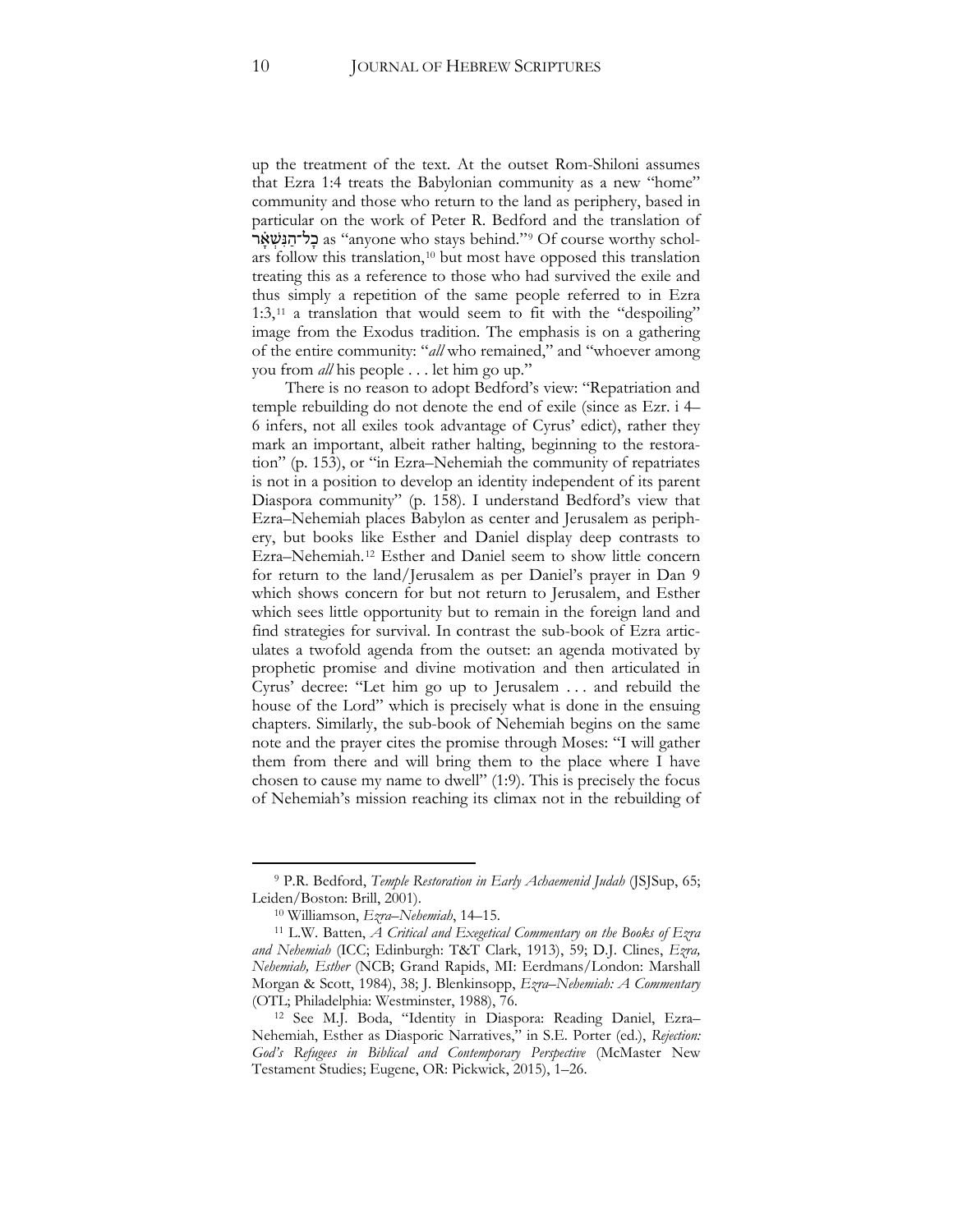the wall, but in the gathering of the people cited in the multitude of lists in Neh 7–12.[13](#page-11-0)

Another issue that came into view as I read was the attitude of Ezra–Nehemiah to other entities (whether foreign or Jewish). After reviewing the material in Neh 1–13, Rom-Shiloni notes: "The absence of any reference to Judeans or Israelite-Yahwistic communities in the land is noteworthy in a context that intentionally obscures other national identities" (p. 44). Nevertheless, she lists figures like Sanballat (who is linked to the high priestly family in Neh 13:28) and of course Tobiah who clearly has a Yahwistic name. Thus there is admission that there were people who had remained behind who were Yahwistic (and not just foreigners who engaged in Yahwistic practice, but Jews in name), yet are clearly demarcated as foreign. Reference then to at least Tobiah and I would say also Sanballat suggests that there is admission of Yahwistic elements within the land who had or had not separated themselves from foreign entities, thus falling into a third category (cf. Ezra 6:21; Neh 9:2 and 10:11; 13:3).

### **DIASPORIC STUDIES**

 $\overline{a}$ 

Reference is made near the end of this study to the broader field of Diasporic Studies, focusing on that foundational figure William Safran (p. 274).[14](#page-11-1) I wondered if more could have been gained from this field of diasporic research. As I reflected on the overall conclusions I could not help but think of some of the anomalies of the identity rhetoric that Rom-Shiloni had highlighted in her study, that is, a migration community that returns to their homeland and makes the claim that they are the purveyors of the original pristine culture. Often one hears of returnees being cajoled for linguistic and cultural syncretism as they reenter the homeland. However, some recent diasporic studies may be helpful for further research on the phenomenon of returning communities, in particular, Juan Flores' volume *The Diaspora Strikes Back:* Caribeño *Tales of Learning and Turning,* which focuses on return migration of Puerto Ricans, Dominicans, and Cubans.[15](#page-11-2) Of interest in Flores' work is the sociological impact on homeland communities of hostland communities returning from a social context of imperial power and wealth (USA). A superb example is the fact that salsa was sent to Puerto Rico from New York City, where it originated from caribeño musical traditions "creolized" in the U.S.

<span id="page-11-0"></span><sup>13</sup> See M.J. Boda, "Redaction in the Book of Nehemiah: A Fresh Proposal," in M.J. Boda and P.L. Redditt (eds.), *Unity and Disunity of Ezra*– *Nehemiah: Redaction, Rhetoric, Reader* (Hebrew Bible Monographs, 17; Sheffield: Sheffield Phoenix, 2008), 25–54 (53–54).

<span id="page-11-1"></span><sup>14</sup> W. Safran, "Diasporas in Modern Societies: Myths of Homeland and Return," *Diaspora* 1 (1991), 83–99.

<span id="page-11-2"></span><sup>15</sup> J. Flores, *The Diaspora Strikes Back:* Caribeño *Tales of Learning and Turning* (Cultural Spaces; New York: Routledge, 2009).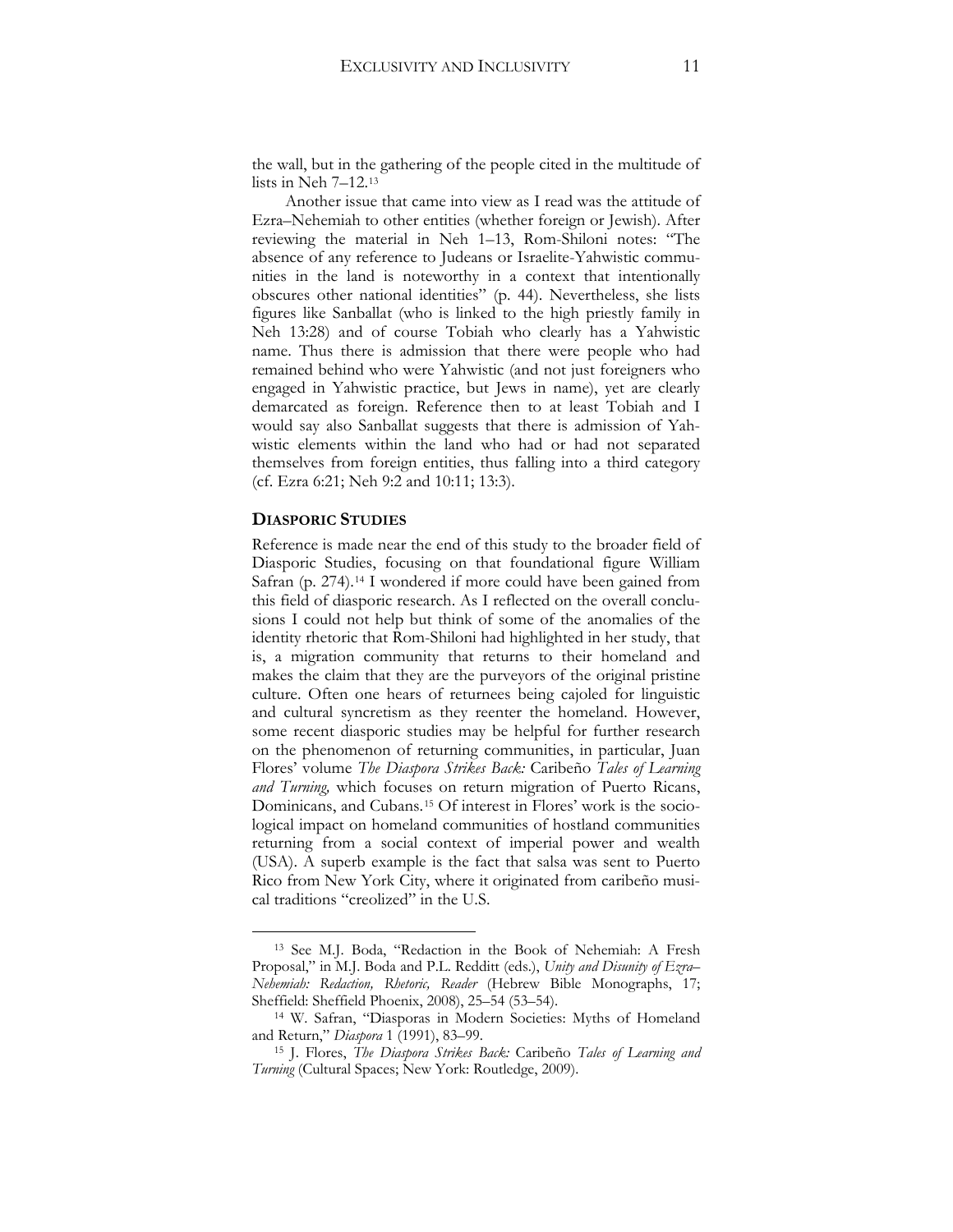### **CONCLUSION**

Rom-Shiloni's helpful scholarship has reminded us of the challenge of peering into the historical reality of the communities which remained in the land after the fall of Jerusalem. She has provided new models for analyzing this material and especially a new map for the growth of traditions related to identity among the people of God in this key era of Jewish history.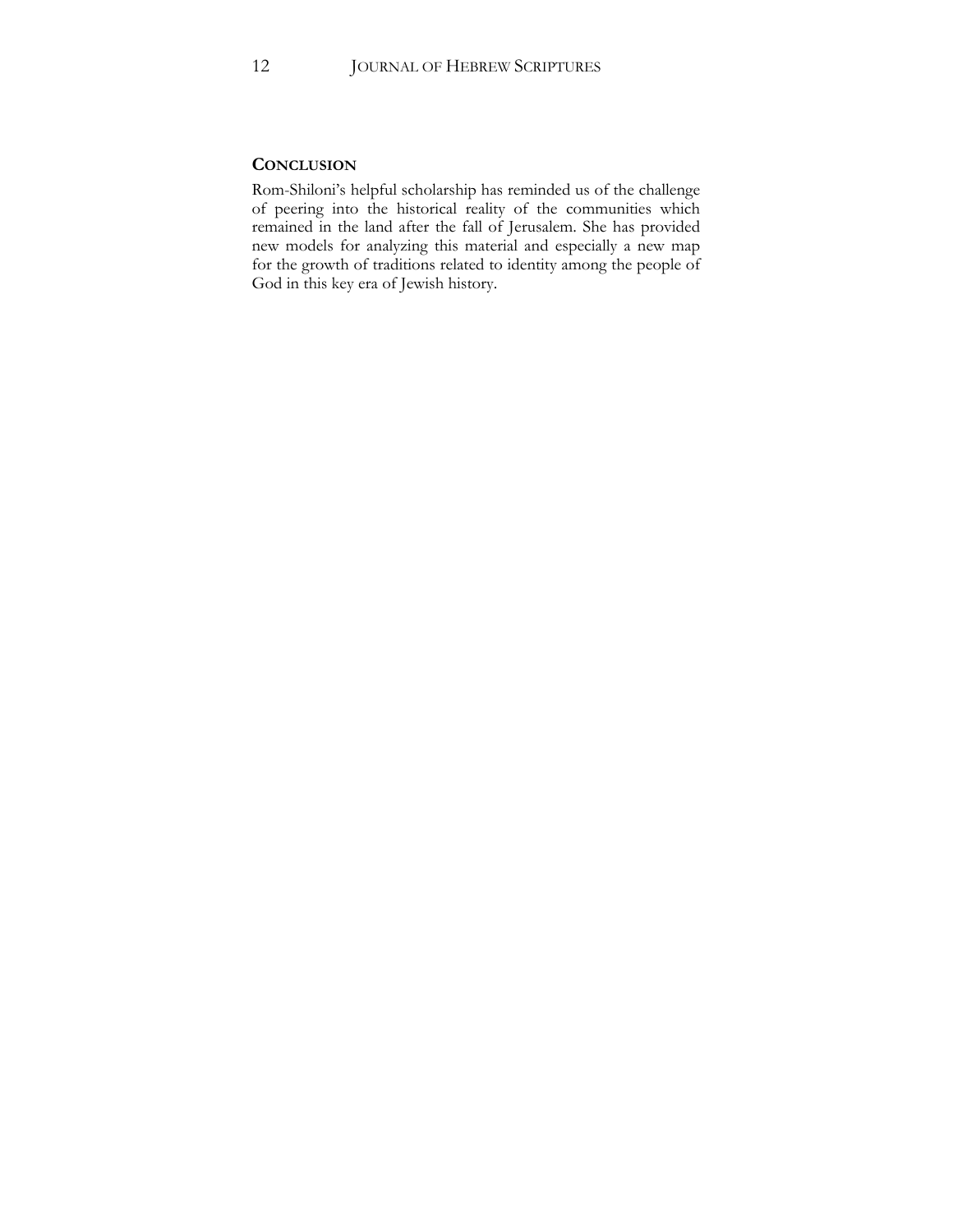### <span id="page-13-0"></span>**"IS HAGGAI AMONG THE EXCLUSIVISTS?" A RESPONSE TO DALIT ROM-SHILONI'S EXCLUSIVE INCLUSIVITY**

### JOHN KESSLER TYNDALE SEMINARY

### **1. INTRODUCTION: ROM-SHILONI'S UNDERSTANDING OF HAGGAI AS AN "EXCLUSIVIST" TEXT**

I count it an honour to be invited to participate in this collection of papers, and to respond to Dalit Rom-Shiloni's recent monograph, specifically as it relates to her treatment of the Book of Haggai. Her volume is an excellent work of scholarship: carefully argued, meticulously researched, and clearly presented. It reflects the author's deep and sustained investigation into the prophetic and historiographical material of the 6th and 5th c. BCE and the concepts of inclusion and exclusion found within it. She demonstrates an exemplary command of the various biblical texts relating to her topic and of the relevant secondary literature. I am also grateful to Professor Rom-Shiloni for her careful interaction with and appreciation for my own work. In many places we fully agree.

However, at one critical point we hold divergent perspectives and it is this matter that I will address in my comments here. Rom-Shiloni argues that the Book of Haggai adopts a "subtly exclusionary strategy"[1](#page-13-1) vis-à-vis the non-exiled population. I, on the other hand, see Haggai (both the prophet and the book) as manifesting a "non-exclusionary" perspective, in that no group of Yahwists is singled out for inclusion or exclusion. I wish to stress my terminology here—I choose to employ the term "non-exclusionary" for a very specific reason. The terms "exclusionary" and "inclusionary" (or "exclusivist" or "inclusivist"), as used in Rom-Shiloni's *Exclusive Inclusivity*, designate the refusal or willingness of an elite—or core group to exclude or to include outsiders into its ranks.[2](#page-13-2) As I will argue below, I do not see Haggai (either the prophet or the Book) as reasoning within an "in-group" versus "out-group" conceptual

<span id="page-13-2"></span><span id="page-13-1"></span><sup>&</sup>lt;sup>1</sup> D. Rom-Shiloni, *Exclusive Inclusivity: Identity Conflicts between the Exiles and the People Who Remained (6th–5th Centuries BCE)* (LHBOTS, 543; New York/London: T&T Clark, 2013), 74.

<sup>2</sup> See especially ibid., 19–30.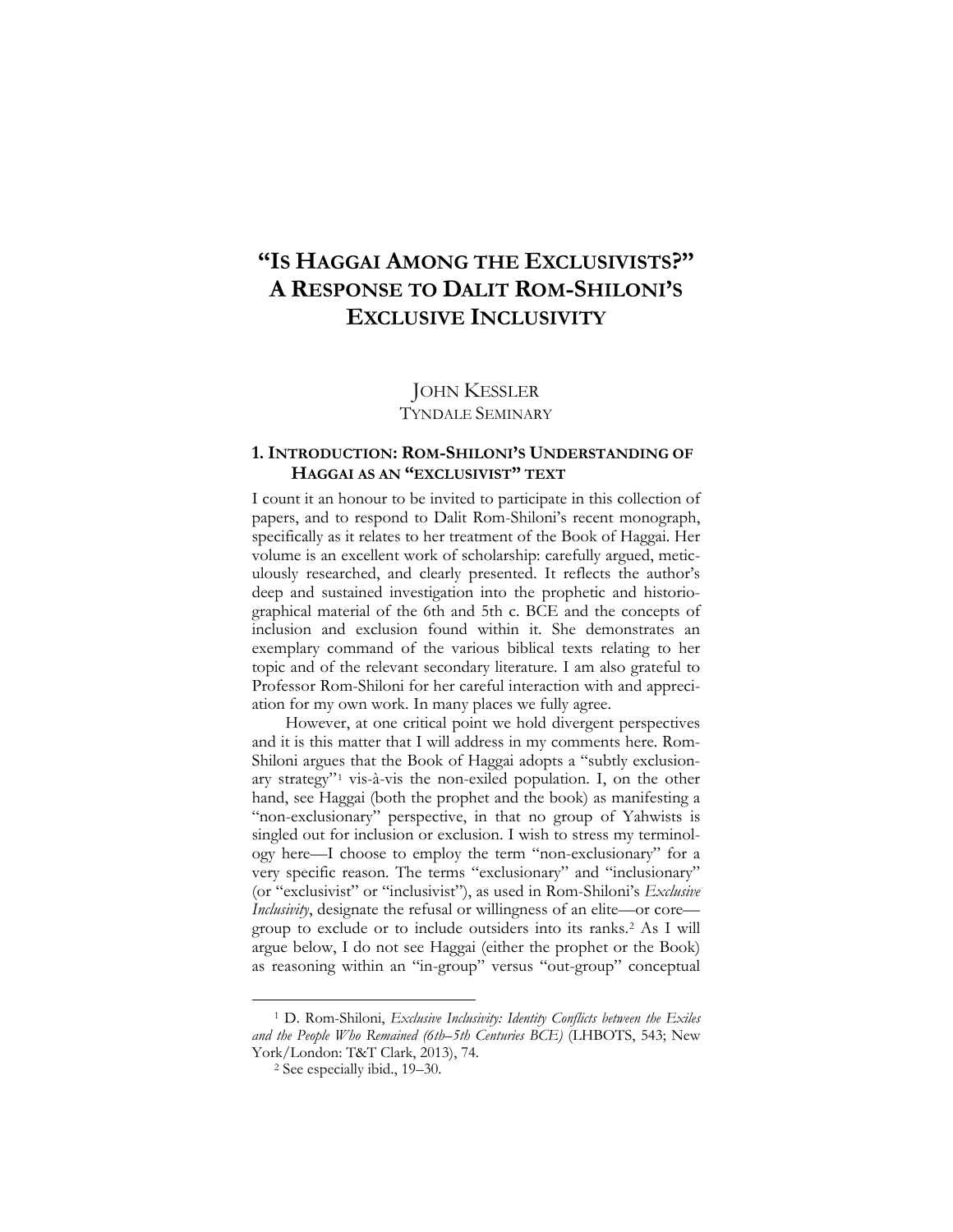framework.[3](#page-14-0) Rather, the book chronicles the prophet's address to all those present in late-sixth-century Yehud, without any reference to one's fate or geographical location during the Babylonian period. I will argue that when the book of Haggai is allowed to speak with its own voice, and is not read in the light of other more polemical texts, its "non-exclusionary" orientation emerges quite clearly.

The core of Rom-Shiloni's argument, as I understand it,<sup>[4](#page-14-1)</sup> is this: (1) there is no mention of the non-exiled population in the book of Haggai, either among the named characters (Rom-Shiloni regards Haggai as a Returnee, although I do not believe this can be determined with any certainty; the fact that his lineage is left undefined is likely intentional and highly telling, see infra), or in the terminology applied to the general populace; (2) this absence of any reference to the non-exiled population is analogous to the portrait of the land as empty or devoid any Israelite population in other historiographic (Ezra–Nehemiah) and prophetic (Zech 1–8) texts, and thus reflects the same attitude—although a non-exiled population was indeed present in the land, its existence is passed over in silence, since, for these authors, this population was placed on the same level as non-Jews;<sup>[5](#page-14-2)</sup> (3) The non-specific designations for the population at large (e.g., כל שרית העם; עם הארץ) in Hag 1:12–14 and 2:4 are widely agreed upon self-designations of the Returnees cannot refer to or include the Remainees; this leads to the conclusion that (4) in spite of the absence of any clear words of exclusion, Haggai's message must be understood as exclusively addressed to the community of Returnees. Such an exclusive focus is implicit rather than explicit, but clear nonetheless.

The evidence Rom-Shiloni adduces to support her position moves along two related lines. First, she argues that the outlook of Haggai is similar to that of Zech 1–8, where the non-deported population is disenfranchised by simply ignoring its very existence. This manoeuvre rejects them, not explicitly (as is the case in Ezek 11:14–21; 33:23–29 and Jer 24), but by ignoring their presence in the land. Moreover, just as Zech 1–8 focuses uniquely upon the golah, and upon hopes for its return from Babylon, so too in Haggai the addressees consist exclusively of Returnees, who are called upon to rebuild the Jerusalemite temple. This is seen through Haggai's emphasis upon the leading members of the community

<span id="page-14-0"></span><sup>&</sup>lt;sup>3</sup> Indeed, this is what I meant by my earlier statement that the various designations of the people in the Book of Haggai were "inclusive of the entire [Yehudite] community", J. Kessler, *The Book of Haggai: Prophecy and Society in Early Persian Yehud* (VTSup, 91; Leiden: Brill, 2002), 141.

<span id="page-14-1"></span><sup>4</sup> Indeed, Rom-Shiloni has confirmed, in personal communication, that my summary faithfully reflects her position.

<span id="page-14-2"></span><sup>&</sup>lt;sup>5</sup> The literature here is enormous. See especially the recent re-statement of this position and literature survey in H.M. Barstad, "The Myth of the Empty Land," in idem, *History and the Hebrew Bible: Studies in Ancient Israelite and Ancient Near Eastern Historiography* (FAT, 61; Tübingen: Mohr Siebeck, 2008), 90–117.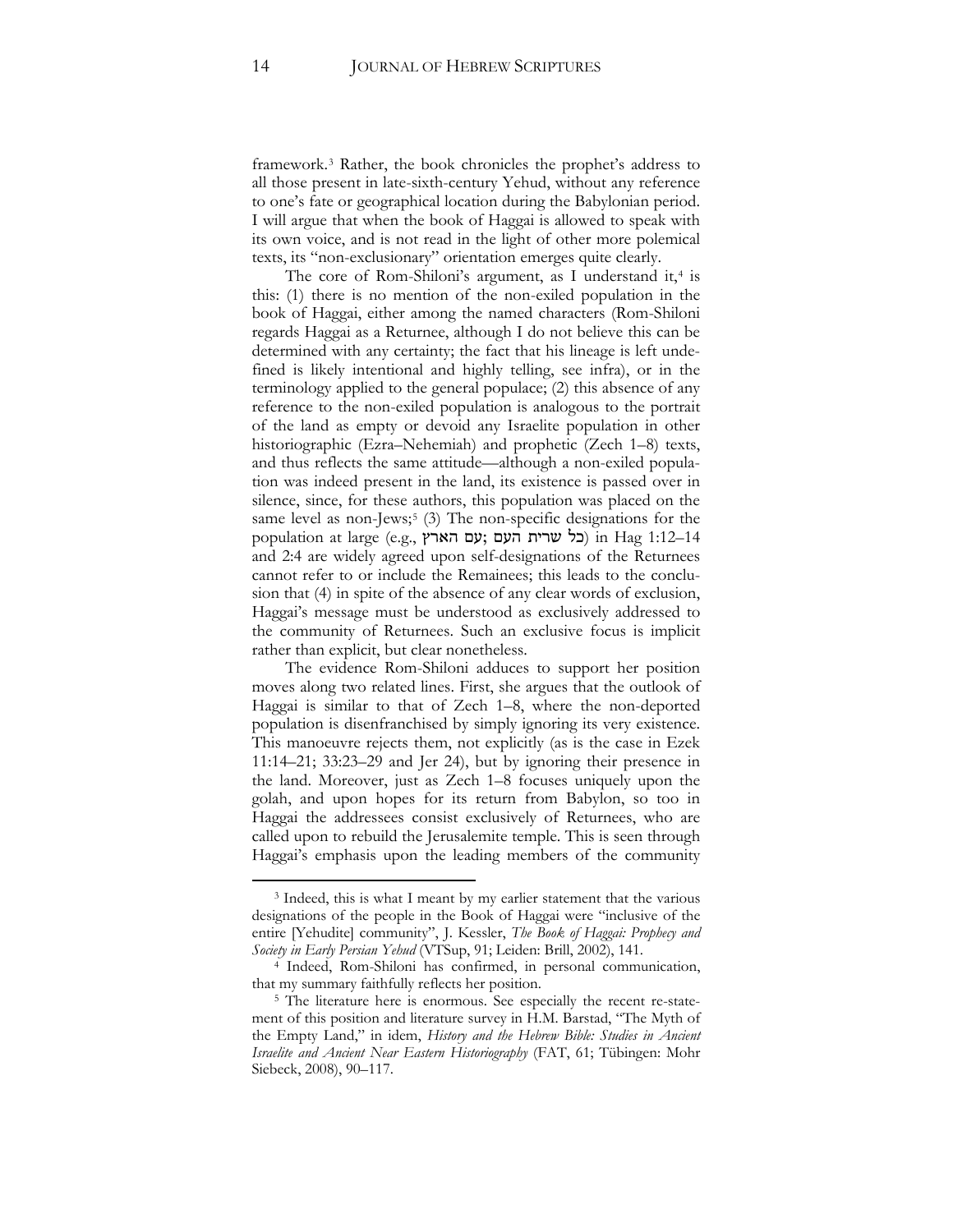(Joshua, Zerubbabel) who are identified as Returnees. Furthermore, she asserts that in Haggai, as in Zechariah, "the Repatriates [are seen] as settlers of an empty land."[6](#page-15-0) Rom-Shiloni's second line of argumentation focuses upon the terminology used for the general population. As just noted, she asserts that the terms העם שרית כל and עם הארץ (1:12,14; 2:4) are technical terms designating the Returnees, and could not have been used in a neutral or inclusive fashion in Haggai.

In this brief discussion I will engage these two lines of argument, and assert that neither is able to support the claim that Haggai manifests an exclusivist outlook. I will subsequently raise further questions regarding the plausibility of Rom-Shiloni's thesis in the context of the sociological and demographic realities of latesixth-century Yehud. However, before I do so, I must make a few brief remarks about the literary development and purpose of the book of Haggai. An adequate understanding of its literary origins, form, structure, and purpose are foundational to any discussion of its stance regarding questions of inclusion and exclusion.

### **2. THE BOOK OF HAGGAI: LITERARY HISTORY, MILIEU OF ORIGIN, AND PURPOSE**

Numerous recent approaches see the composition of Haggai as forming, from the outset, a part of a larger composition including Zech 1–8,[7](#page-15-1) or Zech 1–8 and Malachi.[8](#page-15-2) However, along with Mark J. Boda and with certain qualifications Jakob Wöhrle, I view the Book of Haggai (apart from a few later additions) as having attained its present form prior to any major redactional activity linking it to either Zech 1–8, 9–14, or Malachi. Boda argues that four, largely discrete literary units (viz., Hag 1–2; Zech 1–8; Zech 9–14; and Malachi) were subsequently redactionally joined together.<sup>[9](#page-15-3)</sup> Wöhrle, for his part, sees the formation of Hag 1–2 (both its oracles and chronological framework) as having occurred prior to the redactional activity which linked it to Zech 1–8, forming a Hag–Zech 1– 8 corpus. He maintains that Zech 1–8 "corrects" the less nuanced

<sup>6</sup> Rom-Shiloni, *Exclusive Inclusivity*, 98.

<span id="page-15-1"></span><span id="page-15-0"></span><sup>7</sup> C.L. Meyers and E.M. Meyers, *Haggai, Zechariah 1*–*8* (AB, 25B; Garden City, NY: Doubleday, 1987).

<span id="page-15-2"></span><sup>8</sup> E. Bosshard and R.G. Kratz, "Maleachi im Zwölfprophetenbuch," *BN* 52 (1990), 27–46; A. Sérandour, "Réflexions à propos d'un livre récent sur Aggée–Zacharie 1–8," *Transeu* 10 (1995), 75–84; idem, "Les récits bibliques de la construction du second temple: leurs enjeux," *Transeu* 11 (1996), 9–32.

<span id="page-15-3"></span><sup>9</sup> M.J. Boda, "Messengers of Hope in Haggai–Malachi," *JSOT* 32 (2007), 113–31 (118–19). See also idem, "Haggai: Master Rhetorician," *TynBul* 51 (2000), 295–304; idem, "Zechariah: Master Mason or Penitential Prophet?" in R. Albertz and B. Becking (eds.), *Yahwism after the Exile: Perspectives on Israelite Religion in the Persian Period* (Studies in Theology and Religion, 5; Assen: Van Gorcum, 2003), 49–69.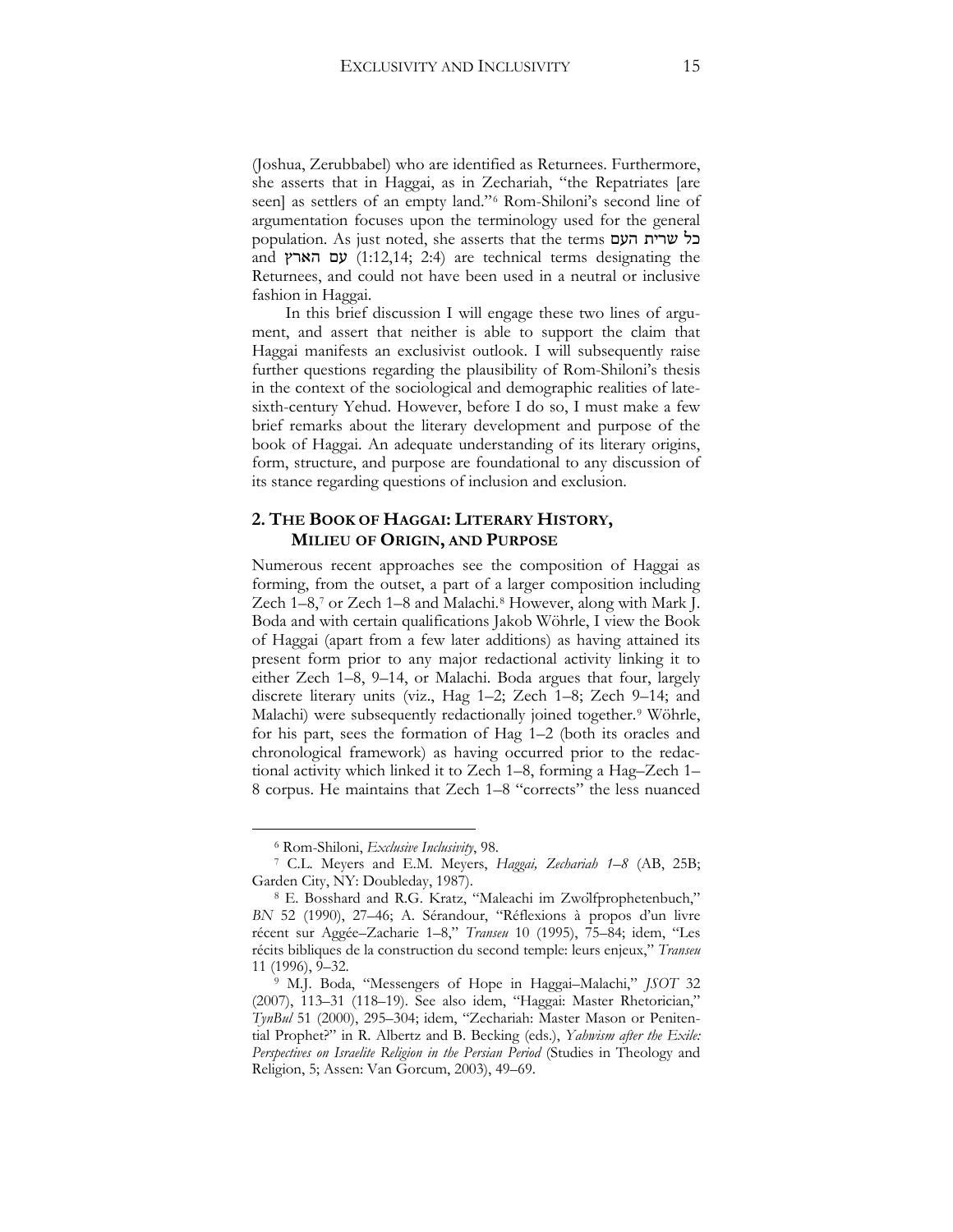concept of repentance found in Haggai, adding to it notions of social justice and the need for ongoing obedience.<sup>[10](#page-16-0)</sup> I have similarly argued that Haggai is a literary unit in its own right (certain minor redactional additions or linking features notwithstanding), standing chronologically prior to Zech 1–8.[11](#page-16-1) Although the arguments for this position cannot be rehearsed here, suffice it to say that a strong case exists for regarding Haggai as a literary unit with its own distinctive form, outlook and purpose. Accordingly, its perspectives on the social and ideological dynamics in Yehud must be derived from its own voice, rather than from other texts.

Despite well-known disagreements regarding the extent to which the outlook of the "redactional framework" in Haggai can be distinguished from that of the book's oracular material, virtually all are agreed that the oracles of Haggai have been collected and set into a broader literary whole.[12](#page-16-2) The resultant composition is structured in an  $A/B/A'/B'$  fashion with a brief narrative at 1:12–15, connecting the condemnations of 1:2–11 to the expressions of hope and favour in 2:1–9. The "A" sections (1:2–11; 2:15–19) tend to be largely negative in tone (although not without elements of hope and promise, 1:8, 2:18–19) and the "B" sections (2:1–9; 20– 23) resplendent with optimism and encouragement.[13](#page-16-3) The work is shaped into the form of a "dramatized prophetic booklet," whose purpose is to underline the ongoing relevance of the prophetic office and the prophetic word in early Persian Yehud.[14](#page-16-4) It begins with a complete stalemate between Yahweh and the community (1:2–11) and culminates in the expectation that very soon the Yehud's temple (2:6–9) and Davidic governor would be exalted to heights hitherto unknown (2:23). The impasse with which the book opens is created by "this people's" (הזה העם 1:2 (assertion that it is not the time to come (בוא (and build Yahweh's house.*29F* <sup>15</sup> This stale-

<span id="page-16-0"></span><sup>10</sup> J. Wöhrle, "The Formation and Intention of the Haggai–Zechariah Corpus," *JHS* 6 (2006), 2–14.

<span id="page-16-1"></span><sup>11</sup> See Kessler, *The Book of Haggai*, 31–57; idem, "Tradition, Continuity and Covenant in the Book of Haggai: An Alternative Voice from Early Persian Yehud," in M.J. Boda and M.H. Floyd (eds.), *Tradition in Transition: Haggai and Zechariah 1*–*8 in the Trajectory of Hebrew Theology* (LHBOTS, 475; New York: T&T Clark, 2008), 1–39; idem, "Haggai 2:5a: Translation, Significance, Purpose, and Origin," *Transeu* 45 (2014), 69–89.

<span id="page-16-2"></span><sup>12</sup> See the discussion in Kessler, *The Book of Haggai*, 31–39; R.A. Mason, "The Purpose of the 'Editorial Framework' of the Book of Haggai," *VT* 27 (1977), 413–21; Wöhrle, "The Formation and Intention."

<span id="page-16-3"></span><sup>13</sup> Thus my proposal in Kessler, *The Book of Haggai*, 247–51, followed most recently in M. Leuenberger, *Haggai* (HThKAT; Freiburg: Herder, 2015), 35–38.

<sup>14</sup> Kessler, *The Book of Haggai*, 243–57.

<span id="page-16-4"></span><sup>15</sup> On this translation see J. Kessler, "*ʿt* (le temps) en Aggée I 2–4: Conflit théologique ou 'sagesse mondaine'?" *VT* 48 (1998), 555–59. This stands in contrast to the more common (and in my view erroneous) rendering, "The time has not come . . ."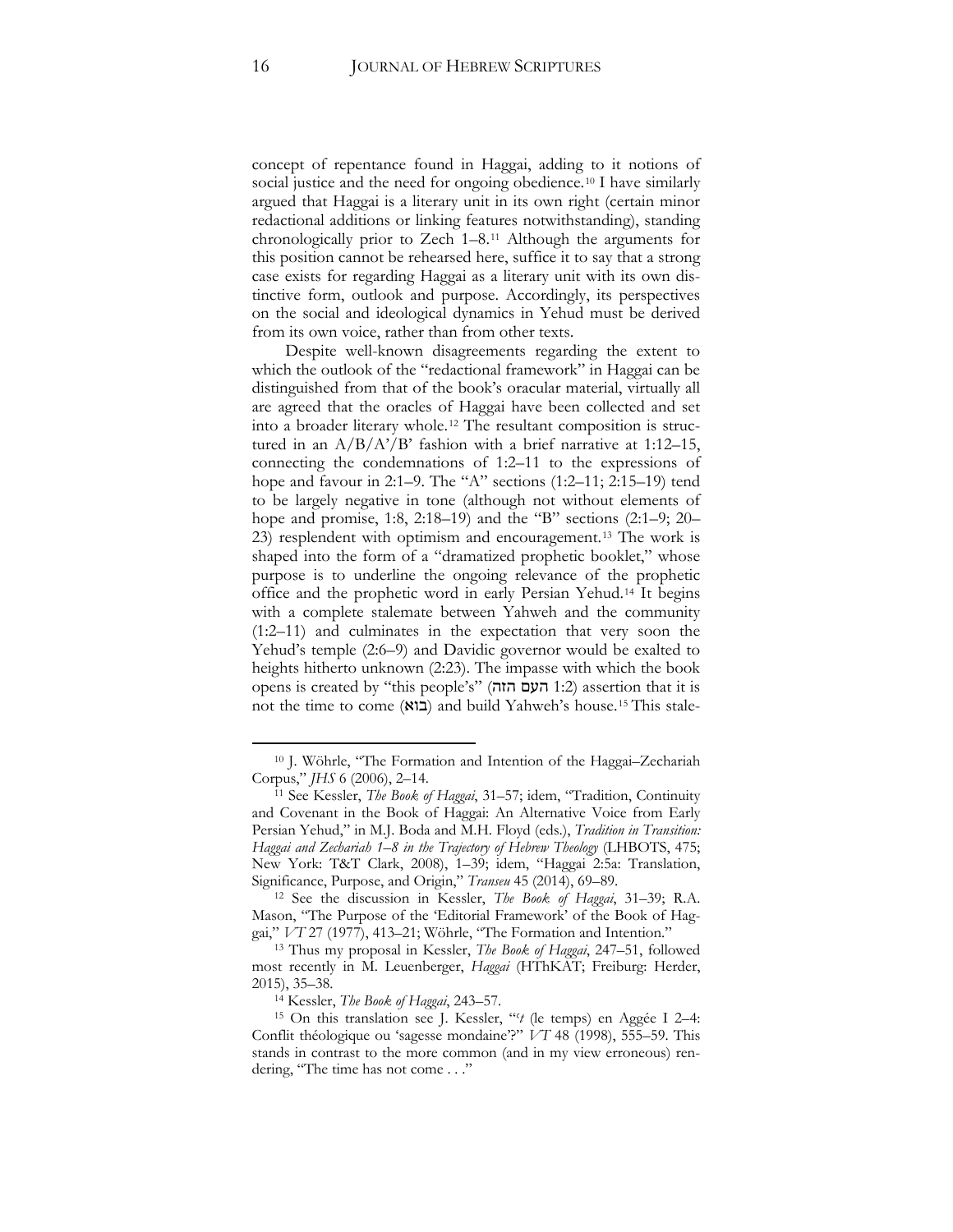mate, however is broken through the prophetic word, delivered by Haggai, and accompanied by Yahweh's stirring-up of the spirits of leaders and people who come  $(X|Z)$  and perform the work of rebuilding (1:12–14). The prophetic word once again intervenes to reassure the community when it becomes paralyzed with fear (2:1– 5, and possibly 1:12b)<sup>16</sup> and sets before it the assurance of a future filled with divine blessing (2:6–9; 20–23). The book likely stemmed from a prophetic circle closely associated with Haggai, which understood the prophetic office, the Sinai covenant, the temple and its priesthood, and the monarchy to be integral elements of the nation's identity, all of which deserved the people's attention, and all of which Yahweh would restore to their former glory, and beyond.<sup>17</sup> In my view, numerous factors indicate that the book attained its present form (with the possibility of certain later redactional additions, for example 2:5a)<sup>18</sup> sometime before 500.<sup>19</sup> In my opinion, neither the date formulae within the book, nor its contents suggest a later period, and many features within it confirm a latesixth-century date.<sup>20</sup> Thus, the phrase "the remnant of the people" in Haggai (1:12, 14; 2:2), a core element in Rom-Shiloni's argument, should be interpreted within the broader development of the concept of the "remnant" from the 7th to the late-6th c. BCE. The demographic realties of mid- to late-sixth-century Yehud are also highly relevant, and these will be considered below. One final comment is critical here: there is no clear evidence of conflict between the Remainees and the Returnees at this early period. This point is of great significance and will be taken up infra.

<sup>16</sup> On this point, see the discussion of the people's fear in Hag 1:12 in E. Assis, "To Build or Not to Build: A Dispute between Haggai and his People (Hag 1)," *ZAW* 119 (2007), 514–27.

<sup>&</sup>lt;sup>17</sup> See further, J. Kessler, "Curse, Covenant, and Temple in the Book of Haggai," in R.J. Bautch and G.N. Knoppers (eds.), *Covenant in the Persian Period: From Genesis to Chronicles* (Winona Lake, IN: Eisenbrauns, 2015), 229–54; idem, "Haggai, Zerubbabel, and the Political Status of Yehud: The Signet Ring in Haggai 2:23," in M.H. Floyd and R.D. Haak (eds.), *Prophets, Prophecy, and Prophetic Texts in Second Temple Judaism* (LHBOTS, 427; New York/London: T&T Clark, 2006), 102–19; idem, "Tradition, Continuity and Covenant."

<sup>18</sup> On this see further Kessler, "Haggai 2:5a."

<sup>19</sup> By contrast, although Wöhrle and Martin Leuenberger attribute much of Haggai to the early Persian Period, they date its more "eschatological" passages (2:6–8; 21b–23a) to the mid- to late-5th c., and see the formulation of the Hag–1 Zech corpus as likely occurring at this time, Leuenberger, *Haggai*, 61–63; J. Wöhrle, *Die frühen Sammlungen des Zwölfprophetenbuch: Entstehung und Komposition* (BZAW, 360; Berlin: de Gruyter,  $2006$ , 285–322 (301–2, 309–12, 321).

<sup>20</sup> See Kessler, *The Book of Haggai*, 31–57.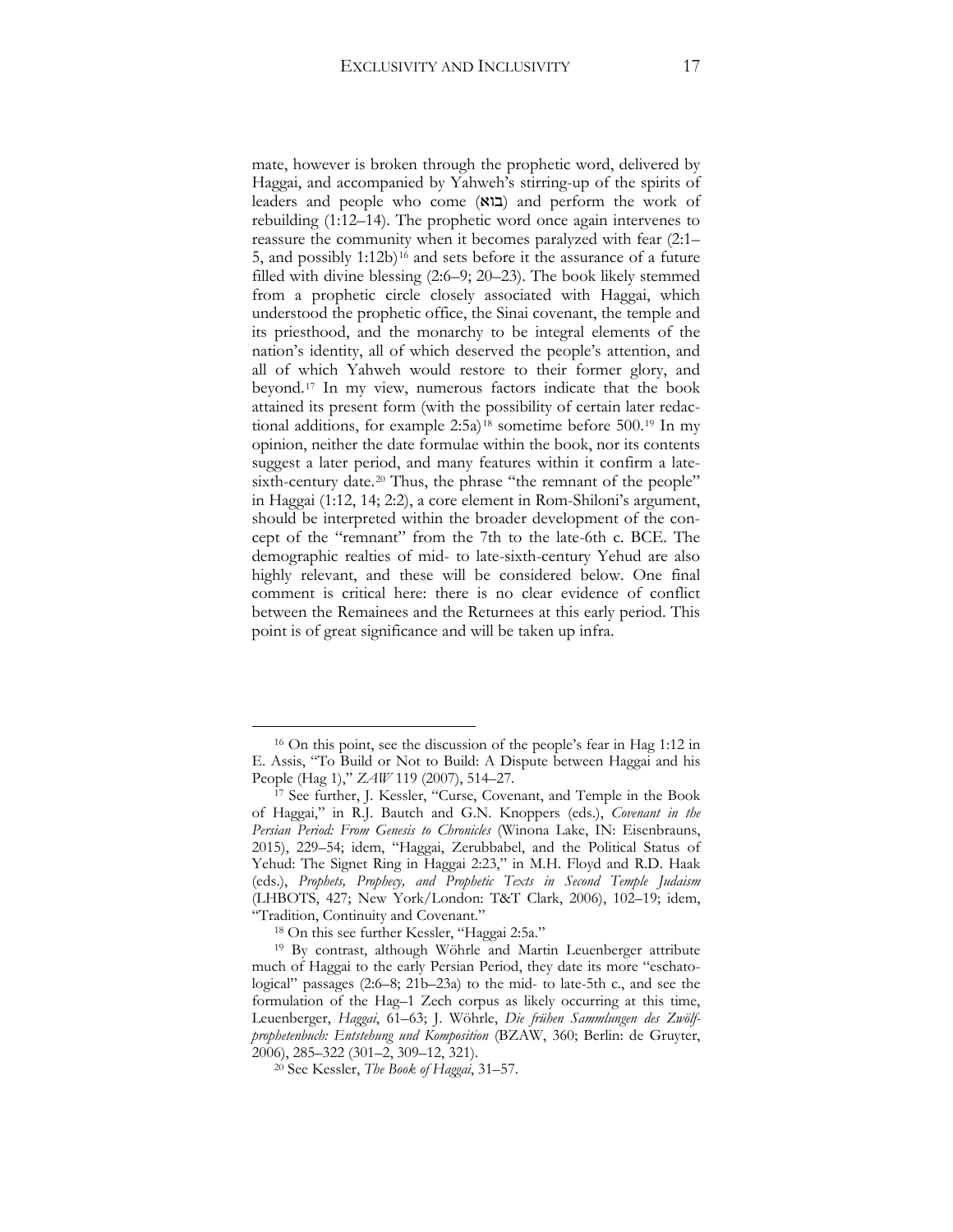### **3. CHALLENGES TO ROM-SHILONI'S RECONSTRUCTION**

Having stated my own working assumptions regarding the Book of Haggai I return now to the two main lines of Rom-Shiloni's argument, noted above. It seems to me that there are significant questions and problems with respect to each of them.

### 3.1. THE ASSUMPTION THAT HAGGAI, AND ZECH 1–8 SHARE AN IDENTICAL OUTLOOK AND PERSPECTIVE

As we have seen, Rom-Shiloni maintains that, like Zechariah, Haggai is a golah-focused text, which, through the trope of the "empty land" excludes any members of the non-exiled population simply by ignoring their existence. Rom-Shiloni and I are in complete agreement that neither Haggai nor Zechariah explicitly names or identifies any group standing in opposition to the intended audience of either the prophet or the book.[21](#page-18-0) Thus, we concur that Hag 2:15–19 is not a rejection of Samaritan aid (*pace* Johann W. Rothstein, Hans W. Wolff and others), and that Hag 1:12–14 does not distinguish two types of Yahwists (some whose spirits are stirred up by Yahweh and rebuild, and others who do not).<sup>[22](#page-18-1)</sup> We similarly agree that the term הארץ עם כל in Hag 2:4 does not refer to any excluded population as it (or its plural form) does elsewhere.

Our point of disagreement emerges as Rom-Shiloni expresses her conviction that Haggai and Zech 1–8 are of a piece, both manifesting an avowedly "inclusivist-exclusivist" perspective toward the non-deported population. She states, "Haggai does not use (and probably does not know of) Ezra–Nehemiah's opposition of 'otherness'. According to that latter opposition the denigrating analogy between Israel and the Canaanite peoples was re-adapted to their current conflict between Repatriates and Those (Judeans) Who Remained in the land. Haggai seems to be closer to Zechariah's positioning of the Repatriates as settlers of an empty land, a con-

<span id="page-18-0"></span><sup>&</sup>lt;sup>21</sup> This of course stands in striking contrast to the situation in Jer 24 and 42–44, Ezek 11:14–21; 33:23–29, Ezra 3:3; 4:1–5; 6:21; 9:1–2; 10:2, 10, and Neh 4; 6; 9:2; 10:30; 13:1–14; 23–31. In these texts the "out group" from which the returnees are distinguished is either named or described. Thus the Book of Ezekiel differentiates the 597 deportees from those who remained in Jerusalem (Ezek 13:23–29; 33:23–29). A similar perspective is adopted in Jer 24 regarding the Eastern Diaspora who receives divine approbation in contrast to all other Judeans, and in Jer 44 which invokes doom on the Egyptian diaspora. On these various and often divergent portraits, see further J. Kessler, "Images of Exile: Representations of the 'Exile' and 'Empty Land' in Sixth to Fourth Century BCE Yehudite Literature," in E. Ben Zvi and C. Levin (eds.), *The Concept of Exile in Ancient Israel and its Historical Contexts* (BZAW, 404; Berlin: de Gruyter, 2010), 309–51. Both Ezra and Nehemiah make similar distinctions, and name the opposing populations: the הארץ עמי in Ezra 10:2, 11 and the הארצות עמי in Ezra 9:1,2,11; Neh 9:30 and 10:29.

<span id="page-18-1"></span><sup>22</sup> *Pace* M.H. Floyd, *Minor Prophets*, part 2 (FOTL, 22; Grand Rapids, MI: Eerdmans, 2000), 276 and numerous others, see infra, n. 48.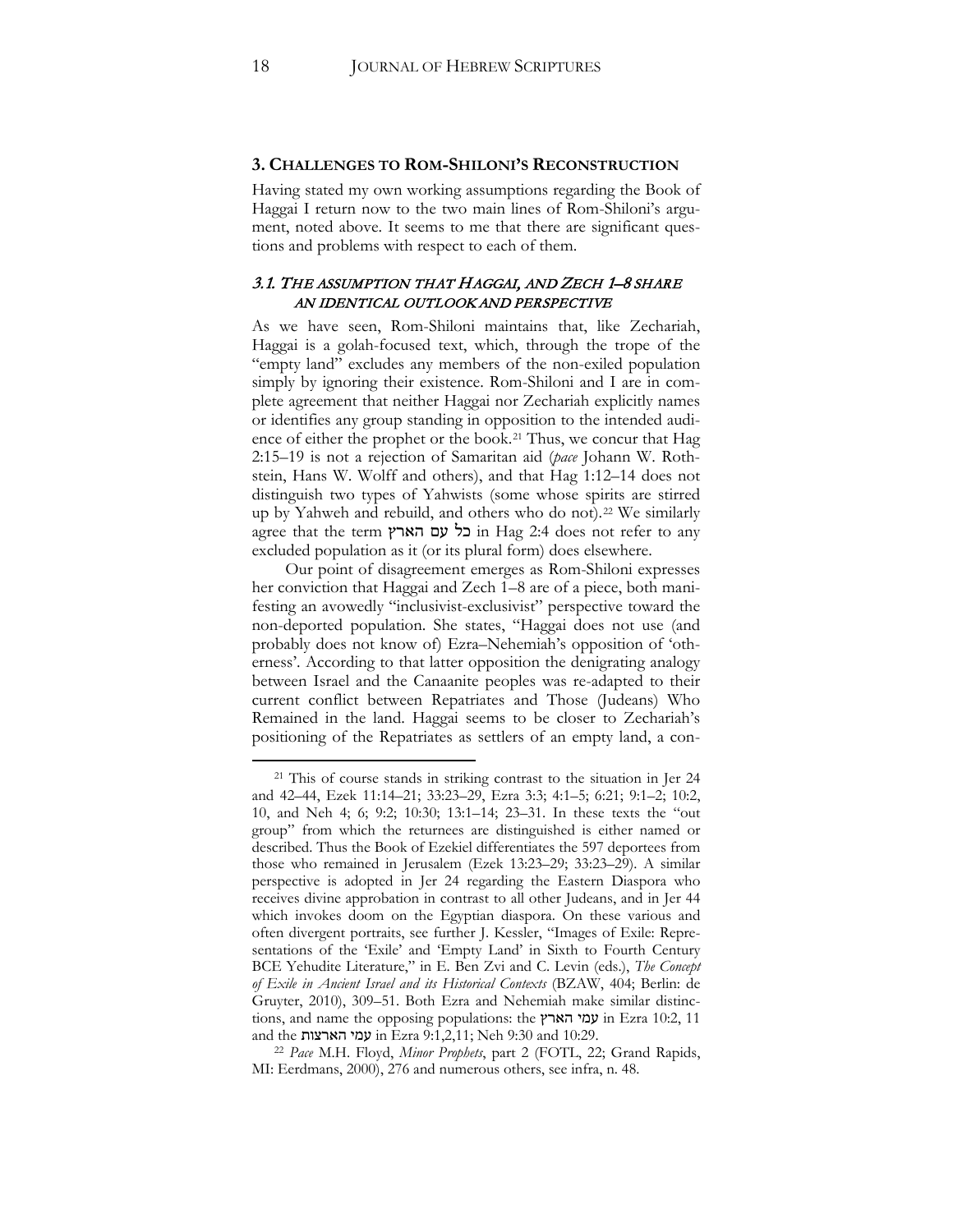ception that does not see any others: they are as if transparent, as if invisible."[23](#page-19-0)

In the present context I must leave aside the question of whether Rom-Shiloni's assumption regarding an exclusivist position in Zechariah is indeed accurate. Although I have significant reservations about her approach to that text, I will for the sake of argument, admit such a possibility, but suggest that even if such a perspective were in evidence in Zechariah, there are no grounds for assuming such to be the case in Haggai. Several considerations call into question Rom-Shiloni's general identification of the perspective of Haggai with that of Zech 1–8. First, as indicated above, I position myself with those who maintain that the book of Haggai attained its distinctive perspective and ideological thrust prior to and apart from its incorporation into a Haggai–Zech 1–8 corpus, a Haggai–Zechariah–Malachi corpus, or the Book of the Twelve as a whole.<sup>[24](#page-19-1)</sup> Thus, from the outset, purely on the basis of the literary history of Haggai and Zech 1–8, I see no inherent reason why their outlook should be identical. Second, moving to more general comparisons between these two texts, numerous significant elements differentiate them. These include: (1) differences of form (Zech 1– 8 consists of a visionary-oracular complex [1:7–6:15] set within a sermonic frame, [1:1–6; 7:1–8:23] whereas Haggai is configured as a dramatized prophetic booklet); (2) differences of structure (Zech 1–8 features visions and oracles, set in a loosely chiastic arrangement framed by narration and exhortation, whereas in Haggai the structure is  $A/B$  [narrative interlude]  $A'/B'$ ; and (3) differences of general outlook (in Haggai once the obstacles of resistance [1:2–11] and impurity [2:15–17] are removed, the outlook for the future is highly positive [2:20–23]; in Zechariah optimism is clouded by ongoing moral failure [7:1–14; 8:16]). Numerous other differences could be cited.

Third, and most significant for our purposes here, the two texts display distinct perspectives regarding the twin elements of movement into the land and return from Babylon. These are doubtlessly crucial elements in the Zecharian world,<sup>[25](#page-19-2)</sup> but strikingly muted or absent in Haggai. The critical movement in Haggai is thus not from outside the land into it (as in Zech 1–8, esp. 2:10–16 [6– 12]; 8:1–8), but from outside of an abandoned Jerusalem "up" to it, to rebuild the Temple.[26](#page-19-3) At the outset of the book, the people

<sup>23</sup> Rom-Shiloni, *Exclusive Inclusivity*, 98.

<sup>24</sup> See notes 7 and 8, above.

<span id="page-19-2"></span><span id="page-19-1"></span><span id="page-19-0"></span><sup>25</sup> See my discussion in J. Kessler, "Diaspora and Homeland in the Early Achaemenid Period: Community, Geography and Demography in Zechariah 1–8," in J.L. Berquist (ed.), *Approaching Yehud: New Approaches to the Persian Period* (SemeiaSt, 50; Atlanta, GA: Society of Biblical Literature, 2007), 137–66.

<span id="page-19-3"></span><sup>&</sup>lt;sup>26</sup> In Hag 1:4, 9 the adjective חרב denotes not simply "ruined" but more properly "abandoned" or "forsaken," cf. Kessler, *The Book of Haggai*, 128–30.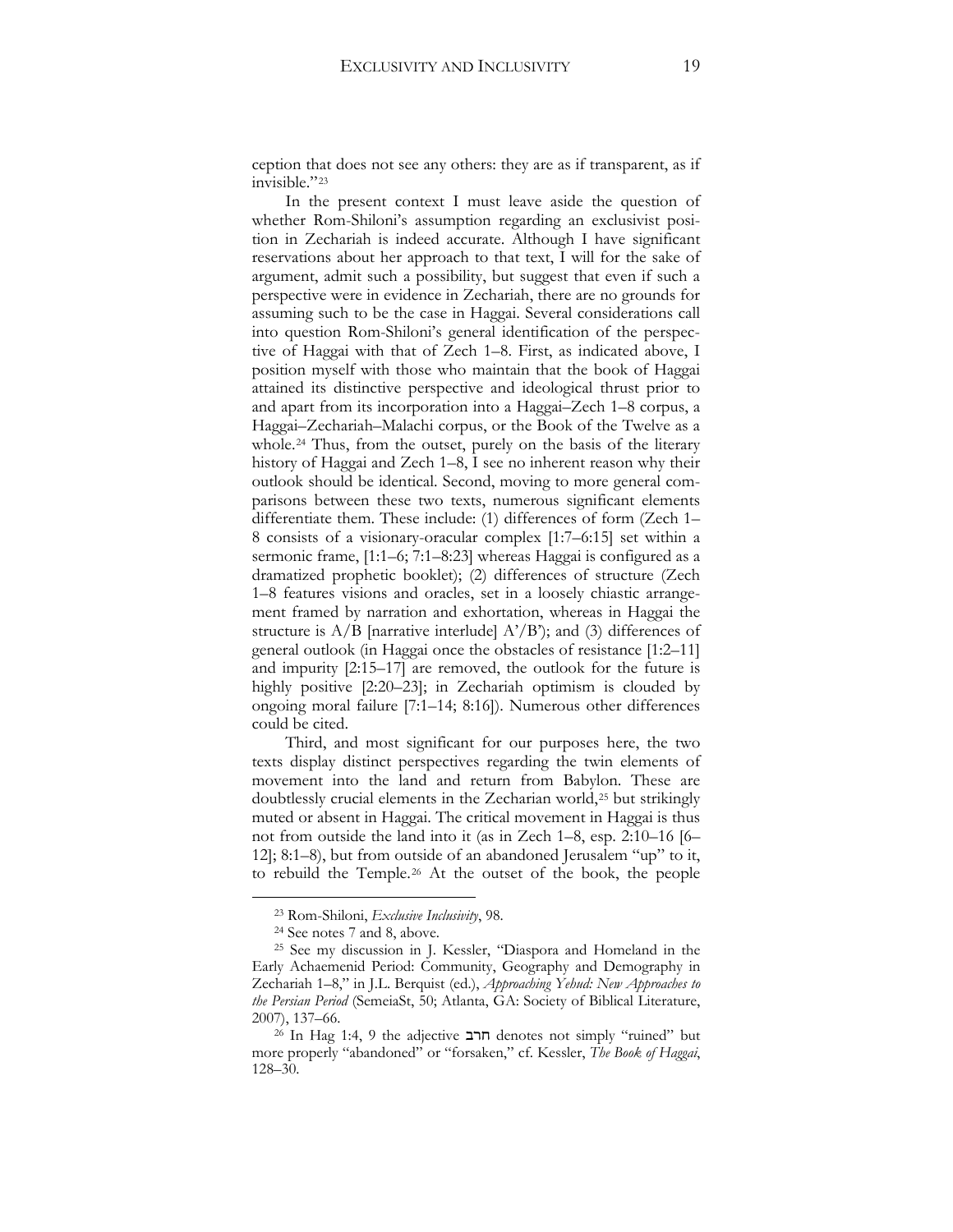refuse to "come" (בוא, 1:2([27](#page-20-0) and rebuild the temple, but, heeding the prophet's words, they ultimately do so (again  $\kappa$ בוא, v. 14). Furthermore, on what textual basis, can it be asserted that Haggai "position[s] . . . the Repatriates as settlers of an empty land"? This statement contains two significant problems. The first concerns the assumption that all of Haggai's hearers are Returnees. To be sure, Zerubbabel and Joshua can be so identified, but no other characters in book can be unequivocally identified as such. Most telling is the fact that no mention is made of the origins of the book's principal character, Haggai, or of his fate during the Babylonian period. The framers of the book make it impossible to determine whether our prophet was a Remainee or Returnee—surely an astounding omission if debates over inclusion and exclusion were rife in latesixth-century Yehud.[28](#page-20-1) The second problem concerns viewing the land as "empty." Haggai's preaching is set against the backdrop of a populated Yehud and an abandoned Jerusalemite temple. Thus, in Haggai the land is depicted, not as empty (*pace* Rom-Shiloni), but as supporting a population living in paneled houses and engaged in agricultural pursuits, which have proven to be highly frustrating. Furthermore, to assume, as is commonly done, that the mention of "paneled houses" in Hag 1:4 implies that their owners were Returnees who returned and rebuilt their abandoned dwellings, is just that—an assumption. These houses could have either been (1) left standing after the Babylonian invasions, or (2) rebuilt shortly after the 587 destructions by non-deportees, or (3) reconstructed some time later by those moving back to the Judean heartland from the Benjaminite region. No indication is given of who built these houses, or when.<sup>29</sup> One must studiously avoid reading the motifs of returning and rebuilding abandoned sites, a theme found extensively elsewhere (for example, Isa 44:26; 58:12; Jer 30:18; 33:7; Ezek 36:36; Amos 9:14; Ezra 2:1; Neh 7:6) back into Haggai. The point at issue for Haggai is that the community members have homes to live in, but Yahweh, seemingly, does not.<sup>30</sup> To argue, as

<sup>27</sup> On this translation, see above, n. 15.

<span id="page-20-1"></span><span id="page-20-0"></span><sup>28</sup> Indeed, even if, as Rom-Shiloni assumes, the exclusion of the nonexiled population is a *significant* issue in late-sixth-century Yehud, and *implicit* in Haggai, it is nevertheless a stretch to believe that the framers of the book would leave Haggai's lineage and status as a *golah* member undefined.

<sup>29</sup> See, similarly the reflections in H.G.M. Williamson, "Comments on Oded Lipschits, *The Fall and Rise of Jerusalem*," *JHS* 7 (2007), 34–39 (36).

<sup>&</sup>lt;sup>30</sup> On the concept of the temple as a divine residence see the excellent essays in M.J. Boda and J.R. Novotny (eds.), *From the Foundations to the Crenellations: Essays on Temple Building in the Ancient Near East and Hebrew Bible* (AOAT, 366; Münster: Ugarit-Verlag, 2010). See also the insightful observations in R.L. Kohn and R. Moore, "Where is God? Divine Presence in the Absence of the Temple," in S. Malena and D. Miano (eds.), *Milk and Honey: Essays on Ancient Israel and the Bible in Appreciation of the Judaic Studies Program at the University of California, San Diego* (Winona Lake,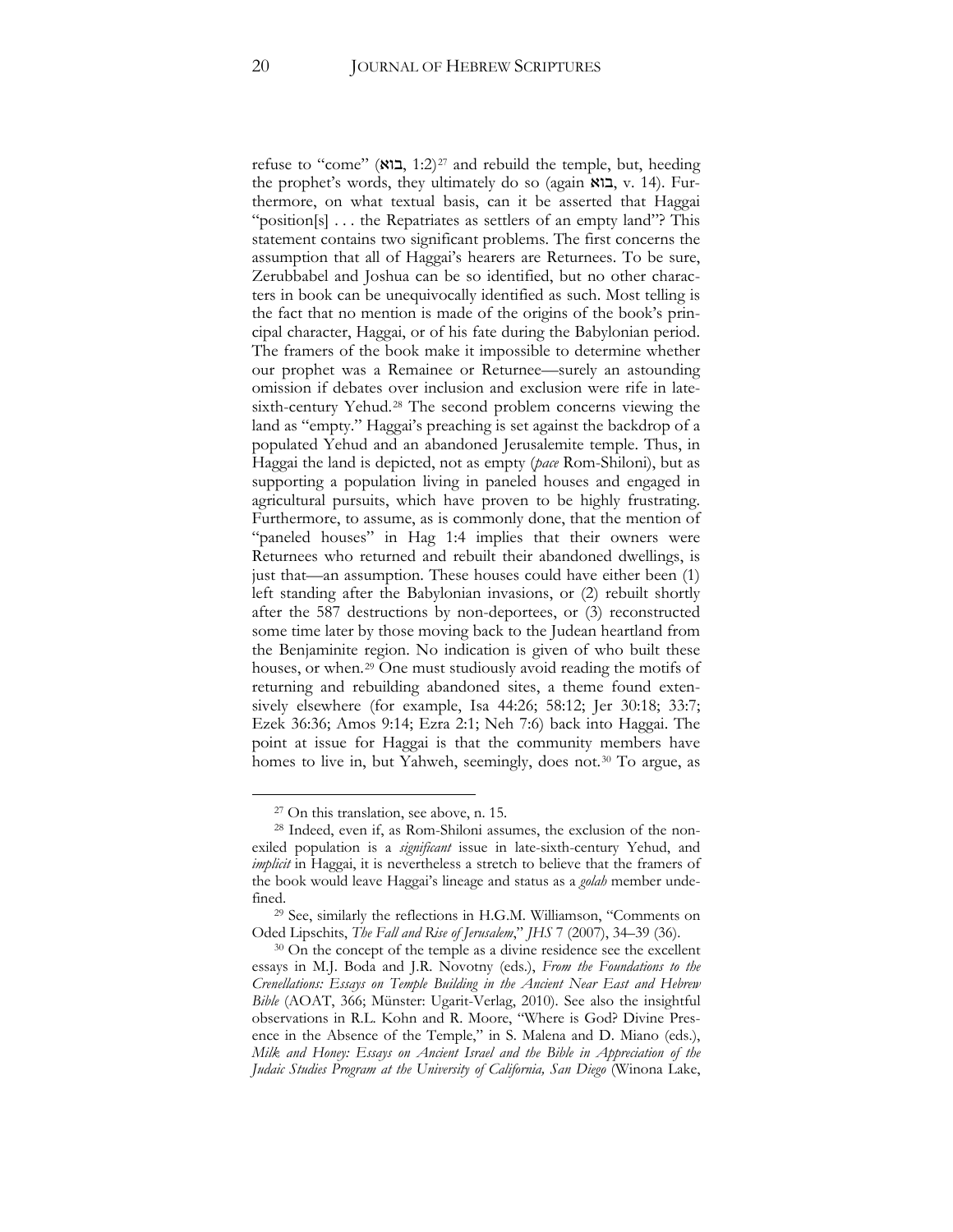Rom-Shiloni does, that the term העם שארית כל in Hag 1:12 is a technical term for the Repatriates (I will return to the use of this term in the next section), and thus the land is understood as having been empty, risks assuming that which one is seeking to demonstrate.

### 3.2 THE MEANING OF THE TERMS "PEOPLE OF THE LAND" AND "REMNANT" IN HAGGAI

My second reason for hesitation regarding Rom-Shiloni's thesis concerns her understanding of the terminology used in Haggai for the "people" addressed by the prophet—that is, those first mentioned alongside Zerubbabel and Joshua in 1:2, then subsequently referred to in 1:12–14 and 2:1–4. Rom-Shiloni presents a detailed argument asserting that the terms used in Haggai for the "people" are customary designations for the Returnees, and could never have been understood in any other sense. To make her point she first examines the root שאר as it appears in 1:12, 14 and 2:2–4, and then the expression הארץ עם כל in 2:5. She argues that these terms stand as part of a longer process of community self-definition and concludes:

[I]t is unlikely that Haggai (and Zechariah) would utilize this overloaded terminology in a neutral or inclusive way. Although, indeed the prophet does not refer to the exile or the return, I find his references to the (Repatriate) leaders Zerubbabel and Joshua, together with his insistence on addressing the people as a Remnant, a telling indication of his orientation on questions of group identity. Haggai seems to follow Ezekiel and Deutero-Isaiah, and be in line with Zechariah—all great advocates of the Babylonian Diasporan community, and upon return, of the Repatriate community back in Yehud.[31](#page-21-0)

Before analyzing her discussion of this lexical stock in detail, a broader observation is in order. Essentially Rom-Shiloni makes her point by proceeding from an assessment of the terms הארץ עם כל and העם שארית outside Haggai. She views them as terms inherently carrying specific significations with reference to issues of group identity, referring either to the Remainees or to the Repatriates, depending on the context, but always carrying clear connotations of self-definition, identity, and exclusion. She then approaches the book of Haggai and infers these meanings there. Her statement, "it is unlikely that Haggai (and Zechariah) would utilize this overloaded terminology in a neutral or inclusive way" encapsulates her approach.<sup>32</sup>

I would suggest that methodologically, the reverse direction is more appropriate—one ought to begin with Haggai itself as a liter-

<span id="page-21-0"></span>IN: Eisenbrauns, 2007), 133–53.

<sup>31</sup> Rom-Shiloni, *Exclusive Inclusivity*, 91; italics mine.

<sup>32</sup> Ibid.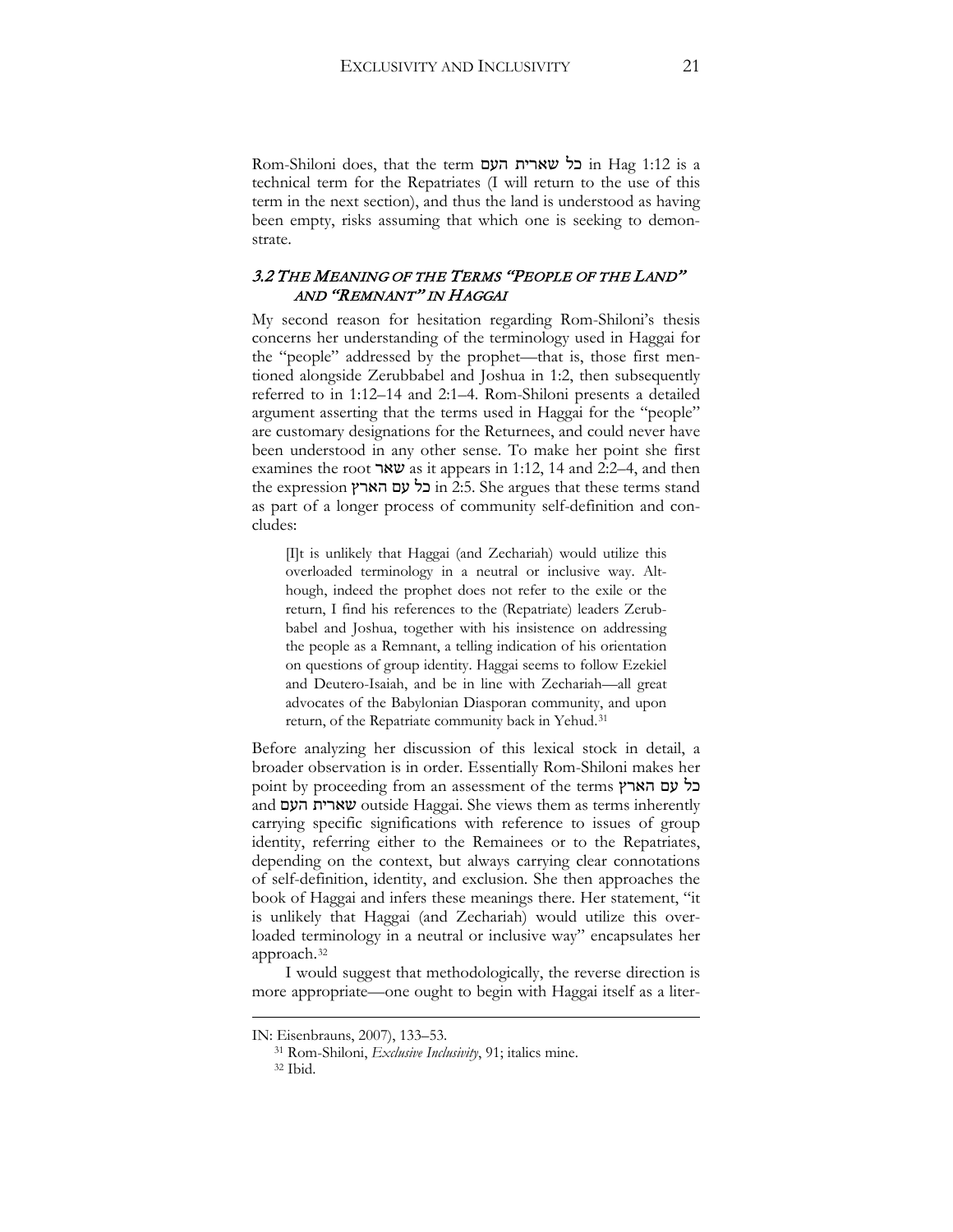ary unit (see my discussion supra) and assess the relevant terms in the context of the phrases in which they are embedded, within the literary flow and structure of the book, as well as in terms of the book's literary history, date and purpose. What is more, consideration must be given to the possibility that the "remnant terminology" in Haggai might indicate an entirely idiosyncratic or independent use of such terminology, or a development of earlier or contemporaneous ideologies of concepts of the remnant, or even an ideological counterpoint to them. Rom-Shiloni's use of the term "overloaded" belies the degree to which her analysis of the terminology rests on prior assumptions. How do we know that the framers of Haggai viewed such language as charged with implications of exclusion and self-definition? Moreover, before inferring influence, the dating of the texts in question must be established and clear lines of influence upon Haggai must be demonstrated. In my view, if one begins with Haggai itself (rather than Ezekiel, Jeremiah, or Isa 40–55), a very different picture emerges from the one Rom-Shiloni presents. Finally, in her study, it is noteworthy that she presupposes that the communities of the 6th–5th c. are divided into *two and only two* mutually antagonistic groups, and that all of the biblical texts of the period belong to one or the other camp.[33](#page-22-0) But is this not to put the cart before the horse? Clearly some texts manifest such polarization, but is it methodologically legitimate to assume bipartite intra-communal polemics in all texts?

In the discussion that follows I will argue that, methodologically, even if the terms שארית and הארץ עם can be used as terms of community self-definition and exclusion elsewhere, in order to demonstrate that they must carry this sense in Haggai, two conditions must be met. First, there must be evidence that in-group versus out-group dynamics are clearly at play elsewhere in the book, and second, that a more likely explanation for their presence in Haggai is not to be found.

Let us then turn to the two expressions Rom-Shiloni asserts smack of exclusivism, the term שארית as it appears in 1:12, 14 and  $2:2-3$ וּ כל עם הארץ in 2:4. Given that the latter expression is more easily dealt with, I will consider it first, and then devote greater attention to the former.

<span id="page-22-0"></span><sup>33</sup> See esp. ibid., 19–29. In a similar vein, one thinks of Paul D. Hanson's suggestion that sociology of Yehud reflected a polarization between two groups. He states, "In the realm of religious institutions, as in the realm of politics, the polarization tends to develop primarily between two forces," cf. P.D. Hanson, *The Dawn of Apocalyptic* (Philadelphia: Fortress, 1975), 212. However, it is hardly self-evident that such is always the case. Rom-Shiloni interacts with Hanson, and at times critiques his characterization of the two groups (*Exclusive Inclusivity*, 129–31) but largely follows his lead in presupposing the existence of two main groups in conflict.

<span id="page-22-1"></span><sup>34</sup> On the term הנשאר in 2:3, see infra.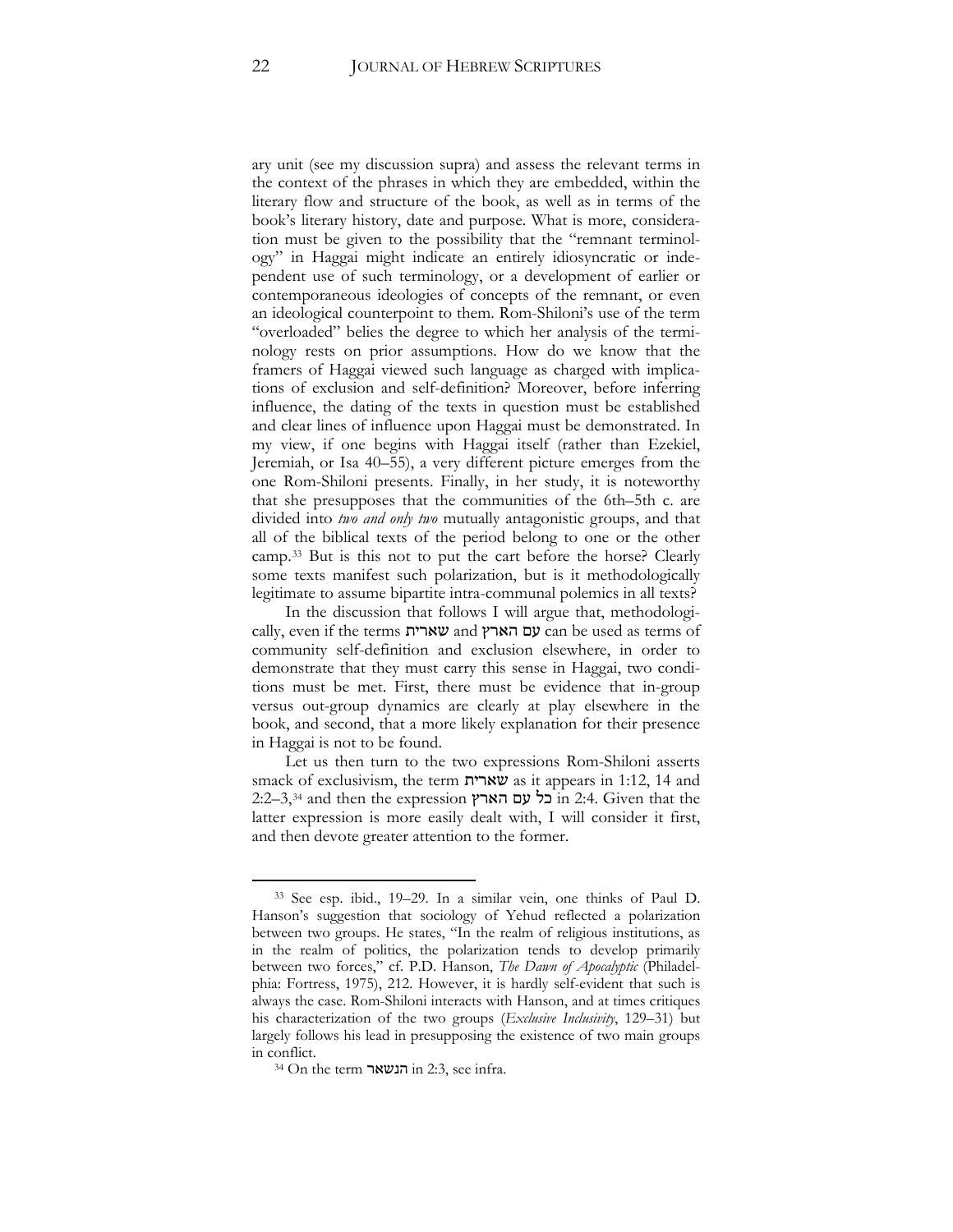### עם הארץ 3.2.1

Rom-Shiloni distinguishes between two distinct uses of the phrase הארץ עם in the literature of the 6th and 5th centuries BCE, both of which derive from the prophet Ezekiel. The first use, she suggests, was positive in nature, and was employed by the "in-group" as a term of self-definition. The latter, by contrast, was exclusionary and used to designate opposing communities as "out-groups."[35](#page-23-0) She argues that the term הארץ עם in Hag 2:4 reflects this former usage, and asks which group, Returnees or Remainees, is being designated by this phrase. She then goes on to argue, largely on the basis of the genealogies of Zerubabbel and Joshua, that in Haggai the phrase הארץ עם is a terminus technicus for the Repatriates (following Ezek 12:19 but in contrast to Ezek 16:3; 22:23–31; Ezra 9:1–2; 10: 2, 11; Neh 9:30; 10:29). She concludes, "Haggai does not use (and probably does not know of) Ezra–Nehemiah's opposition of 'otherness'."<sup>36</sup>

In contrast to Rom-Shiloni's position, I maintain that Haggai's use of the phrase הארץ עם is easily explicable apart from any inclusivist/exclusivist ideologies, and is used for a specific reason. Clearly the term's reference to those who opposed the Returnees' building efforts in Ezra 4:4 has no relevance in Haggai. The critical issue in Hag 2:4 is whether or not this term designates all of Haggai's hearers, and what it implies. Numerous scholars opine that the term makes reference to only a part of the Yehudite population. Wolff notes that in the monarchic period this term frequently referred to the Judean landowners and political elite and suggests that this idea is implied in Haggai's words.<sup>[37](#page-23-1)</sup> Francis I. Andersen carries this sense of the term into the late-sixth-century context, arguing that in Haggai it refers to the landowning population.[38](#page-23-2) Numerous other suggestions, which maintain that the term הארץ עם in Hag 2:4 makes reference to a portion, but not all of the Judean population of late-sixth-century Yehud, have been proposed.[39](#page-23-3) Yet all these suggestions overlook the fact that in the configuration of the book (2:4 is frequently considered to be a redactional assemblage of several of Haggai's oracles)<sup>[40](#page-23-4)</sup> nothing appears to differentiate this group as a dramatis persona from the שארית העם in 1:12,14 and 2:2. Thus Ernest W. Nicholson's suggestion that at times the term הארץ עם refers to all of the population

<span id="page-23-0"></span><sup>35</sup> Rom-Shiloni, *Exclusive Inclusivity*, 94, 96. She maintains that Ezekiel transformed the term into a derogatory moniker for outsiders.

<sup>36</sup> Ibid., 98.

<span id="page-23-1"></span><sup>37</sup> H.W. Wolff, *Haggai: A Commentary*, trans. M. Kohl (Minneapolis, MN: Augsburg, 1988), 78.

<span id="page-23-2"></span><sup>38</sup> F.I. Andersen, "Who Built the Second Temple?" *ABR* 6 (1958), 1– 35 (30–31).

<sup>39</sup> For these see Kessler, *The Book of Haggai*, 168.

<span id="page-23-4"></span><span id="page-23-3"></span><sup>40</sup> See P.R. Ackroyd, "Some Interpretive Glosses in the Book of Haggai," *JJS* 7 (1956), 163–68 (166–68).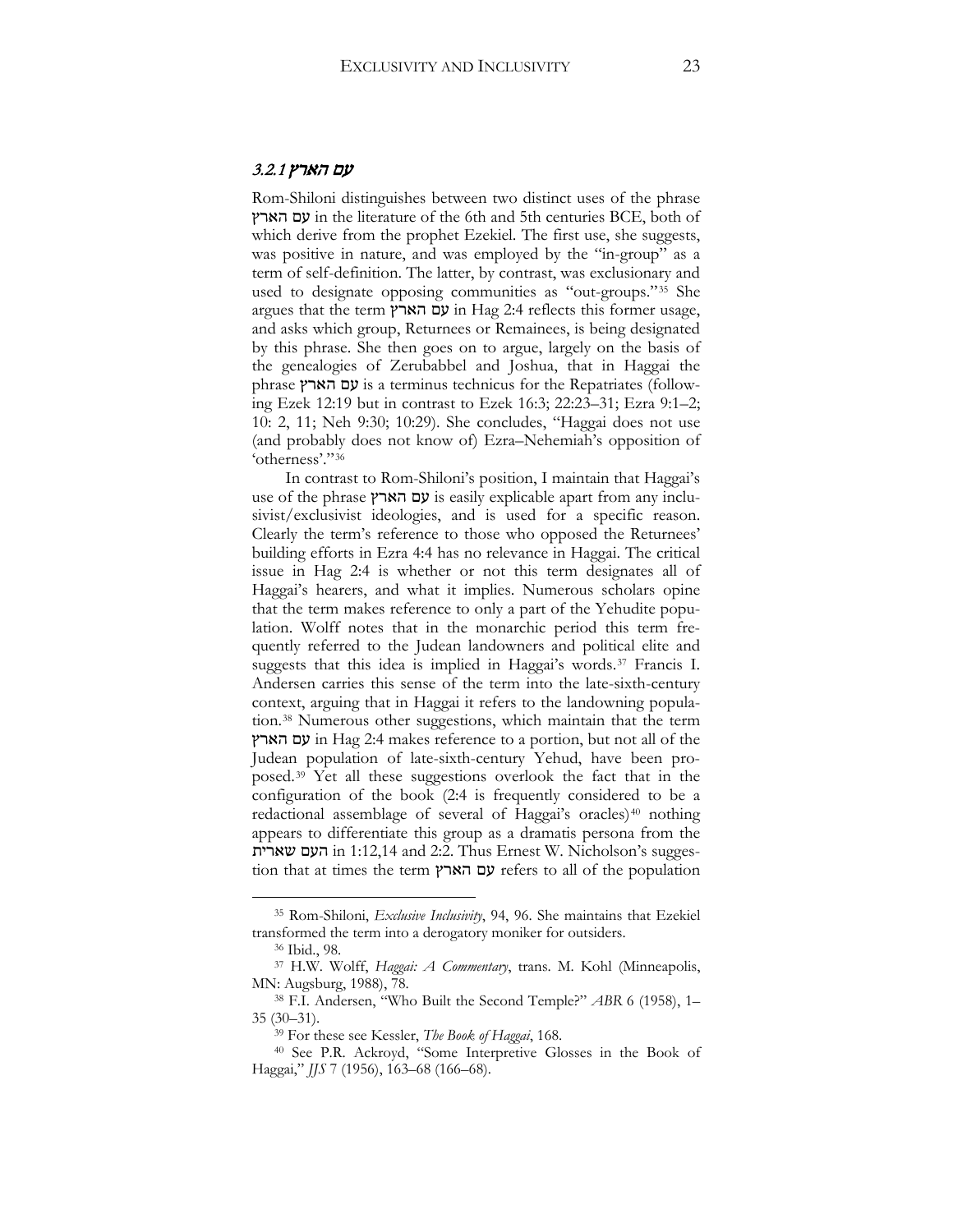of a given region appears to be borne out in Hag 2:4.[41](#page-24-0) In the text's dramatic development the same group whose spirits were divinely stirred now suffer discouragement and require further exhortation. All are called to show courage, not merely certain members within the larger group.

Why, then is this expression employed? Rather than assume that issues of exclusivity are at play, the most likely explanation lies in a broader tendency within Haggai—the book's use of a "hermeneutic of equivalents," employed to identify the world of its hearers and readers with that of the monarchic Israel of memory and tradition.[42](#page-24-1) Numerous examples of such "functional equivalents" appear in the book. These include the calque of the "traditional introduction" of a prophetic book in 1:1, and the assumption that a prophet's role would involve upbraiding the political and religious leaders and the general populace for their failures (1:3–11; 2:10– 14). Especially telling is the subtle substitution of a Persian monarch for a Judean king in the otherwise typical dating formula in 1:1 and elsewhere in the book. Other instances include the use of traditional curse material in 1:3–11, the common deuteronomic idiom בקול שמע to describe the people's obedience in 1:12, the use of the Formula of Divine Assistance in 1:13 and 2:4, and that of the Formula of Encouragement in 2:4. The most striking appears in 2:5a, where the Haggai's addresses his hearers as those with whom Yahweh made a promise (or covenant) "when you came out of Egypt."<sup>43</sup> Numerous others could be listed.<sup>44</sup>

Moreover, none of these equivalences is perfectly identical. All are "loose," yet, taken together, they create implicit links between the province of Yehud, and the Yahwistic Kingdoms of old. The choice of the expression הארץ עם is thus easily explained as one further illustration of the book's use of "functional equivalents" to effectively re-create the impression that despite the numerous changes that had occurred since the demise of monarchic Judah, the situation addressed by our prophet was essentially the same as that which confronted his prophetic forbears. These "former prophets" (cf. Zech 1:4) in their own day confronted an obstinate

<span id="page-24-0"></span><sup>41</sup> E.W. Nicholson, "The Meaning of the Expression הארץ עם in the Old Testament," *JJS* 10 (1965), 59–66 (60). Rom-Shiloni (*Exclusive Inclusivity*, 94) also accepts this sense. This stands in contrast to the position held by Lisbeth S. Fried, "The 'am hā'āreṣ in Ezra 4:4 and Persian Imperial Administration," in O. Lipschits and M. Oeming (eds.), *Judah and the Judeans in the Persian Period* (Winona Lake, IN: Eisenbrauns, 2006), 123–45. Fried argues that the term always refers to the landed aristocracy of a given region. Surprisingly, she considers Hag 2:4 to be inconsequential for her argument (128 n. 7).

<sup>42</sup> Kessler, *The Book of Haggai*, 273.

<span id="page-24-1"></span><sup>43</sup> On the numerous textual, translational and literary critical issues in this verse see Kessler, "Haggai 2:5a."

<sup>44</sup> See the examples summarized in Kessler, *The Book of Haggai*, 273–74 and elaborated upon throughout the book.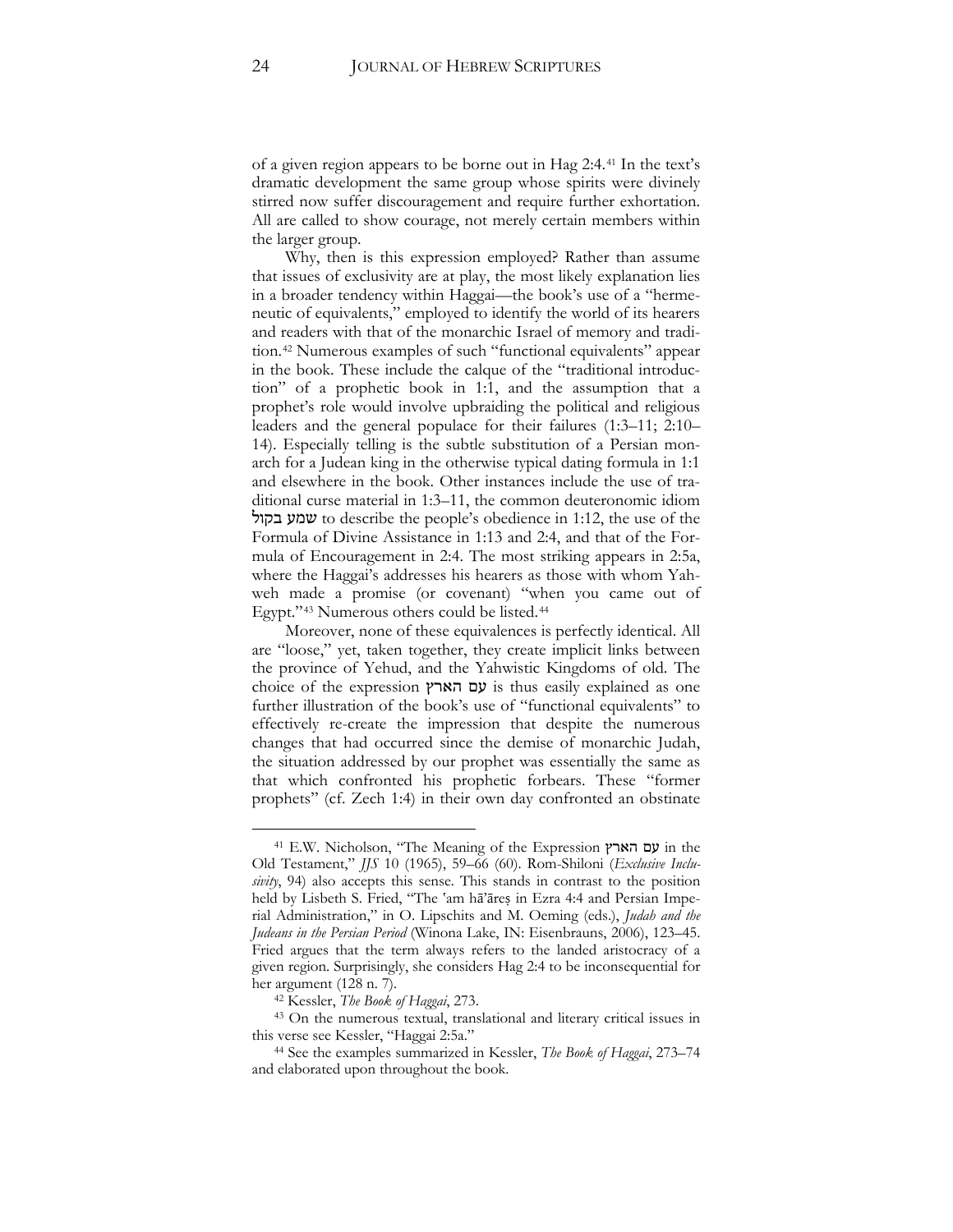people needing reproof. Now, Haggai played the role of a "traditional" or "typical" Israelite prophet as he assumed the same stance. Such a portrait of Haggai's role, and especially of his great success, is thus part of the book's overall goal of demonstrating the ongoing relevance of prophecy in the Persian period. The inhabitants of Yehud, living in sufficiently close proximity to Jerusalem so as to be reasonably expected to participate in the Temple's reconstruction, and engaged in agricultural and other land-related pursuits, are thus the "functional equivalents" of the landowners of earlier times, the הארץ עם. What is more, as will be further discussed infra, on an historical level, in the late 6th c. these would have been both Remainees and Returnees. Nothing in Haggai's terminology here can be seen to imply any distinction between the two.

### כל שארית העם 3.2.2

 $\overline{a}$ 

Rom-Shiloni maintains that the phrase העם שארית כל in 1:12, 14 and 2:2[45](#page-25-0) refers exclusively to the Returnees.[46](#page-25-1) In her understanding, Haggai's words were exclusively addressed to them, and in 1:12, 14, the narrator wishes to underline the fact that they responded *in toto*. She sees no difference in signification between the expression העם הזה and כל שארית העם (1:2) העם הזה and ה and עם הארץ (2:4). All are clearly understood designations of the Repatriate community. On this point, Rom-Shiloni's position is the polar opposite of that of Sara Japhet, who sees the term שארית in Haggai as designating the non-deported population.<sup>47</sup> Other mediating positions exist, and I will discuss these below.

As noted above, both Rom-Shiloni and I agree that the term העם שארית כל in 1:12, 14 does not introduce a new dramatis persona and thus the "people" (העם) of vv. 2 and 13 are the same as the העם שארית of vv. 12 and 14. Thus for Rom-Shiloni, the change in terminology has no great significance. In both instances it is only the Returnees who are being addressed. This stands in contrast to two primary lines of interpretation of שארית in 1:12, 14. Numerous exegetes, including William J. Dumbrell, Francis S. North, Hinckley

<span id="page-25-0"></span><sup>45</sup> At 2:2 MT lacks כל which is however reflected in the LXX and Syr. It is possible that כל was omitted due to haplography passing directly from the ל on אל to שארית. However, it seems more likely that כל is included in 1:12, 14 to emphasize the totality of the community's response, as opposed to 2:2 where it would be superfluous.

<span id="page-25-1"></span><sup>46</sup> 1:12, 14 are narrative descriptions of the effects of the prophetic word, while 2:2 is part of a prophetic oracle itself. Thus, unless one views 2:2 as redactional, the phrase occurs in both the oracles and redactional frame.

<sup>47</sup> S. Japhet, "The Concept of the 'Remnant' in the Restoration Period: on the Vocabulary of Self-Definition," in idem, *From the Rivers of Babylon to the Highlands of Judah: Collected Studies in the Restoration Period* (Winona Lake, IN: Eisenbrauns, 2006), 432–49.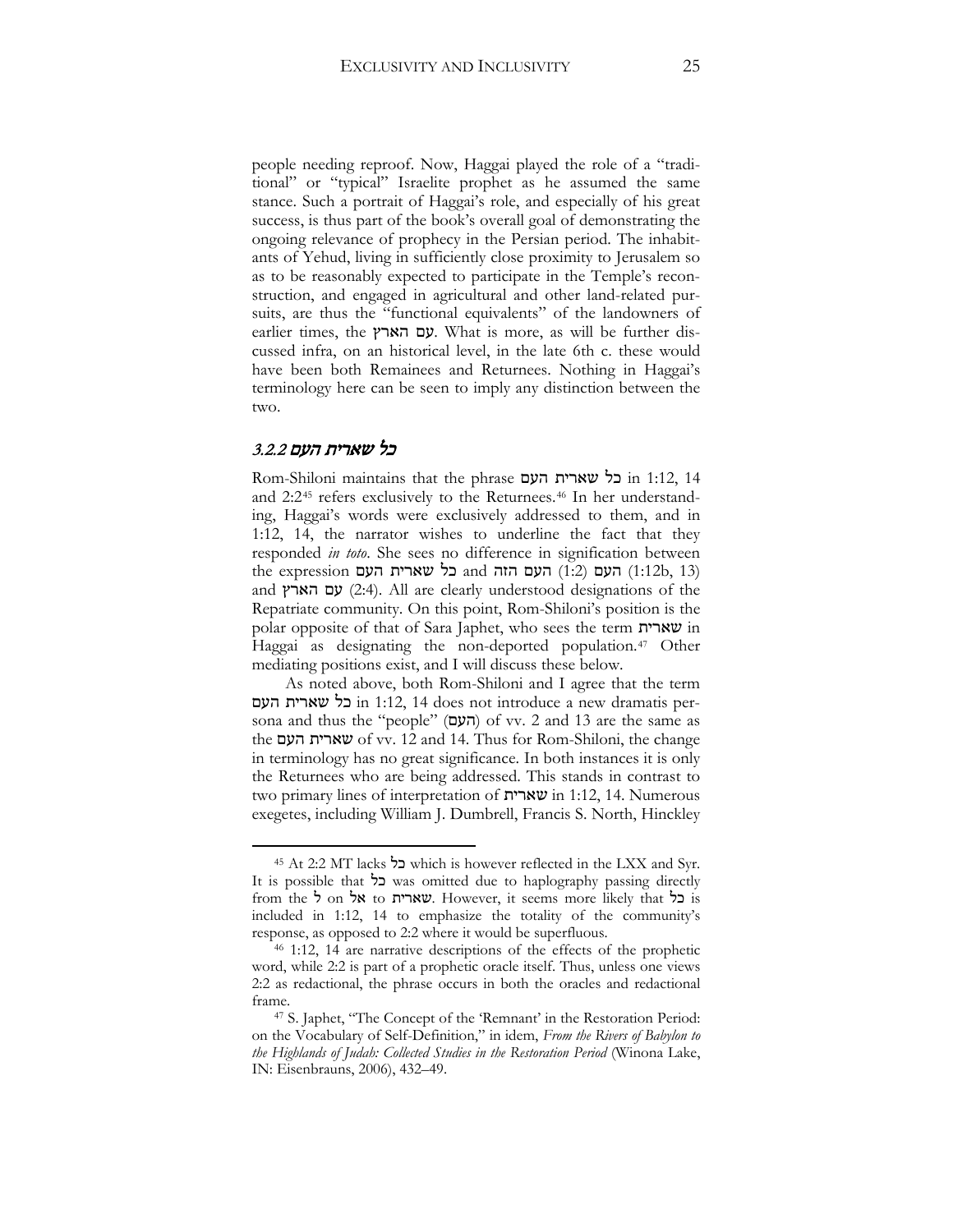G. Mitchell and Wolff (among many others) suggest that the term שארית here designates the golah members, as opposed to the nondeported population who refused to participate.<sup>48</sup> Oded Lipschits, who in the main follows Japhet's definition of the term, sees it as referring to the non-deported population, whose help is needed due to the limited abilities and resources of the Returnees.<sup>49</sup> Thus, on both of these lines of approach two distinct groups are in view in the book's conceptual framework.

In my understanding, however, the term is not a specific designation for either the Returnees or the Remainees, and is introduced in 1:12, 14 and 2:2 for a specific purpose, pace both Rom-Shiloni and Japhet. I suggest that the term שארית in these verses retains and builds upon its basic sense, of "to remain, to be left over, or to escape."[50](#page-26-0) It designates the community in Yehud which, as I will argue below, includes both Remainees and Returnees as the survivors of the larger group of an earlier time, who have escaped the devastation of the larger whole.[51](#page-26-1) The presence of כל before העם שארית is highly significant. The fact that the entire population responds to the prophet's preaching serves to underline

<sup>48</sup> W.J. Dumbrell, "Kingship and Temple in the Post-Exilic Period," *RTR* 37 (1978), 33–42 (39); F.S. North, "Critical Analysis of the Book of Haggai," *ZAW* 68 (1956), 25–46; H.G. Mitchell, J.M. Smith, and J.A. Brewer, *A Critical and Exegetical Commentary on Haggai, Zechariah, Malachi and Jonah* (ICC; New York: Scribner's Sons, 1912), 54; Wolff, *Haggai*, 51–52. Floyd, *Minor Prophets*, 275–77. Wolff suggests that the Returnees would "most readily have had an ear for the new prophetic word, since they were the group who were more mentally alert and economically more vigorous" (Wolff, *Haggai*, 52). One wonders if such an assertion is truly demonstrable from the data we have at hand. The suggestion that Haggai's call to the Remainees to participate fell upon deaf ears seems highly unusual, especially in light of the traditions in Ezra where the non-*golah* members seek to participate in the rebuilding efforts, but are rebuffed, and seek to frustrate the project. Moreover, these suggestions imply that Haggai's call to build was *open to all* (*pace* Rom-Shiloni).

<sup>49</sup> Japhet, "The Concept of the 'Remnant'," 433–36; O. Lipschits, *The Fall and Rise of Jerusalem: Judah under Babylonian Rule* (Winona Lake, IN: Eisenbrauns, 2005), 125; S. Japhet, "People and Land in the Restoration Period," in G. Strecker (ed.), *Das Land Israel in biblischer Zeit* (Göttingen: Vandenhoeck & Ruprecht, 1983), 103–25.

<span id="page-26-0"></span><sup>50</sup> See the numerous instances cited in *DCH* 8:220–21, 222–224. Note, for example, Gen 45:7; Isa 37:4; Jer 41:16.

<span id="page-26-1"></span><sup>51</sup> Another but in my opinion less likely explanation, could account for the use of the phrase העם שארית כל in Haggai. The same expression appears in Jer 41:10, 16. There it used for a group of unnamed persons who appear in connection with other, named persons, who are important office bearers in the community. If such were the case העם שארית כל would simply be a way of referring to the population at large. However, as argued above, more seems to be at stake here.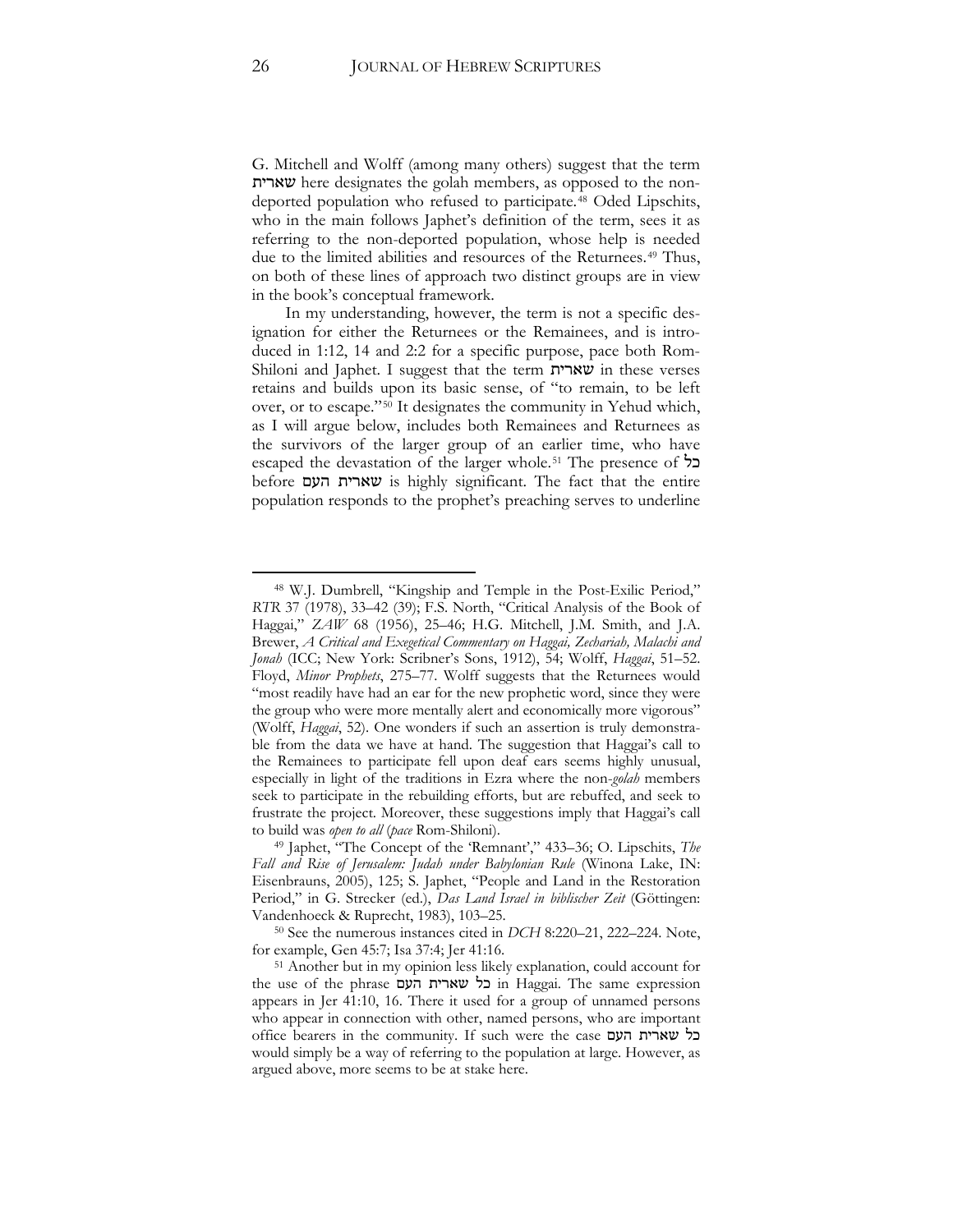the book's emphasis on Haggai's success, and on the ongoing importance of prophecy.[52](#page-27-0)

What is more, I would argue that the term שארית here carries an additional connotation beyond simply that of "survivors," "rest" or "remnant." However, this additional ideology is not acquired due to its "overloaded" associations with group self-definition, but due to its associations within the Twelve and beyond, linking the remnant concept to Yahweh's activity in renewing the people of Israel as a whole[53](#page-27-1) and the qualities and characteristics of that new people. Put another way, the framers of Haggai are likely giving a signal here, via intertextual allusions generated by the term שארית, that Yahweh has renewed his work among his people, and that the people, in turn, have now demonstrated new and desirable qualities through their renewed obedience.

The concept of the  $w$ is an important one in the Book of the Twelve,<sup>54</sup> and its usage there differs from the overtly exclusionary ideology conveyed in texts such as Jer 24, Ezek 11:14–21; 33:23-29.<sup>55</sup> These "exclusivistic" texts employ a "skimming and preserving" motif in their conceptualization of the remnant. An elect remnant is "skimmed off" and exiled from Judah, "preserved" in the eastern Diaspora, then subsequently returned to Yehud.<sup>56</sup> However, in addition to this "skimming and preserving" perspective, other conceptual patterns for understanding the Assyrian and Babylonian conquests and deportations appear in the biblical literature, and present alternative conceptualizations of exile, diaspora,

<span id="page-27-0"></span><sup>52</sup> Rom-Shiloni does not comment on the role of כל in 1:12 and 14. According to her interpretive approach this would have meant that all the Returnees responded to Haggai's words. However, this would seem to imply that Haggai's call to rebuild was open to all (cf. the scholars cited in n. 47). However, it should be noted that the latter implication, while to my mind quite likely, does not follow from the statement that "all the Returnees responded."

<span id="page-27-1"></span><sup>53</sup> That is, apart from contexts such as Jer 24 which clearly enfranchise one segment of the community and disqualify all others. 54 The term appears in Amos 1:8; 5:15; 9:12; Mic 2:12; 4:7; 5:6–7; 7:18;

Zeph 2:7, 9; 3:13; Hag 1:12, 14; 2:2; Zech 8:6, 11–12.

<sup>55</sup> Japhet rightly notes that the root שאר occurs only rarely in *exclusionary* contexts. It appears neither in Jer 24, nor in Ezek 11 or 33 in this sense, see Japhet, "The Concept of the 'Remnant'," 443. On other distinctly exclusivist texts see further Rom-Shiloni, *Exclusive Inclusivity*, 33–47.

<sup>56</sup> See further J. Kessler, "The Diaspora in Zechariah 1–8 and Ezra– Nehemiah: The Role of History, Social Location, and Tradition in the Formulation of Identity," in G.N. Knoppers and K.A. Ristau (eds.), *Community Identity in Judean Historiography: Biblical and Comparative Perspectives* (Winona Lake, IN: Eisenbrauns, 2009), 119–45; G.N. Knoppers, "Ethnicity, Genealogy, Geography, and Change: the Judean Communities of Babylon and Jerusalem in the Story of Ezra," in G.N. Knoppers and K.A. Ristau (eds.), *Community Identity in Judean Historiography: Biblical and Comparative Perspectives* (Winona Lake, IN: Eisenbrauns, 2009), 147–71.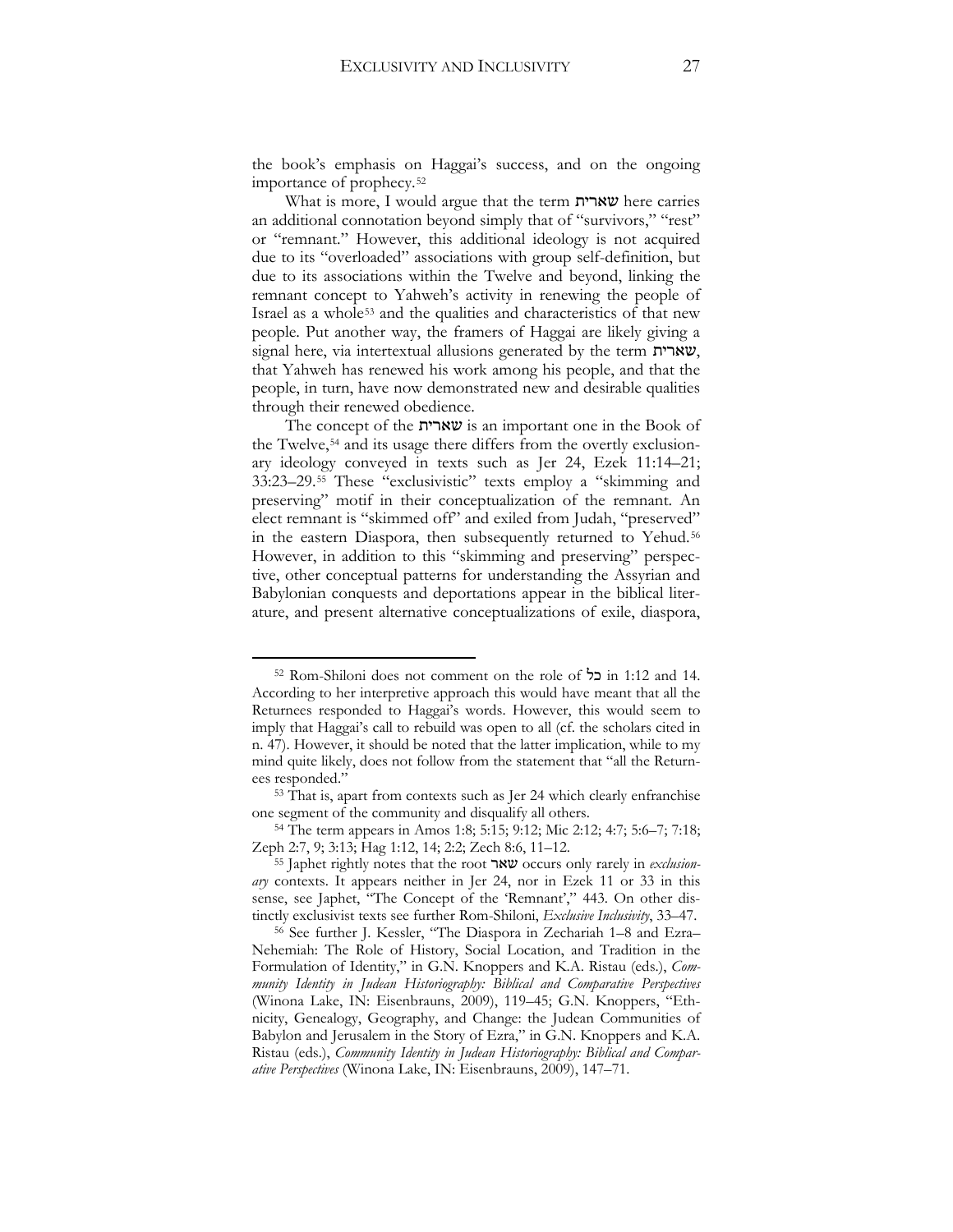and return, and of their meaning.[57](#page-28-0) Two such additional motifs are those of "scattering and re-gathering"[58](#page-28-1) and "purging and cleansing,"[59](#page-28-2) both of which appear in the Twelve and beyond.[60](#page-28-3) In the latter, the communities of the monarchic period are subjected to purging by the fires of exile (the location of which is less significant than the experience itself). In the former, judgment consists of "scattering" and renewal is effected through "re-gathering."[61](#page-28-4) It is highly important to distinguish the concept of the remnant in the "skimming and preserving" motif from that of the "scattering and gathering" pattern. In the former, the exiles from one specific region are elected by Yahweh, to the exclusion of all others, and restored to the land. There is no sense of a "pan-Israelite" perspective where older fissures are now healed (see further infra). In the latter, exiles are re-gathered from all the territories to which they have been banished.<sup>[62](#page-28-5)</sup> The "scattering and re-gathering" and "purging and cleansing" motifs can be found in Mic 2 and 4, and Zeph 3, two important "remnant passages" within the Twelve. Furthermore, these texts were likely formulated before (or possibly contemporaneous with) the composition of Haggai, and were likely known to its framers.<sup>[63](#page-28-6)</sup>

<span id="page-28-2"></span><sup>59</sup> This motif is common in the HB. Rooted in metallurgy (cf. Ps 12:7[6]; Mal 3:3[2]) it is frequently found in wisdom texts describing the positive effects of suffering upon human character (Prov 3:11–12). It is used in the prophetic literature to describe the restorative effects of the sufferings of exile upon Israel (Isa 48:10; Ezek 22:15).

<span id="page-28-3"></span><sup>60</sup> Of course these patterns occur outside the Twelve, but space precludes a discussion of these texts here.

<sup>61</sup> Widengren, "Yahweh's Gathering of the Dispersed," esp. 240–41.

<span id="page-28-6"></span><sup>63</sup> For these passages as antecedent to Haggai see the majority of com-

<sup>57</sup> On this see also Kessler, "Images of Exile."

<span id="page-28-1"></span><span id="page-28-0"></span><sup>58</sup> On the motif of gathering and scattering, see the numerous examples in the superb study by G. Widengren, "Yahweh's Gathering of the Dispersed," in W.B. Barrick and J.R. Spencer (eds.), *In the Shelter of Elyon: Essays on Ancient Palestinian Life and Literature in honour of G.W. Ahlström* (JSOTSup, 31; Sheffield: JSOT Press, 1984), 227–45. Widengren demonstrates that the scattering and re-gathering of a people was a truly ancient motif, and is found in both Mesopotamian and Israelite literature. This imagery occurs in a large number of texts including among others, Deut 28:64; 30:3; Isa 11:12; 49:5–6. See further infra on Mic 2–4 and Zeph 3*.*

<span id="page-28-5"></span><span id="page-28-4"></span><sup>&</sup>lt;sup>62</sup> This distinction is not always noted. For example, Japhet appears to assimilate the identification of the Babylonian exiles in Jer 24 with texts such as Isa 11:11–16, which speak of the remnant in terms of exiles scattered in a variety of regions, including Egypt. See Japhet, "The Concept of the 'Remnant'," 443. However, this Egyptian community is excluded in Jer 24 and 44:12, 14, 28, both frequently seen as part of a Dtr re-working of the book. By contrast, Rom-Shiloni (*Exclusive Inclusivity*, 108–11) acknowledges that certain texts, such as Isa 43:5–6; 49:12, Zech 8:7 contain the motif of the exiles' deliverance from regions at the four points of the compass, and thus reflect a broader vision of diaspora and return than is found elsewhere.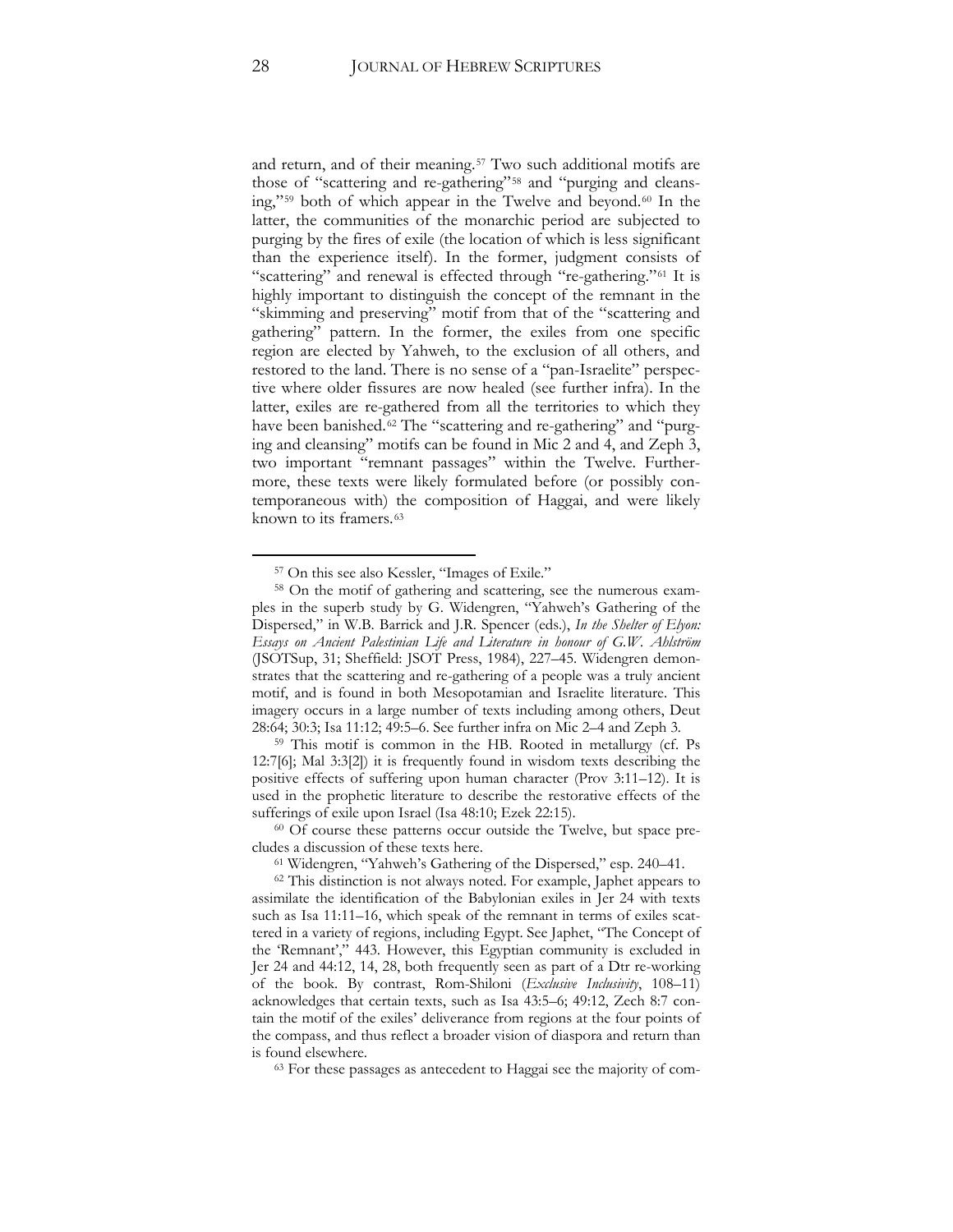In Micah, the theme of gathering the scattered ones (2:12–13) opens the first of the book's oracles of salvation.[64](#page-29-0) This passage is generally seen as closely linked to 4:6–7. Both passages contain the term שארית and both describe a glorious post-catastrophe situation.[65](#page-29-1) In 4:6–7 the re-gathered ones become a remnant. Prior to such a transformation, they were merely those who "limped" and "strayed" (Heb. עצל), that is those whom Yahweh himself had "afflicted" (רעע). Subsequently, however, Yahweh himself transforms them into a remnant.<sup>[66](#page-29-2)</sup> As Delbert R. Hillers notes, the description of the remnant here appears to include all who had been engulfed by the catastrophes of the past.<sup>[67](#page-29-3)</sup> Such a pattern is echoed in Hag 1:12–14 where Yahweh stirs up of the hearts of "this people," moving them to obedience. Only then are they described by the term שארית.

A second important remnant context is Zeph 3:11–13, immediately preceding Haggai in the Twelve. Here, the remnant are those who are left after the proud and arrogant have been extirpated. This is a classic example of the "purging and cleansing" motif alluded to above. Yahweh states that he will remove (אסיר) "your proud and arrogant ones" (עליזי גאותך likely the rich and upper classes) purging them away, leaving (שאר $($ שאר $)$  only a humble and lowly people (עם עני ודל וחסו). These ones, who now constitute the remnant (שארית), will be characterized by righteous deeds and pure speech (3:13) and take refuge in Yahweh's name (יהוה בשם וחסו 3:12). Moreover, the remnant concept in Zeph 3 evokes a "pan-Israelite" view of the nation and its restoration.<sup>68</sup>

<span id="page-29-1"></span><sup>65</sup> See D.R. Hillers, *Micah* (Hermeneia; Philadelphia: Fortress, 1984), 38–39. On the interpretation and dating of these passages see McKane, *The Book of Micah*, 87–94, 127–134.

 $^{66}$  Heb. לשארית שים.

 $\overline{a}$ 

<span id="page-29-3"></span><span id="page-29-2"></span><sup>67</sup> Hillers (*Micah*, 54) appropriately comments, "The people . . . not separate groups, but the whole, is wounded, strayed, and removed far away. Yahweh himself is the one who has done this harm to them. But he will gather them together and make of them a 'remnant', that is a group of survivors who carry the hope of continued and renewed life in them." See also, on the theme of the reunification of all the dispersed ones of Israel, F.I. Andersen and D.N. Freedman, *Micah: A New Translation with Introduction and Commentary* (AB, 24E; New York: Doubleday, 2000), 337–39.

<sup>68</sup> Ehud Ben Zvi states that Zeph 3:13 clearly refers to "the humble and poor people that will be in Jerusalem. Thus Israel there is obviously not the Northern Kingdom, but a religious, ideological concept that

mentators. For all these texts as part of the literary output of post-monarchic Yehud see E. Ben Zvi, "The Urban Centre of Jerusalem and the Development of the Literature of the Hebrew Bible," in W.E. Aufrecht, N.A. Mirau, and S.W. Gauley (eds.), *Urbanism in Antiquity: From Mesopotamia to Crete* (JSOTSup, 244; Sheffield: JSOT Press, 1997), 194–209.

<span id="page-29-0"></span><sup>64</sup> I am reading 2:12–13 as an oracle of hope, following Rashi, and the majority of modern commentators, rather than an oracle of doom (so Kimchi, and a minority of moderns). See further W. McKane, *The Book of Micah* (Edinburgh: T&T Clark, 1998), 87–94.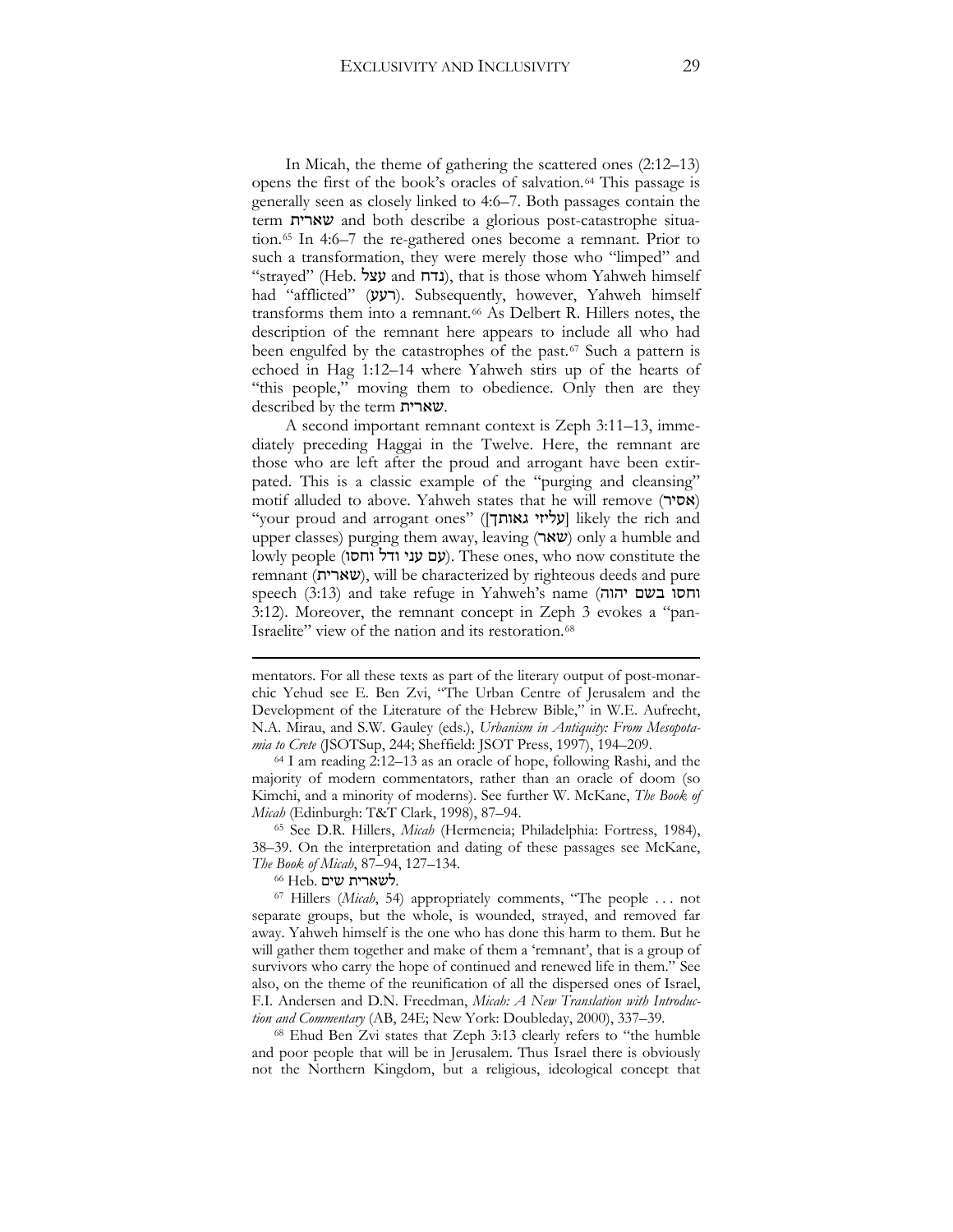It is highly significant that in both these texts, that which is most important is not the geographical location of this remnant community. In Mic 2:12 and 4:7 they are gathered from undisclosed locations (and the implication seems to be from not one but many places) and led to Jerusalem. Furthermore, in Mic 5:6–7 [7– 8], the "remnant of Israel" is "in the midst of" many peoples/nations (רבים עמים בקרב (and "among the nations" (בגוים(. In Zeph 3:10 the faithful are seen as present in the most remote parts of the ancient world, while in 3:12–13 they are clearly in Jerusalem. It is most significant that these passages foreground the nature and character of the remnant, and Yahweh's activity on their behalf, rather than any geographical and exclusionary issues. In a sense, all who have experienced the sufferings of foreign invasion and conquest are "exiles" whose tribulations are an essential part of Yahweh's work or forgiveness and renewal.<sup>69</sup>

Put another way, since Yahweh's renewal will extend to all Israel, and passage through the fires of exile is the sine qua non of participation in Yahweh's purposes for his people, all must of necessity be seen as exiles, whether they in fact left the land or not. Moreover, it is highly probable that the framers of Haggai would have been aware of these sections of Micah and Zephaniah (perhaps as a part of the Book of the Four [Rainer Albertz], or as crea-tions of contemporary Yehudite literati [Ehud Ben Zvi]).<sup>[70](#page-30-0)</sup> Those responsible for the book likely employed the term שארית as a means of indicating that, in light of Yahweh's activity and the people's responsiveness, the community in Yehud was to be identi-

<sup>69</sup> See A. Lo, "Remnant Motif in Amos, Micah and Zephaniah," in J.A. Grant, A. Lo, and G.J. Wenham (eds.), *A God of Faithfulness: Essays in Honour of J. Gordon McConville on his 60th Birthday* (LHBOTS, 538, New York: T&T Clark, 2011), 130–48. In this excellent study, Alison Lo insightfully notes the themes of "the totality and inescapability of judgment" and of "God's transformation of the remnant." Geography and exclusivity are simply not at issue.

<span id="page-30-0"></span><sup>70</sup> R. Albertz, "Exile as Purification: Reconstructing the 'Book of the Four'," in P.L. Redditt and A. Schart (eds.), *Thematic Threads in the Book of the Twelve* (BZAW, 325; Berlin/New York: de Gruyter, 2003), 232–51; Ben Zvi, "The Urban Centre of Jerusalem"; E. Ben Zvi and J.D. Nogalski, *Two Sides of a Coin: Juxtaposing Views on Interpreting the Book of the Twelve/the Twelve Prophetic Books* (Analecta Gorgiana, 201; Piscataway, NJ: Gorgias, 2009).

includes both the children of the North and those of the South." E. Ben Zvi, *A Historical-Critical Study of the Book of Zephaniah* (BZAW, 198; Berlin: de Gruyter, 1992), 234. Floyd (*Minor Prophets*, 235) similarly concludes, "The creation of a 'humble and lowly' remnant through the purgation of the 'proud and haughty' from Yahweh's 'holy mountain' recalls the punishment directed against the temple and court establishment in 1:4b and 1:8–9. The whole notion of the remnant is extended by referring it to 'Israel' (v. 13) indicating that the new existence of Yahweh's people will not be any mere reconstitution of the state of Judah but rather a recreation in some new form of the ancient entity that predated the separation of the northern from the southern kingdom."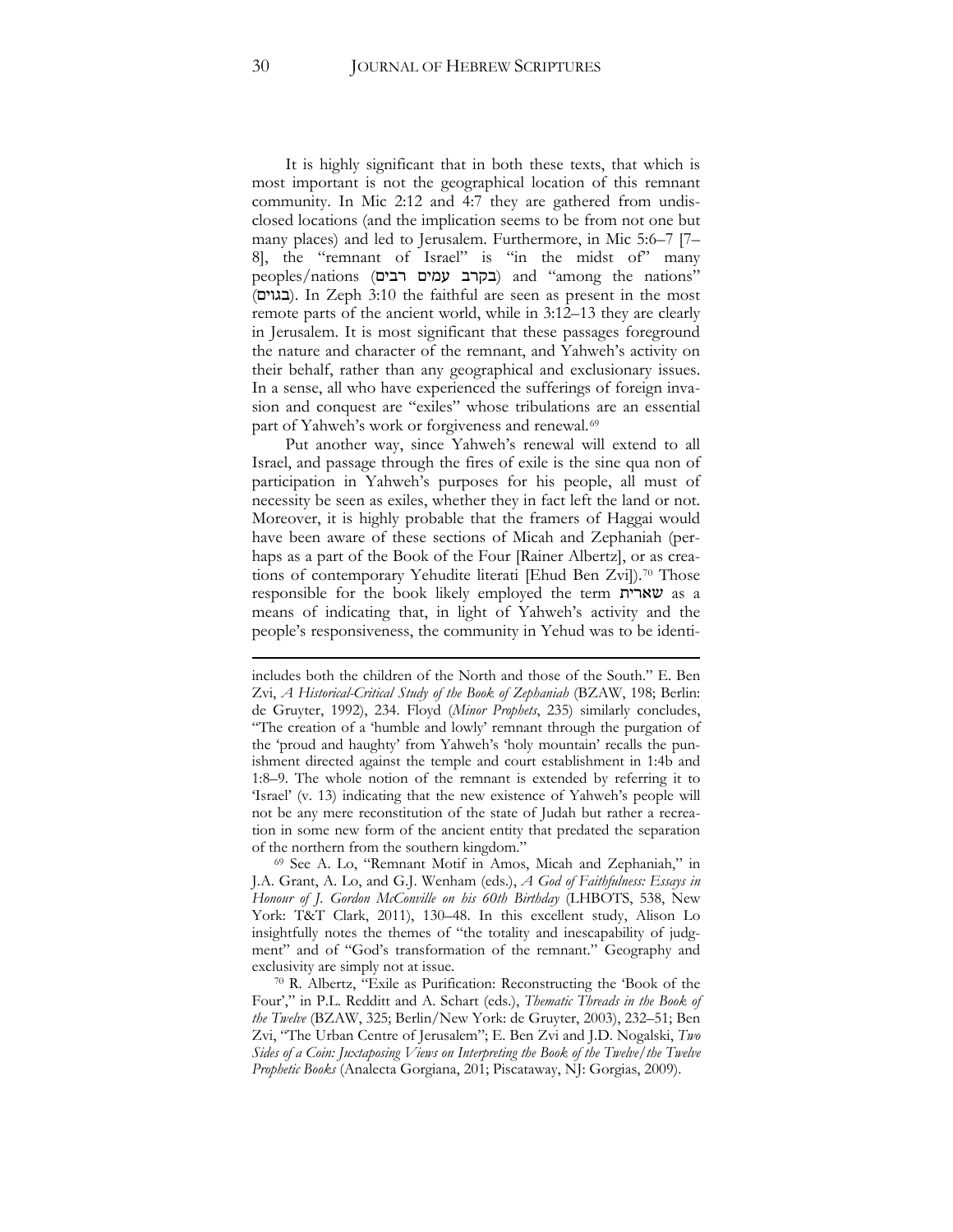fied with the remnant which Mic 2 and 4 foresaw, and for which Zeph 3 hoped.[71](#page-31-0) Furthermore, more broadly in the Twelve, the remnant texts do not focus on exclusion or inclusion based on one's location during the Babylonian period. Rather in the Twelve, future hope is shaped around a fragmentation/reunion theme. Restoration begins with the healing of the fragmentation of the Northern Kingdom and Southern Kingdom as all Israel unites around Jerusalem and its Davidic ruler (Amos 9:11–12; Hos 3:5; Mic 5:2–5). It culminates with the re-gathering of all Israel into one (Mic 2:12; Zeph 3:20; Zech 8:7). The issue is not so much where one has been (although it must be acknowledged that exile from the land is presupposed in many texts, sometimes to Babylon, but sometimes to places left undefined as in Zech 8:7) but the removal of Yahweh's judgment, and the hope for re-gathering, healing and restoration, at Yahweh's hand.

### 3.3 THE DEMOGRAPHIC REALTIES OF LATE-SIXTH-CENTURY YEHUD

 $\overline{a}$ 

A third area of hesitation regarding the treatment of Haggai in *Exclusive Inclusivity* concerns how an exclusivist reading of the book relates to the historical realia of late-sixth-century Yehud. Our knowledge of the demographic situation in Yehud at that time has expanded rapidly in recent years.[72](#page-31-1) Many now affirm that although the urban centre of Jerusalem and several other military sites were devastated and remained largely uninhabited in the wake of the Babylonian invasions, a significant rural population was left in place in close proximity to Jerusalem, both to the north and south.[73](#page-31-2) The

<span id="page-31-0"></span><sup>71</sup> James D. Nogalski (*Literary Precursors to the Book of the Twelve* [BZAW, 217; Berlin/New York: de Gruyter, 1993], 235) insightfully observes, "The literary adaptation of Zeph 3:18–20 deliberately prepares the reader for the message of Haggai." In my opinion, the term שארית must be read in precisely this light.

<span id="page-31-1"></span><sup>&</sup>lt;sup>72</sup> See especially the excellent surveys in O. Lipschits, "Shedding New Light on the Dark Years of the 'Exilic Period': New Studies, Further Elucidation and Some Questions Regarding the Archaeology of Judah as an Empty Land," in B.E. Kelle, F.R. Ames, and J.L. Wright (eds.), *Interpreting Exile: Displacement and Deportation in Biblical and Modern Contexts* (AIL, 10; Atlanta, GA: Society of Biblical Literature, 2011), 57–90; P. van der Veen, "Sixth-Century Issues: the Fall of Jerusalem, the Exile, and the Return," in B.T. Arnold and R.S. Hess (eds.), *Ancient Israel's History: an Introduction to Issues and Sources* (Grand Rapids, MI: Baker Academic, 2014), 383–405.

<span id="page-31-2"></span><sup>73</sup> See especially Lipschits, *The Fall and Rise of Jerusalem*, 79–84; idem, "Shedding New Light," 66–78. The non-exiled population was concentrated in the Benjaminite territory to the north/northeast and at Ramat Raḥel and the Rephaim Valley to the south. Lipschits ("Shedding New Light," 73) states, "After the destruction of Jerusalem and the other major main urban and military Judahite centers by the Babylonians at the beginning of the sixth century BCE . . . [the non-deported population] contin-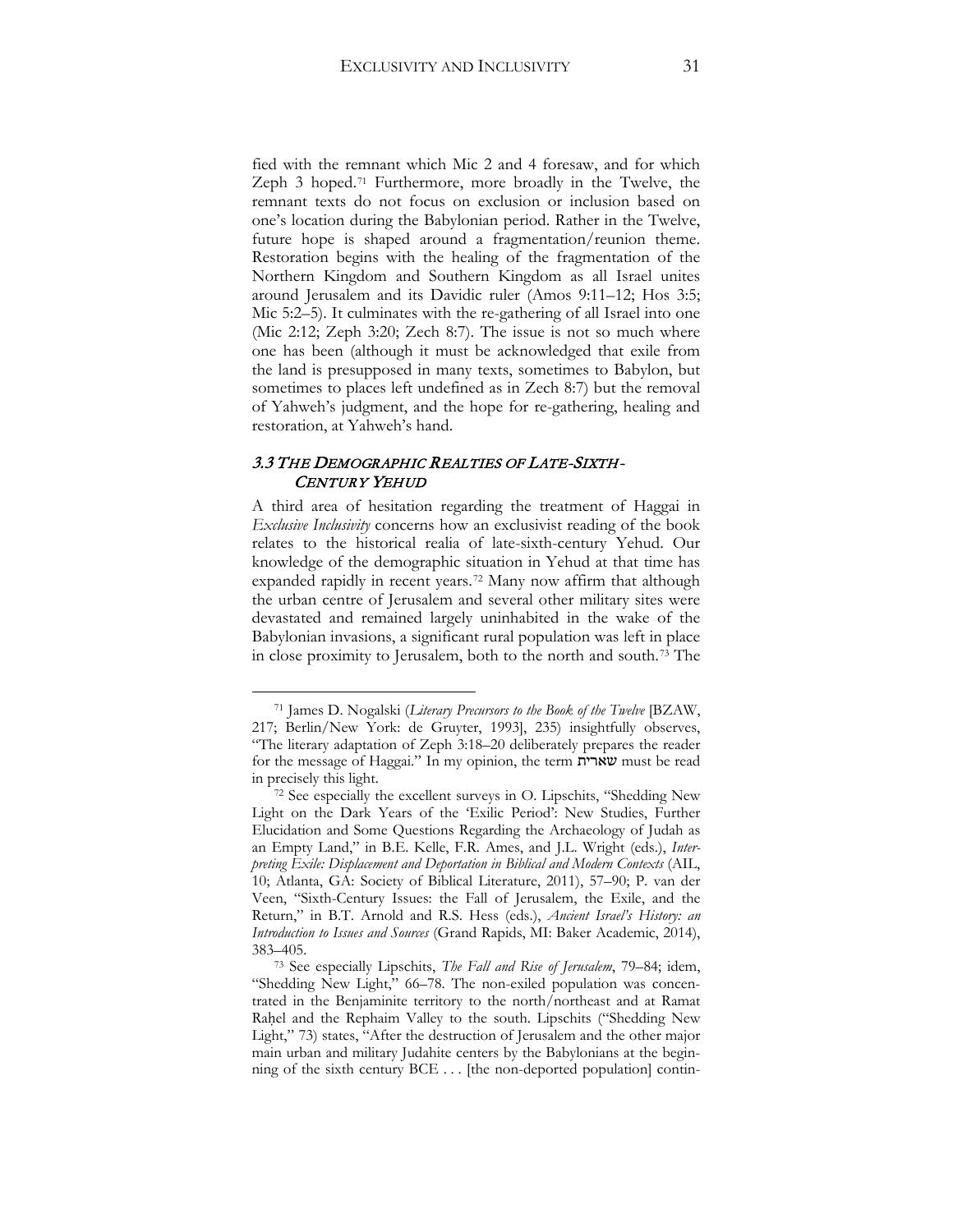emergence of Persian rule over the region initially had little effect on this general picture. During the late-6th and early-5th c., the number of Returnees was limited, and the population of Jerusalem remained small. Lipschits has suggested that in the very early Persian period, the initial re-settlement of Jerusalem involved only a small group comprising "the new leadership of the province, the priests and office-holders who were connected with the functioning of the temple."[74](#page-32-0) What is more, as the 6th c. drew to a close, there is some evidence of movement from the Benjaminite territory back toward the regions around Jerusalem.[75](#page-32-1) Thus, in the late-6th c. the population of Yehud itself consisted of Remainees in the regions surrounding Jerusalem and the Benjaminite territory (regions whose existence had continued much as it had before 587),[76](#page-32-2) with the further addition of some Returnees in Jerusalem (and perhaps some other regions). As stated above, there is no evidence for any conflict between these groups, despite living virtually *côte-à-côte* (especially in the area of Ramat Raḥel).<sup>[77](#page-32-3)</sup> Furthermore, despite the absence of a reconstructed temple, the practice of some form of cultic activity at Jerusalem seems likely.[78](#page-32-4) If so, dur-

ued to live in close proximity to the north and south of Jerusalem, continued to maintain a rural economy, continued to pay taxes in wine and oil . . . The administrative center at Ramat Raḥel continued to function as the collection center of the taxes . . . even when the capital of the newly established province of Yehud moved to Tell en-Naṣbeh (Mizpah), which served as the *bîrah* for 141 years, from 586 BCE . . . until the time of Nehemiah (445 BCE)".

<sup>74</sup> Lipschits, *The Fall and Rise of Jerusalem*, 125.

<span id="page-32-1"></span><span id="page-32-0"></span><sup>75</sup> O. Lipschits, "The History of the Benjamin Region under Babylonian Rule," *TA* 26 (1999), 155–90 (182–85). Lipschits states, "[B]y a gradual process, starting from the end of the sixth century, and reaching its peak in the fifth and fourth centuries, a marked demographic decline occurred in the Benjamin region, which may be estimated at over fifty percent. Part of the inhabitants of the territory apparently moved to Jerusalem" (185).

<span id="page-32-2"></span><sup>76</sup> See, however, the opposing position in A. Faust, *Judah in the neo-Babylonian Period: The Archaeology of Desolation (*ABS, 18; Atlanta, GA: Society of Biblical Literature, 2012).

<span id="page-32-3"></span><sup>77</sup> See especially P.R. Bedford, *Temple Restoration in Early Achaemenid Judah* (JSJSup, 65; Leiden/Boston: Brill, 2001), 157–58, 179–80; Williamson, "Comments on Oded Lipschits"; and Lipschits' revised view in O. Lipschits, "The Babylonian Period in Judah: In Search of the Half Full Cup," *JHS* 7 (2007), 40–49 (48).

<span id="page-32-4"></span><sup>78</sup> The evidence is very scant (for example Jer 41:5), but it would seem likely that some form of observance continued, see Douglas R. Jones, "The Cessation of Sacrifice after the Destruction of the Temple in 586 BC," *JTS* NS 14 (1963), 12–31; J.A. Middlemas, *The Troubles of Templeless Judah* (Oxford Theological Monographs; Oxford/New York: Oxford University Press, 2005); idem, *The Templeless Age: An Introduction to the History, Literature, and Theology of the "Exile*,*"* 1st ed. (Louisville, KY: Westminster John Knox, 2007). Lipschits (*The Fall and Rise of Jerusalem*, 112–18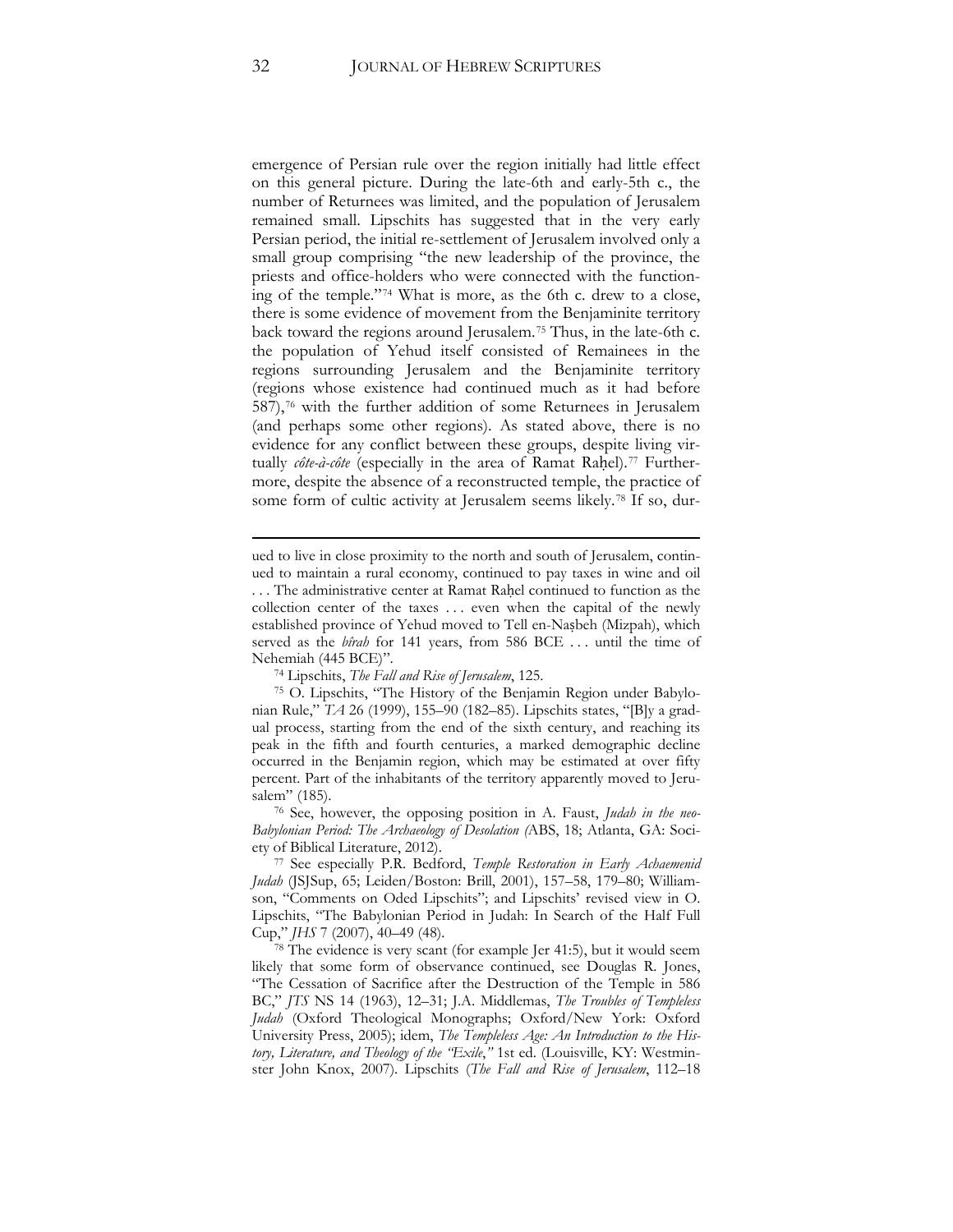ing this period members of both communities would likely have participated in it, unless, of course the Returnees actively barred the Remainees from accessing the site. However, there is no solid evidence of any such prohibition.[79](#page-33-0) What is more, the use of the term הנשאר in Hag 2:3 invokes the remembrances of anyone still alive who had seen the temple in its earlier glory.<sup>[80](#page-33-1)</sup> No sense of exile, return or exclusivity can legitimately be implied through the use of the term here. In sum, given such demographic conditions, it seems to me to be beyond question that, had Haggai (the prophet or the book) wished to exclude the non-exiled population this would have to have been done in the strongest terms possible, leaving no room for any ambiguity. But this is certainly not the case. By contrast, the book has a "pan-Yehud" dimension to it. This is most evident in having the prophet address the province's governor by his official title "governor of Yehud" (Hag 1:1, 14; 2:2, 21). It is almost universally admitted that the capital of Yehud remained at Mizpah until the mid-5th c.,<sup>81</sup> and that the Benjaminite region (among other regions in Yehud) was home to a large Remainee population.<sup>82</sup> Clearly Haggai calls Zerubbabel, the political leader of Yehud, whose primary responsibilities would have involved Mizpah and its environs, to take responsibility for the Temple's reconstruction (Hag 1:1 etc.). It seems to strain against all historical probability to assume that the prophet's call to Yehud's governor to actively promote the rebuilding of the Temple at the same time required him to exclude most of the population of his primary centre of activity (Mizpah) as well as the bulk of the rest of the province. The

same may be said of Haggai's appeal to Yehud's major priestly authority (Hag 1:1, 12, 14; 2:2, 4, 11–13). Only the rarely-followed hypothesis of Joel P. Weinberg and Daniel L. Smith[-Christopher], according to which the community over which Zerubbabel and Joshua presided consisted of a series of non-contiguous enclaves of Returnees,<sup>83</sup> could make it possible for Haggai's words (or the

<sup>[117])</sup> sees only "limited ritual activity" of a non-sacrificial nature as having taken place under Babylonian rule.

<span id="page-33-0"></span> $79$  Arguments for intra-communal conflict over access to the site of the former temple at this early period based on Isa 63:18 seem unconvincing.

<span id="page-33-1"></span><sup>80</sup> This is, of course, a representation which occurs within the dramatic flow of the book. I cannot enter into a discussion of its historical probability here. Williamson sees Ezra 3 as having been based on Hag 2, cf. H.G.M. Williamson, *Ezra–Nehemiah* (WBC, 16; Waco, TX: Word, 1985), 48–49.

<sup>81</sup> O. Lipschits, "Achaemenid Imperial Policy, Settlement Processes in Palestine, and the Status of Jerusalem in the Middle of the Fifth Century BCE," in O. Lipschits and M. Oeming (eds.), *Judah and the Judeans in the Persian Period* (Winona Lake, IN: Eisenbrauns, 2006), 19–52.

<sup>82</sup> Lipschits, "Shedding New Light," esp. 73–78.

<sup>83</sup> D.L. Smith, *The Religion of the Landless* (Bloomington: Indiana University Press, 1989); J.P. Weinberg, "Zentral-und Partikulargewalt im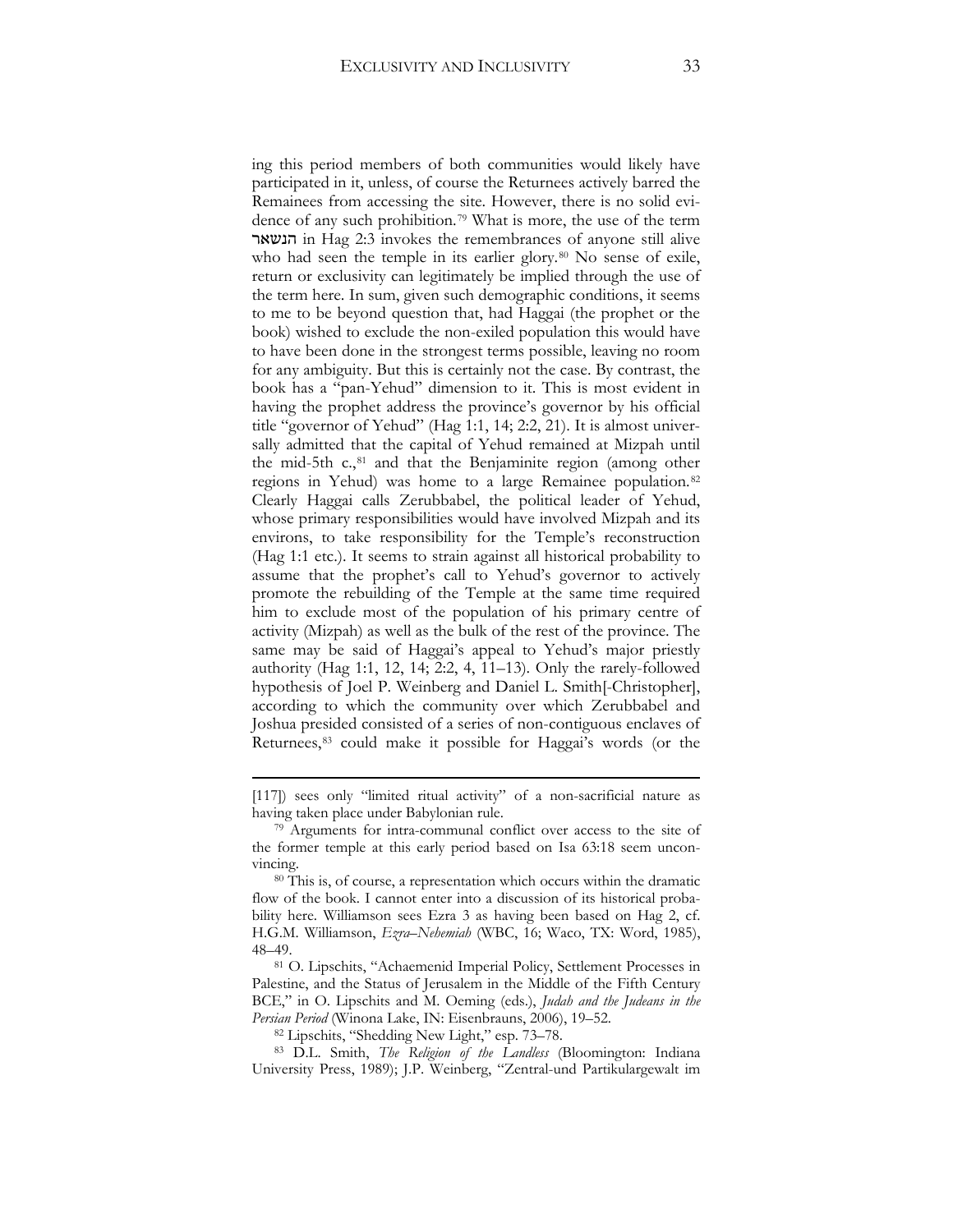book's intent) to be seen as addressing only a portion of the Yehudite population.

One further element, pointed out years ago by Martin Noth, and again more recently by Hugh Williamson should be mentioned here.<sup>[84](#page-34-0)</sup> It concerns the selective nature of the Babylonian deportations (i.e., some members of certain families were taken, while others were left), and the relatively short interval between the exile and return. Both authors suggest that to suppose that at a remove of only a few years, and given the likelihood that separated family members would be re-united, it is highly improbable that violent and malevolent relations would exist between the members of these divided families and communities.[85](#page-34-1) Williamson observes, "Perhaps we should be thinking rather of welcome-home parties between families long divided but not necessarily, therefore, forgotten."[86](#page-34-2)

#### **4. CONCLUSIONS**

 $\overline{a}$ 

It cannot be doubted that numerous texts in the HB reflect a positive view of the diaspora and a negative one of those who remained. Rom-Shiloni documents these instances in detail. Yet the polemical nature of some texts should not be inferred in all. As we have seen, numerous texts lack this polemical tone, and portray all Israel as exiles, and all as returnees.[87](#page-34-3) It would thus be erroneous to assume that all the literature of the 7th to 4th centuries must reflect the perspective of either one or another of two mutually antagonistic groups. Rather, we should presuppose a diversity of perspectives on inclusion and exclusion in this literature of this period. Such ideological diversity is one of the hallmarks of the HB.[88](#page-34-4) The

<sup>86</sup> Williamson, "Comments on Oded Lipschits," 39.

achämenidischen Reich," *Klio* 59 (1977), 25–43. See further the discussion in Kessler, *The Book of Haggai*, 77–78.

<span id="page-34-0"></span><sup>84</sup> M. Noth, "La catastrophe de Jérusalem en l'an 587 avant Jésus-Christ et sa signification pour Israël," *RHPR* 33 (1953), 81–102 (98–102); Williamson, "Comments on Oded Lipschits," 36–39.

<span id="page-34-1"></span><sup>&</sup>lt;sup>85</sup> Of course, Rom-Shiloni is correct to observe that profound animus does exist in Jer 24, Ezek 11 and 33, and elsewhere. However, the spirit of these texts should not be imported into Haggai without firm evidence. There is furthermore some indication that some of the ideology in Ezekiel is the product of a highly isolated community. On this see L.E. Pearce, "Continuity and Normality in Sources Relating to the Judean Exile," *HBAI* 3 (2014), 163–84.

<span id="page-34-3"></span><span id="page-34-2"></span><sup>&</sup>lt;sup>87</sup> This is most easily seen in texts employing the "scattering and gathering" motif, described above, cf. Is 11:12; 49:5; Jer 40:12; Mic 2:12; 4:6.88 On theological and ideological diversity as an over-arching

<span id="page-34-4"></span>characteristic of the HB see J.A. Sanders, "Adaptable for Life: The Nature and Function of Canon," in F.M. Cross, W.E. Lemke, and P.D. Miller (eds.), *Magnalia Dei, the Mighty Acts of God: Essays on the Bible and Archaeology in Memory of G. Ernest Wright* (Garden City, NY: Doubleday, 1976), 531–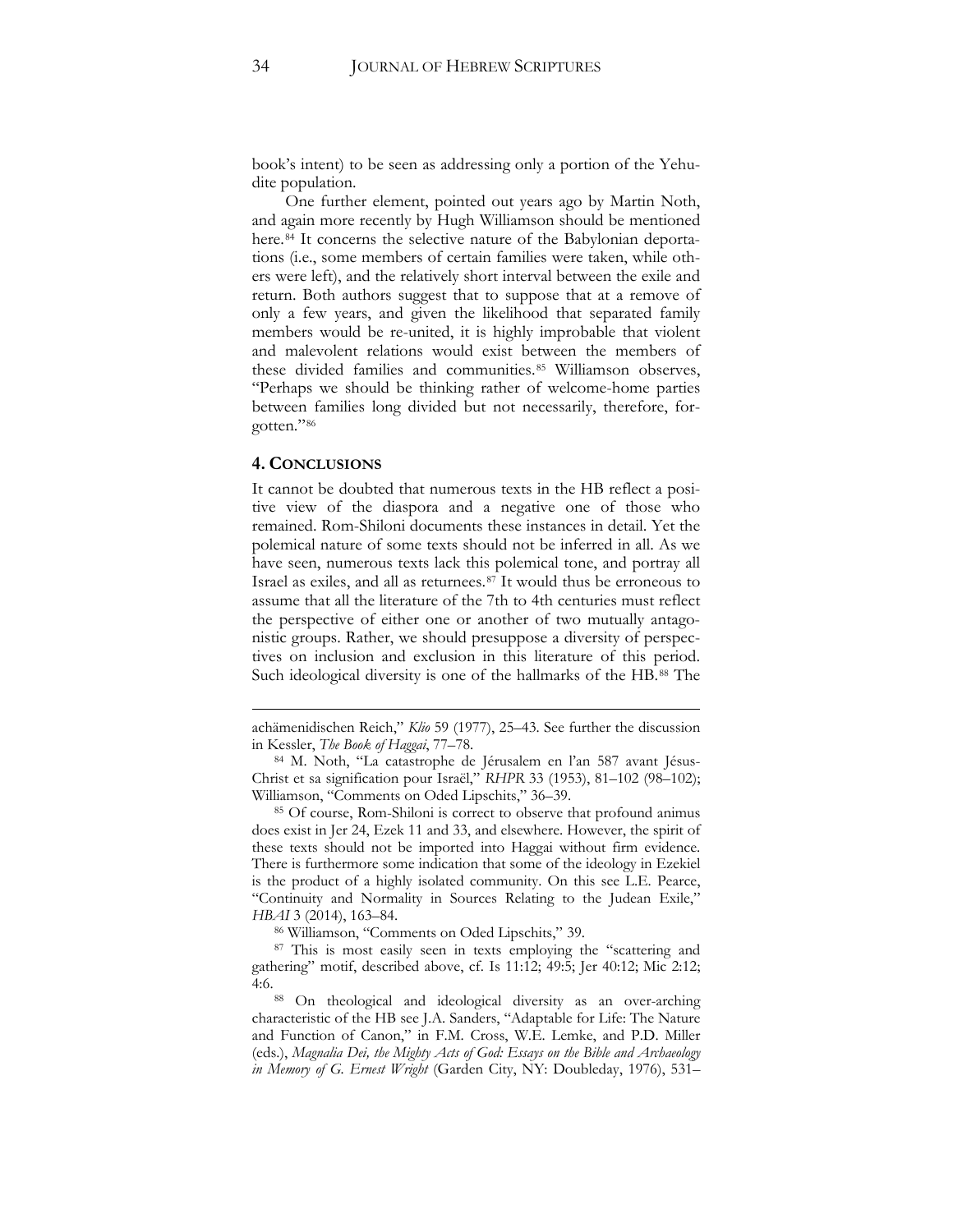Book of Haggai is a case in point; its focus is on Yehud, and the community dwelling there, whether Remainees or Returnees, Governor, Priests, and general population. All have neglected the Temple, and all are taken to task by our prophet. And, in contrast to the resistance with which so much prophetic preaching was met in earlier days (cf. Zech 1:1–6), now, through Yahweh's initiative, in a time of restoration and renewal under Persian rule, Haggai's words were received and acted upon by the whole community, without any trace of division or exclusion.<sup>[89](#page-35-0)</sup>

 $\overline{a}$ 60.

<span id="page-35-0"></span><sup>89</sup> Special thanks are due to Ms Mari Leesment for her assistance in the preparation of this article for publication.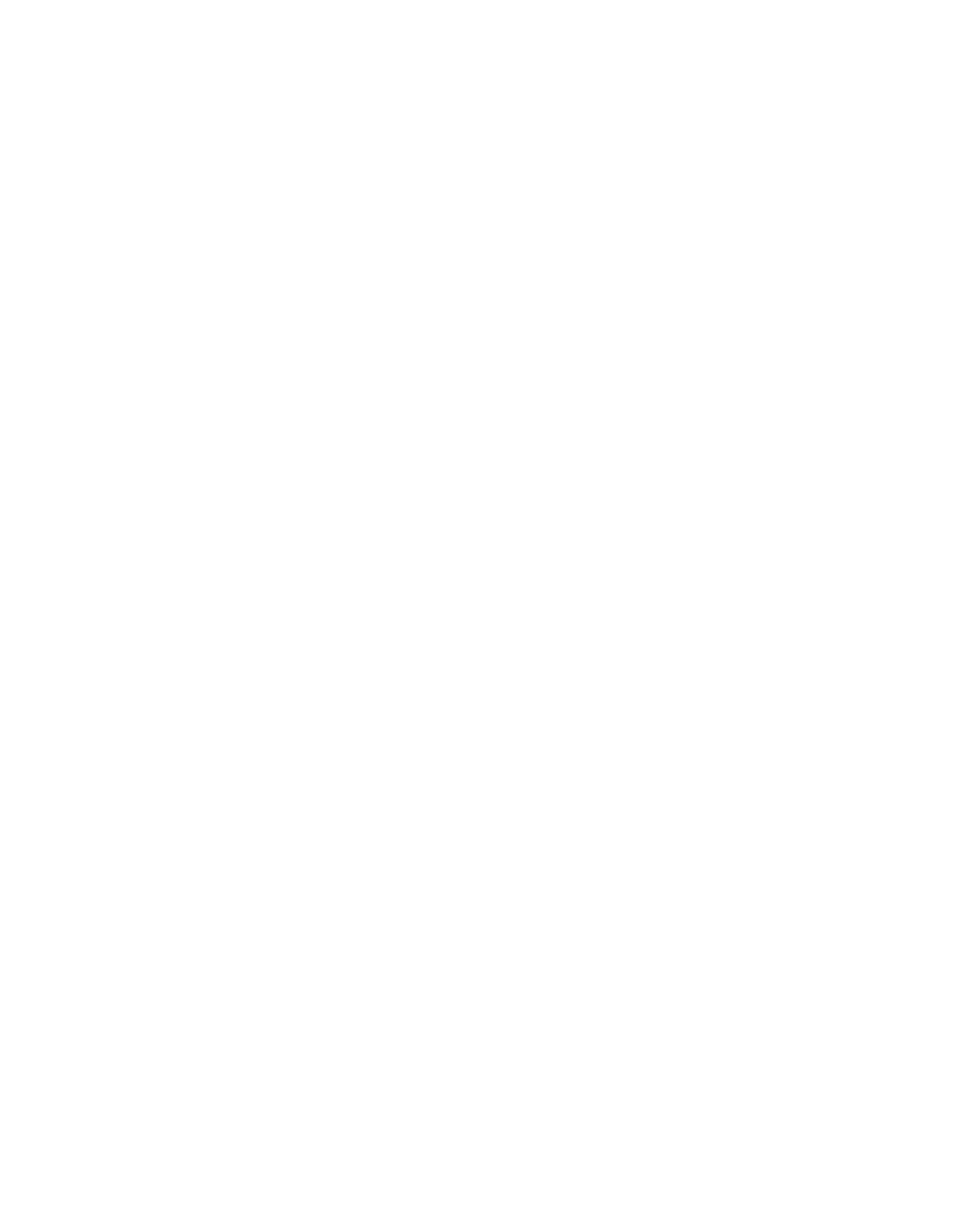# **EXPANDING THE BOUNDARIES OF DALIT ROM-SHILONI'S EXCLUSIVE INCLUSIVITY**

#### MARVIN A. SWEENEY

### CLAREMONT SCHOOL OF THEOLOGY AND ACADEMY FOR JEWISH RELIGION CALIFORNIA

I would like to begin by thanking Professor Dalit Rom-Shiloni for a very stimulating and important book. She has taken up a key question in the study of the Persian-period Jewish community in Jerusalem and Judah, viz., the tension between those who returned to Jerusalem from Babylonian exile beginning in the late-6th century BCE and beyond and those who remained in the land. Recent scholarship has correctly argued that those returning exiles did not come home to an empty land, but returned to find the land populated by the descendants of those who survived the Babylonian destruction of Jerusalem and Judah.[1](#page-37-0) But those who returned from exile saw themselves as the true "holy seed" of Israel (Ezra 9:2; cf. Isa 6:13) who viewed those who had remained behind as apostates who adopted the foreign worship practices of the nations with whom they had assimilated.

Rom-Shiloni attempts to trace this process back from the usual focus on Nehemiah and Ezra, who are so often pilloried in modern biblical scholarship as religious chauvinists who sought to exclude all but their own narrowly defined group from YHWH's covenant with Israel. Employing a combination of redaction-critical and sociological perspectives, among others, she attempts to trace the roots of this view back to the Zadokite priest and prophet, Ezekiel, with appropriate references to the Elide priest and prophet, Jeremiah, and the redactors who shaped and transmitted their books.

In critiquing Rom-Shiloni's work, I am not so much interested in overturning her thesis or challenging the argumentation of her work. Instead, I am interested in pushing her observations back even further into the very origins of David-Zion theology as represented by the prophet Isaiah ben Amoz and the eighth- and seventh-century tradents of his book. First Isaiah holds that Jerusalem

<span id="page-37-0"></span><sup>1</sup> See H.M. Barstad, *The Myth of the Empty Land: A Study in the History and Archaeology of Judah during the "Exilic" Period* (SO Fasciculi Suppletorii, 28; Oslo: Scandinavian University Press, 1996).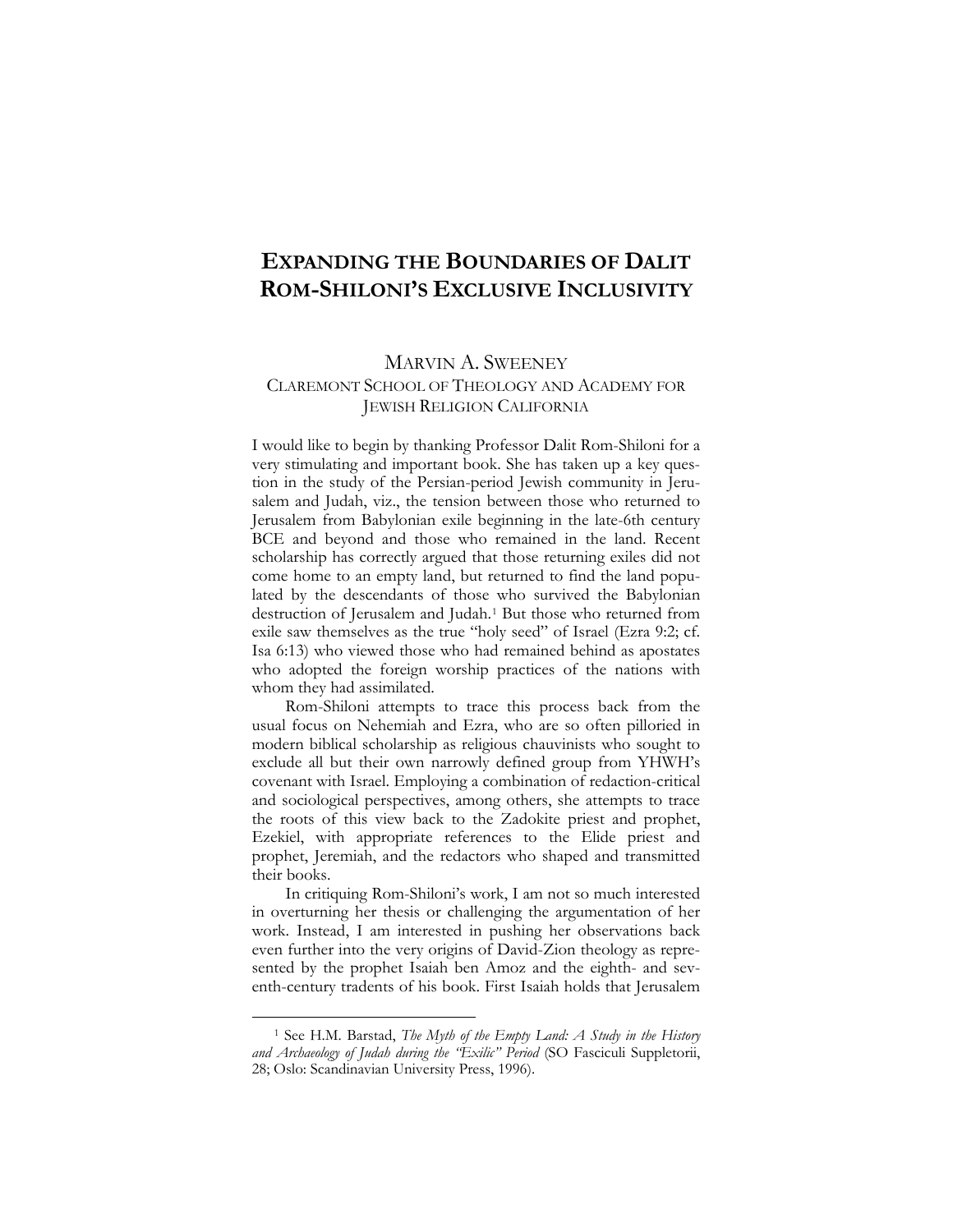and the House of David function as the holy center of Judah/Israel and creation at large, and the account of Hezekiah's and Jerusalem's survival during Sennacherib's siege reinforces that view and entails that Jerusalem and the House of David would form the remnant that would play a key role in restoring Judah and Israel as YHWH's holy people in the midst of the nations.[2](#page-38-0) Later figures treated by Rom-Shiloni interacted with the Isaiah tradition and developed it into their own Jerusalem-centric views of the Babylonian exiles who formed the basis of Rom-Shiloni's so-called Repatriate community.

Rom-Shiloni proposes a reversed sequence analysis that begins with the latest literature and moves back to earlier literature in an attempt to reconstruct the roots of the exclusivist viewpoint evident among the returning exiles. She therefore begins with Ezra–Nehemiah, which recounts the return of the Repatriate community to return to Jerusalem to restore the sacred worship of YHWH in the recently rebuilt Jerusalem Temple. She notes especially the Passover celebration recounted in Ezra 6:19–22 which emphasizes the role played by the returning exiles as well as those who had separated themselves from the impurity of the nations of the land to seek YHWH, G-d of Israel. Rom-Shiloni is surely correct to employ her reversed sequence analysis and to point to the Repatriate community as a group that saw itself as the so-called "holy seed." But she misses the Isaian significance of this terminology. The reference to the "holy seed" is drawn from Isa 6:13, which was employed in the prophet's vocation account to designate the so-called remnant of Israel that would survive YHWH's attempt to ensure the punishment of Israel by rendering the people blind, deaf, and dumb, so that they might witness the true identity of YHWH as the true G-d of all creation and the nations as well as the redeemer of Israel who would exercise sovereignty over crea-tion from Zion. Indeed, Klaus Koch, in a 1974 article,<sup>[3](#page-38-1)</sup> noted this citation as well as the references to the New Exodus language of the book of Isaiah in Ezra 9 to posit that Ezra was not a simple legalist, but a theologian and exegete whose program of restoration was inspired in part by the Prophets, particularly his reading of the book of Isaiah. In short, Koch argued that the book of Ezra presented a theologically-reflective reading of elements from the book of Isaiah as important foundations for Ezra's own program for return and restoration, i.e., Ezra's return is presented as fulfillment of the Book of Isaiah as well as element of the Pentateuch.

Rom-Shiloni's analysis of Haggai and Zech 1–8 likewise needs to take account of their dependence on Isaiah. Her analysis of Haggai correctly argues that Haggai addresses the Repatriate community and not the people of the land in the prophet's efforts to

<span id="page-38-1"></span><span id="page-38-0"></span><sup>2</sup> See, e.g., J.D. Levenson, *Sinai and Zion: An Entry into the Jewish Bible* (Minneapolis, MN: Winston, 1985).

<sup>3</sup> "Ezra and the Origins of Judaism," *JSS* 19 (1974), 173–97.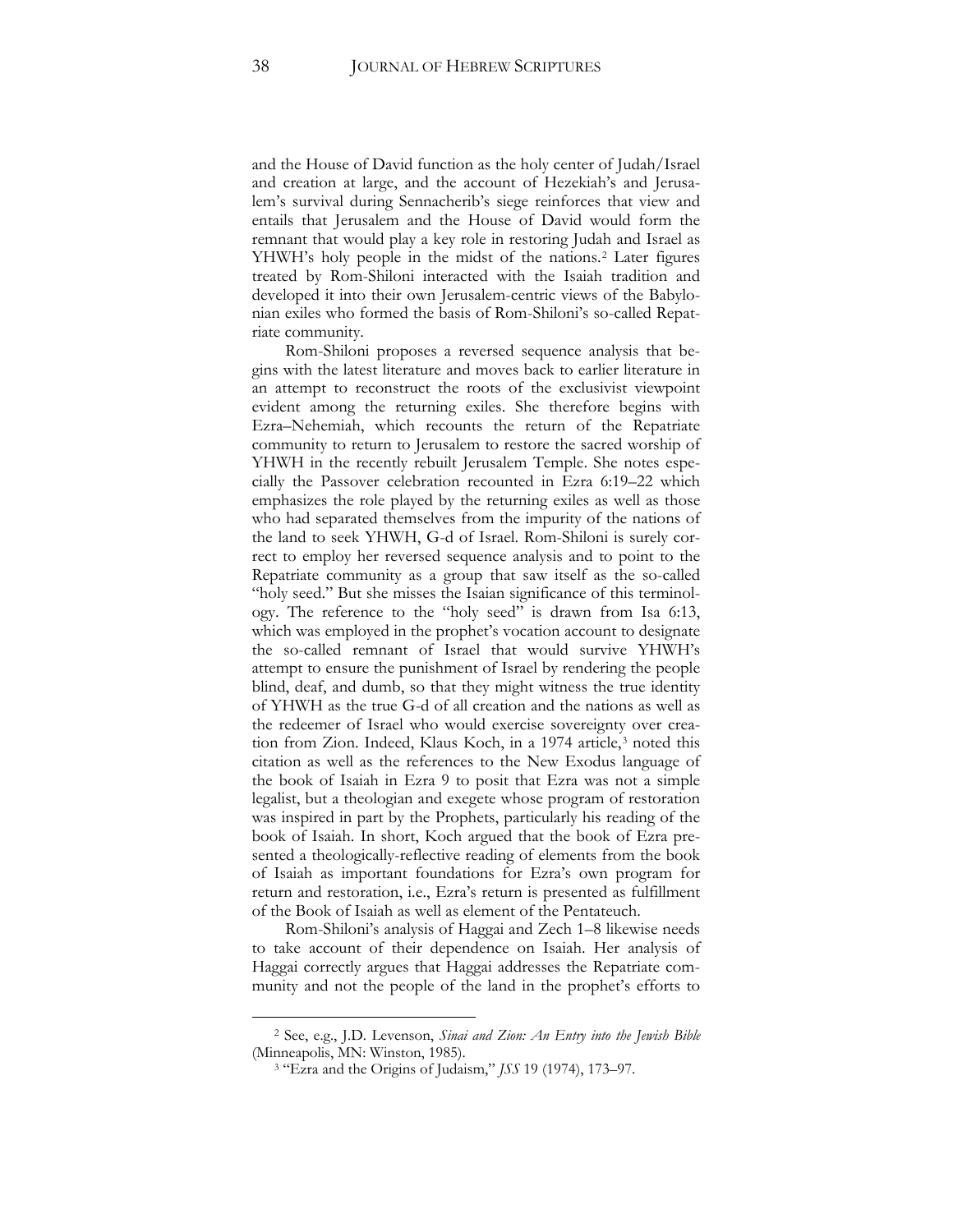stimulate the rebuilding of the ruined Temple. She maintains that Zech 1–8 displays a universal tendency in calling for the nations to join Jews in seeking YHWH in Zech 8:20–23, although she recognizes a differentiation between the Repatriate Jewish community and the nations before YHWH. Nevertheless, she does not fully recognize the relationship with the book of Isaiah in each of these prophets.[4](#page-39-0) Haggai's call for the rebuilding of the Temple anticipates YHWH's overthrow of the kingdom of the nations, apparently a reference to the Persian monarchy, and the restoration of Zerubbabel ben Shealtiel as YHWH's signet or king in Hag 2:2–24. Such a view of the restored monarchy is entirely in keeping with Isaiah's views of establishment of righteous Davidic kingship in Isa 9:1–6; 11:1–16; and 32:1–8. Although she recognizes the dependence of Zech 8:20–23 on the two iterations of the famous "swords into plowshares" passage in Isa 2:2–4 and 4:1–5 in which the nations make a pilgrimage to Jerusalem to learn Torah from YHWH, she does not recognize the differing contexts in which these passages appear. Isa 2:2–4 appears in a context in Isa 2 and beyond in which both the nations and Israel suffer divine punishment before both recognize YHWH, whereas Mic 4:1–5 appears in a context in Mic 4–5 in which a Davidic Messiah will arise to punish the nations that oppress Israel.[5](#page-39-1) Indeed, such a perspective marks the differences in the interpretation of this passage throughout the Book of the Twelve; even in Zechariah, Zech 8:20–23 plays a role in introducing the so-called Proto-Apocalyptic segment in Zech 9–14, which culminates in the nations' recognition of YHWH at Zion following their defeat by YHWH and YHWH's Davidic monarch. In the end, both Haggai and Zech 1–8/9–14 challenge First Isaiah's view of divine punishment meted out by YHWH to both Israel and the nations to call instead for the Davidic-led defeat of the nations that oppress Israel so that they might recognize YHWH's sovereignty.

In her treatment of exilic Isaiah, Rom-Shiloni is correct to argue that Second Isaiah addresses the so-called Repatriate community in an effort to convince them to return to Jerusalem from Babylonian exile. But she misses an important debate between Haggai and Zechariah on the one hand and Isaiah on the other. Whereas Haggai and Zechariah call for violent confrontation with the nations and their defeat to win the restoration of the House of David and world-wide recognition of YHWH, exilic Isaiah (see Isa 44:28; 45:1) anticipates that Jews will submit to the Persian empire in keeping with the will of YHWH and that the nations of the world will cooperate in restoring Jews to Jerusalem. Second Isaiah's view conditions First Isaiah's view of such matters, viz., instead of

<span id="page-39-0"></span><sup>4</sup> See my commentaries on Haggai and Zechariah in *The Twelve Prophets*, 2 vol. (Berit Olam; Collegeville, MN: Liturgical Press, 2000).

<span id="page-39-1"></span><sup>5</sup> M.A. Sweeney, "Micah's Debate with Isaiah," in idem, *Form and Intertextuality in Prophetic and Apocalyptic Literature* (FAT, 45; Tübingen: Mohr Siebeck, 2005), 210–21.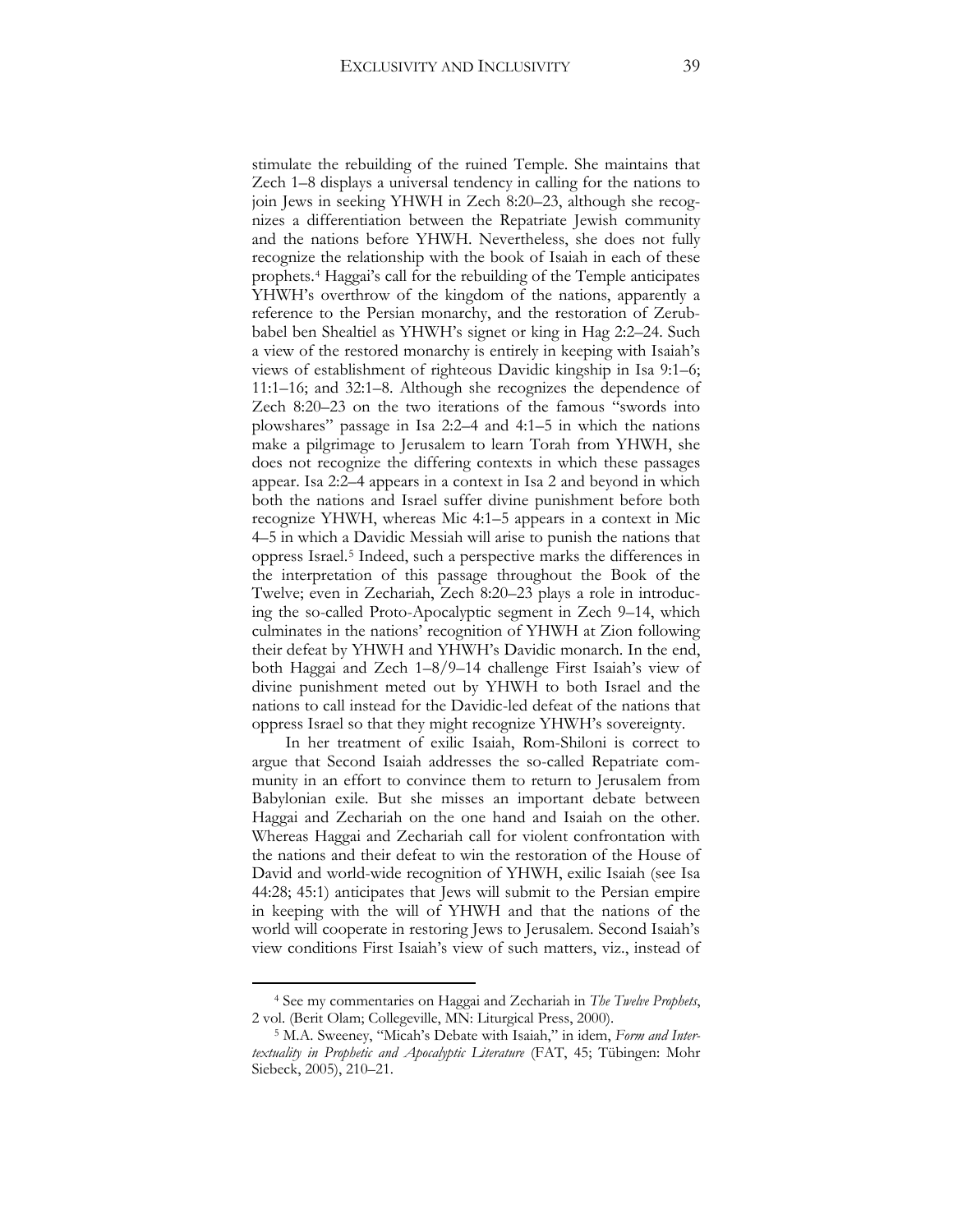a restored Davidic monarchy, Second Isaiah calls for the recognition of Cyrus as YHWH's messiah and a revamped Davidic covenant in which the people of Israel at large are granted the eternal Davidic covenant.[6](#page-40-0) The intertextual juxtaposition of Deutero- and First Isaiah entails that Deutero-Isaiah's view defines the view of the book at large. Furthermore, the agendas of the exilic editions of Isaiah are in keeping with that of Ezra–Nehemiah, viz., submission to the Persians by the Repatriate Jewish community is in keeping with the will of YHWH. Violent resistance to Persia and other nations as articulated by Haggai and Zechariah is not.

In her analysis of Ezekiel, Rom-Shiloni correctly points to Ezekiel's understanding of exile and restoration as a warrant for the focus on the Babylonian exiles as the future for a restored Israel, as indicated for example in Ezek 11 where the survivors of Jerusalem are portrayed as those who will provide the basis for the returning community. Her arguments for editorial additions that posit a more inclusive viewpoint, however, are less convincing, as she seems to misgauge the role played by this Repatriate community in restoring the people at large in Ezek 16:59–63.[7](#page-40-1) As in Ezra–Nehemiah, the older and younger sisters mentioned here would indicate those mentioned earlier in Ezra who separated themselves from the peoples of the lands to seek YHWH. Likewise, the images of restoration in Ezek 34–39 portend purification of the land from the dead and the restoration of Joseph/Israel and Judah to prepare for the restoration of the Holy Temple in Ezek 40–48. She also deftly works through the convoluted redaction history of Jeremiah in an effort to argue that the book of Jeremiah ultimately envisions the return of the Babylonian community to restore Jerusalem.

But two dimensions of this discussion need to be addressed. The first is the respective priestly identities of Ezekiel and Jeremiah. Ezekiel is a Zadokite priest who served in the Jerusalem Temple and represents the priestly counterpart to the royalist Isaiah in articulating Davidic-Zion theology; whereas Isaiah focuses on the Davidic King, Ezekiel focuses on Zion as the site of the holy Temple. With the key priests of the Jerusalem Temple exiled himself included—Ezekiel views the Temple as corrupted and in need of purging, and therefore posits that those exiled, including the Zadokite priests, the king, and other principles would become the basis for restoration, whereas those left behind would be considered inadequate to ensure the sanctity of the holy Temple. Jeremiah is an Elide priest, descended from Abiathar, who was expelled by Solomon from Jerusalem to Anathoth, and who in turn was descended from the Elide line originally based in Shiloh. As an

<span id="page-40-0"></span><sup>6</sup> See now, M.A. Sweeney, *Isaiah 40–66* (FOTL; Grand Rapids, MI: Eerdmans, 2016); cf. idem, *Isaiah 1*–*39, with an Introduction to Prophetic Literature* (FOTL, 16; Grand Rapids, MI/Cambridge: Eerdmans, 1996).

<span id="page-40-1"></span><sup>7</sup> Cf. M.A. Sweeney, *Reading Ezekiel: A Literary and Theological Commentary* (Reading the Old Testament; Macon, GA: Smyth & Helwys, 2013).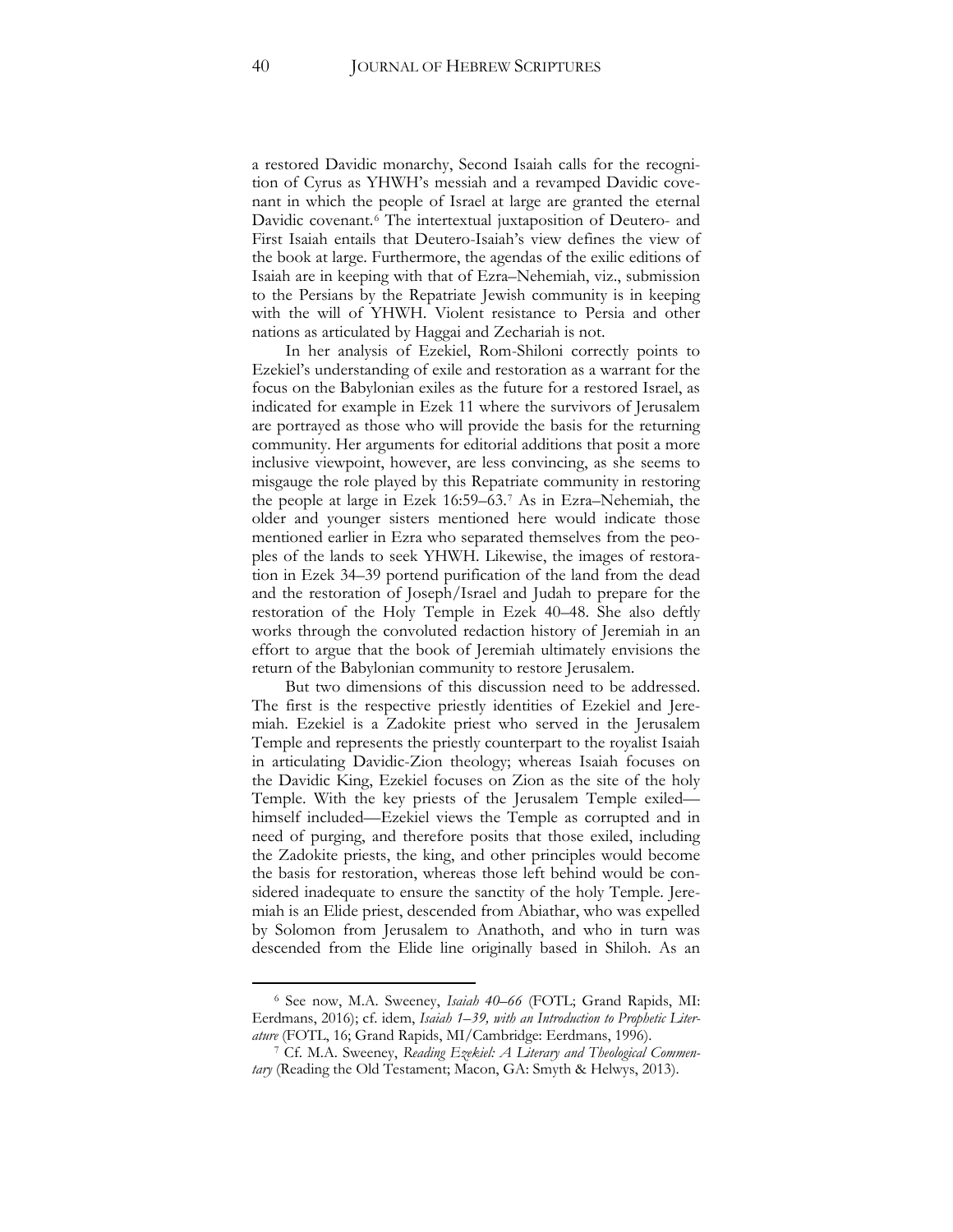outsider to Jerusalem, the Zadokites, including Ezekiel, would hardly consider him as an adequate priest to serve in the Jerusalem Temple. It is at this point that one sees the Zadokite Ezekiel in agreement with his older predecessor Isaiah, viz., Jerusalem is the key to the restoration of Israel. Isaiah anticipated a remnant based in Jerusalem that would serve this role; Ezekiel sees that remnant as the elites of Jerusalem who were carried off into Babylonian exile.

But why should an Elide priest like Jeremiah, who himself was exiled to Egypt, view the Babylon exile as the source for Jerusalem's restoration? Here, Rom-Shiloni misses Jeremiah's political viewpoint favoring Babylon. Jeremiah apparently came to Jerusalem during Josiah's reform and as redaction-critical study demonstrates, supported Josiah's early reform efforts and saw him as the righteous monarch promised by Isaiah. Josiah was an ally of Babylonia, and Jeremiah apparently functioned as part of a pro-Babylonian party in Jerusalem, led by the ben Shaphan family, which supported Josiah throughout his reign.[8](#page-41-0) But with the early death of Josiah in 609 BCE at the hands of the Egyptians and the replacement of Josiah's pro-Babylonian son, Jehoahaz, with his older pro-Egyptian half-brother, Jehoiakim, Jeremiah and his tradents had to rethink his views of Jerusalem's future. In the end, the Babylonians pushed out the Egyptians and demonstrated their power over Jerusalem. Jeremiah urged submission to Babylon as the more powerful nation, but the pro-Egyptian Jehoiakim saw things, and as a result of his revolt against Nebuchadnezzar in 598, and again by his brother Zedekiah in 588, Jerusalem's fate was sealed. Jeremiah and his book were left to conclude that Isaiah's prophecies of punishment against Israel would be applied to Judah as well, and that the impending restoration first articulated by Isaiah would have to wait.

In the end, Rom-Shiloni has produced an important and stimulating study. She is correct to point to Ezekiel as a key figure in defining the exclusivist character of the Repatriate Jewish community, but her analysis needs to be extended to account for the role that the Davidic-Zion tradition, especially as articulated throughout the Book of Isaiah, including First Isaiah as well as Exilic Isaiah, plays in influencing Ezekiel, Jeremiah, Haggai, Zechariah, and Ezra–Nehemiah in developing this view.

<span id="page-41-0"></span><sup>8</sup> See M.A. Sweeney, *King Josiah of Judah: The Lost Messiah of Israel*  (Oxford/New York: Oxford University Press, 2001); J. Wilcoxen, "The Political Background of Jeremiah's Temple Sermon," in A.L. Merrill and T.W. Overholt (eds.), *Scripture in History and Theology: Essays in Honor of J. Coert Rylaarsdam* (Pittsburgh: Pickwick, 1977), 151–66.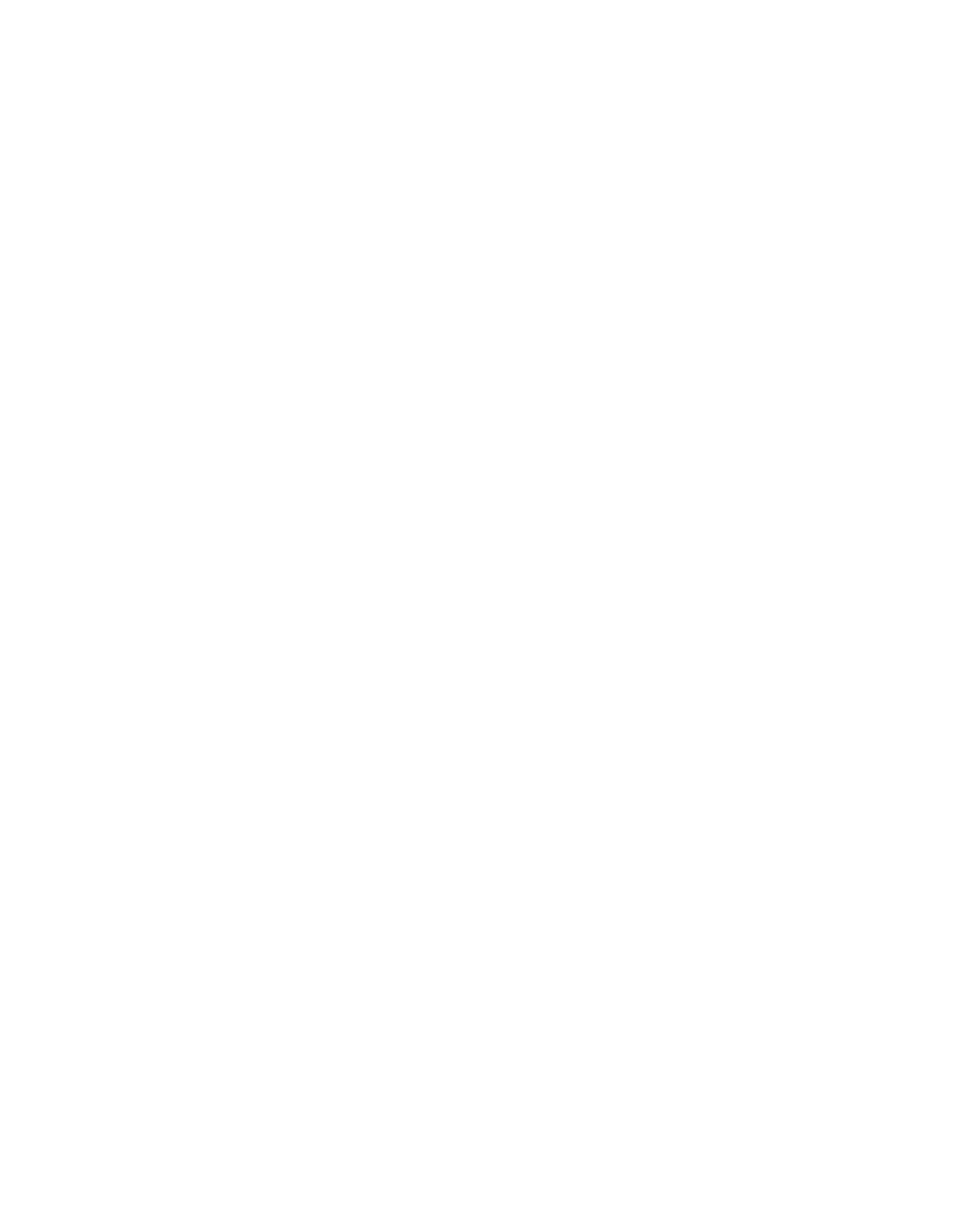# **REVIEW OF DALIT ROM-SHILONI,** EXCLUSIVE INCLUSIVITY: IDENTITY CONFLICTS BETWEEN THE EXILES AND THE PEOPLE WHO REMAINED (6TH–5TH CENTURIES BCE) **(LHBOTS, 543; LONDON: BLOOMSBURY, 2013)**

### LENA-SOFIA TIEMEYER UNIVERSITY OF ABERDEEN

Dalit Rom-Shiloni's *Exclusive Inclusivity* is a well-researched and thought-provoking book which proposes a conflict between the exiles and those who had remained in the land. The current review will focus on the section of her book which deals with the book of Isaiah.

Rom-Shiloni's standpoint vis-à-vis the geographical discontinuity and authorial continuity in Isa 40–66 is largely in line with mainstream Israeli scholarship. She divides the text into two major sections: a Babylonian section comprising of chapters 40–48 and a Judahite section comprising of chapters 49–66. Rom-Shiloni further maintains that there is authorial as well as thematic continuity within all 27 chapters. Moreover, Rom-Shiloni challenges the views of, for example, Menahem Haran<sup>[1](#page-43-0)</sup> and Shalom M. Paul<sup>[2](#page-43-1)</sup> who see a widening of the audience upon the arrival of Deutero-Isaiah in Judah, reflected in the material in Isa 49 and onwards, to encompass not only the returning exiles but also the people who had remained in the land. Instead, Rom-Shiloni argues that *all* of Isa 40–66 addresses the *same* community, namely the exiles from Babylon. The prophet, upon arrival in Judah, first ignored the people living there (Isa 40–48) and then denied them the right to belong to both God and the land (Isa 49–66) unless they adopt his and his followers' specific theological perspective.

In this review, I wish to pose two questions:

<span id="page-43-0"></span><sup>&</sup>lt;sup>1</sup> M. Haran, "The Literary Structure and Chronological Framework of the Prophecies in Is. XL–XLVIII," *Congress Volume, Bonn 1962* (VTSup, 9, Leiden: Brill, 1963), 148–55.

<span id="page-43-1"></span><sup>2</sup> S.M. Paul, *Isaiah 40*–*66: Translation and Commentary* (ECC; Grand Rapids, MI: Eerdmans, 2012), 6–7.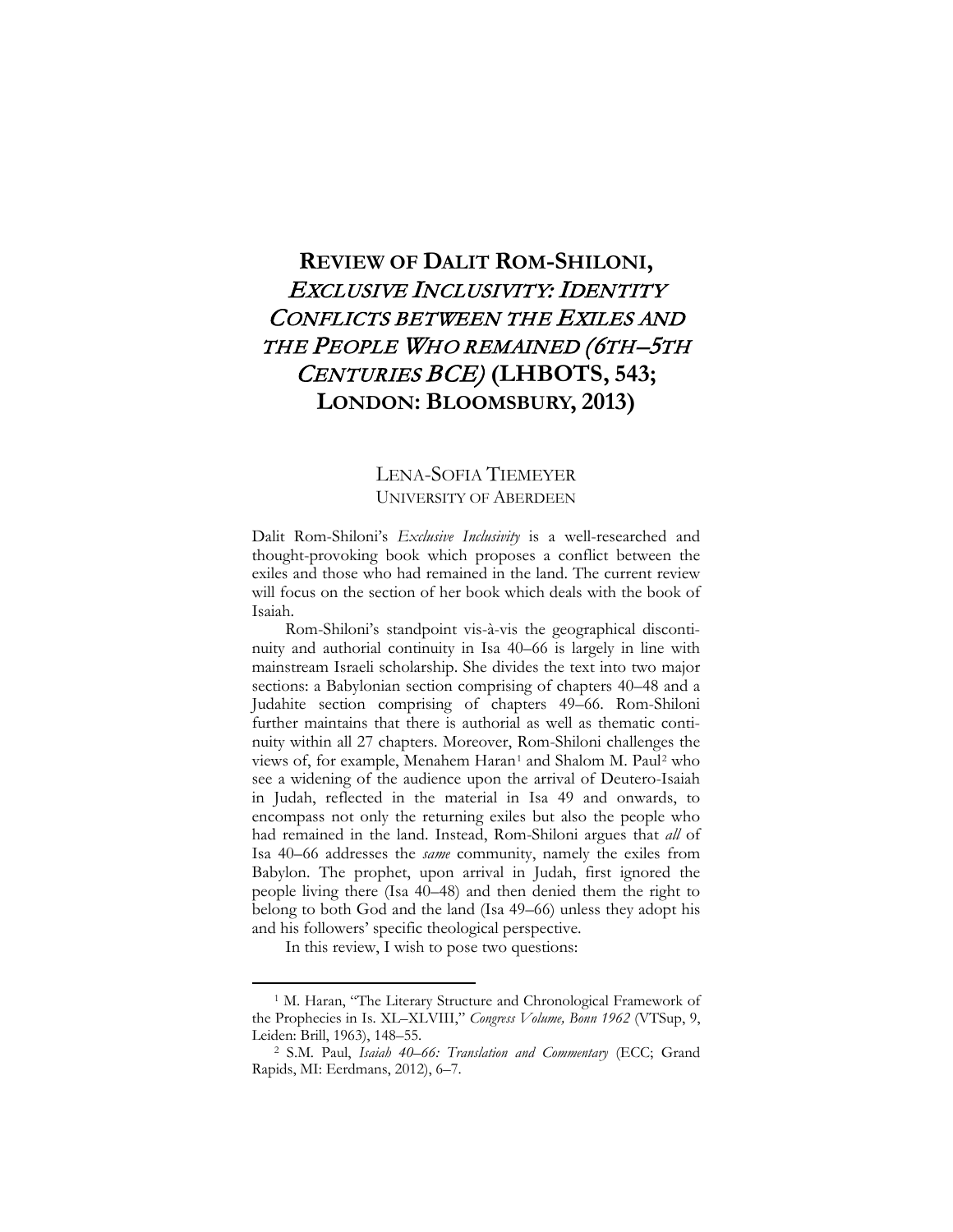- 1. Can the claim that the people who remained in the land do not have a voice in Isa 40–66 really be upheld?
- 2. Can the claim that the protagonist in Isa 56–66 represents the Babylonian Repatriates be upheld?

In short, can Rom-Shiloni's claim that Isa 40–66 is the work of the Babylonian Exiles and Repatriates (p. 135) be sustained?

Although Rom-Shiloni mentions briefly the possibility that Isa 40–66 is the product of the people who had remained in the land, as advocated by Hans M. Barstad<sup>[3](#page-44-0)</sup> and more recently also by myself,[4](#page-44-1) her refutation is on the brief side: "Barstad did not take into consideration socio-psychological arguments concerning intergroup relations, and therefore he missed the rhetorical strategies and themes in the book that clearly suggest its Babylonian origin and its continuous thematic Babylonian orientation upon return." Yet, in her book, Rom-Shiloni fails to interact with and respond to Barstad's claim that very little in Isa 40–55 actually betrays a Babylonian origin and a Babylonian orientation. As her work stands, it is fair to say that it rests upon the *assumption* (as Rom-Shiloni herself states on p. 104) that Isa 40–66 shows a Babylonian orientation. Her arguments follow on from and are congruent with this assumption. My counter-argument is that this assumption is never really verified or even argued for.

Rom-Shiloni notes that the audience is throughout Isa 40–66 called "my people," "my servant Jacob/Israel," and "my chosen one." For Rom-Shiloni, this is a sign of *continuity* and *entirety*: the exiles are the whole people and they—and only they—are the descendants of pre-exilic Israel. I agree with the evidence albeit not with the interpretation: the audience is affirmed as God's chosen people. The question is, of course, which audience? Rom-Shiloni continues by highlighting that Jerusalem is depicted as empty and claims that this polemic effectively ignores the existence of the people who remained in the land (pp. 104–6). Again, I find myself not only disagreeing with the textual evidence but also the Rom-

<span id="page-44-0"></span><sup>3</sup> H.M. Barstad, "Lebte Deuterojesaja in Judäa?" *NTT* 83 (1982), 77– 87; idem, "On the So-Called Babylonian Influence in Second Isaiah," *JSOT* 2 (1987), 90–110; idem, "On the History and Archaeology of Judah During the Exilic Period," *OLP* 19 (1988), 25–36; idem, *A Way in the Wilderness: The "Second Exodus" in the Message of Second Isaiah* (JSS Monograph, 12; Manchester: Manchester University Press, 1989); idem, "Akkadian 'Loanwords' in Isaiah 40–55 and the Question of the Babylonian Origin of Deutero-Isaiah," in A. Tångberg (ed.), *Text and Theology, Studies in Honour of Professor Dr. Theol. Magne Sæbø, Presented on the Occasion of his 65th Birthday* (Oslo: Verbum, 1994), 36–48; idem, *The Myth of the Empty Land: A Study in the History and Archaeology of Judah during the "Exilic" Period* (SO Fasciculi Suppletorii, 28; Oslo: Scandinavian University Press, 1996); idem, *The Babylonian Captivity of the Book of Isaiah: "Exilic" Judah and the Provenance of Isaiah 40*–*55* (Oslo: Novus, 1997).

<span id="page-44-1"></span><sup>4</sup> L.-S. Tiemeyer, *For the Comfort of Zion: The Geographical and Theological Location of Isaiah 40*–*55* (VTSup, 139; Leiden: Brill, 2011).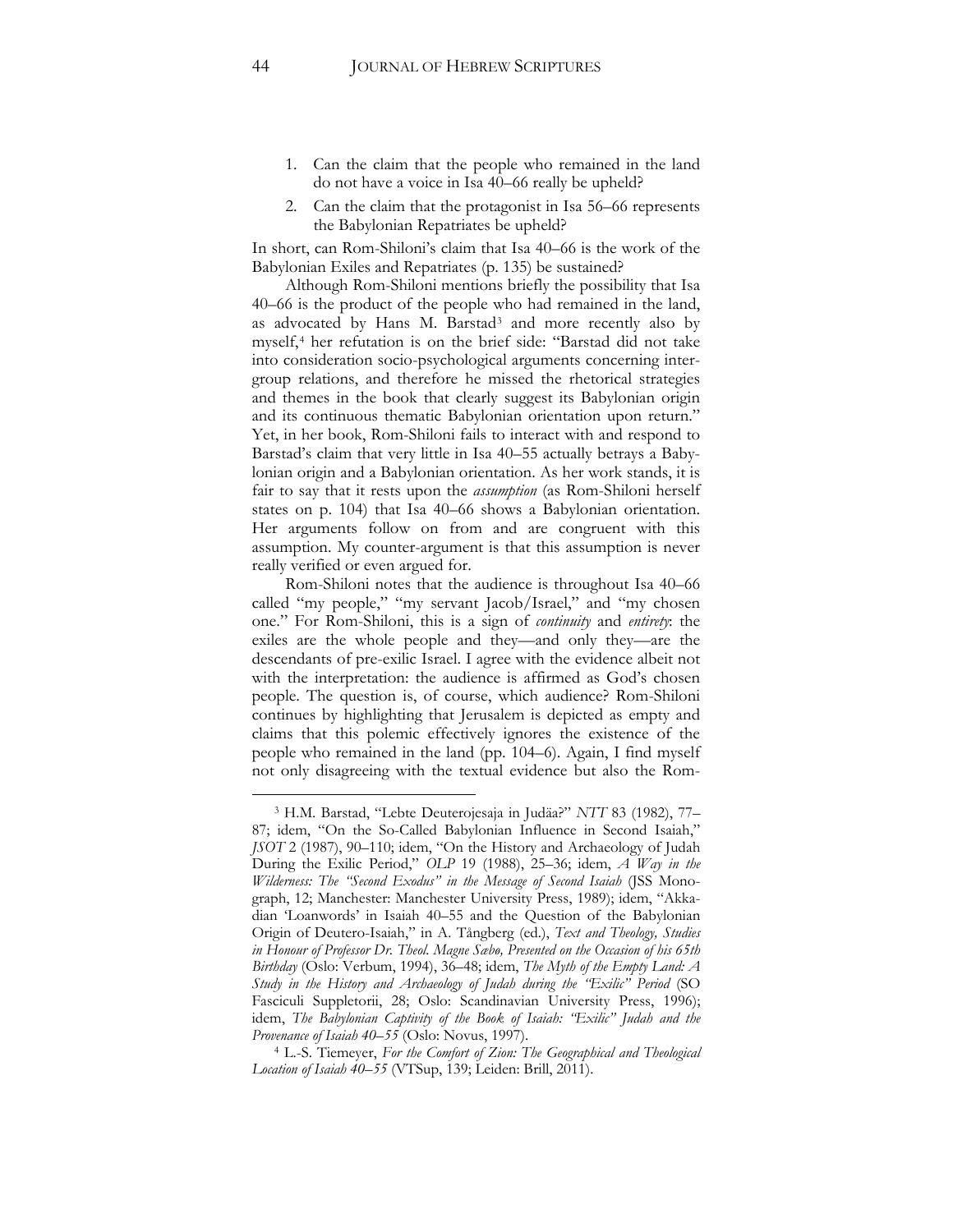Shiloni's claim of an empty-land-rhetoric in Isa 40–66. On the contrary, to quote the opening statement in Isa 40:1–2aa: "Comfort, comfort my people, says your God; speak to the heart of Jerusalem and call to her." These verses clearly suggest that (1) Jerusalem is populated and (2) that the population of Jerusalem is identical with "God's people." Later on in the same passage, Isa 40:9–11 describes how God is returning to Judah with good news (v. 9). The most straight-forward understanding of the target audience of passage must truly be to identify them with the earthly population of Jerusalem, i.e., the people who had remained in the land. The very fact that Jerusalem is personified in Isa 40–55 does not speak against an identification of the city with its population, as we can see in, for example, Isa 1:21–26 and Lam 1. The same situation can be found in Isa 52:9 where the ruins of Jerusalem are supposed to break forth in joy because God has comforted "his people." Again, this verse is, in my view, best understood as a reference to the impending joy of the Judahite population of Jerusalem, living in the midst of its ruin, when they realize that God has saved the city. Isa 51:16, 22 are further evidence of the equation of "God's people" and the city of Jerusalem.

Rom-Shiloni further argues that the language in Isa 49:14–26 and 54:1–10 effectively silences any claim to the land which the Judahites might have raised (p. 107). The text depicts a situation where only the Repatriates and the empty city exist: Jerusalem is feeling forsaken by God (Isa 49:14), desolate and destroyed (Isa 49:19, consciously picking up the language of Lamentations) and expressing her sense of barrenness and estrangement (Isa 49:21, גלה; 54:1–10); whereby God promises her that her children will return to her (Isa 49:22–26). In my view, this highly poetic language does not deny the existence of the people living in the midst of the ruins of Jerusalem. Rather, it is the prophet's response to the laments, found in Lamentations, to the despair and sense of abandonment of the people left in the land. The continuation in Isa 54:11–17, for example, effectively challenged Jerusalem's claim that she is barren as it speaks about God's care for her sons (v. 13). The Hebrew of verse 15 (הן גור יגור) is furthermore better understood to be derived from the root גור") to dread"),[5](#page-45-0) with the result that nothing in the pericope speaks about the ingathering of exiles.

The same rhetoric appears in Isa 60:15 where Jerusalem is described as "forsaken and hated" as well as desolate (ושנואה עזובה ואין עובר). This passage is actually a case in point: despites its likely early Persian date (rather than Neo-Babylonian)—when we must presume that at least some exiles had returned to Judah, Jerusalem is *still* described as forsaken and desolate. This, in turn, suggests that descriptions of desolation and abandonment are part of a plea

<span id="page-45-0"></span><sup>5</sup> J. Goldingay and D. Payne, *Isaiah 40*–*55*, vol 2 (ICC; London: T&T Clark, 2006), 358–59.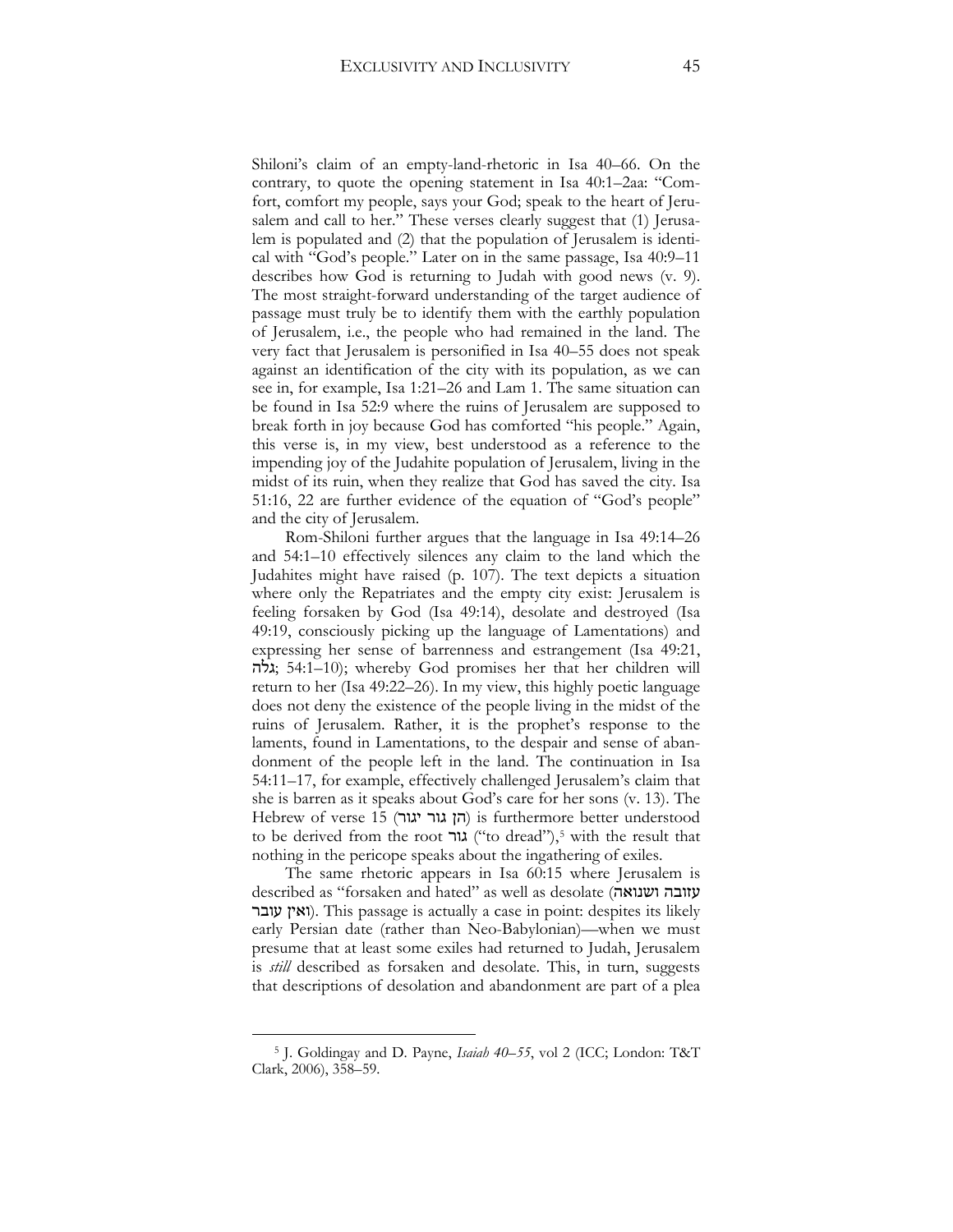to God to have compassion on his city rather than as a sign of disregard for its human population.

Likewise, statements such as that in Isa 44:26 that the city will again be populated and that the cities of Judah shall be built up (האמר לירושלם תושב ולערי יהודה תבנינה) should, in my view, not be taken as a silencing of the population of Judah but instead as an encouragement to those living there that new and better times will soon come: God will return to his land and, as a result, its population will once again live in places teeming with life and prosperity. Pertinently, texts such as Isa 40:9–11; 50:7–10; 51:3 (and the very difficult 41:27) speak of God's return but are notably silent about any return of the exiles (*contra* Rom-Shiloni, p. 107).

Rom-Shiloni also suggests that the exilic community has usurped the names "Zion" and "Jerusalem," as well as the other two terms "Jacob" and "Israel" (pp. 111–18) as part of the re-identification of the "In-Group." In support, she refers to Isa 52:1–2, 8–10 (cf. 45:13; 51:16; 61:1–11) which form a direct command to Zion-Jerusalem. Jerusalem in Isa 52:2 is described as "captive" (שביה בת ציון). This brings to the forefront the word "שבי, "captive." Can one be captive in one's own city or does one *have to be* a repatriate in order to qualify as שבי ?As above, I maintain that the solution to the problem lies in the interaction between Isa 40–55 and Lamentations. Isa 54:1–2 is likely to allude back to Lamentations, as indicted by the veiled reference to "rape" in verse 1b (Lam 5:11, cf. also the preceding 51:23). Reading through Lamentations, we find that the *ketib* of Lam 2:14 speaks of Jerusalem's captivity (שביתך(. As it is reasonably clear that Lamentations speaks on behalf of and also describes the community who remained in the land, we must conclude that the term שבי has wider connotations than just "exile." Furthermore, as there is no evidence that neither community—the Babylonian and the Judahite alike—were "captives" in the sense that they spent time in dungeons and the like, yet this is exactly the impression that the rest of Isa 52:2 conjures up. In view of the likely metaphoric language of the verse as a whole, it is reasonable to assume that the term  $\mathbf{w}$  is also used metaphorically. Looking at the issue from the opposite angle, Isa 40–66 employs the root גלה when it wishes to refer to the Diaspora community, as we can see in Isa  $45:13$  (גלותי).

In contrast to the silencing of the Judahite perspective in Isa 40–48, Rom-Shiloni finally postulates that especially Isa 57–59 and 65–66 alludes to open confrontation between the returning exiles and the indigenous Judahites. Following especially the views of Brooks Schramm,<sup>[6](#page-46-0)</sup> she associates the Isaianic author and his followers with the exilic community whilst identifying their opponents with the people who had remained in the land.

<span id="page-46-0"></span><sup>6</sup> B. Schramm, *The Opponents of Third Isaiah: Reconstructing the Cultic History of the Restoration* (JSOTSup, 193; Sheffield: Sheffield Academic, 1995).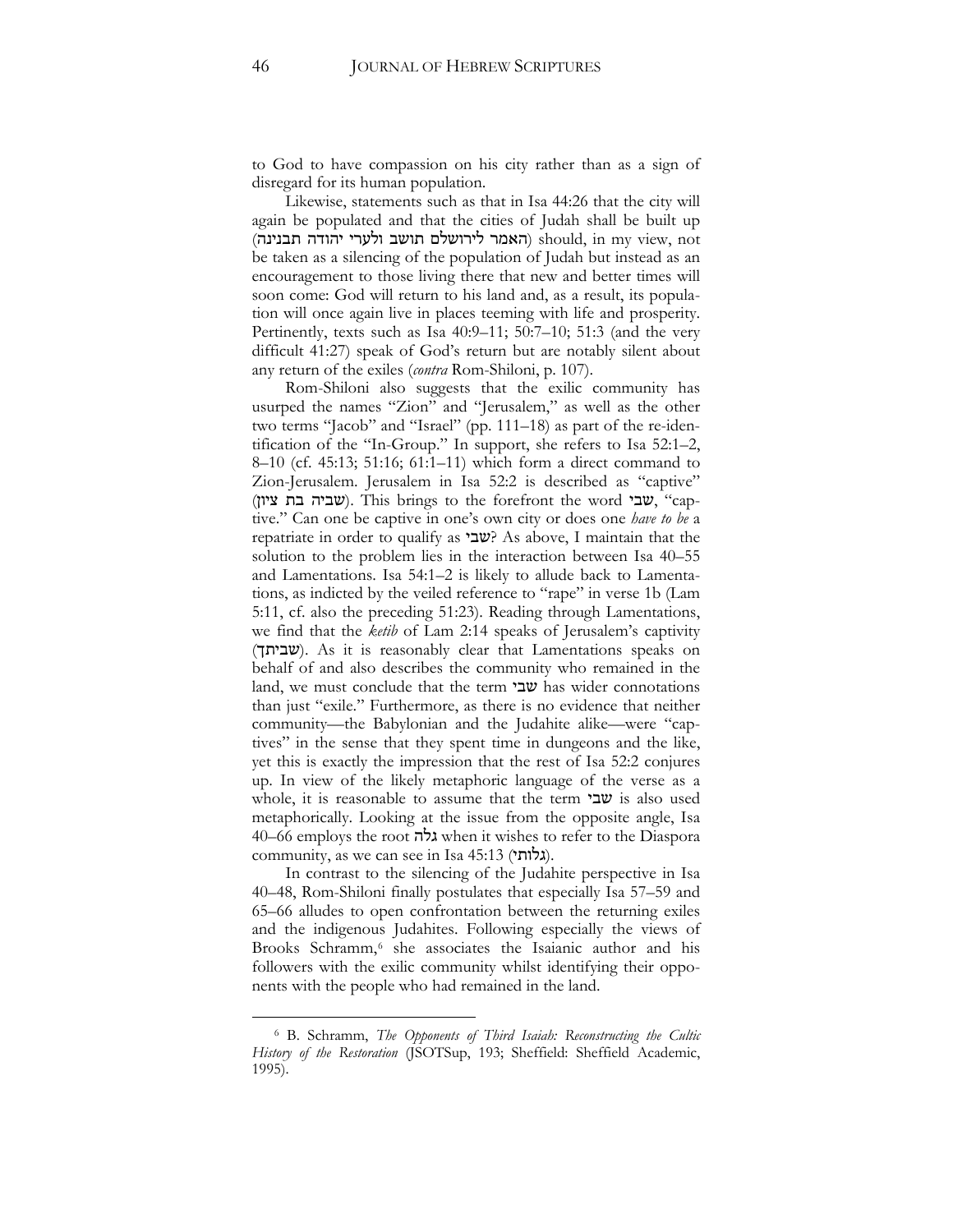I am again not convinced by these two identifications. In fact, I would rather turn the situation up-side-down. Chapters 56:9– 59:21 and 65:1–66:24 clearly voice the opinion of a downtrodden group of people who are suffering by the hands of their rulers. Their antagonists are people in leadership positions (Isa 56:9–12), they are rich (Isa 58), and they are in charge of the temple sacrificial cult (Isa 65:3–5; 66:1–6). These passages together paint a picture of "The Other" as a group of people with economic and cultic power over others, and who neglect their duties towards their community and towards God. This, in turn, suggests that "The Others" in Isa 56–66 constitute the central political, economic, and religious leadership in *Yehud*, i.e., the returning exiles!<sup>[7](#page-47-0)</sup>

To conclude, Rom-Shiloni's book has challenged me to reconsider my own views on the geographical location of Isa 40–66. It has, however, not changed my mind. I hope that we can continue our disagreement in an amicable and fruitful manner also in the future!

<span id="page-47-0"></span><sup>7</sup> L.-S. Tiemeyer, "Hope and Disappointment: The Judahite Critique of the Exilic Leadership in Isaiah 56–66," in R.I. Thelle, T. Stordalen, and M.E. Richardson (eds.), *New Perspectives on Old Testament Prophecy and History. Essays in Honour of Hans M. Barstad* (VTSup, 168; Leiden: Brill, 2015), 57–73.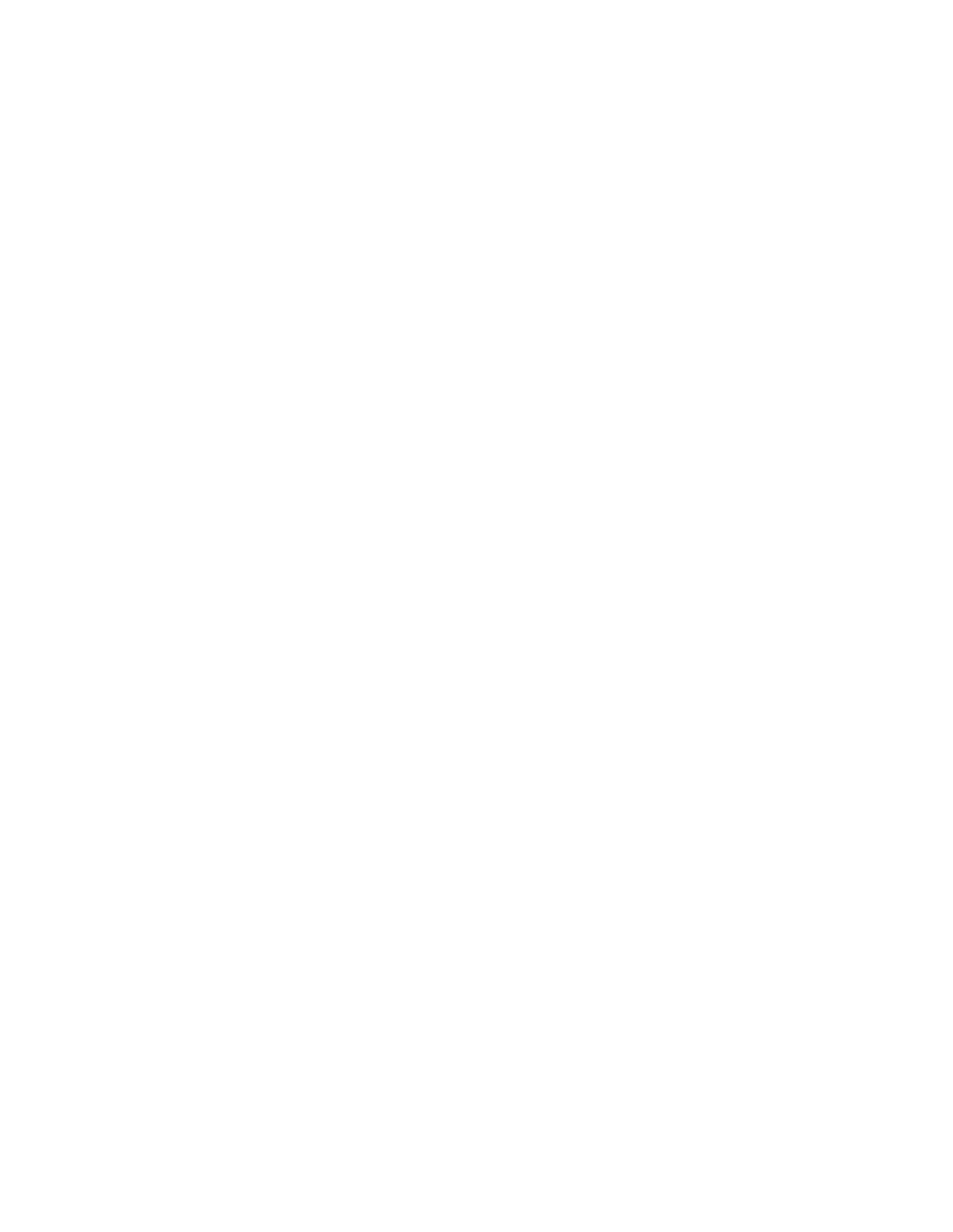# **GROUP IDENTITY AND SCRIBAL TRADITION IN JEREMIAH: A DIALOGUE WITH DALIT ROM-SHILONI'S** EXCLUSIVE INCLUSIVITY**\***

### MARK LEUCHTER TEMPLE UNIVERSITY

It is becoming increasingly clear, especially to scholars who have embraced social-scientific methodology, that the book of Jeremiah preserves a diversity of voices. These voices fall into the bipartite categories that Dalit Rom-Shiloni discusses in her book *Exclusive Inclusivity*, that is, a conflict of worldviews representing a *golah* or exilic orientation on one end and, on the other, a perspective rooted in homeland experience. In my earlier work into the book of Jeremiah, I focused attention more on the exilic ideology than the homelander ideology; in a detailed footnote toward the outset of the Jeremiah chapter in her book, Rom-Shiloni observes that I emphasized scribal polemics rather than identity formation as the motivation for what we encounter in the portions of the book that emphasize exile.<sup>[1](#page-49-0)</sup> To this I plead *Mea Culpa*, as the emphasis of my study was on scribal practice/methods and the evidence for this in key parts of the Jeremiah tradition. I am still of the opinion that the overriding ideology of the book of Jeremiah reflects the experience and value system of exilic scribes—in particular, scribes of a Levite-Deuteronomistic variety—but there is indeed much more room to see in the book of Jeremiah relics of the Homelander voices as Rom-Shiloni has identified them.[2](#page-49-1)

In the brief discussion that follows, however, I would like to propose a few qualifications regarding the exilic/homeland dynamic in Jeremiah that speaks to some unique features of the book's discourse within the more general categories of exil-

<span id="page-49-0"></span><sup>\*</sup> D. Rom-Shiloni, *Exclusive Inclusivity: Identity Conflicts between the Exiles and the People Who Remained (6th–5th Centuries BCE)* (LHBOTS, 543; New York/London: T&T Clark, 2013).

<sup>1</sup> Ibid., 199 n. 5.

<span id="page-49-1"></span><sup>&</sup>lt;sup>2</sup> On the Levite orientation of the redactors of the book of Jeremiah, see M. Leuchter, *The Polemics of Exile in Jeremiah 26–45* (New York/Cambridge: Cambridge University Press, 2008) 105–7, 156–65.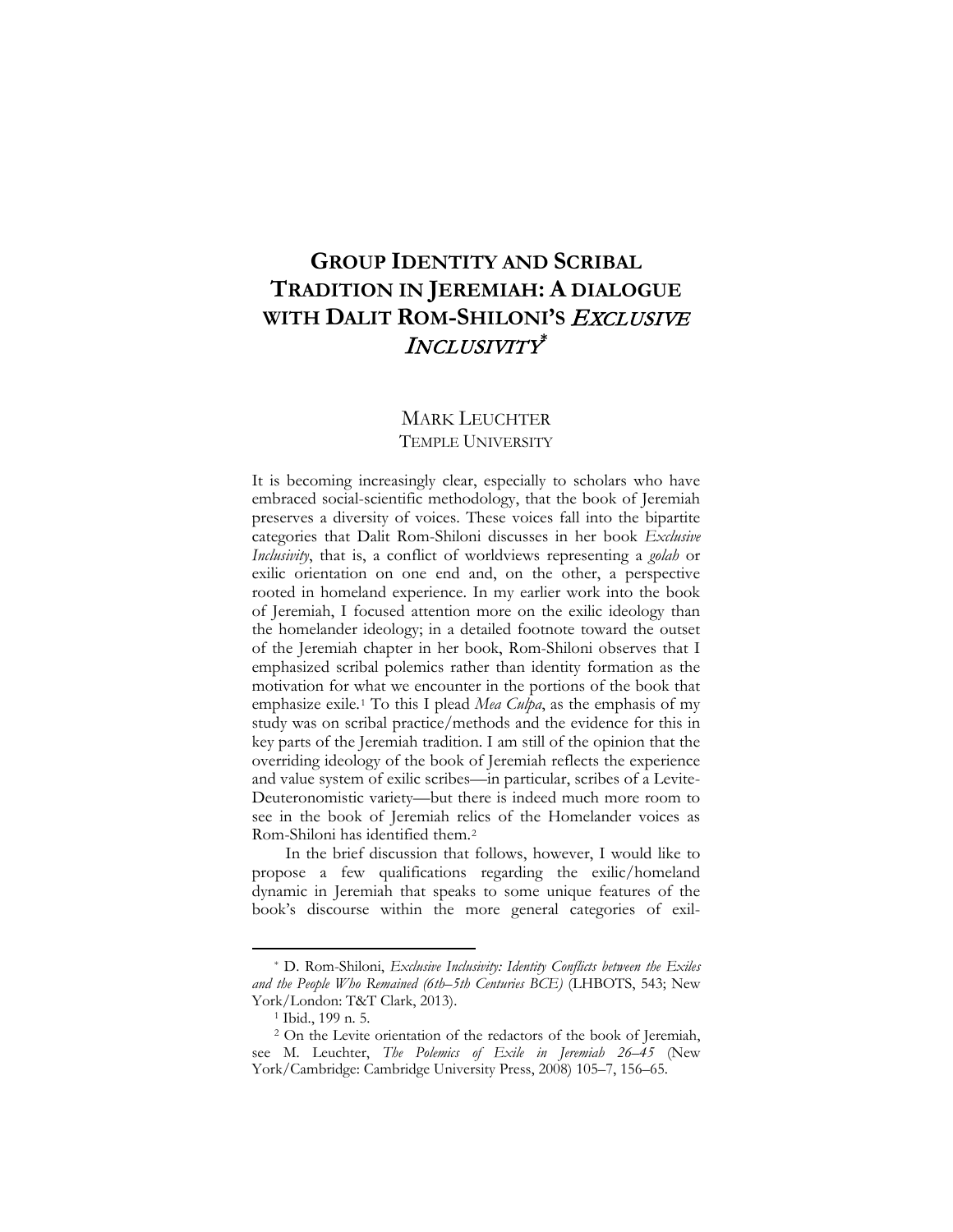ic/homeland tensions Rom-Shiloni addresses in her book. While I agree with Rom-Shiloni that elements of exclusive exilic identity parameters can be found in the Jeremiah materials, it seems to me that most of these materials occupy a position that is less extreme than what Ezekiel—for Rom-Shiloni, the fountainhead of exilic ideology—advocates.[3](#page-50-0) As the pro-exilic passages in Jeremiah suggest, the exilic Jeremiah tradents adopted some aspects of Ezekiel's in-group ideology: the shift in cosmic worldview favoring the geo-graphic space of Mesopotamia,<sup>[4](#page-50-1)</sup> the repudiation of the Jerusalem cult active down to [5](#page-50-2)87 BCE,<sup>5</sup> the adoption of quasi-apocalyptic imagery in oracles addressing Babylon,<sup>[6](#page-50-3)</sup> and perhaps even the shaping of the prophet's laments possess points of contact with the Ezekiel tradition.[7](#page-50-4) Even if the historical Ezekiel was affected by what was known of Jeremiah's ministry in his own day,<sup>[8](#page-50-5)</sup> the literary production of the book of Jeremiah among exilic scribes shows signs of influence emanating from the Ezekiel tradition, at least the version of that tradition that was developing among Ezekiel's supporters and audiences.

Nevertheless, the watershed nature of the 597 exile must factor into our unpacking of information in the Jeremiah tradition that might resonate at a frequency similar to that of Ezekiel, for these frequencies are not only literary accretions but signs of social interaction and attempts to address cultural stigmas. The Jeremiah tradents who forged a version of the book bearing that prophet's name were in the precarious position of being "Johnny-Come-Latelies", and were most certainly not welcomed into the ranks of Ezekiel's group, the "Jehoiachin" exiles of 597. Ezek 14:21–22 makes clear that any Judahite arriving in Mesopotamia following the events of 587/586 are to be avoided, chided, and condemned because they remain separate from the select in-group who had been brought to Mesopotamia ten years earlier. The Jeremiah tradents (and people like them) were effectively relegated to being homelanders in exile, and Ezekiel's book makes no real attempt to present the prophet as interested in any inclusive ethos, going so far as to deny Judahite ethnicity itself to them and other recent exiles to Babylon.<sup>[9](#page-50-6)</sup>

<span id="page-50-0"></span><sup>3</sup> On Ezekiel as the originator of the exilic/golah ideology, see Rom-Shiloni, *Exclusive Inclusivity*, 139.

<span id="page-50-1"></span><sup>4</sup> On this topic see especially K. Schmid, "Nebuchadnezzar, the End of Davidic Rule, and the Exile in the Book of Jeremiah," in M.J. Boda et al. (eds.), *The Prophets Speak on Forced Migration* (Atlanta, GA: Society of Biblical Literature, 2015), 63–76. Konrad Schmid views this as a Persianperiod textual feature, a position that is open to debate.

<sup>5</sup> Jer 7:3–8:2; 34:8–22.

<sup>6</sup> Jer 50–51; see further below for more on this oracular unit.

<sup>7</sup> Compare Jer 15:16 and Ezek 2:9–3:1.

<span id="page-50-6"></span><span id="page-50-5"></span><span id="page-50-4"></span><span id="page-50-3"></span><span id="page-50-2"></span><sup>8</sup> This topic was broached several years ago by William L. Holladay, "Had Ezekiel Known Jeremiah Personally?" *CBQ* 63 (2001), 31–34.

<sup>9</sup> Rom-Shiloni, *Exclusive Inclusivity*, 156–85.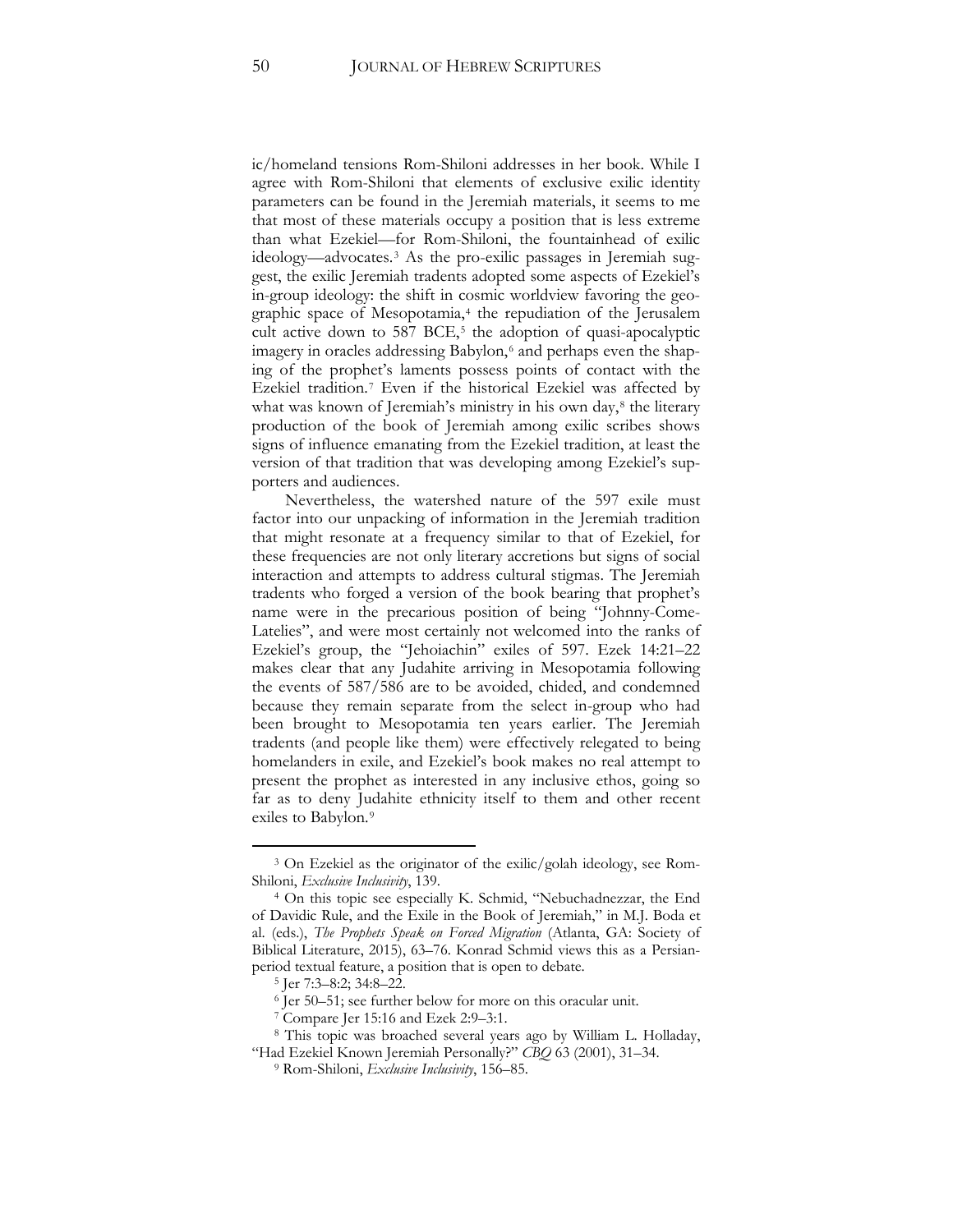If this was the condition facing newcomers such as the Jeremiah tradents upon their arrival in Babylon, we should ask *why* the homeland ideology is used the way it is in the book of Jeremiah. Rom-Shiloni identifies the redactional layers that show how the homeland discourse was subsumed within the pro-exilic compositional blocks. But why not eradicate the homeland ideology or tradition altogether, or roundly condemn it as Ezekiel does?

Brian Peckham noted several decades ago that it is not uncommon for biblical redactors to actually highlight the diachrony of the sources they use to build larger texts; the semiotic significance of what they produce as builders of text is derived substantially from the transformative power of the written enterprise and the redaction of source material into a new form and context.[10](#page-51-0) I would go further and suggest that this was not simply a literary phenomenon but a rhetorical/ideological one as well. That is, scribes steeped in a particular ethos but embracing another might be inclined to draw attention to the former even as they seek a place for it in the latter. This, in part, constituted an attempt to legitimize their own scribal ideology and craft as a basis for inclusion within a group. Being a scribe, after all, was not simply a profession but a matter of social, sacral, and even lineage status (see, e.g., 1 Chr 2:55). Scribal traditions were fostered within kinship units and, at least in some traditions, connected to spaces of geomythic significance.[11](#page-51-1) Scribal function was a matter of identity as much as any other factor or force, and it is unlikely that the Jeremiah tradents were willing to shed this dimension of their own self-definition in attempting to enter the ranks of another group.

To put the matter differently, the scribes who redacted the Jeremiah tradition in exile may have utilized the homeland sources in order to demonstrate how scribalism provided the means to transition or redefine the boundaries of identity. What was once a homeland tradition was now comfortably seated in an exilic work because scribes were empowered to facilitate this transition and hermeneutically elucidate what was consistent between these otherwise discordant ideologies and worldviews. This fits in well with the trend within the book of Jeremiah, which is full of red flags that identify, even celebrate, the scribal mechanisms through

<span id="page-51-0"></span><sup>10</sup> B. Peckham, "Writing and Editing," in A.B. Beck et al. (eds.), *Fortunate the Eyes That See: Essays in Honor of David Noel Freedman in Celebration of His Seventieth Birthday* (Grand Rapids, MI: Eerdmans, 1995), 364–83 (368– 69, 382).

<span id="page-51-1"></span><sup>&</sup>lt;sup>11</sup> The recent study by S.D. McBride, "Jeremiah and the Levitical Priests of Anatoth," in J.J. Ahn and S.L. Cook (eds.), *Thus Says the Lord*. *Essays on the Former and Latter Prophets in Honor of Robert R. Wilson* (LHBOTS, 502; New York: T&T Clark, 2009) 179–96, is especially significant here, as Samuel D. McBride makes a very strong case that Jeremiah and the Shaphanide scribes were part of the same kinship group, the Levite clan of Meshullam based at Anatoth.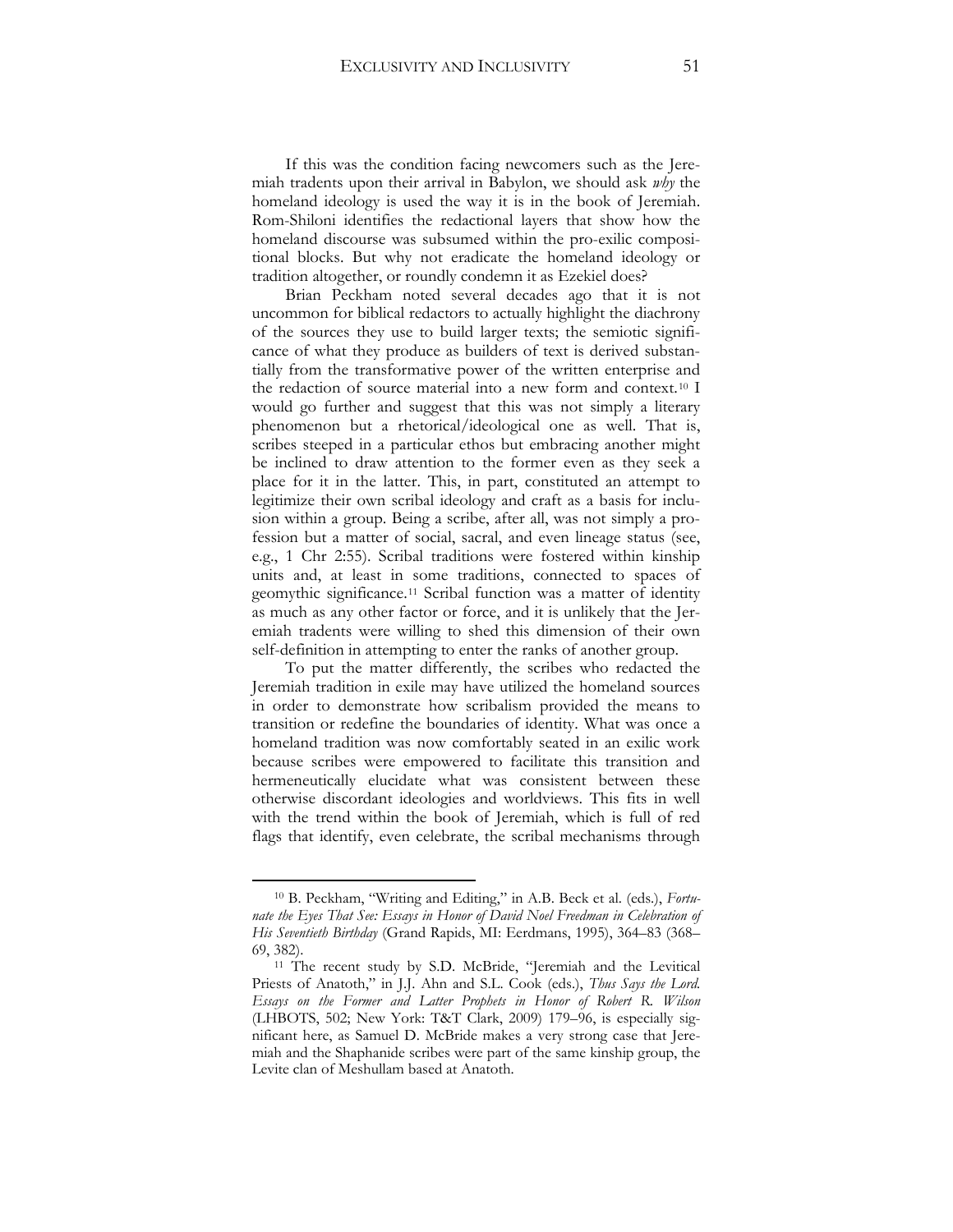which it was wrought.<sup>[12](#page-52-0)</sup> What this means is that the different valences of group identity preserved in the book of Jeremiah are presented as accessible only through the work of scribal groups who have inherited the sources, who were empowered to orchestrate them into material form, and who were capable of doing so in a way that turned the book of Jeremiah into a comprehensive literary trove that *deliberately* countenanced divergent attitudes.

Such a scribal enterprise seems to me to be well suited for identity formation in the exilic period. In the absence of a central sanctuary that anchored the economy, preserved traditions of the ancestors, served as space for the conveying of prophetic oracles, and functioned as the center for composing, compiling and teaching law, scribal documents could step into the breach. Texts became surrogate sanctuaries by providing access to the features of earlier culture, and thus became the basis for governing what concepts, forms of expressions, and interpretations of history comprised group identity. We see this same phenomenon much later with the formation of the Mishnah,<sup>[13](#page-52-1)</sup> and in more temporally proximate works such as the Book of the Twelve and the Book of Psalms.[14](#page-52-2) These are not exilic works, of course, but the former emerged after the loss of the Second Temple and latter were constructed as challenges to the *status quo* of the Aaronide temple cult.[15](#page-52-3) These point to a tradition where texts could form alternatives, parallels, or replacements to sanctuaries like the Jerusalem temple and the social and intellectual institutions fostered therein.

In a recent essay, in fact, I have argued that the point of origin for such a view of texts is actually a text currently preserved in the Jeremiah corpus.[16](#page-52-4) Seraiah's Colopon (Jer 51:59–64a) and the anti-Babylon oracle to which it was appended was originally part of a textual rite—the submerging of the oracle/colophon in the

<span id="page-52-0"></span><sup>12</sup> I expand upon this in much greater detail in my article "The Medium and the Message, or What is 'Deuteronomistic' about the Book of Jeremiah?" *ZAW* 126 (2014), 208–27.

<span id="page-52-1"></span><sup>13</sup> I.R. Zvi, *The Mishnaic Sotah Ritual* (JSJSup; Leiden: Brill, 2012), 144– 54.

<span id="page-52-2"></span><sup>14</sup> Both the Book of the Twelve and Psalter open with wisdom "entry texts" that parallel the use of wisdom discourses as entry rites into sanctuary spaces; see K. Dell, " 'I will solve my riddle to the music of the lyre' (Psalm xlix 4 [5]): A cultic setting for wisdom psalms?" *VT* 54 (2004), 445–458 (455).

<span id="page-52-3"></span><sup>15</sup> I explore this more thoroughly in my essay, "Hosea's Exodus Mythology and the Book of the Twelve," in L.-S. Tiemeyer (ed.), *Priests and Cults in the Book of the Twelve* (ANEM, 14; Atlanta, GA: Society of Biblical Literature, 2016), 31–49.

<span id="page-52-4"></span><sup>16</sup> M. Leuchter, "Sacred Space and Communal Legitimacy in Exile: The Contribution of Seraiah's Colophon (Jer 51:59–64a)," in M.J. Boda et al. (eds.), *The Prophets Speak on Forced Migration* (Atlanta, GA: Society of Biblical Literature, 2015), 77–99.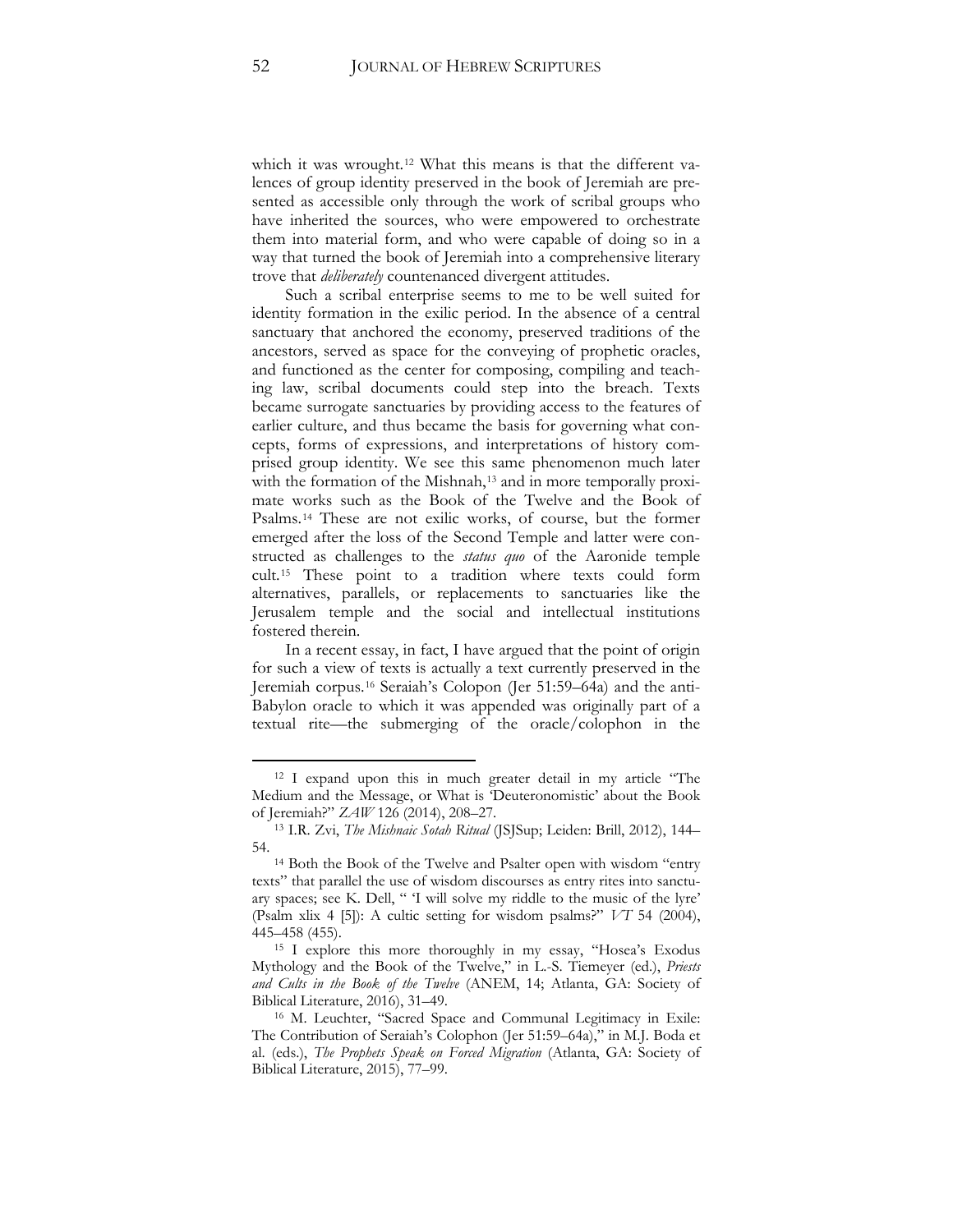Euphrates river—that transformed the Euphrates into a cosmic boundary marker and claimed Mesopotamia as YHWH's own domain. Ezekiel's own attitude and geomythic priorities was connected to this particular rite, making the Euphrates and its tributaries geographic bases for his brand of prophecy and sacral instruction. This further licensed the Judahite exiles taken captive in 597 as uniquely connected to YHWH in a way that disadvantaged those remaining in Jerusalem.[17](#page-53-0) To combat this, the Jeremiah tradents also "submerged" a copy of the oracle/colophon within the book of Jeremiah, making their own scribal product the new boundary marker, and making YHWH's domain not strictly a geographic matter but one rooted in text production. The book of Jeremiah thus becomes a sort of sanctuary where the deity could be encountered, his presence and power infused into each word on the scroll replacing the older traditions where the divine *kabod* filled the inner sanctum of the Jerusalem temple.[18](#page-53-1) This also follows what we encounter throughout the all-important narrative in Jer 36, where the writing of a prophetic scroll transfers the world-making divine word in the prophet's mouth (Deut 18:18; Jer 1:9) onto the written scroll (Jer 36:4, 17–18, 32).

If a book of Jeremiah containing both homeland and exilic worldviews took on such a role, we should therefore consider another aspect of sanctuary function in monarchic and even premonarchic era Israel, namely, that sanctuaries bound different kinship groups together through common ritual settings and a shared priestly faculty. The book—as a surrogate sanctuary—and the scribes—as surrogate priests—bring these communities together under the hermeneutical rubric of the *divre yirmeyahu* that both open and close the book (Jer 1:1//51:64b) in a manner recalling how different lineages were united through the institution of the Jerusalem temple and its cult. (In making this point, I hasten to add that I still think this *inclusio* was formed by exilic scribes who reshaped the proto-MT sequence of the book.[19\)](#page-53-2) The scribes behind the book of Jeremiah thereby establish "continuity" on a level even beyond what we encounter in Ezekiel's oracles. The Jeremiah tradents creation of a textual sanctuary trumped Ezekiel's voice of a "priest out of place" (if I may use Baruch J. Schwartz's phrase),[20](#page-53-3) that is, a priest operating without a sanctuary at all. The self-reflexive textuality of the book of Jeremiah stresses this, perhaps as a way to diminish the rhetorical viability of Ezekiel's

<sup>17</sup> Ibid., 85–94.

<sup>18</sup> Ibid., 94–95.

<sup>19</sup> Leuchter, *The Polemics of Exile*, 142–44, 152, 162.

<span id="page-53-3"></span><span id="page-53-2"></span><span id="page-53-1"></span><span id="page-53-0"></span><sup>20</sup> B.J. Schwartz, "A Priest Out of Place: Reconsidering Ezekiel's Place in the History of the Israelite Priesthood," in S.L. Cook and C.L. Patton (eds.), *Ezekiel's Hierarchical World: Wrestling with a Tiered Reality* (Atlanta, GA: Society of Biblical Literature, 2004), 61–71.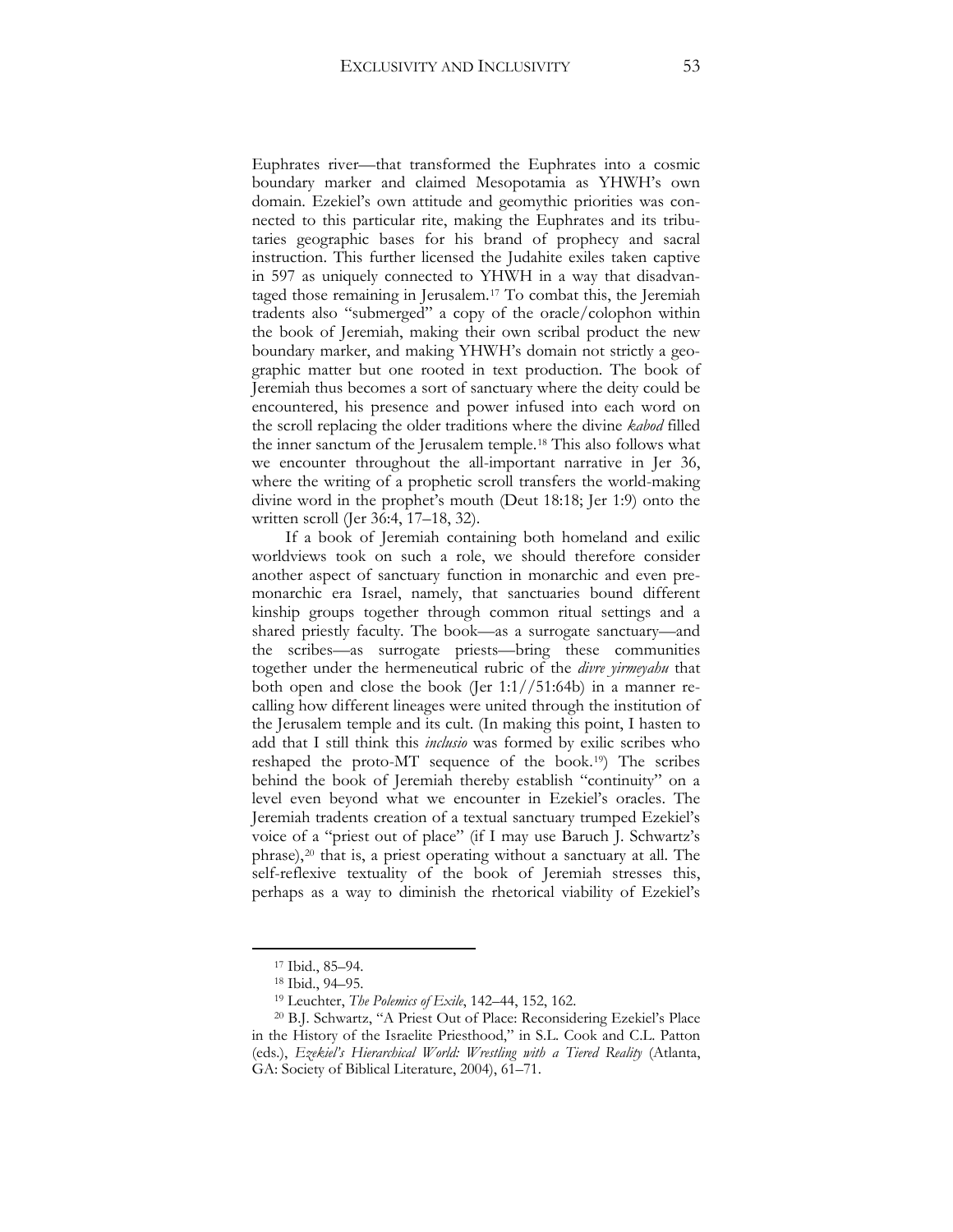oracles which favor oral modalities of teaching and never call attention to their textuality—despite their clear literary sophistication.

Now of course, the trope of the rejected "homelander" could and did remain, but it no longer pertained to those who arrived in Babylon after 586 BCE. The book of Jeremiah was arranged in such a way as to demonstrate the equivalency of both the Jehoiachin exiles and those who arrived after Jerusalem's destruction, with derision reserved for the homelanders who shanghaied Jeremiah to Egypt and lost their status as Judahites in so doing.[21](#page-54-0) In fact, one might push further with Rom-Shiloni's methodology and suggest that the post-586 Jeremiah authors "flipped the script" they annexed and forged continuity not only with the hoary national traditions of old but also with the identity parameters of the Jehoiachin exiles represented by Ezekiel. I would like to examine an assortment of related passages that Rom-Shiloni has analyzed that show some traces of this process. These passages are Jer 24, the vision of the good/bad figs; Jer 29:16–20, the redactional intrusion into an earlier collection of oracles; and finally, Jer 40:9–10, the account of Gedaliah's command to the Mizpah community to recommence in agrarian routine and to gather "summer fruit". In an earlier study, I had argued that Gedaliah's command was a sort of application of various Jeremianic statements in a practical manner, especially the command to gather "summer fruit"—which, as some scholars have argued, included figs.<sup>[22](#page-54-1)</sup> Gedaliah is presented as implementing the ideological dimensions of Jer 24, extending the idea of "good figs" to the people under his charge.

Rom-Shiloni has made a good case that in its current form, Jer 24 is probably a post-Jeremianic composition.[23](#page-54-2) But this need not preclude the existence of a tradition of Jeremiah using the "figs" metaphor during his ministry. Rather, and especially in light of work on scribal culture and methods conducted in recent years, the use of this trope/motif in both an oracle and in a narrative suggest the oral preservation, and indeed modulation, of a remembered discourse.[24](#page-54-3) Memory, after all, is a central feature of scribal function even when scribes had ready access to textual resources, and it is through the vehicle of scribal mnemonics that slight variations in terminology emerge as the substance of well-established teachings are preserved and transmitted.[25](#page-54-4) *Qal waḥômer*, how much more is

<sup>21</sup> Leuchter, *Polemics of Exile*, 135–36.

<sup>22</sup> Ibid., 121.

<sup>23</sup> Rom-Shiloni, *Exclusive Inclusivity*, 233–37.

<span id="page-54-3"></span><span id="page-54-2"></span><span id="page-54-1"></span><span id="page-54-0"></span><sup>24</sup> For an overview of these processes, see D.M. Carr, *The Formation of the Hebrew Bible* (Oxford: Oxford University Press, 2011), 13–101. Rom-Shiloni entertains a similar perspective on the "secondary adaptation" of Jeremian language in Jer 24 (*Exclusive Inclusivity*, 235 n. 106).

<span id="page-54-4"></span><sup>25</sup> D.M. Carr, "Orality, Textuality and Memory: The State of Biblical Studies," in B.B. Schmidt (ed.), *Contextualizing Israel's Sacred Writings: Ancient Literacy, Orality and Literary Production* (Atlanta, GA: Society of Biblical Literature, 2015), 151–73.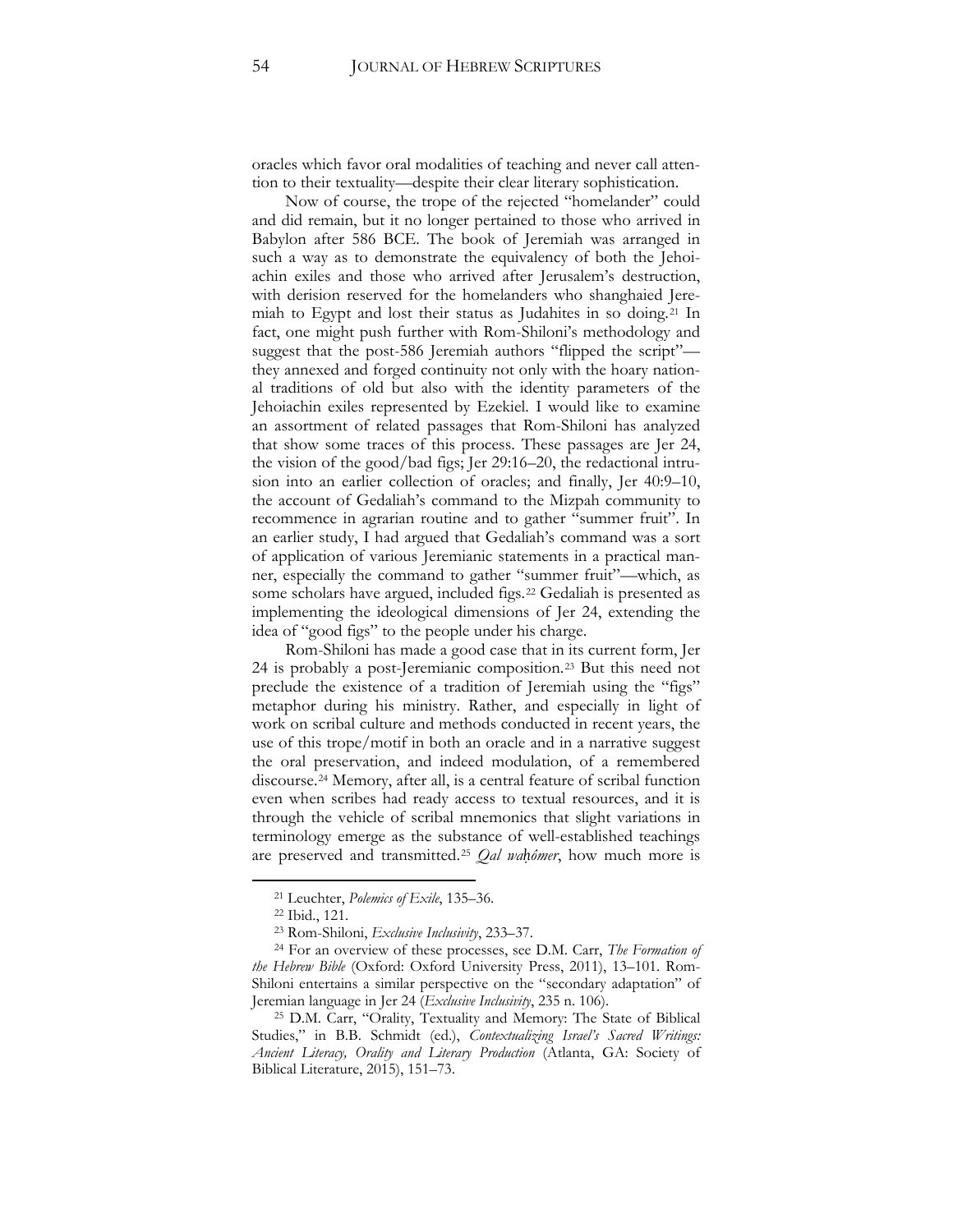memory an important vehicle for the transmission of such discourses when support groups and audiences were dislodged from more secure geographical moorings. Gedaliah's command and the oracle/vision in Jer 24 represent different memories attesting to this, applying it to different historical contexts and literary genres but drawing from an extant and common curricular tradition that the authors of Jer 40:9–10 already knew. In the Gedaliah case, the teaching is applied to the account of a post-586 residence in the land presented as legitimate; in the case of Jer 24, the trope is applied to an earlier setting by a much later tradent, but one who was aware that the trope's Jeremianic origin carried sacral force even in an era that saw a return to the very place that was the cause of original contention.

If the foregoing suggestion is accepted, then it affects how we may understand the purpose and function of Jer 29:16–20, where the "figs" motif—this time, "bad figs"—appears. The collection of texts into which these verses have been redacted (Jer 27–29) was preserved from quite early on by the Jehoiachin group as a sort of prophetic charter for their legitimacy.[26](#page-55-0) The obviously secondary nature of Jer 29:16–20 identifies it as part of a redactional recasting of this charter material, and it is important to note that the language running through these verses is fairly stereotyped: they contain terms and phrases that we find throughout other parts of the book of Jeremiah.[27](#page-55-1) In this case, we should ask why the "figs" motif, and other remembered staples of Jeremiah's teaching, have been placed into these verses and consequently redacted into the "charter" material in Jer 29.

In light of my earlier comments, I would suggest that this is part of the scribal attempt to annex the identity tradition of the Jehoiachin group by drawing from a motif or discourse associated with the prophet (the "figs") that was well-remembered by that group. But by using terms that we find *throughout* the book of Jeremiah, these scribes hybridize the Jehoiachin group's ideology, making it part of a broader stream of ideas and discourses that originated not strictly with the captives of 597 BCE but with at least some of the supporters of Jeremiah who still lived in the land down to 586 BCE. Exclusivity and continuity, then, are equally affected by this literary maneuver—not rejected, but adjusted through their (re-)textualization, rendering the scribal craft as a gate through which boundaries and standards of identity could be accessed. And this, I might add, establishes some precedent for the later post-exilic additions to the book that attempt to do the same.

<span id="page-55-0"></span><sup>26</sup> See W.L. Holladay, *Jeremiah 2* (Hermeneia; Philadelphia: Fortress, 1989), 137–39; B.D. Sommer, "New Light on the Composition of Jeremiah," *CBQ* 61 (1999), 665–66.

<span id="page-55-1"></span><sup>27</sup> See the discussion of these verses by W.M. Schniedewind, *How The Bible Became a Book: The Textualization of Ancient Israel* (Cambridge: Cambridge University Press, 2004), 156–57.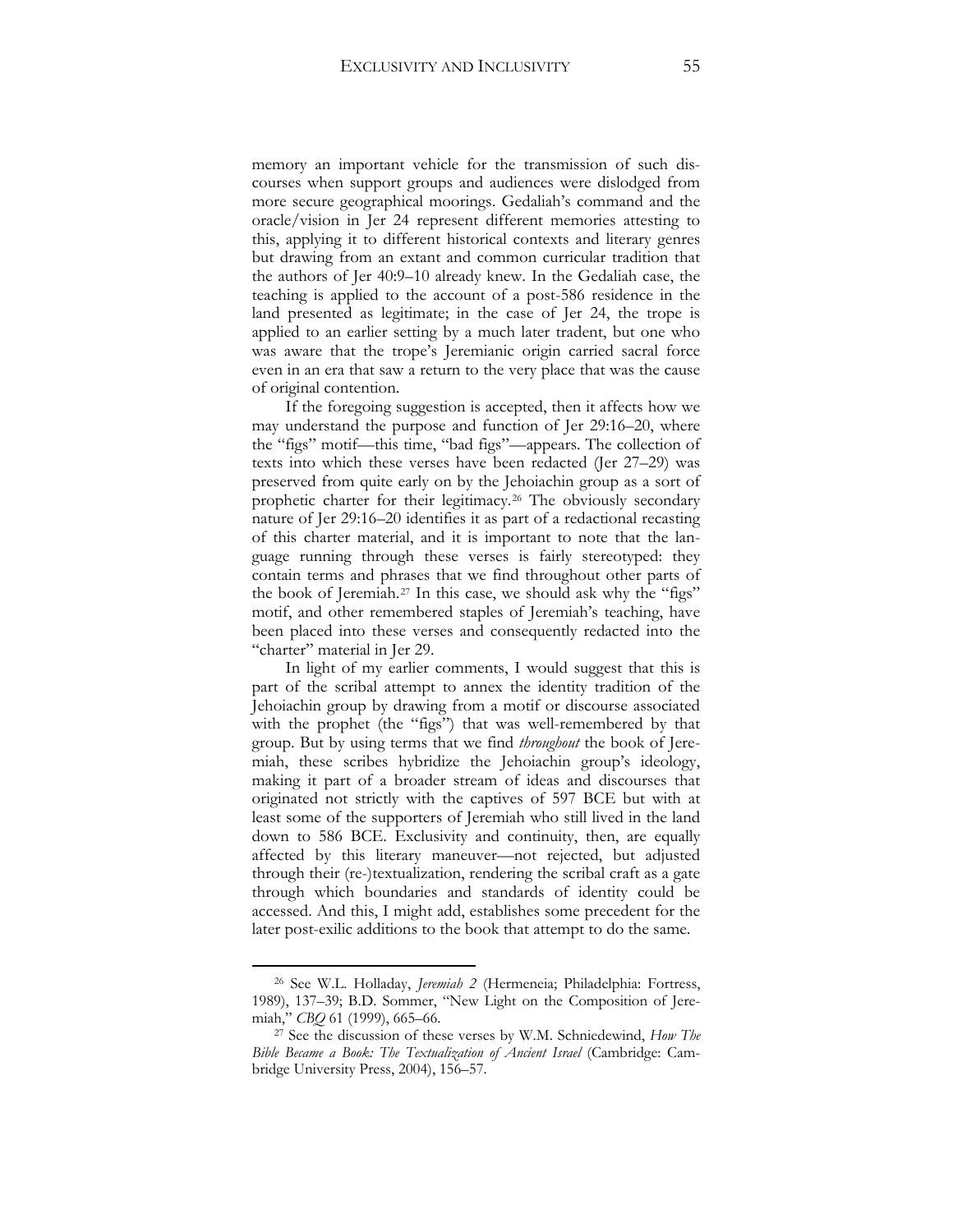To conclude, I hope that my comments here have demonstrated just how useful and insightful I find Rom-Shiloni's treatment of Jeremiah. Her study of the text's growth reveals additional dimensions and broader implications that will be required reading for researchers who wish to approach the issue of identity formation—not only in the 6th–5th centuries as she has discussed, but in earlier and later periods as well. It is the sign of enduring worth when a scholarly proposal leaves room for additional avenues of inquiry within a given conceptual framework, and Rom-Shiloni's monograph accomplishes this admirably.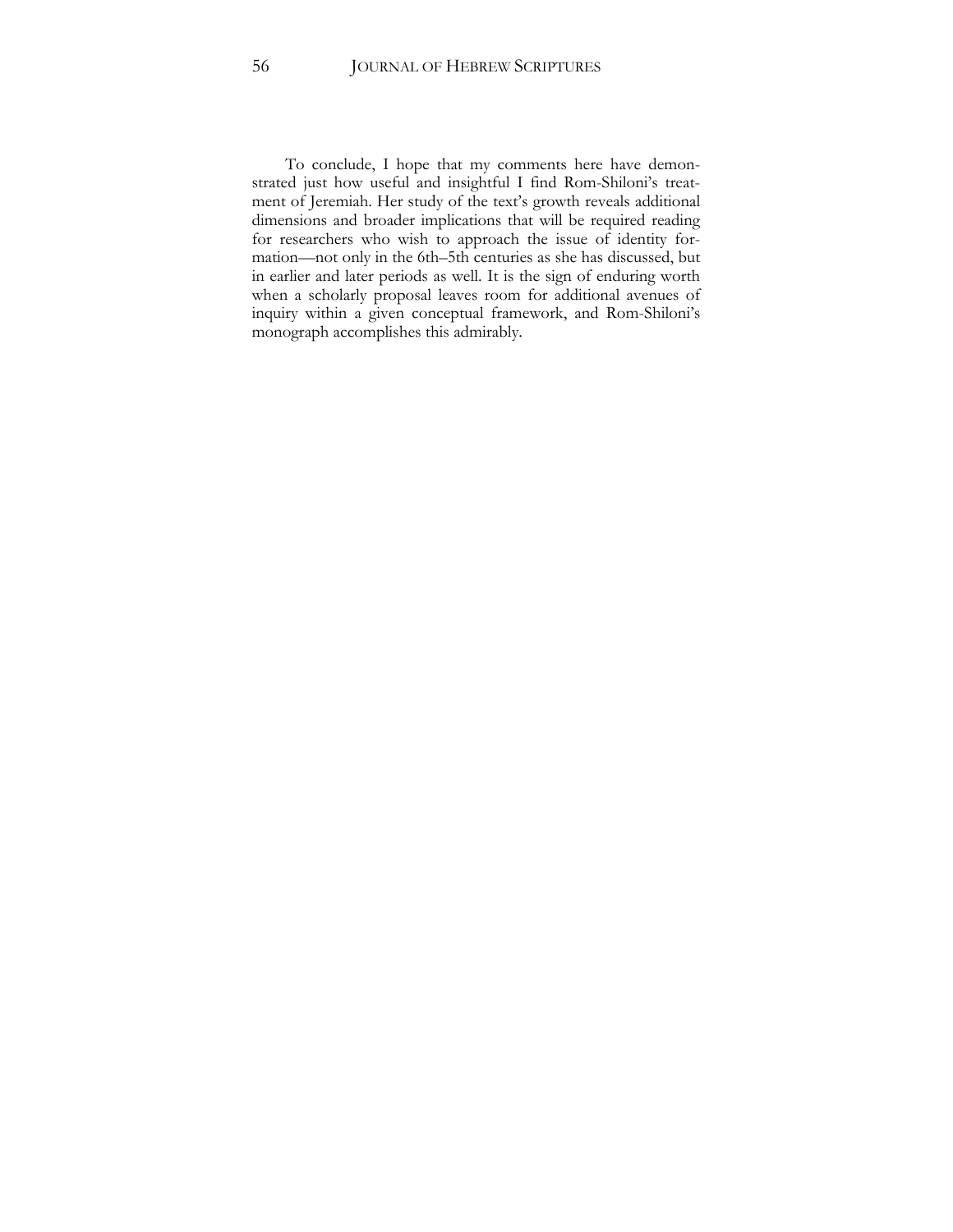# **EZEKIEL IN EXCLUSIVE INCLUSIVITY**

# ANDREW MEIN DURHAM UNIVERSITY

The book of Ezekiel is in many ways the keystone of Dalit Rom-Shiloni's work in *Exclusive Inclusivity*.[1](#page-57-0) Her aim is an ambitious one: to make sense of Persian period conflicts between those who returned from Babylonian and those whose ancestors had remained in the land, by tracing the development of "Babylonian exilic ideologies" over the 150 or so years following the fall of Jerusalem. Ezekiel takes pride of place, since this prophet offers Rom-Shiloni her earliest evidence for an exclusive exilic ideology that employs the strategies of "continuity," "entirety," and "annexation" to establish the Jehoiachin exiles as the only true continuation of the pre-exilic community. Not only is he the first to delegitimize the inhabitants of the land as foreign and idolatrous, but he also offers the earliest example of the "myth of the empty land" after the total annihilation of Jerusalem and its inhabitants.

Whether or not Rom-Shiloni's broader argument about the development of exclusive ideologies throughout the longer period is found compelling, her work on Ezekiel certainly engages with one of the long-standing conundrums of Ezekiel scholarship. Why, if the book is addressed to exiles in Babylonia, does it have so much to say about Jerusalem? This is the question that in the 1930s provoked Volkmar Herntrich, Alfred Bertholet and others to place all or part of the prophet's ministry in Jerusalem, and it is also behind Charles C. Torrey's view of the book as a late pseudepigraphon, as well as more recent work such as the redaction-critical theory of Karl-Friedrich Pohlmann.[2](#page-57-1)

<span id="page-57-0"></span><sup>&</sup>lt;sup>1</sup> D. Rom-Shiloni, *Exclusive Inclusivity: Identity Conflicts between the Exiles and the People Who Remained (6th–5th Centuries BCE)* (LHBOTS, 543; New York/London: T&T Clark, 2013).

<span id="page-57-1"></span><sup>2</sup> V. Herntrich, *Ezechielprobleme* (BZAW, 61; Giessen: Töpelmann, 1932); A. Bertholet (with K. Galling), *Hesekiel* (HAT, 13; Tübingen: Mohr, 1936); C.C. Torrey, *Pseudo-Ezekiel and the Original Prophecy* (YOSR, 18; New Haven: Yale University Press, 1930; repr., New York: Ktav, 1970); K.-F. Pohlmann, *Das Buch des Propheten Hesekiel: Kapitel 1–19* (ATD, 22; Göttingen: Vandenhoeck & Ruprecht, 1996); idem (with T.A. Rudnig), *Das Buch des Propheten Hesekiel: Kapitel 20–48* (ATD, 22; Göttingen: Vandenhoeck & Ruprecht, 2001).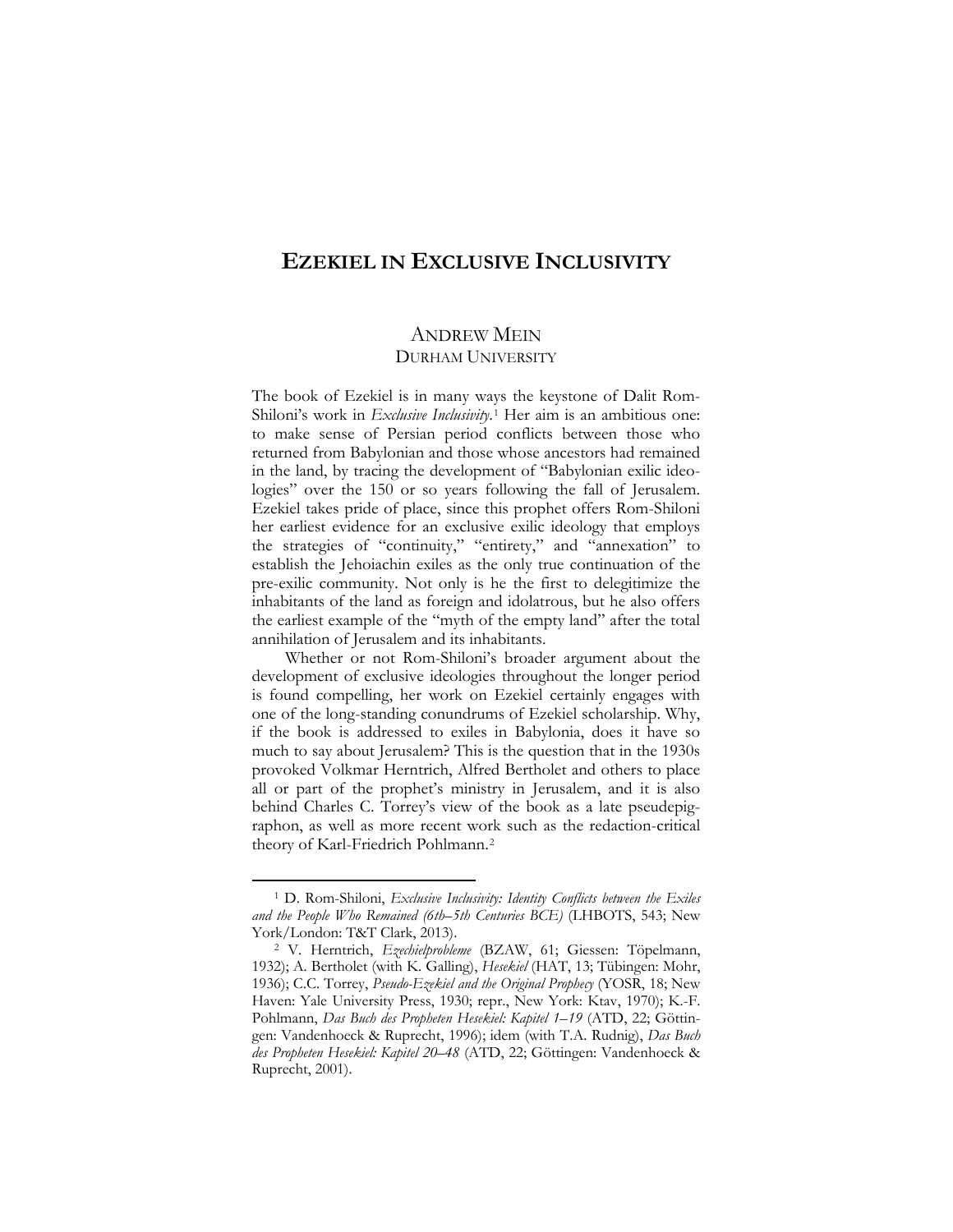Recent scholarship (at least outside the German-speaking world) has tended to resolve the problem by emphasizing the unity of the communities in Judah and Babylonia. Despite Ezekiel's obvious dislike for Zedekiah's establishment, the prophet's exilic audience is made up of displaced Jerusalemites, who retain a deep existential interest in the homeland and who, crucially, continue to identify with it.[3](#page-58-0) If the exiles are to be included within the view of Jerusalem, then they themselves become the target of the anti-Jerusalem invective, which might be seen as a kind of extended call to repent.

Rom-Shiloni's work challenges this initial identification of Jerusalem and exile, which is so often taken for granted within scholarly discussion. The people who remain in Jerusalem are of so much interest because they are a bad example, who now exemplify what Israel is *not*, and who will no longer have any part in Israel's future. Rom-Shiloni makes this case especially in regard to two passages that address the question "who inherits?" (11:14–21; 33:23–29). In both cases the inhabitants of Judah attempt to disinherit the exiles by claiming that only those still in the land are the heirs of the divine promise to possess it (11:15; 33:24). Ezekiel's response is unequivocal. In 33:23–29 he asserts that those who remain are so wicked that YHWH will utterly destroy them, leaving the land "a desolation and a waste." In 11:14–21 the exiles may be far from the land but retain a relationship with God and will be restored to the land to live in obedience. Through arguments like these Ezekiel becomes "the voice of extreme exclusivity, the voice that declares the Jehoiachin exiles to be the prestigious, one-andonly legitimate community of Judeans."[4](#page-58-1)

I find Rom-Shiloni's arguments in favour of this sense of extreme exclusivity rather persuasive. They become yet more interesting and challenging when we pay attention to the book's general polemic against Jerusalem. Thomas Renz, in his influential study of Ezekiel's rhetoric, puts a common view succinctly: "First, the readers are identified with the Jerusalemites as part of a long history or rebellion against Yhwh," but "Secondly, the readers are brought into a process of dissociating themselves from Jerusalem while at the same time realizing their own rebelliousness."[5](#page-58-2) However, if the readers are not to identify with Jerusalem in any way, this also puts

<span id="page-58-0"></span><sup>3</sup> So, e.g, M. Greenberg, *Ezekiel 1–20: A New Translation with Introduction and Commentary* (AB, 22; Garden City, NY: Doubleday); cf. also the discussion in P.M. Joyce, *Ezekiel: A Commentary* (LHBOTS, 482; New York: T&T Clark, 2007), 3–6, and my own comments in *Ezekiel and the Ethics of Exile* (Oxford: Oxford University Press, 2001), 41–50.

<span id="page-58-1"></span><sup>4</sup> Rom-Shiloni, *Exclusive Inclusivity*, 196; for Rom-Shiloni, Ezekiel's editors soften the approach in chs. 34–37, which imagine a wider restoration than just the Jehoiachin exiles, but nevertheless assume that Israel will reoccupy an empty land.

<span id="page-58-2"></span><sup>5</sup> T. Renz, *The Rhetorical Function of the Book of Ezekiel* (VTSup, 76; Leiden: Brill, 1999), 93.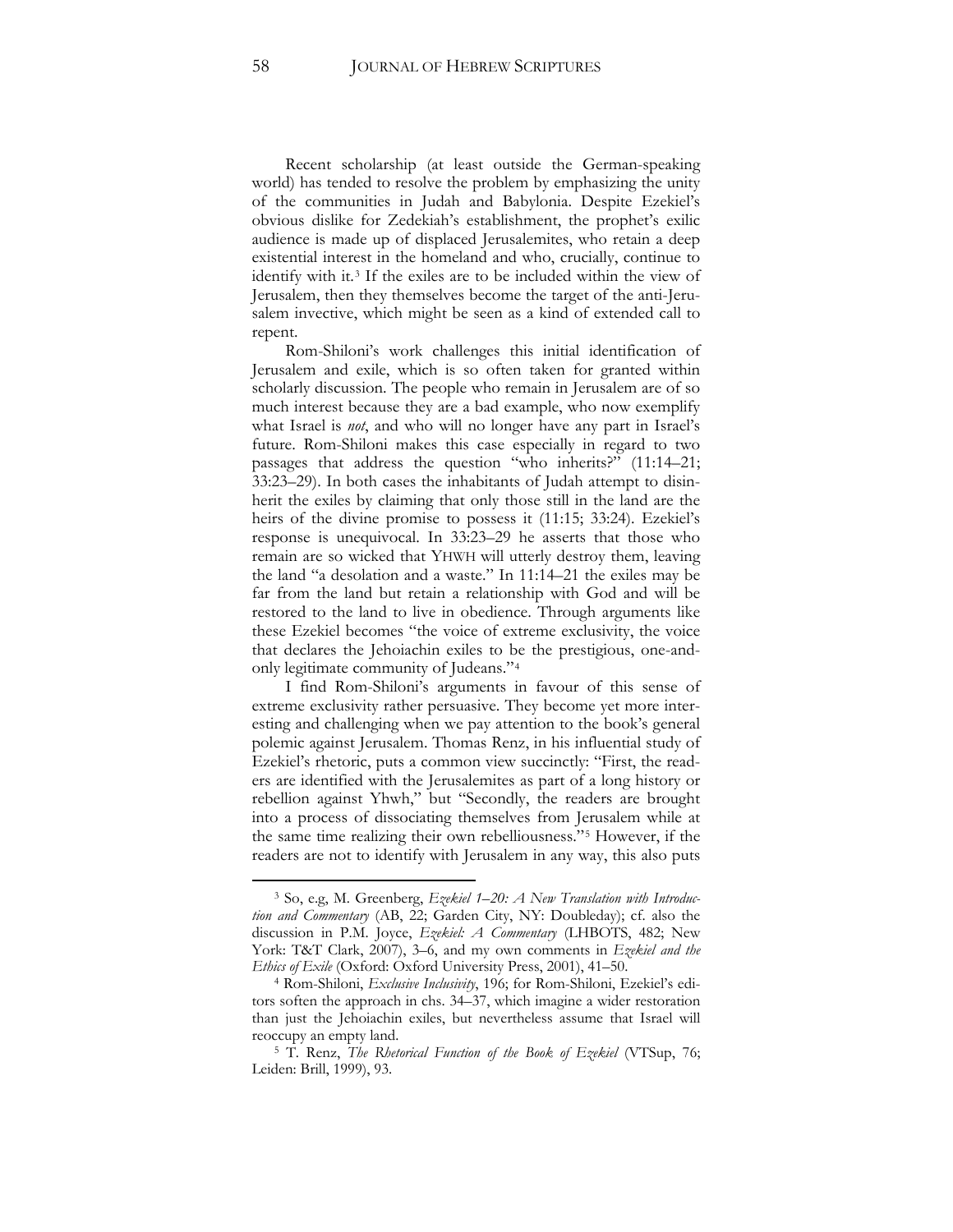the second part of such a rhetorical process into question, with some potentially interesting exegetical consequences.

Here I should like to offer a couple of examples, which take Rom-Shiloni's discussion of Ezek 16 as a starting point. In the first place, she emphasizes Ezekiel's statement of Jerusalem's Canaanite origins in ch. 16 as part of a strategy of redefining those who remain as foreign, and we should perhaps be on the lookout for further examples of this kind. There may well be more to be said about the way that not only Canaan but also Egypt forms part of Ezekiel's strategy of "othering" Jerusalem, explicitly in 17, 20, and 23, and implicitly in the temple vision of ch. 8, not to mention the Oracles against the Nations.

The possibility that Ezekiel's extended metaphors contain no "you are the man!" moment for his immediate audience is also deserving of further consideration. I am struck, for example, that commentators on Ezek 16 and 23 from right across the theological/critical spectrum tend to take it for granted that the polemic is aimed at shaming Ezekiel's own audience of exiles.[6](#page-59-0) For conservatives like Daniel I. Block this is a powerful and appropriate us of theological rhetoric, whereas for feminists like Fokkelien van Dijk Hemmes, the imagery runs the danger of encouraging the audience to identify with the wrong character: the "androcentric-pornographic" character of Ezek 23 "offers the male audience a possibility of escape: the escape of an identification with the revengeful husband, or, more modestly, with the righteous men who, near the end of the text, are summoned to pass judgement upon the adulterous women (v. 45)."[7](#page-59-1) But if Rom-Shiloni is right, this "escape route" is exactly what the prophet intends, and the last thing Ezekiel wants is for his audience to identify with Jerusalem. The shock value of the oracles is more straightforwardly designed to horrify and disgust, and the reader expected to identify with the outraged husband rather than the apostate wife.

On the whole, I find Rom-Shiloni's basic orientation towards the book quite persuasive. But there are areas where she may need to strengthen her argument. Again considerations of space allow only a couple of points. In general terms, she is right to see the Jehoiachin exiles as the primary community to be restored within Ezekiel. She does require a redaction critical solution to account for the wider scope of restoration in much of 34–37, but even in these

<span id="page-59-0"></span><sup>6</sup> To offer a few examples, D.I. Block, *The Book of Ezekiel: Chapters 1– 24* (NICOT; Grand Rapids, MI: Eerdmans, 1997), 459–522; C.L. Patton, " 'Should Our Sister be Treated Like a Whore?': A Response to Feminist Critiques of Ezekiel 23," in M.S. Odell and J.T. Strong (eds.), *The Book of Ezekiel: Theological and Anthropological Perspectives* (SymS, 9; Atlanta, GA: Society of Biblical Literature, 2000), 221–38 (237–38); F. van Dijk Hemmes, "The Metaphorization of Woman in Prophetic Speech," *VT* 43 (1993), 162–70; R.J. Weems, *Battered Love: Marriage, Sex and Violence in the Hebrew Prophets* (Minneapolis, MN: Augsburg Fortress, 1995), 62–67.

<span id="page-59-1"></span><sup>7</sup> van Dijk Hemmes, "The Metaphorization," 169.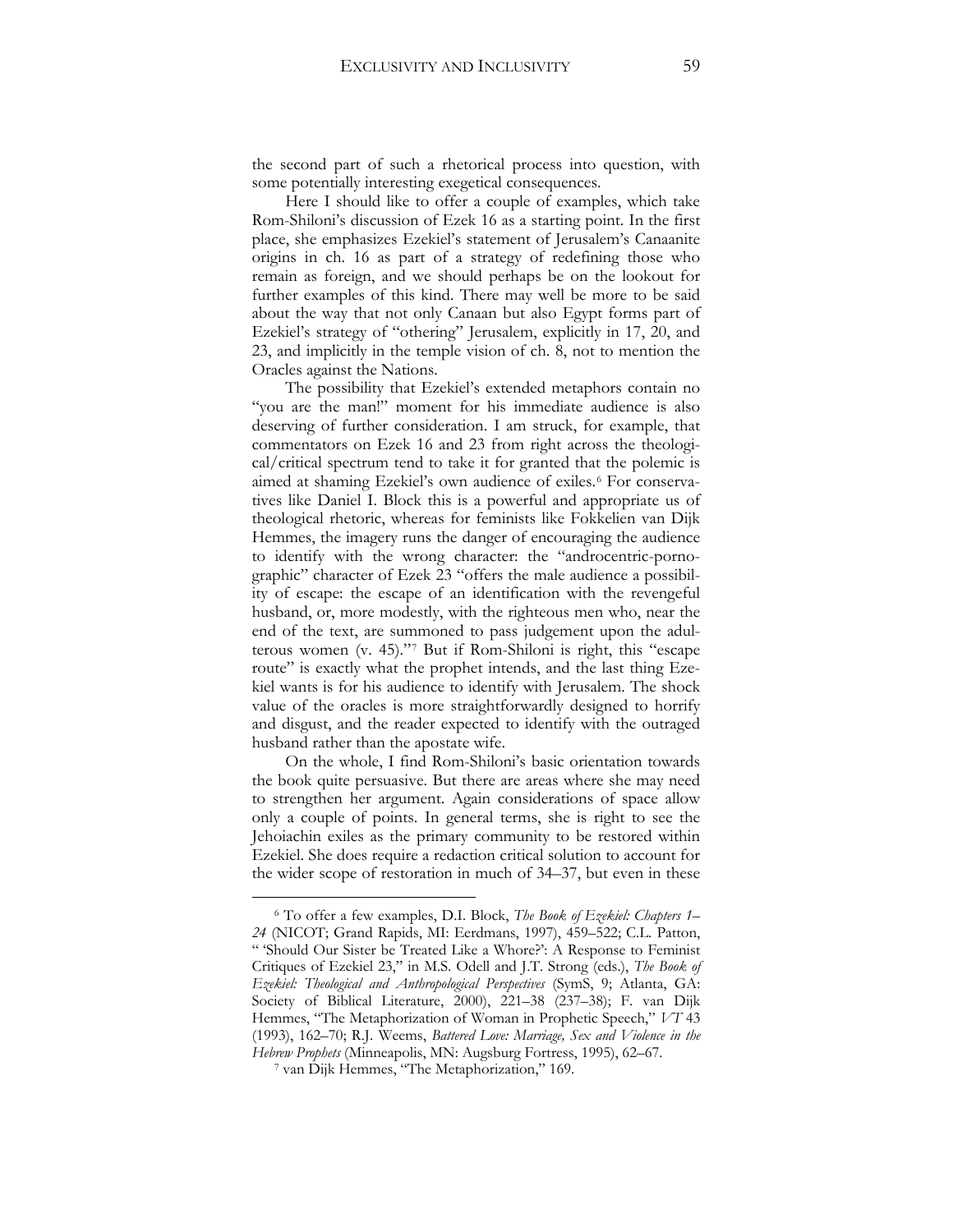chapters there is little interest in those who have not been scattered. However, we may question just how much of a privilege such restoration might be even for the Jehoiachin exiles.<sup>[8](#page-60-0)</sup> By contrast with Jer 24, Ezekiel offers no black and white categorization: "exiles good, Jerusalem bad." Ezekiel's view of human nature is too bleak for this and this tends to lessen the moral distinction, at least, between the two communities: in his commissioning not only is the prophet's audience defined quite broadly as "the children of Israel, a rebellious nation" but they are clearly identified with their Jerusalemite forebears: "they and their ancestors have transgressed against me to this very day" (2:3). The prophet severely criticizes the exiles themselves for "taking their idols into their hearts" (14:6), and there is also in a number of restoration passages the language of a restoration to shame and self-loathing (20:43, 36:31–32), which is rather similar to that used of the escapees from the "mountains of Israel" in 6:9. Rom-Shiloni does recognize that "Ezekiel does not consider his fellow exiles obedient or virtuous either," but in making such a sharp distinction between the two communities she runs the risk of underplaying such elements of continuity as are there to be found.[9](#page-60-1)

The book is also not as consistent in its use of terminology as Rom-Shiloni might like: in particular the term **ישראל** house of Israel" is a rather slippery one: certainly it most often refers to the community surrounding Ezekiel in exile (e.g., 11:14; 14:1–11) or to the community to be restored (36:22; 37:11).[10](#page-60-2) However, in a number of cases the term is directed towards the community back in Jerusalem (e.g., 6:11; 8:6, 10–12, 11:5 cf. also ישראל בני in 6:5, 35:5): it is the "house of Israel" that commits all the abominations in the temple, and this does not sit easily with the idea that the term "house of Israel" is a specific designation for the privileged community of exiles. The distinction seems at times, then, to be rather more blurred than Rom-Shiloni implies, and this calls for further explanation: why does Ezekiel's rhetoric work in seemingly contradictory ways, at some points seeking to bring exile and Jerusalem closer together, at other times further apart? Rom-Shiloni certainly recognizes the complexity of the problem in the way that she does reckon with a later redactional blurring of the relationship between the Jehoiachin exiles and other "Israelite" communities in the restoration oracles. However, if the blurring runs more deeply through the book than she acknowledges, she may require either a more thoroughgoing redaction-critical approach or a more nuanced reading of the ideology.

<span id="page-60-2"></span><span id="page-60-1"></span><span id="page-60-0"></span><sup>8</sup> Cf. B.J. Schwartz, "Ezekiel's Dim View of Israel's Restoration," in M.S. Odell and J.T. Strong (eds.), *The Book of Ezekiel: Theological and Anthropological Perspectives* (SymS, 9; Atlanta, GA: Society of Biblical Literature, 2000), 43–67.

<sup>9</sup> Rom-Shiloni, *Exclusive Inclusivity*, 184.

<sup>10</sup> Cf. ibid., 141–42.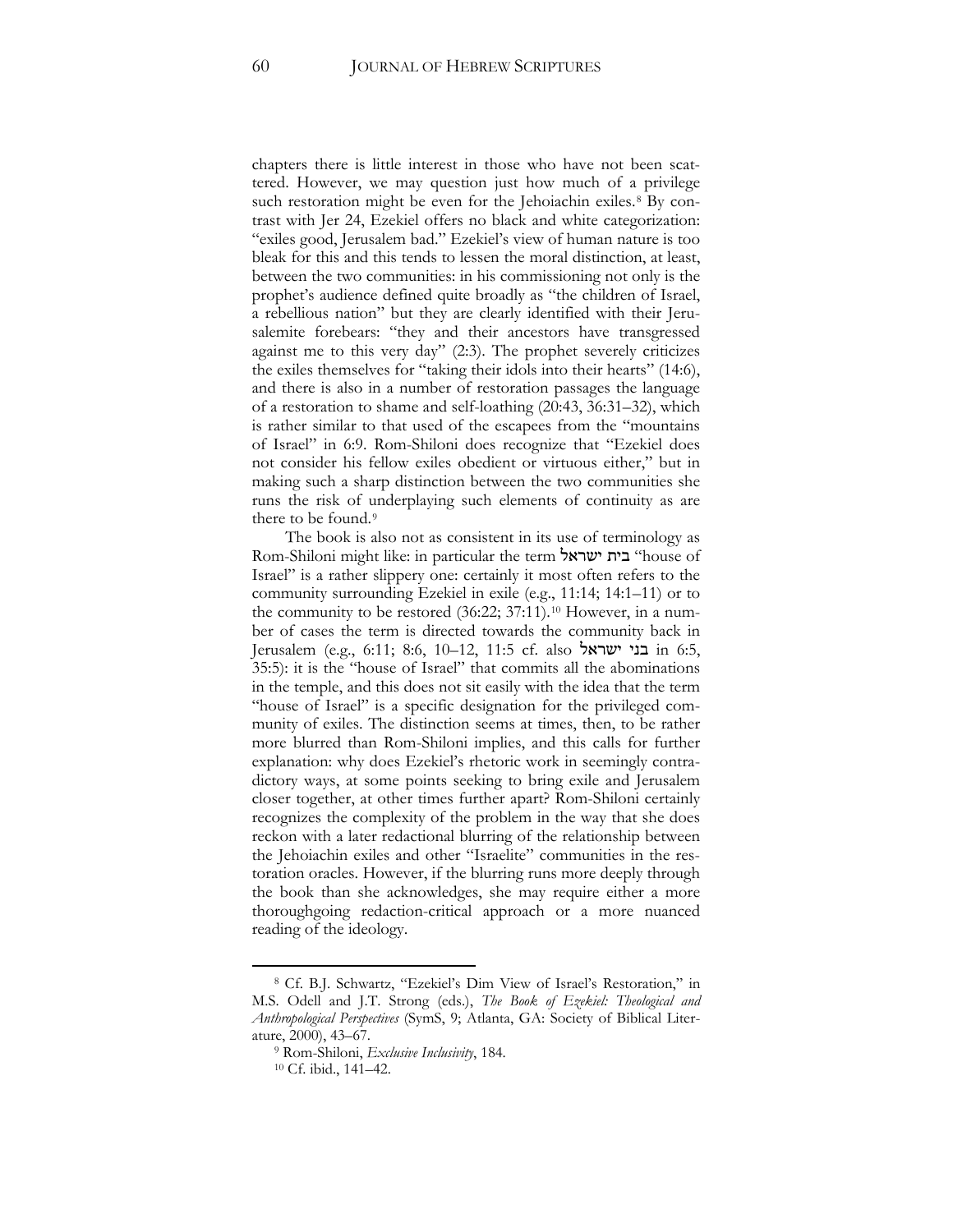From the perspective of Ezekiel scholarship, Rom-Shiloni's work is a great gift. She effectively combines detailed textual analysis with a complex social-psychological model to make the case that Ezekiel is the originator of the exclusive ideology that was so influential in the shaping of ancient Jewish identity. Even within the relatively brief scope of a single chapter, her discussion of the prophet contains an extremely stimulating set of proposals, which should cause us to question a number of prevailing assumptions about the way the book works. *Exclusive Inclusivity* is therefore essential reading for anyone interested in making sense of Ezekiel within the context of the Babylonian exile and beyond.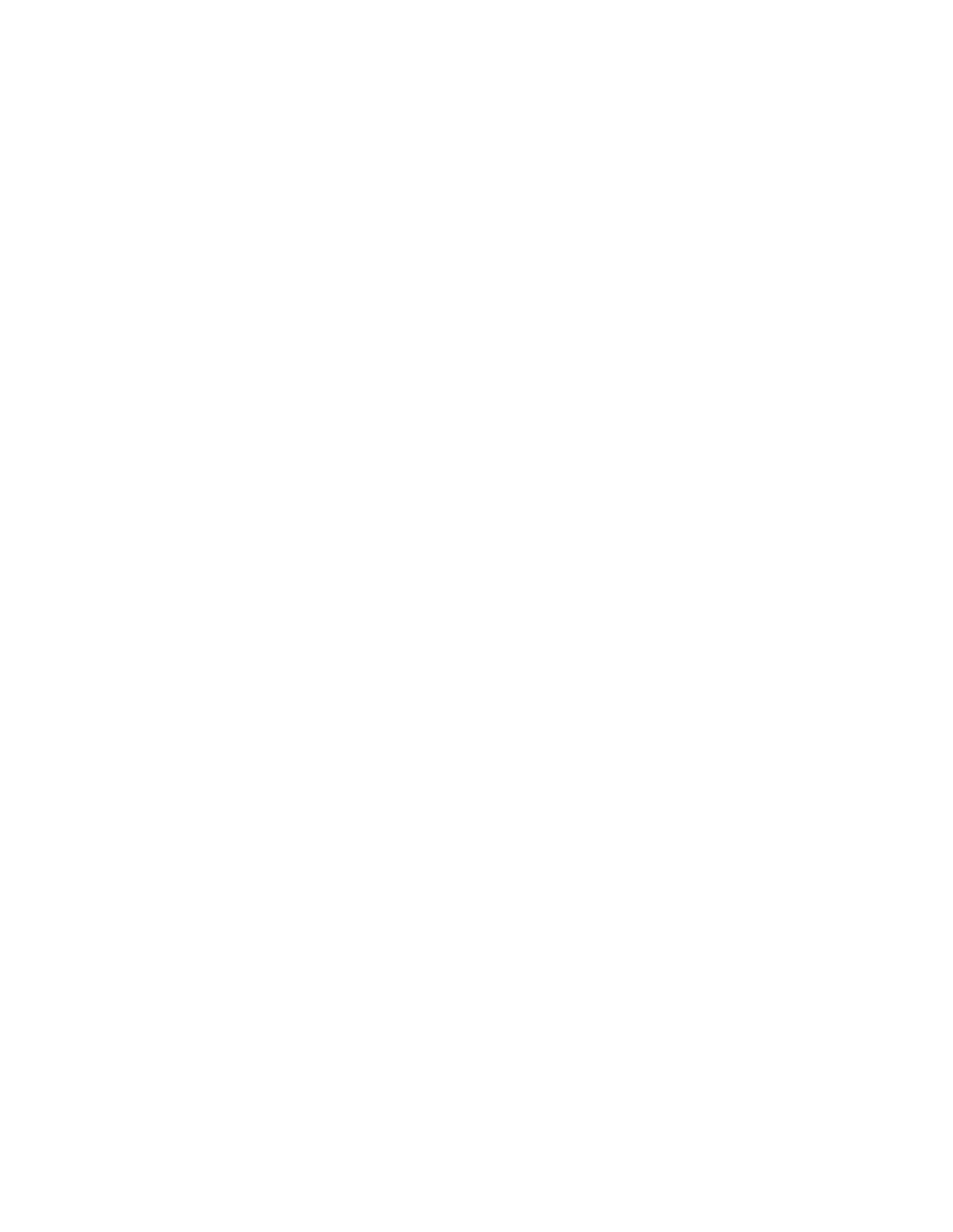# EXCLUSIVE INCLUSIVITY**, THE TRANSPARENT AND THE INVISIBLE: A RESPONSE**

## DALIT ROM-SHILONI TEL AVIV UNIVERSITY

This paper is the written version of my response as presented at the close of the review session held by the section, "Literature and History of the Persian Period" in the SBL Annual Meeting at San Diego, 2014 (slightly revised and updated). This session was a great source of excitement for me. I want to thank the co-chairs, Mark Leuchter and Anselm Hagedorn, for dedicating a session to my book, and for calling together this remarkable team to review my work. It has been a special privilege to be critiqued by each one of my esteemed colleagues, who over the years have become friends. In modern Hebrew we have a saying, אהבה שאינה מקלקלת את *<sup>F</sup>*,*156*השורה <sup>1</sup> which I will paraphrase for our scholarly context as, "Friendship does not have to spoil critical effort." This is what I felt when reading through the various assessments; I have greatly appreciated the analytical capability in the work of each and every one of the reviewers, and their additional inspiring thoughts based on their own research. So, many thanks to John Kessler, for his references to Haggai; to Mark J. Boda for his complementary comments on Zechariah, Malachi, and Ezra–Nehemiah; to Lena-Sofia Tiemeyer, for her different reading of Isa 40–66, to Marvin A. Sweeney for drawing connections to Isaiah son of Amoz and the Isaiah corpus in general; to Mark Leuchter, who contributed his expertise on Jeremiah in addition to his role as chair of the session, and now as editor of this *JHS* issue; and to Andrew Mein, for his perspective on Ezekiel and much beyond—it was Andrew's initial encouragement that caused me to write this monograph in the first place.<sup>2</sup> Not least am I grateful to the editors of *JHS*, Christophe

<sup>&</sup>lt;sup>1</sup> The modern Hebrew saying is based on midrash Gen. Rab., Wayyērā', 55:8: האהבה מקלקלת את השורה; in this context, the lesson is that love should not make a person deviate from the right, the true, road.

<sup>2</sup> Additional and special thanks are due to Dr. Ruth Clements, for her editorial work on the manuscript of the book and on this paper. As ever, Ruth has been my first critical reader, and I am grateful for that.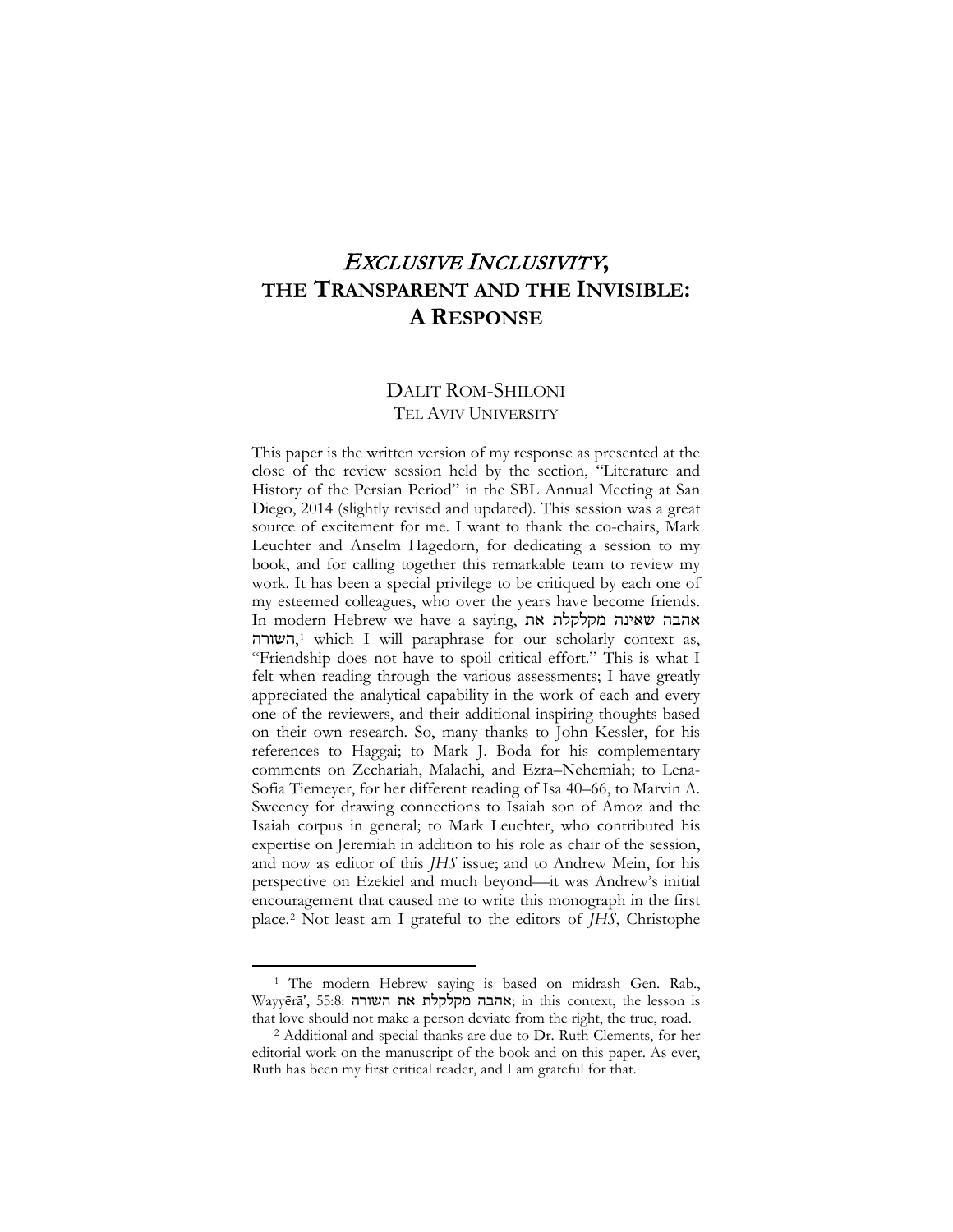Nihan and Anna Angelini, for finding this scholarly discussion suitable for this journal.

In my response, I want first to highlight issues that to a certain point we agree upon, those points that the readers did find persuasive in *Exclusive Inclusivity: Identity Conflicts between the Exiles and the People Who Remained (6th–5th centuries BCE)*. But these same issues cause us to focus on areas where disagreements reside; thus, in the subsequent comments I devote my attention to some of the major points of criticism raised by the panel.

#### **I. PERSIAN PERIOD STRUGGLES, DO THEY HAVE A PAST?**

All of the panelists share an understanding of the importance of internal Judean struggles over group identity for various fields of research within the study of Hebrew Bible (HB) literature of the early Persian period—its history, its sociology, and most of all its theology and ideology.

One of the major goals of this monograph was to study the ideological arguments behind the major issues pertaining to national identity and intergroup relationships as they developed over a period of circa 150 years, an era that runs through both the Neo-Babylonian and the Persian periods and thus calls forth questions of continuity and change. This interest in ideological arguments was motivated by basically the question we scholars face time and again: Was there anything new in those struggles of Persian period Yehud, anything that had no roots in earlier developments? Or to be more specific, did the Persian period conflicts (whether we presume them to have emerged as early as the late-6th century, or only later, by the mid-5th century BCE), which are said to have taken shape through the encounters of the Babylonian Repatriates with Those who had Remained in what became Achamenid Yehud, burst out of the blue?

I took my point of departure from the early-sixth-century sources (the books of Jeremiah and Ezekiel), in which one may discern expressions on both sides of the debate (with full-fledged counter-argumentation), the voices of the Exiles and the voices of Those Who had Remained in Judah. Yet, both books reflect the already unmistakable dominance of Babylonian exilic ideologies. Broadening the scope of this topic with respect to time, places, and literary compositions, and studying it from both diachronic and synchronic perspectives, led me to explore the relationship(s) between the early polemics of the Neo-Babylonian period and the much-studied and better-known phases of internal Judean polemics in Yehud of the early Persian period. Those later struggles characterize the book of Ezra–Nehemiah, and to a different extent also appear in the prophetic collections of Isa 40–66, Haggai, and Zechariah (1–8).

Scholarship on this later period (from the end of the 6th down to the 5th or even the 4th century) has found trends of exclusivity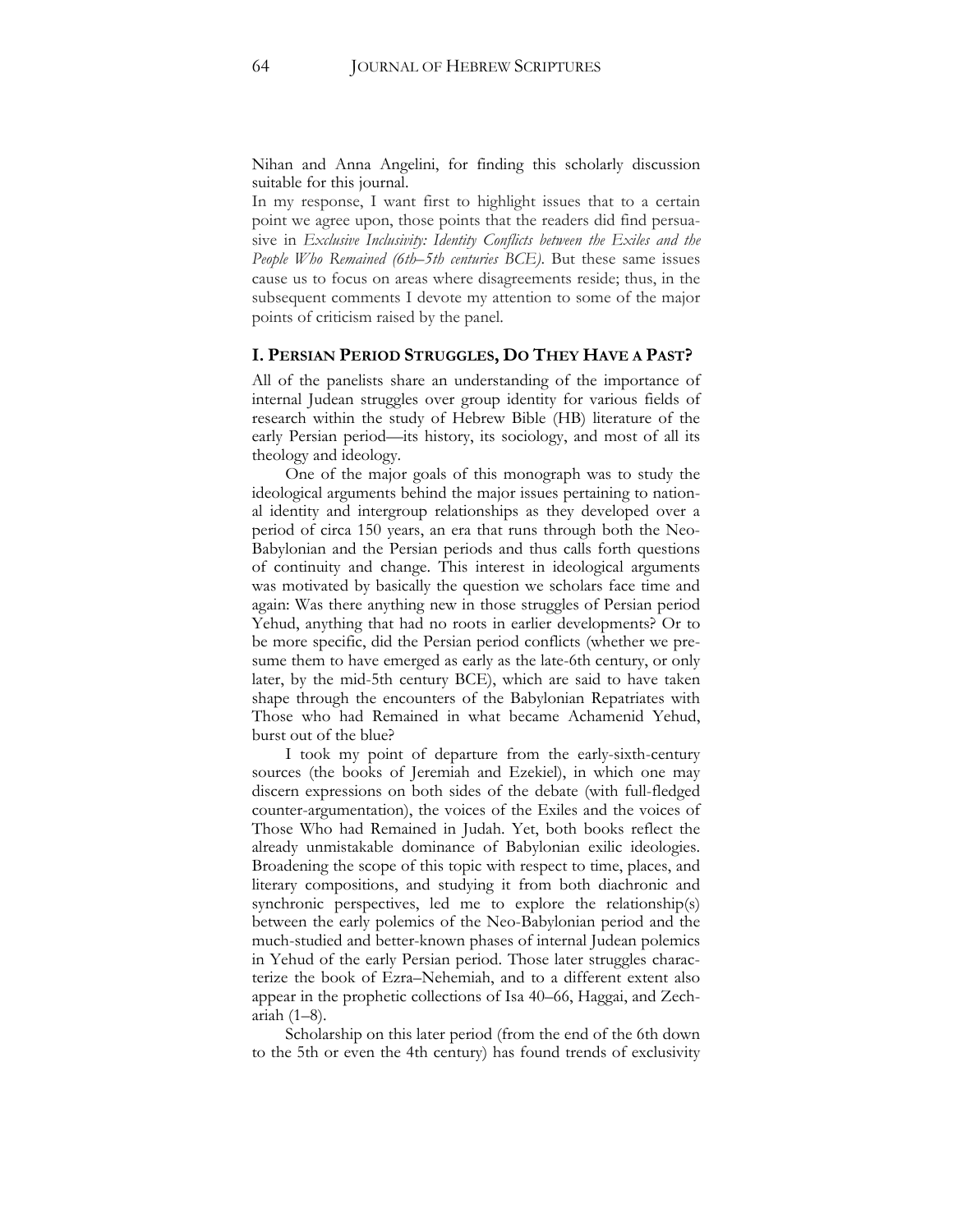to be customary of the Babylonian Repatriates, with a clearly articulated and extreme position held by Ezra–Nehemiah. The customary historical reconstruction suggests that these elitist and hostile attitudes of the Babylonian Repatriate community towards Those Who had Remained, denigrated as "the peoples of the lands," emerged for the first time in Yehud, either upon the return of the various exilic groups within what is called "the Restoration period" (539 BCE and on), or possibly only from the mid-5th century BCE, with the emigrations of Ezra and Nehemiah to Yehud. Scholars, mostly historians and archaeologists, have searched for the *realia* behind this rhetoric of hostility, and look for groups of foreign nationals said to be settled in Yehud at the time. Haggai and Zechariah, on the other hand, have often been held to be inclusivists, who either as Repatriates (Zechariah), or possibly as part of the community of Those who had Remained (Haggai), addressed a now unified community of "the Remnant of Israel" in Persian Yehud (see the comments of Kessler in this issue). Accordingly, the references to this internal struggle in Jeremiah and Ezekiel were understood as recognizable markers of late insertions, reflecting Persian period interpolations in line with the extremist positions of Ezra–Nehemiah, and obviously not contextualized in the early exilic period. A good example of such an argument may be seen in Robert P. Carroll's discussion of "the myth of the empty land," which he saw as a late polemical tactic, retrojected back by later redactors to the time even *before* the destruction of Jerusalem.[3](#page-65-0)

Thus, the goal of this study was to examine these internal polemics, challenging the standard arguments concerning the identity of each group—giving room to the realization that the early Neo-Babylonian struggles over group-identity issues *differ* from those of the Persian period, and thus are best conceptualized as independent of them. Hence, references to such struggles are *not* later retrojections into Ezekiel or added only during the redaction of Jeremiah.

Furthermore, the realization that internal Judean identity conflicts developed in both earlier and later phases, raised questions like: Were the internal Judean conflicts in the Neo-Babylonian and early Persian periods completely separate struggles? Or, do they represent a continuing conflict that evolved over time? If so, would it then be possible to distinguish currents of interchange between the two groups over time, and of more interest, trajectories of developing thought within each of the groups on its own? Were there diverse approaches within each group, or was each "side" developing a somewhat unified ideology of exclusivity? I was curious to see whether there were any kind of connections across the two groups between the distinctive appearances of these inter-

<span id="page-65-0"></span><sup>3</sup> R.P. Carroll, "The Myth of the Empty Land," *Semeia* 59 (1992), 79– 93. Carroll's article had a great impact on scholarship thereafter, but this is beyond the scope of the present response.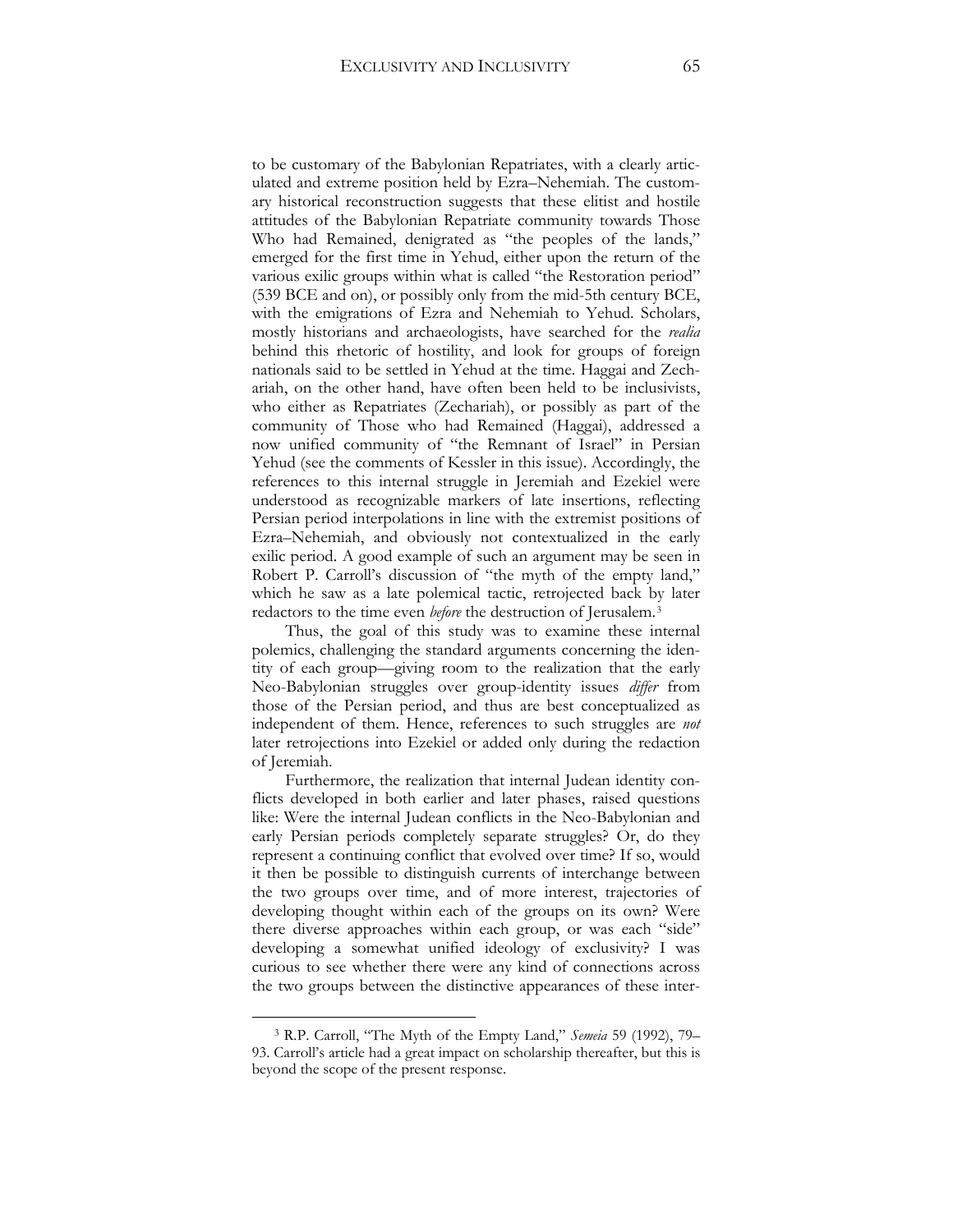nal struggles—connections of continuity, of reversal, or of alternative perceptions.

The study emphasized that (a) the externally imposed split represented by the compulsory dislocation of part of the community *immediately* created a crisis of group identity for each segment of the divided Judean communities. Thus, physical division led to socio-ideological division as well, whereby each community established clear and exclusive barriers between itself as the in-group and its sister community as the out-group. (b) I argue that Ezekiel, at the very first wave of deportation to Babylon (597 BCE) was a key figure in constructing an extreme separatist ideology for the Exiles; this ideology set the terms for subsequent authors coming from the Babylonian context, first the Exiles themselves and then the Repatriates, down to Ezra–Nehemiah. (c) Furthermore, while it is plausible to assume, and is even established by archaeological (epigraphical) findings, that Yahwists (former Israelites and Judahites) settled in different parts of the Neo-Babylonian and then Persian empires, our HB literary sources largely focus on the Babylonian-Judahite trajectory. These literary compositions focus on only one intergroup dichotomy—that between the Babylonian deportees and Those Who had Remained in the Land. (d) All HB Babylonian exilic sources are interested in what was happening in Judah/Yehud, both prior to and following its destruction, and they forecast the people's return to the Land. Quite surprisingly, the literature presumed to have been written in Babylon rarely if ever gives attention to the "proximate others" of the deportees; that is, the groups comprising Babylonian society, with whom the Exiles now had to establish social relationships. The Exiles define their categories of "otherness" solely over against what had happened/was happening in Judah/Yehud. I therefore considered this interest to be a central ideological tendency, "Land orientation," found throughout the Babylonian exilic sources.

As stated in the introduction to the book, my study was deliberately limited to specific literary sources for this time period, and indeed I am happy to embrace the distinction Boda suggested between *realia* and rhetoric, or in his words, between "sociological reality" and "sociological rhetoric." I fully agree with Boda's recognition that "in the end a study of this nature can only speak about 'sociological rhetoric'—and in fact, in this study, I *intentionally* limited myself to the discernment of the rhetorical situations inscribed in these texts and the conceptual world views they reflect. Hence, to briefly respond to Boda's request for methodological clarifications on "how to discern the relationship between the rhetoric of the literature and the reality on the ground," I frankly (and unfortunately), do not think that the *realia* behind the rhetoric are fully traceable. Nevertheless, ideologies are always contextualized in specific circumstances, and therefore none of us can really avoid such circumstantial reconstructions, even if they may be traced in but a limited fashion.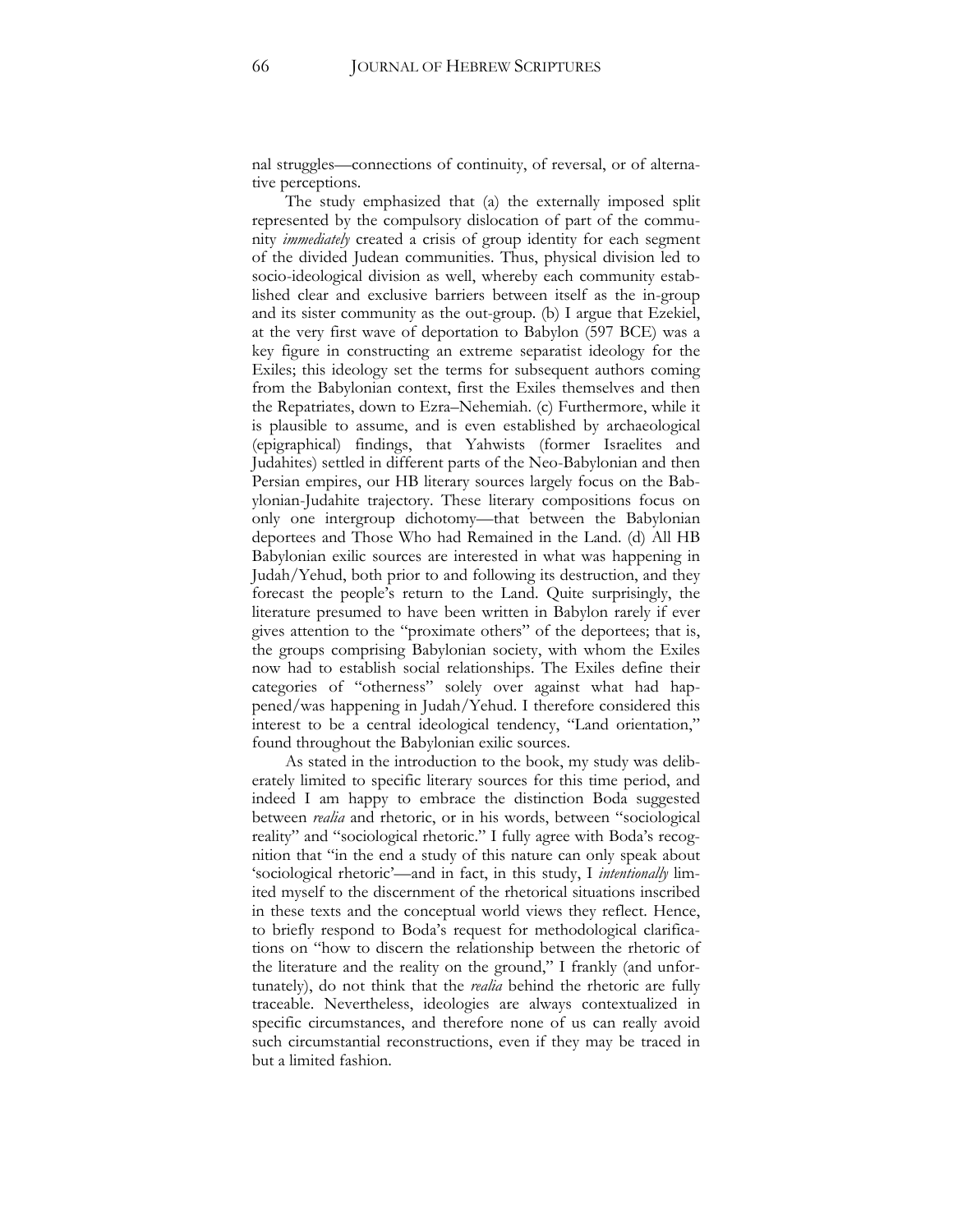Given this caution, I do note that (e) one of the intriguing observations that emerged from the study was the recognition that the Judean communities in both locations during the Neo-Babylonian period, and the two Yahwistic communities that resided side by side in Persian Yehud, *maintained* mutually antagonistic attitudes toward one another.

In this context, I want to challenge Kessler's observations on aspects of *realia*, and particularly his suggestion that Ezekiel should be marginalized as reflecting but "a rural milieu outside of Nippur"; and that the views in the book of Jeremiah and in Ezra represent merely "the Babylonian *golah* elite, rather than the population at large."[4](#page-67-0) Kessler has found support for an inclusive view of the period in the demographic realities of Yehud in the late-6th century as learned from archaeology. In response, I would call attention to the general methodological problem with archaeological/cultural material data, which in principle is inadequate to answer questions of intergroup identity and relationships. The extrabiblical evidence for *all* Judean communities during this period is still very sparse, and we are therefore left with the biblical literature as our major source to gain a better window (definitely not an ideal one, though) onto some of the societal dynamics of this time.[5](#page-67-1)

Almost the entire extant corpus of HB literature dating from the Neo-Babylonian and the Persian periods stems from or is authorized by Babylonian Exiles or Repatriates, advancing Babylonian exilic exclusivist ideologies; these ideologies were carried back to the homeland by the Repatriates, where they were once again reformulated for new circumstances; and yet, as far as I can tell, they sustained exclusivist perspectives. This is a conclusion one

<span id="page-67-0"></span><sup>4</sup> These statements were part of Kessler's oral presentation at the session; see in this issue, above, Kessler, notes 48 and 85.

<span id="page-67-1"></span><sup>5</sup> Recent excavations (by Oded Lipschits in Ramat Raḥel) have added valuable new information to the previous evidence of mostly archaeological surveys. On the problem of the archaeological evidences at hand and its interpretation, see Lipschits' discussion of the demographic evidence, in O. Lipschits, *The Fall and Rise of Jerusalem: Judah under Babylonian Rule* (Winona Lake, IN: Eisenbrauns, 2005), 185–271; and see G.N. Knoppers' review on this very point, "The Demise of Jerusalem, the De-urbanization of Judah, and the Ascent of Benjamin: Reflections on Oded Lipschits' *The Fall and Rise of Jerusalem*," *JHS* 7 (2007), 18–27. Similar problems have recently arisen with the publication of the Al-Yahudu documents, which again add invaluable information about Babylonian Judeans in the Nippur area, but still leave many questions unanswered—mostly on the social context of these administrative documents; see L.E. Pearce and C. Wunsch, *Documents of Judean Exiles and West Semites in Babylonia in the Collection of David Sofer* (CUSAS, 28; Bethesda, MD: CDL, 2014); L.E. Pearce, "Continuity and Normality in Sources Relating to the Judean Exile," *HBAI* 3 (2014), 163–84; and see D. Rom-Shiloni, "The Untold Stories: Al-Yahudu *and or versus* Hebrew Bible Babylonian Compositions," *WO* 47 (2017), 124–34.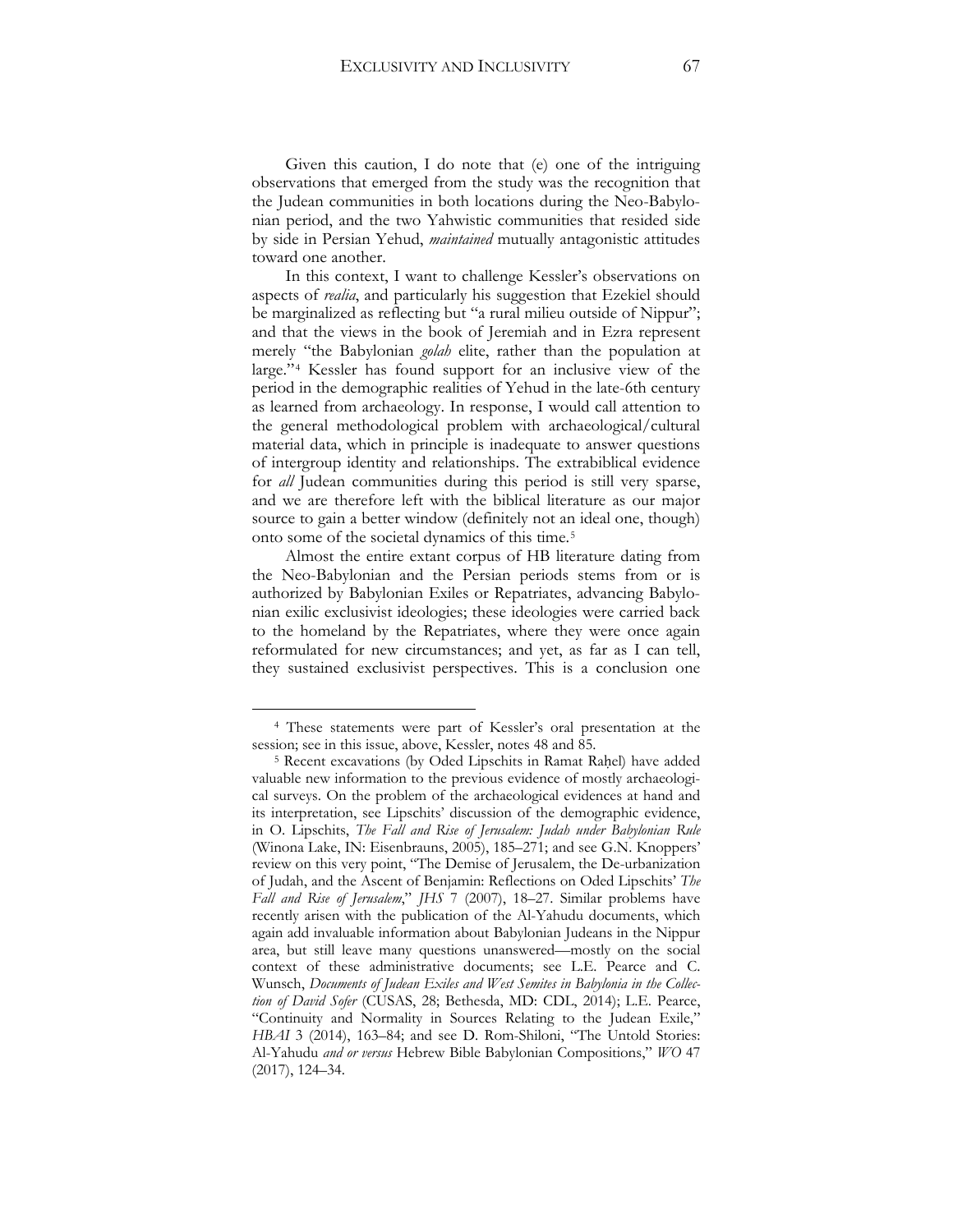may soundly reach through a study of the rhetoric from Ezekiel and Jeremiah forward. I have suggested that these exclusivist tendencies appear, even if only implicitly, in the avoidance of any reference to Those Who had Remained in the prophetic compositions of Deutero-Isaiah and Zech 1–8 (and also implicitly in Haggai, and see below). These same tendencies are also behind the silencing of the actual voices of Those Who had Remained; direct evidence of such perspectives is relatively hard to find beyond the early-sixth-century sources.

#### **II. A REVERSED "ORDERLY HISTORY"**

By charting a path in reversed chronological order, I was able to present the entire spectrum of Judahite identity conflicts. This methodological tactic—which I am happy was appreciated by some of the reviewers (Sweeney), though criticized by others (Boda, Kessler)—enabled me to reconstruct an "orderly history" of the polemic between the Babylonian Exiles and Those Who had Remained, from the time of the Jehoiachin exile to the early years of Persian Yehud.

Three short points of clarification regarding this "orderly history":

(a) Drawing the lines of such a history requires some measure of simplification (hopefully not over-simplification). I was very keen to follow the sources themselves, even when (as just mentioned), they project only binary relationships between Babylonian deportees and remainees within Judah, and hardly anything else.<sup>[6](#page-68-0)</sup>

(b) An "orderly history" of these conflicts does not mean that all the sources reflect a uniform exclusivist position, not at all—the texts exhibit, over time, diverse perspectives on exclusivity among the Babylonian Exiles themselves and their Repatriate successors (this is also sociologically plausible). I tried to highlight these differences among the sources. To mention two examples here: (1) The two oppositions of the Persian period present an important difference concerning the state of the land between prophetic presentations in Second Isaiah, Zechariah (and only implicitly Haggai) over-against the historiography of Ezra–Nehemiah; the former portray the land as empty and desolate, while the latter argues for foreign residents within, but no Judeans/Yahwist in the Land. (2) The three terms, העם הנשאר ,כל שארית העם

<span id="page-68-0"></span><sup>6</sup> Deutero-Isaiah predicts that the dispersed will be gathered from afar, crossing mountains, deserts, and passing through flowing waters; see Isa 42:13–17; 43:16–21; 60:4. These passages, nevertheless, still point to the north or the east, thus to Babylon, as the point of departure; the destination is, of course, the Land of Israel. Seldom is there a reference to gathering the people "from the ends of the earth," or from its four corners, see Isa 43:5–6; 49:12; and see the discussion in Rom-Shiloni, *Exclusive Inclusivity*, 108–11.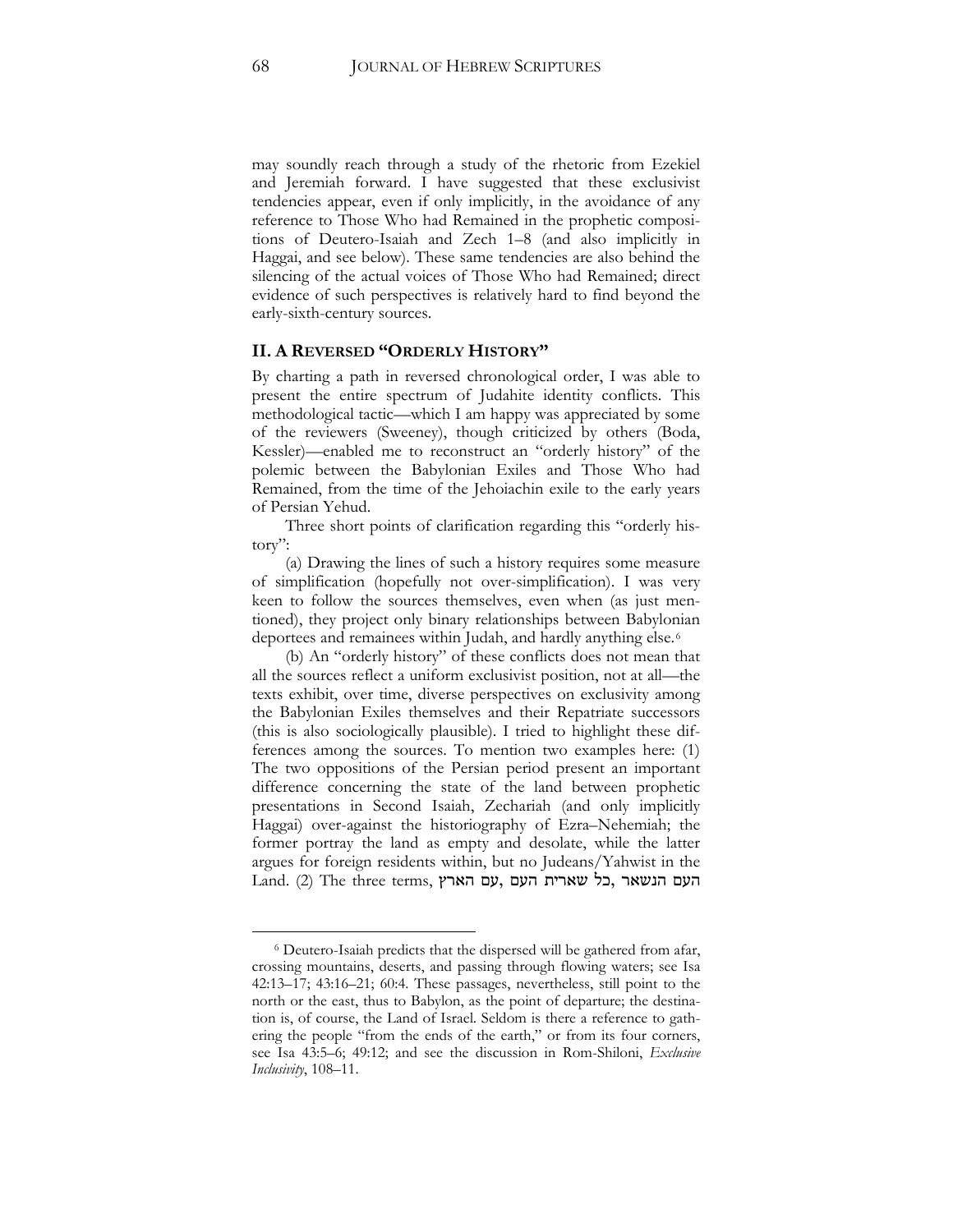(discussed in chapter four of the book), were used as relative terms with different applications, by different groups over time.<sup>[7](#page-69-0)</sup>

Finally, (c) the construction of this "orderly history" allowed me to show that, with the exception of Judean sources stemming from the very earliest stage, all our sources exhibit Babylonian exilic ideologies that share the same exclusivist point of departure, which may be traced back to Ezekiel. As highlighted by Mein, I argued that Ezekiel constructed an extreme, exclusivist ideology, using legitimizing and de-legitimizing arguments of *continuity*, *entirety*, and the *annexation* of historical and national traditions to establish the position of the Jehoiachin Exiles as the sole people of God. Ezekiel introduced the opposition between the Exiles and Those Who had Remained; and this opposition sustained the passage of time into the Persian period in both prophetic and historiographical sources.

### **III. THE SCOPE OF THE CORPUS FOR BABYLONIAN EXILIC IDEOLOGIES**

Two notes of appreciation to Sweeney and to Boda, who "caught me out," so to speak, on two shortcomings of my study. Sweeney did accept Ezekiel as a "key figure," in the development of exclusivist ideology, but he insisted on the importance of the influence of Isaiah son of Amoz and the Davidic-Zion tradition on the sixth–fifth-century literature: on Ezra (e.g., in the notion of "holy seed"; cf. Isa 6:13 and Ezra 9:22), as also on Haggai and Zech 8:20–23. Sweeney puts forward some important insights into the conflicts between Haggai–Zechariah and Deutero-Isaiah over the issues of relations to foreigners, and yet another polemic over the acceptance or rejection of the Persian regime, stemming from Deutero-Isaiah and addressed against Ezra–Nehemiah. I am grateful for these valuable extensions of my framework. Although the aspect of conflict with the Persian rulers was technically outside of the scope of my own study, Sweeney's remarks suggest one of the

<span id="page-69-0"></span><sup>7</sup> Without going into detail, I want to very briefly speak to Kessler's discussion (see above, and in earlier studies) of the conception of the remnant in Haggai and generally in the Twelve. I would accentuate this term's relative meaning even in these contexts, and emphasize the fact that the value of this term had gone several transformations (see notes 9 and 10, below), which I saw to be illustrated in Kessler's wide-ranging presentation. Kessler recognized that in references to the remnant, exile is presupposed and themes of election and preservation also play central roles. I would further differentiate the use of שארית in contexts of confronting Israel among the nations (as in Amos, Micah, and Zephaniah) from its usage in internal contexts, where I consider it to be a term of group identity definition (as in Haggai, and Zechariah, and likewise in Jeremiah and Ezekiel). Therefore, I would still concur that rhetorics of inclusivity in the editorial layers of the Twelve (presumably stemming from the Babylonian Exiles-Repatriates), might implicitly presume an exclusive argument of *entirety* that encompasses only these Babylonian-Repatriates.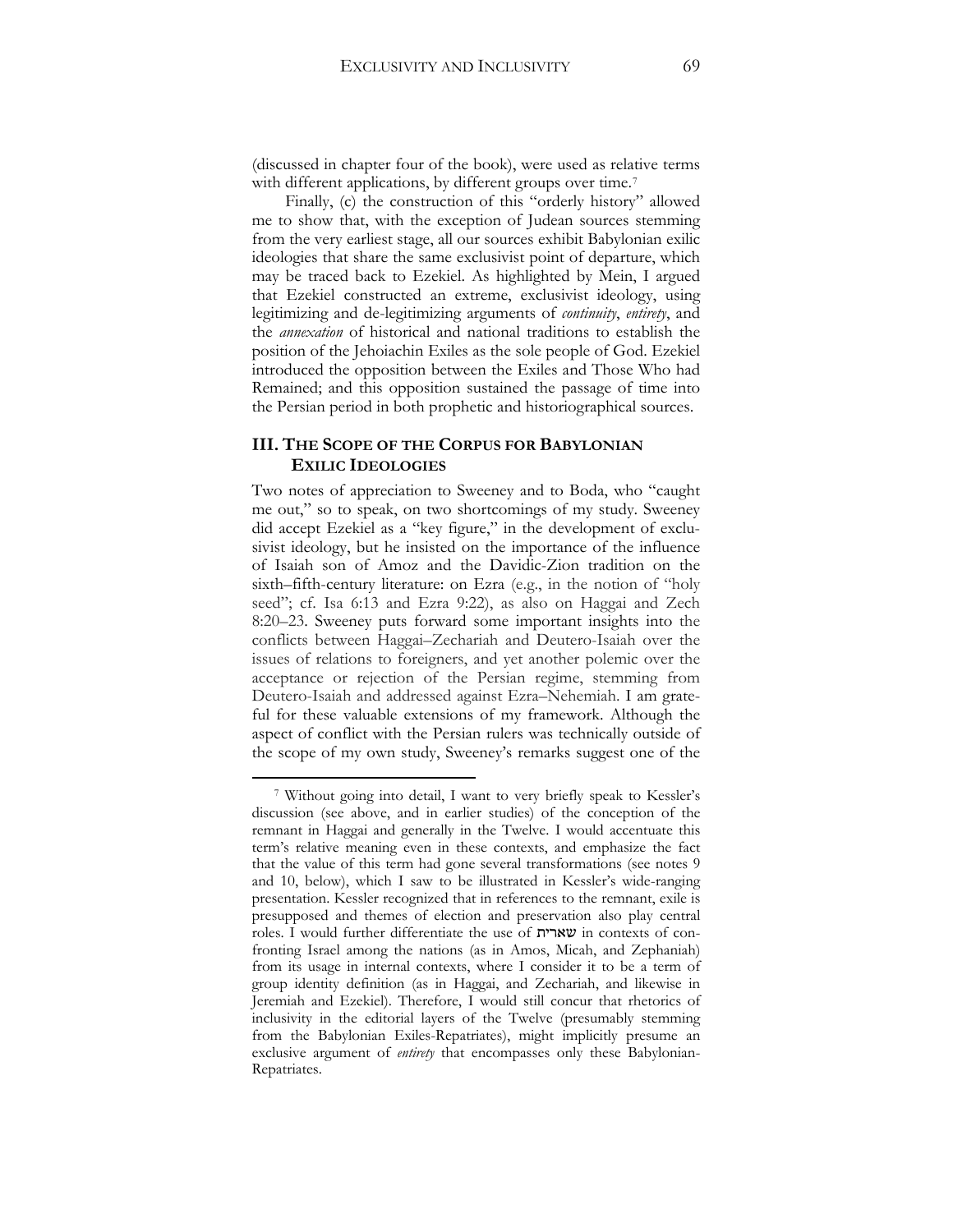avenues through which the issues raised in my book could enrich the discussion of other topics central to Persian period historiography.

Boda challenged me on my neglect of Zech 9–14 and Malachi. It is true that my decision to delimit the corpus was due, on the practical side, to the limits of time and space. At the stage of basic research for the present study, I allowed myself this "shortcut" because, as far as I could perceive, neither of these two prophetic collections are concerned with internal struggles over Judean identity. Conflicts in these two books focus on other topics and antagonists: Malachi is occupied with disputes among priestly circles; Deutero-Zechariah, with disputes against other nations as well as other prophets. I decided that attention to these two compilations would have distracted me from my focus on the primary internal conflict under discussion, and would have not served this study properly. I appreciate Boda's comments, and think it would certainly be in place to broaden the perspective and integrate these other conflicts that appear to have taken place in Yehud in this dramatic period of the early Persian era.

Tiemeyer's study of Isa 40–66 has been a very instructive study for me;[8](#page-70-0) as she concluded in her review, I am sure we will be able to "continue our disagreement in an amicable and fruitful manner also in the future!" Tiemeyer has located in Isa 40–55 voices of Those Who had Remained; she considers Isa 56:9–59:21 and 65–66 to represent the voice of "a downtrodden group of people who are suffering by the hands of their rulers," who are "the central political, economic, and religious leadership of Yehud, i.e., the returning exiles!" In her book, she also designated Isa 40– 55, as well as 56:9–59:21 and 65–66, as Judahite traditions (i.e., of Judeans who remained in the land and never deported), to be distinguished from the Ezra–Nehemiah tradition, which "concerns the *golah* community." For the sake of clarity at this stage, we agree that all these authors are already settled in Yehud at the various times of writing; thus their differences are no longer a matter of geography, but rather of sociology (i.e., of sociological origins, which might give rise to socio-economic distinctions). Tiemeyer further supported the proposal of a Judahite context by noting the close connections between Isa 40–55 and Lamentations; and the positive attitude in these chapters towards the return of the Babylonian Exiles suggests to her an inclusive Judahite willingness to accept the returnees and join forces towards the restoration of the Land.

We are indeed very far apart in our conclusions on this point, and I have tried to suggest that one possible reason might be our methodological points of departure. In trying to explain my own, I want to tie in also my long and friendly disagreement with Kessler

<span id="page-70-0"></span><sup>8</sup> L.-S. Tiemeyer, *For the Comfort of Zion: The Geographical and Theological Location of Isaiah 40–55* (VTSup, 139; Leiden: Brill, 2011).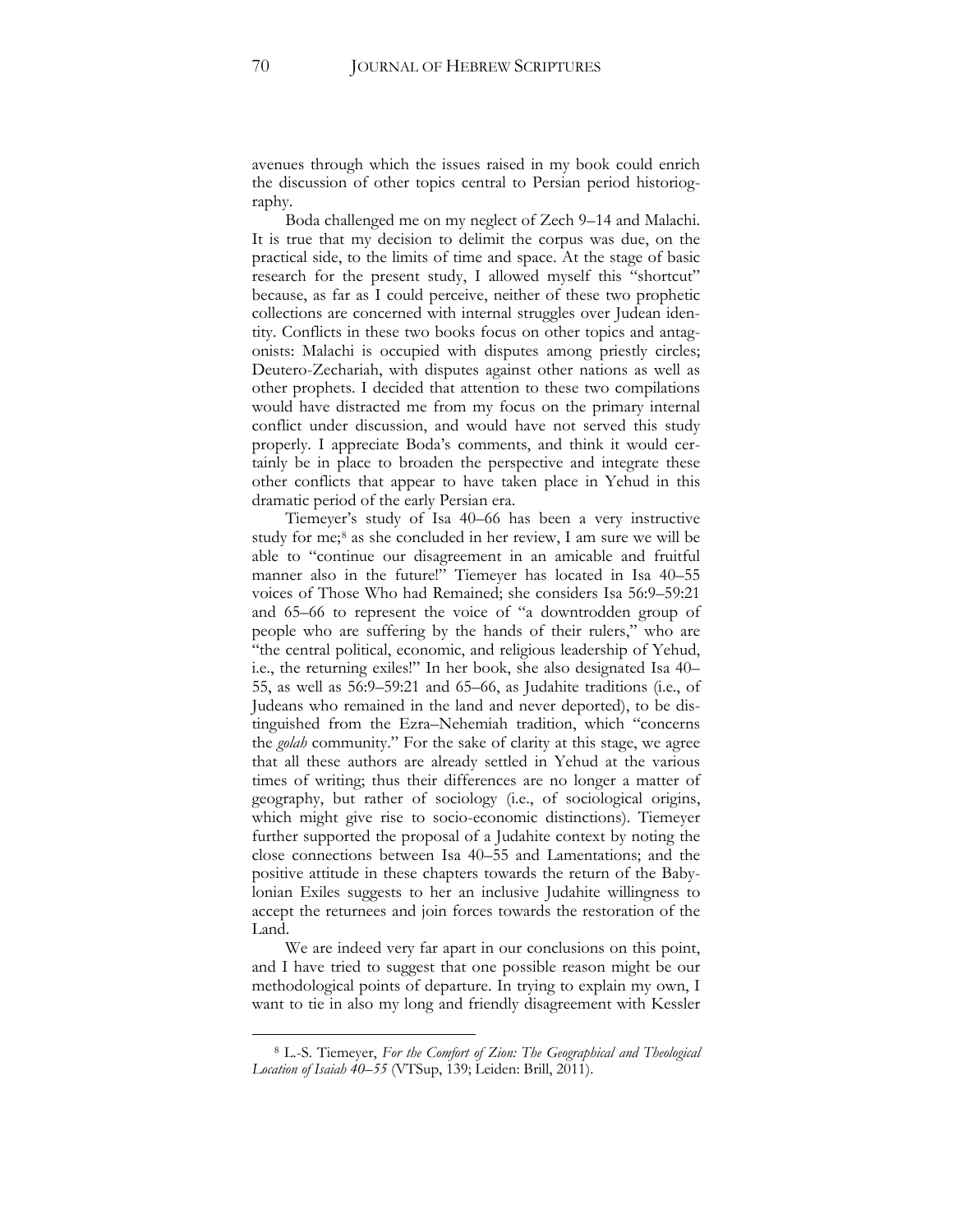on the issue of whether or not Haggai should be seen as inclusivist. Kessler rightly notes (as Sara Japhet and others have also pointed out) that Haggai speaks against "no others"; thus, he places Haggai in the inclusivist camp. I might also adduce at this point Boda's short remarks in his response here on the inclusive perspectives in Zechariah. Hence, I will try to frame this methodological response as broadly as possible.

In the sources studied in this book, a clear difference may indeed be seen between Ezekiel, Jeremiah in its two strands, and Ezra–Nehemiah, on the one hand, and Isa 40–66, Haggai, and Zech 1–8 on the other. Utilizing strategies of division and drawing distinctions between one's own group and other groups, all "speakers" (authors, other voices) base the exclusive status of their communities on three arguments: *continuity*, *entirety*, and the *annexation* of historical-national traditions. In different ways, they make the argument that *we* (and no other group) are *the* people, the *entire* people; and that only *we* inherit and embody the shared traditions of our communal past. In the first group of books (Ezekiel, Jeremiah in its two strands, and Ezra–Nehemiah), these arguments of exclusivity are marshaled to construct both sides of the process of group identity formation, shaping both the self-legitimizing claims of the in-group and the delegitimizing arguments directed against those designated as the out-group. On the axis of time, these exclusive arguments re-inscribe the past, shape the present, and envision the future of each of the opposing communities. Hence, the first set of sources—Ezekiel, Jeremiah in its two strands, and Ezra– Nehemiah—express the explicit antagonism of "us versus them"; they build borders of *division*, of "otherness," to separate their ingroup(s) from an illegitimate out-group. The second set—Isa 40– 66, Haggai, and Zech 1–8—uses a different tactic, which I argue is no less exclusive, but which concentrates on the in-group alone. As expressed in Isa 40–66 and Zech 1–8, one of the features of this rhetoric is presenting the land as empty; empty, that is, of any other possible Yahwistic residents/communities. Although there are no explicit "others" battled here, these three prophetic collections do use argumentative strategies of *continuity*, *entirety*, and *annexation* of national traditions to consolidate their own group identity. Their arguments reinforce the identity of the community from the inside by ignoring outsiders—such "others" simply do not exist. This identity-building strategy, therefore, is almost as exclusive as the first.

I recognize that my study of Ezekiel and Jeremiah, as well as Ezra–Nehemiah, has honed my awareness of such exclusivist strategies and perspectives, even where they are less explicit and at times only implicit. But, conscious of the danger that such an awareness might become a presupposition (as stated by Kessler, the danger "to assume that which one is seeking to demonstrate"), I studied Isa 40–66, Zech 1–8 and Haggai with careful attention to literary-rhetorical clues. A brief look at some of the main points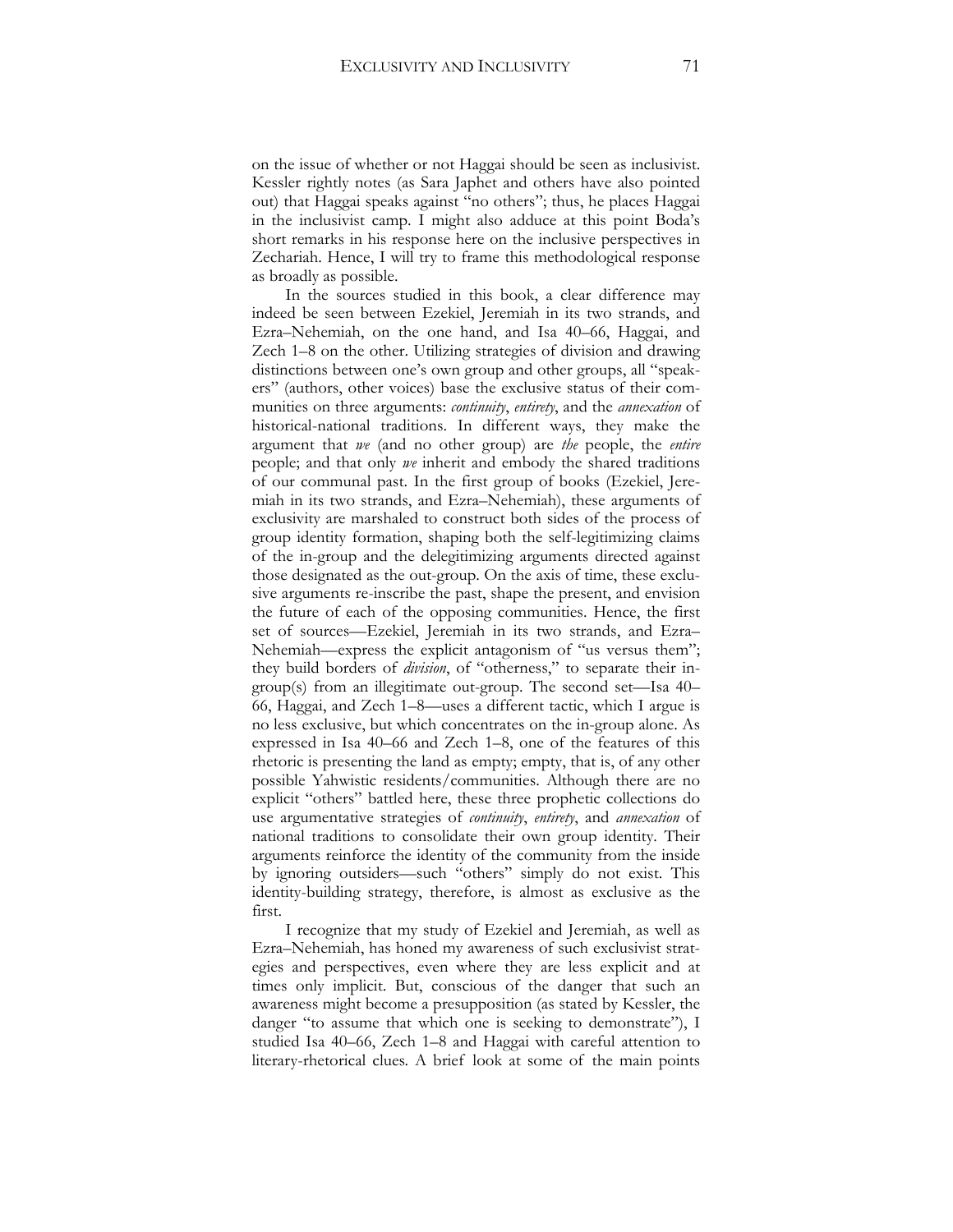from my analysis of Haggai will demonstrate how I arrived at the conclusion that all these prophets addressed the same community of Babylonian Exiles and then Repatriates, whom they accepted as the sole and the entire people of God.

The indications of exclusivism in the book of Haggai, though meager, may be seen most obviously in the book's references to the (Repatriate) leaders Zerubbabel and Joshua, together with the insistence on addressing the people as the Remnant (Hag 1:12, 14; 2:2 and 3). Indeed, I take the references to the remnant as subjective and relative terms, used by both communities to each argue for its exclusive *continuity* (see other references to the Babylonian Exiles/Repatriates in Isa 46:3; Zech 8:6, 11, 12). As mentioned above, I take these addresses as a telling indication of the book's orientation on questions of group identity, and on its arguing that the remnant is the community of the Repatriates.<sup>[9](#page-72-0)</sup> In addition, there are four contexts in which Haggai uses the rhetorical strategies of *entirety* and *continuity*, which reinforce a picture of an exclusive community: (a) Accumulation of several communal designations that refer to his hearers as the entire people ( העם, הזה הגוי כל ;(2–1 Hag in ,הזה ,שארית העם ,מי בכם הנשאר ,כל עם הארץ Haggai's particular terminology for his group as הארץ כל עם 2:1–5; as also Zech 7:5) refers to the in-group and in this follows Ezekiel (עם הארץ), cf. Ezek 12:19), and differs from the utilizations in Ezra–Nehemiah, that delegitimize the out-group community of Those Who had Remained (as in Ezra 10:2, 11; 9:1, 2; Neh 9:30; 10:29).<sup>10</sup> (b) Haggai's attitude towards Zerubbabel (Hag 2:20-23), which counters Jeremiah's stance vis-à-vis the line of Jehoiachin, but accords with that of Ezekiel (as in Ezek 17); (c) Haggai's conception of his prophetic role which enhances the distinction from Jeremiah; and in this approach to Jeremiah, Haggai differs from Zechariah.<sup>11</sup> Furthermore, (d) the connection between Hag 2:1-9 and Ezra 3:8–13 establishes a further indication that Haggai's audience is the entire community of Repatriates. Haggai also uses

 $\overline{a}$ 

<span id="page-72-0"></span><sup>&</sup>lt;sup>9</sup> In fact, over the 6th–5th centuries this conception has transformed according to the relationships of core-periphery, see Rom-Shiloni, *Exclusive Inclusivity*, 87–89.

<sup>10</sup> I appreciate Kessler's detailed discussion of the terms הארץ עם and העם שארית כל in Haggai (see his review paper above). Kessler understood the usage of העם שארית as referring to all communities, all accepted as "survivors of the larger group of an earlier time, who have escaped the devastation of the larger whole" (p. 25). But, I do not see how Kessler's suggestion that the two phrases, כל שארית העם and עם הארץ, refer to all those engaged in agriculture in Yehud, be they from Those Who had Remained or Returnees (p. 24), may be taken as more substantial than my cautious assumption that Haggai carries forward the earlier, exclusive use of those terms.

<sup>11</sup> See Rom-Shiloni, *Exclusive Inclusivity*, 76; and compare to J. Kessler, *The Book of Haggai: Prophecy and Society in Early Persian Yehud* (VTSup, 91; Leiden: Brill, 2002), 277–78.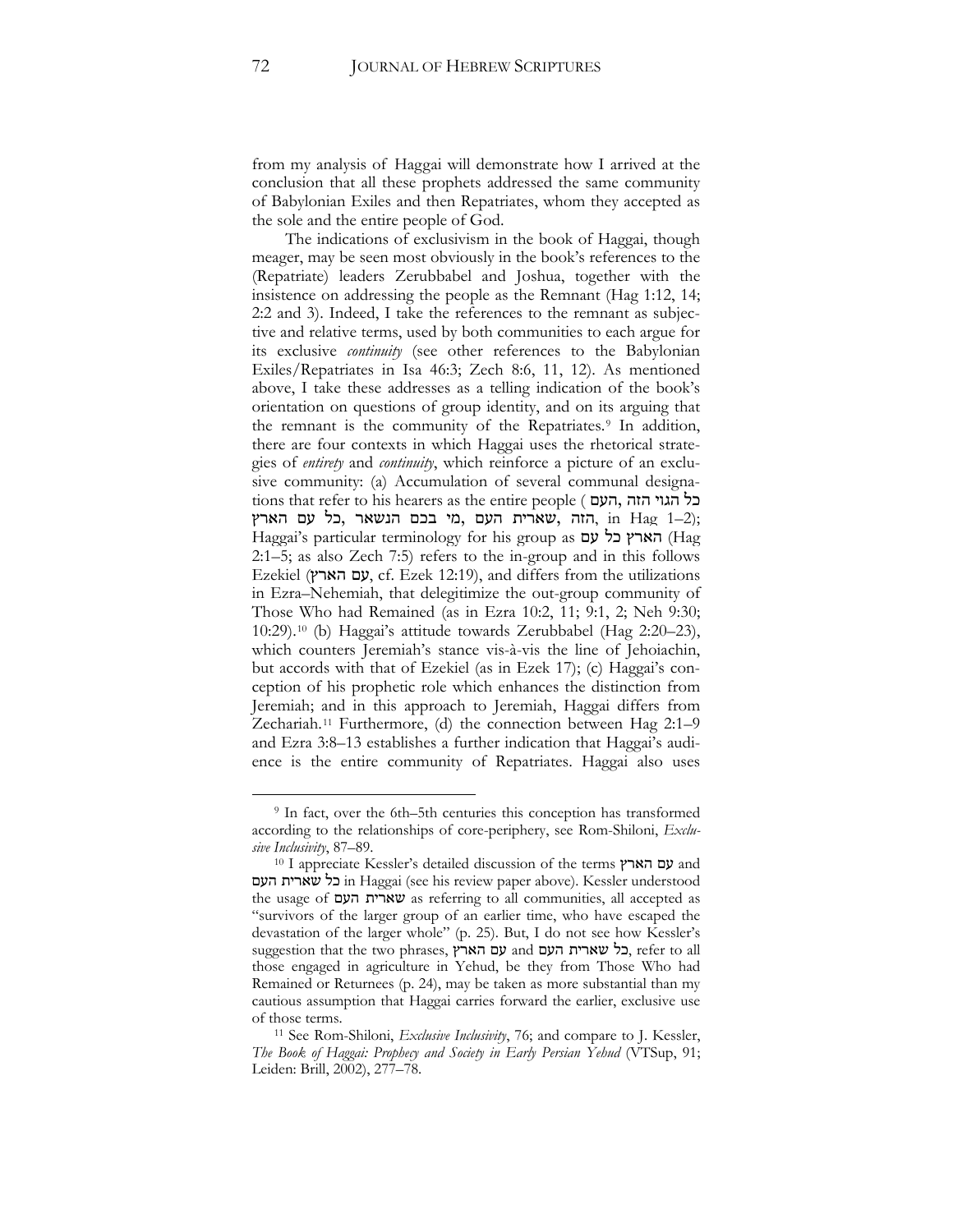*annexation* of past traditions, calling on the elders to "Remember!" the First Temple; and, by evoking the first covenant, he puts forward the Exodus as the model for the present (2:4–5). Hence, merely by utilizing these three strategies, without specifying an outgroup in any way, Haggai articulates his own view of an exclusive (Repatriate) community. In all these, Haggai seems to follow Ezekiel, and Deutero-Isaiah, and to be in line with Zechariah—great advocates of the Babylonian Diaspora community and, upon their return, of the Repatriate community back in Yehud.

It is quite remarkable, and I believe both Kessler and I realized this a few years ago already, that we both read the same text in two opposite ways.[12](#page-73-0) The ambiguity of the book is certainly related in part due to the lack of any expression of opposition to an outgroup community in Haggai, to the usage of those ambiguous terms referring to the people as remnant, and also to the very vague social picture we may get from this short prophetic collection. Yet, in the lack of his personal kinship background, I do not see any positive argument to count Haggai as of Those Who had Remained. It appears that the major divide between Kessler and myself is that Kessler does not think that by the end of the 6th century this conflict was at all present. *Exclusive Inclusivity* was indeed aimed at substantiating that this conflict continued to be central to the Judean communities in Judah and primarily among the Babylonian Exiles and then the Repatriates over approximately 150 years, down to the early Restoration period.

## **IV. OPEN QUESTIONS AND DIRECTIONS FOR FURTHER STUDIES**

With the special gratitude I felt reading the six reviews, I would like now to briefly discuss some of the questions raised by the reviewers and still left open for further research, on Jeremiah, on Ezekiel, and finally, on the corpus as a whole.

 $\overline{a}$ 

<span id="page-73-0"></span><sup>12</sup> On the methodological steps we each take, I accept Kessler's criticism over my problematic grouping of Haggai and Zechariah, based on the book's close connections to Zech 1–8. Kessler accentuated the many differences between the two prophets (and their books), which, of course, are valid distinctions. Therefore, I found myself returning to Kessler's explanation on the usage of "functional equivalents" in Haggai based on Zechariah's notion of the "former prophets" (Zech 1:4), that is on the assumed wish (shared by both books) to portray Haggai (as also Zechariah) as a "traditional" or "typical" Israelite prophet. In this very important aspect of the two books, Kessler has assumed that the books share the same rhetorical stance and usage as part of each book's overall goal of "demonstrating the ongoing relevance of prophecy in the Persian period" (Kessler's review, above, p. 24). I cannot agree more with this latter observation, and thus again raise the possibility that Haggai and Zechariah also share a similar group-identity orientation.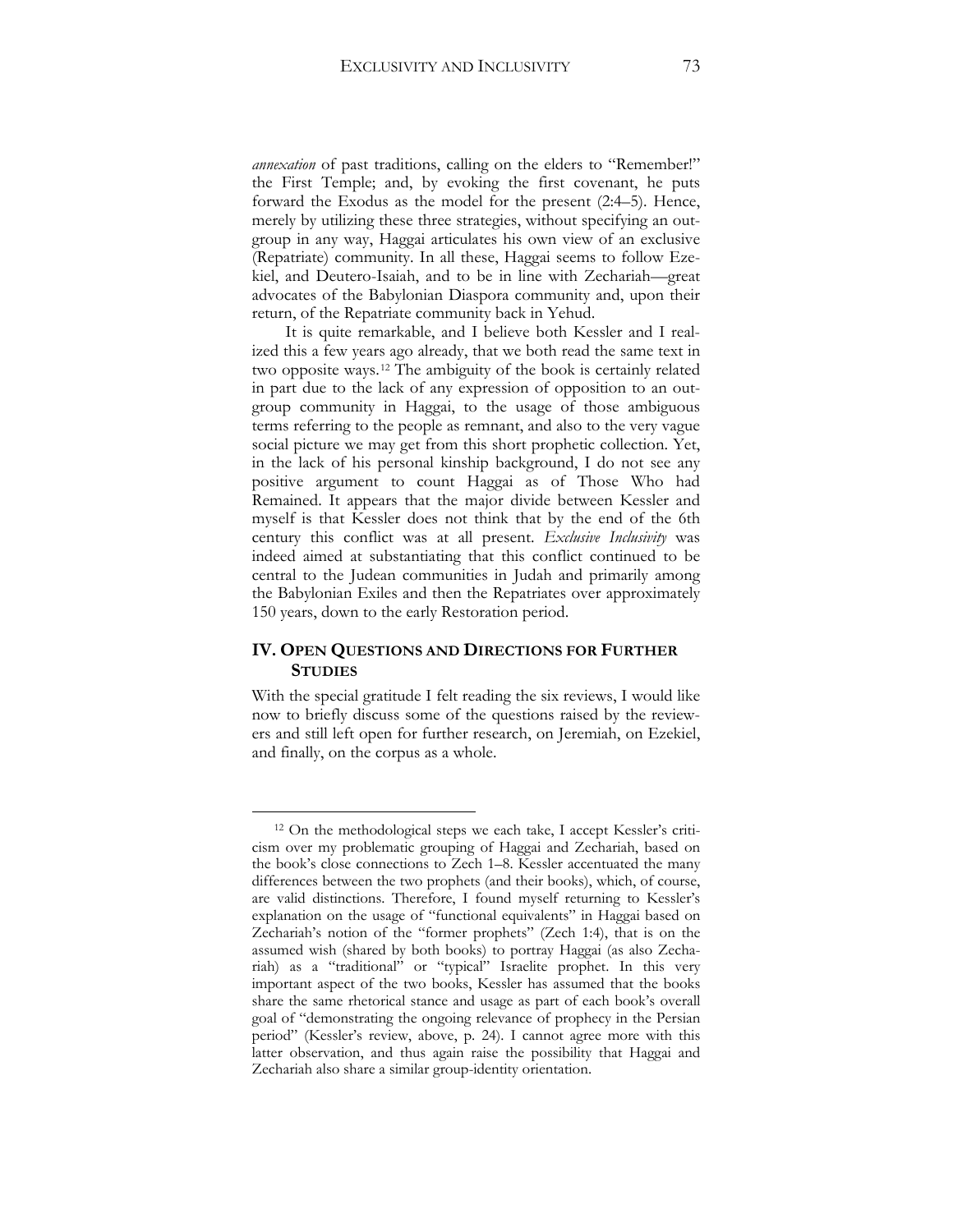(1) Jeremiah: Leuchter offered an interesting observation on the book of Jeremiah, particularly on the scribal activity of the Jeremiah tradents who arrived in Babylon with the 587/586 deportation. He argued that those exilic scribes were influenced by Ezekiel; and yet they presumably did not absorb that prophet's extreme exclusivist perspective. For Leuchter, this is a sign of a different and more moderate approach among exilic scribes, which he defined as "exclusivity and continuity." On the side of those Jeremian exilic scribes, this would have entailed adjustments to the developing ideology of the Jehoiachin Exiles which would have mitigated *against* the extremist rejection of the 597 Exiles and the scribes.

Leuchter's observation may add the missing link to which I referred in discussing the disjunction between Ezekiel's extreme exclusivist position, favoring the Jehoiachin Exiles, in difference from the redactional layers in Ezekiel and Deutero-Isaiah. These Babylonian voices (of prophets and redactors) address the Babylonian Exiles as a united group, indifferent to their time of deportation. Leuchter's suggestion for the study of the book of Jeremiah is intriguing, and certainly deserves further research.[13](#page-74-0) Could we substantiate the idea that as early as the arrival in Babylon of the 587/586 deportees, this more inclusive attitude stemmed from and developed among Jeremiah tradents/scribes?

(2) Ezekiel: I am delighted that Mein found "compelling" my suggestion that Ezekiel was the original constructor of the Babylonian exilic ideologies, and my work on Ezekiel "rather persuasive." Mein took my distinctions and pushed them further with other examples from Ezekiel, arguing that the strategy of defining as "foreign" Those Who had Remained might also operate in "Ezekiel's strategy of 'othering' Jerusalem," presented explicitly in Ezek 17, 20, 23, and implicitly in ch. 8.[14](#page-74-1)

Mein further challenged me by arguing aptly that the picture in Ezekiel is not as clean as I tend to present. We agree that the prophet does not consider his Babylonian addressees to be righteous in themselves, and further concur about the importance of this observation. Mein's comment on the less consistent usage of בית ישראל throughout the book indeed deserves further study, and the suggestion that this usage might reflect either a less clear-cut terminological distinction, or more profound editorial work in the book, certainly requires further thought.<sup>15</sup>

 $\overline{a}$ 

<span id="page-74-0"></span><sup>13</sup> I will not delve any deeper on Leuchter's suggestion to read Jer 24 and 29:16–20 with Jer 40:9–10. I did not find the suggestion that the figs are a unifying motif in those three passages convincing.

<span id="page-74-1"></span><sup>14</sup> Mein points out that this same strategy of "othering" operates also in prophecies against the nations in Ezekiel, see Mein, above.

<sup>&</sup>lt;sup>15</sup> Yet, it deserves mention that out of the eighty-three occurrences of ישראל בית in Ezekiel, only seven seem to refer to the residents of Jerusalem (Ezek 6:11; 8: 6, 10, 11, 12; 11:5; 12:10); and six are ambiguous (4:4–5;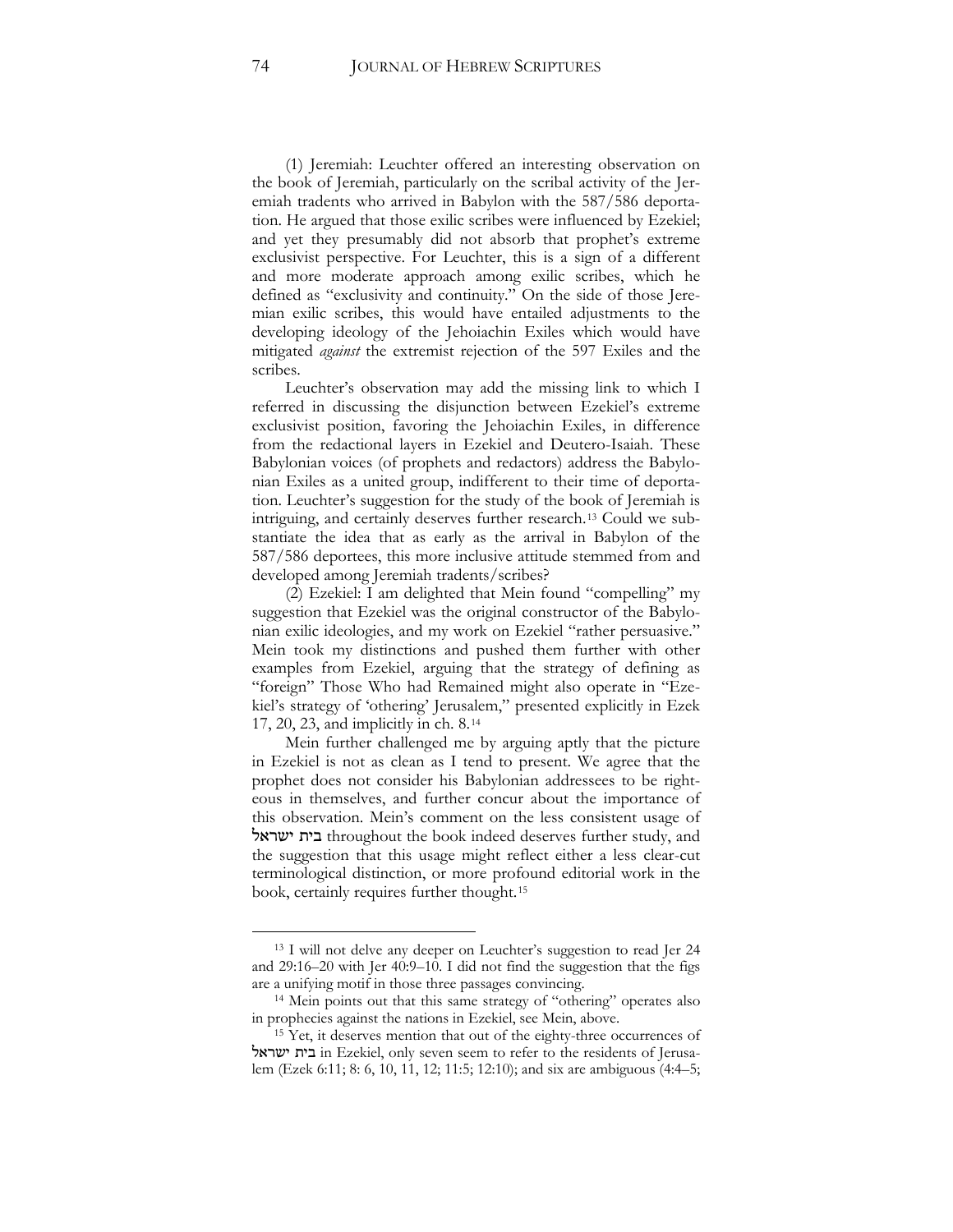(3) Jeremiah and/versus Ezekiel: Sweeney called upon me to consider the different priestly backgrounds of Jeremiah and Ezekiel. This is plainly an important point, although I am still not certain of all of its implications for the study of Jeremiah.[16](#page-75-0) In my study of group-identity and exclusivity issues, I did not see indications of difference in priestly backgrounds reflected. But I thank Sweeney for raising this point as an important direction for further study.[17](#page-75-1)

As I read the reviews, additional questions have arisen for me on the tensions between our literary sources and social reality, and I set them out here. Following Boda and Tiemeyer, what is the place that national and group identity issues capture among other points of conflict within Persian period biblical compositions? Where, indeed, should we locate Trito-Isaiah, Zech 9–14, and Malachi in sociological and ideological terms?

All the reviews clarified for me that there is still a lot to be done on the topic of Babylonian exilic ideologies. To specify some of the questions: What may additionally be said about the effect of the successive deportations on Babylonian exilic ideologies? What was the contribution of the Exiles of 586 to the construction of these ideologies? Were they accepted/included into the *golah* community by the Jehoiachin Exiles (in contradistinction to Ezekiel's expectations)? Did they (or others after them) develop a more inclusive Babylonian ideology (such as we presumably find in Deutero-Isaiah), that operated with conceptions of "exclusivity and continuity" (following Leuchter)?

 $\overline{a}$ 

<span id="page-75-1"></span><sup>17</sup> On Jeremiah's political stance towards Babylon I am afraid I see things differently than Sweeney, and again this debate is beyond the scope of this discussion.

<sup>9:9,</sup> along with יבית יהודה; in 20:13 retrojecting to the past; 22:18-19; 35:15; 37:16); the other seventy occurrences clearly refer to the Babylonian Exiles.

<span id="page-75-0"></span><sup>&</sup>lt;sup>16</sup> It is certainly a challenging assignment to consider Jeremiah's references to priestly traditions and to try to locate his knowledge and perceptions in relation to Ezekiel and to priestly and Holiness Legislation pentateuchal materials. I have been giving these questions attention in several recent publications. See: D. Rom-Shiloni, "Ezekiel and Jeremiah: What Might Stand Behind the Silence?" *HBAI* 2 (2012), 203–30; idem, " 'How can you say, "I am not defiled . . ."?' (Jeremiah 2:20–25): Allusions to Priestly Legal Traditions in the Poetry of Jeremiah," *JBL* 133 (2014), 757– 75; idem, " 'On the Day I Freed Them from the Land of Egypt': A Non-Deuteronomic Phrase within Jeremiah's Covenant Conception," *VT* 65 (2015), 621–47; idem, "Compositional Harmonization: Priestly and Deuteronomic References in Jeremiah: An Earlier Stage of a Recognized Interpretive Technique," in J.C. Gertz et al. (eds.), *The Formation of the Pentateuch: Bridging the Academic Cultures of Europe, Israel, and North America* (FAT, 111; Tübingen: Mohr Siebeck, 2016), 913–42; idem, "The Forest and the Trees: The Place of Pentateuchal Materials in Prophecy as of the Late Seventh/Early Sixth Century BCE," in L.C. Jonker et al. (eds.), *Congress Volume Stellenbosch 2016* (VTSup 177; Leiden: Brill, 2017), 56–92.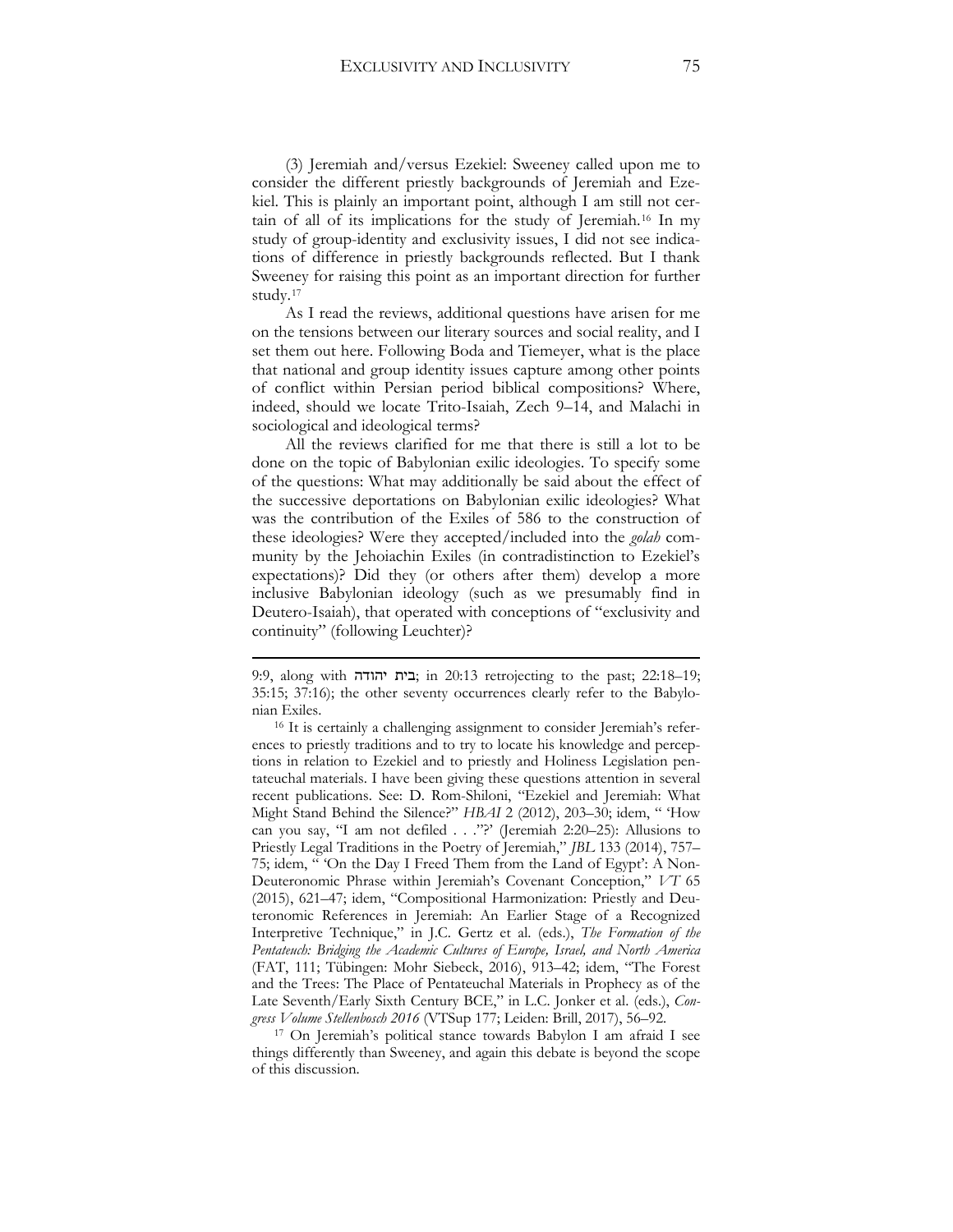These questions and possibly many more require further study, and I am happy to note them here in the hope of inspiring others to address these fascinating topics.

## **V. A FINAL NOTE ON INCLUSIVITY AND EXCLUSIVITY**

The hesitations raised by several of the reviewers concerning the plausibility of maintaining exclusivist perspectives in Yehud during the Restoration period are to at least a certain extent influenced by the modern western notion that exclusivist perspectives are not societally productive, and not socially "nice." But, as with many other matters, I am afraid that these questions of plausibility are tricky; what might seem implausible or unlikely to us might have seemed quite normal (and normative) to the communities that produced our biblical writings.

I would like to broaden this point to explore a question that bothered me from very early on in my study: Why would each of these groups, led by prophets of God (Ezekiel for the Jehoiachin Exiles; Jeremiah for Those who had Remained; and then Deutero-Isaiah, Haggai, and Zechariah for the Repatriates), have chosen to re-establish their identities in such exclusivist ways? Since they had been divided by a *human* emperor, King Nebuchadrezzar II, and were forced by him either to walk all the way to Babylon or stay in their homeland, how did they lose their unifying sense of community? Subsequently, when those who had been forced away came back from exile, why could not the divided community regain their sense of unity as a people? Having been working on these texts for about a decade, I must confess that I have no good enough answer(s) to these questions. From my modern Jewish perspective, this was clearly an unnecessary separation, a terrible internal conflict; a very sorrowful era in Jewish history. The profound difference between what appears in HB texts and twentieth- and twentyfirst-century conceptions of what is called "Israel and Diaspora relationships" caused me to open my scholarly study with a family story. As I explicitly noted (in the Preface), there is nothing special about this personal history—on the contrary, this is the story of many thousands of Jewish families worldwide during the twentieth century. The one common denominator Jews currently share, whether they live in Israel or in the Diaspora is the sense that we are one nation, united by history, religion, the Tanakh, the long history of Jewish literature, and the Hebrew language. We can disagree on most of our very basic conceptions (not to mention on political issues. . .), but we do recognize the fact that "we are kins $m$ men" אנשים אחים אנחנו (Gen 13:8).

Throughout this study I was intrigued by these recognizable differences between the ideas expressed in the ancient texts and our modern perceptions of Jewish identity; and with that I allowed myself to do what I love most, to enjoy the ancient texts, to let them speak and themselves reveal the components by which each of the compositions studied have framed their group identity. I am